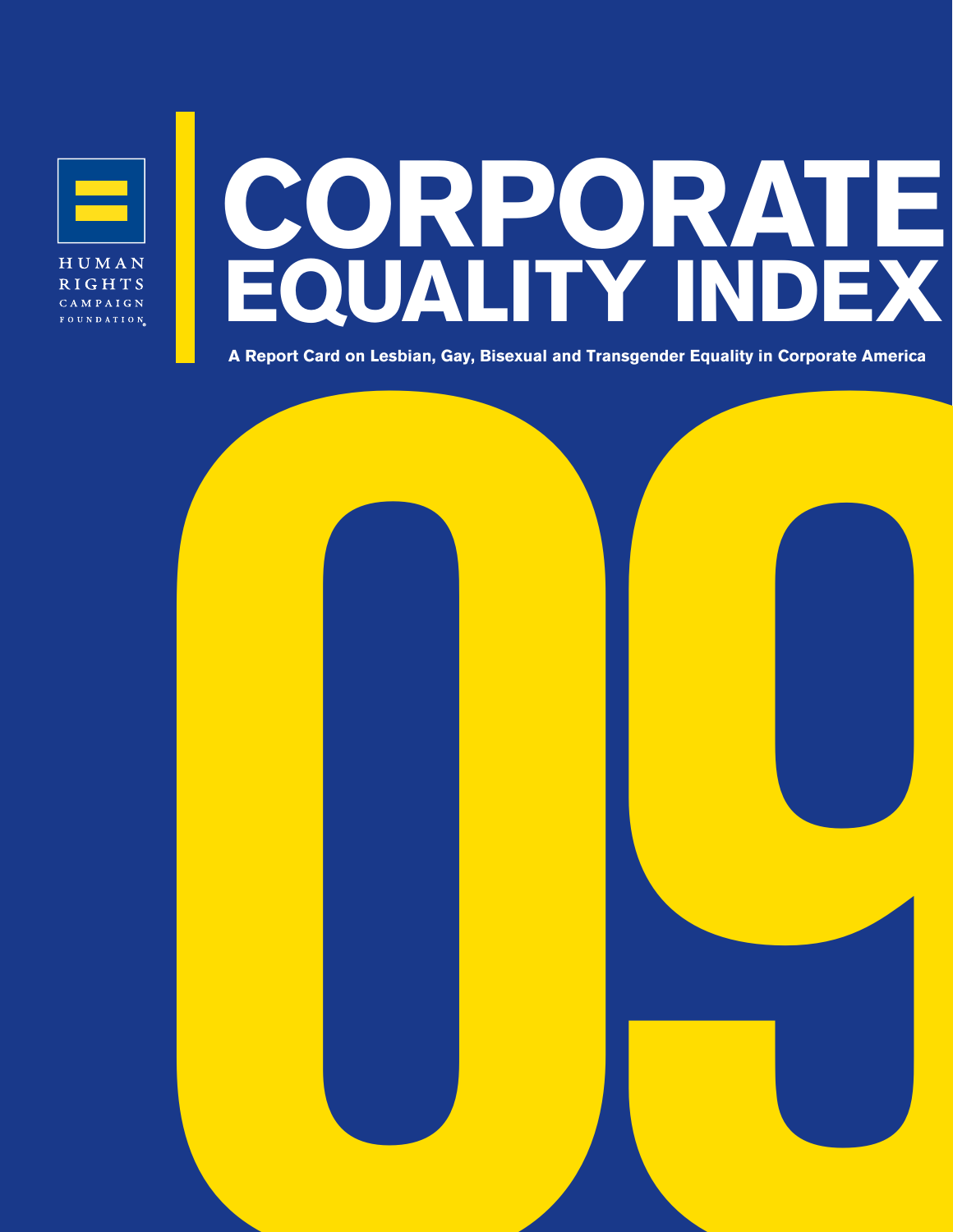### **Human Rights Campaign Foundation**

1640 Rhode Island Ave., N.W., Washington, D.C. 20036 phone **202/628-4160** TTY **202/216-1572** fax **866/369-3348** website **www.hrc.org/workplace** e-mail **workplace@hrc.org**

The Human Rights Campaign Foundation believes that all Americans should have the opportunity to care for their families, earn a living, serve their country and live open, honest and safe lives at home, at work and in their community.

Through pioneering research, advocacy and education, the HRC Foundation pursues practices and policies that support and protect lesbian, gay, bisexual and transgender individuals and their families in education, healthcare, corporate, public and private organizations across the country.

The HRC Foundation also provides accurate, timely research and information vital to the LGBT community, straight allies and policymakers on a wide range of issues, including: family law, senior health and housing, parenting, schools, workplace policies and law, religion, civil unions, marriage, adoption, financial planning and healthcare.

Our programs, which include the Workplace Project, the Religion and Faith Program, the Coming Out Project, the Family Project, Youth and Campus Outreach and the Center for the Study of Equality, are possible through the generous gifts of individual donors and corporate and private philanthropic foundations. Contributions to the HRC Foundation are tax-deductible to the fullest extent of the law. See www.hrc.org for more.

© 2008 by the Human Rights Campaign Foundation. The HRC Foundation grants permission for the reproduction and redistribution of this publication only when reproduced in its entirety and distributed free of charge. The Human Rights Campaign name and the Equality logo are trademarks of the Human Rights Campaign.

ISBN 10: 1-934765-05-8 ISBN 13: 978-1-934765-05-0

**CORPORATE EQUALITY INDEX 2009** WWW.hrc.org/cei =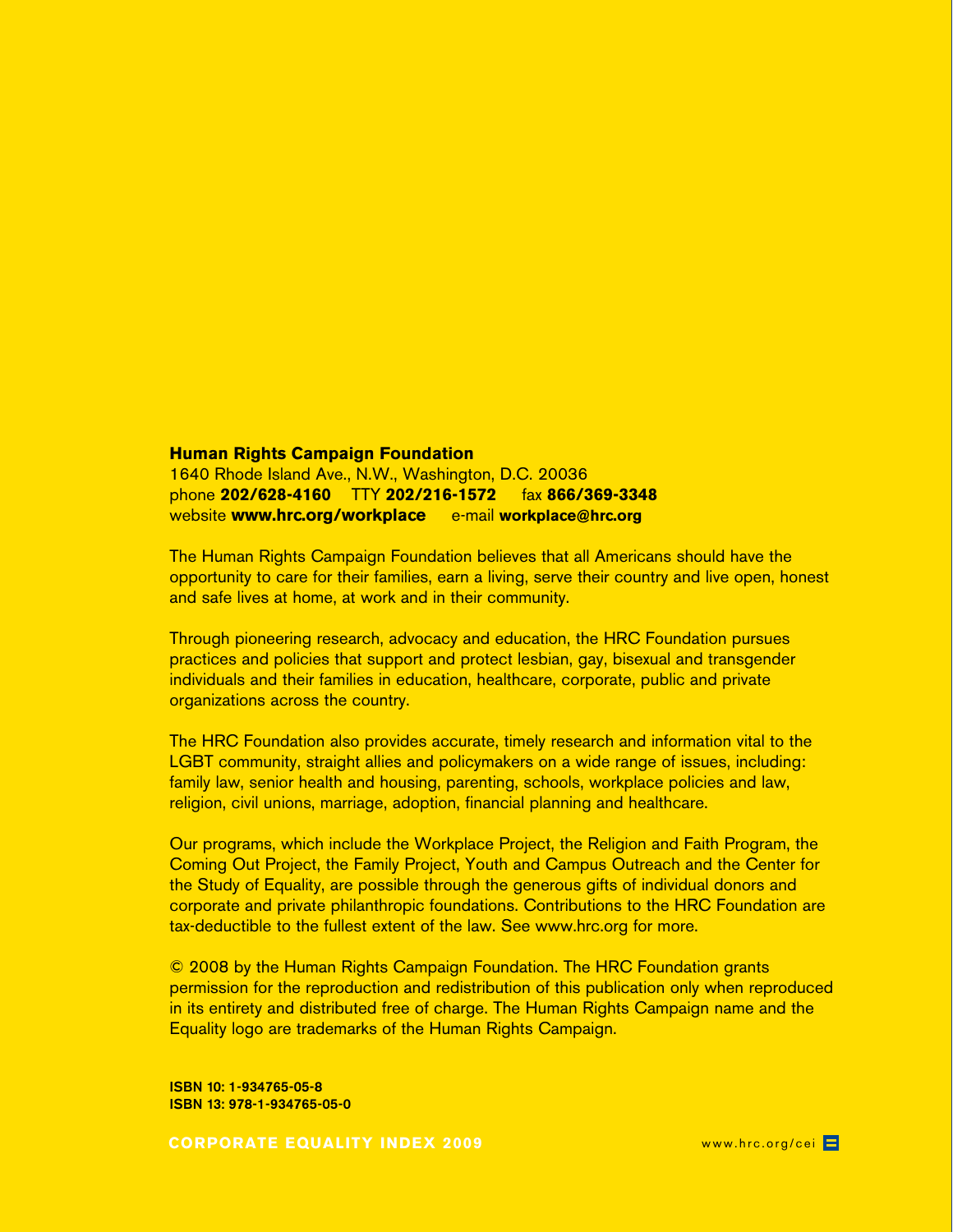# **Contents**

### **Letter from the HRC Foundation President** | **1**

### **Overview of Findings** | **2**

Performance by Geography| **4** Performance by Industry| **6**

### **Corporate Equality Index Rating System and Methodology** | **8**

Methodology| **10**

### **Findings** | **12**

Non-Discrimination Policies and Diversity Training/Awareness| **12** Sexual Orientation| **12** Gender Identity or Expression| **13** Health Insurance Benefits| **14** Transgender-Inclusive Benefits| **14** Partner Benefits| **18** LGBT Employee Resource Groups and Diversity Councils| **20** External Engagement| **21** Other Emerging Best Practices in LGBT Workplace Issues| **22** Supplier Diversity Programs| **22** Anti-Harassment Policies| **22** Self-Identification| **22**

### **Appendices 23 – 80**

Appendix A. Employers with Ratings of 100 Percent| **23** Appendix B. Corporate Equality Index Ratings and Breakdown| **31** Appendix C. Corporate Equality Index Ratings by Industry, Descending Score| **48** Appendix D. HRC Corporate Equality Index Survey| **65**

### **About the HRC foundation's Workplace Project 82**

Project Staff **82**

### **Acknowledgments 83**

### **HRC Business Council 84**

**E** www.hrc.org/cei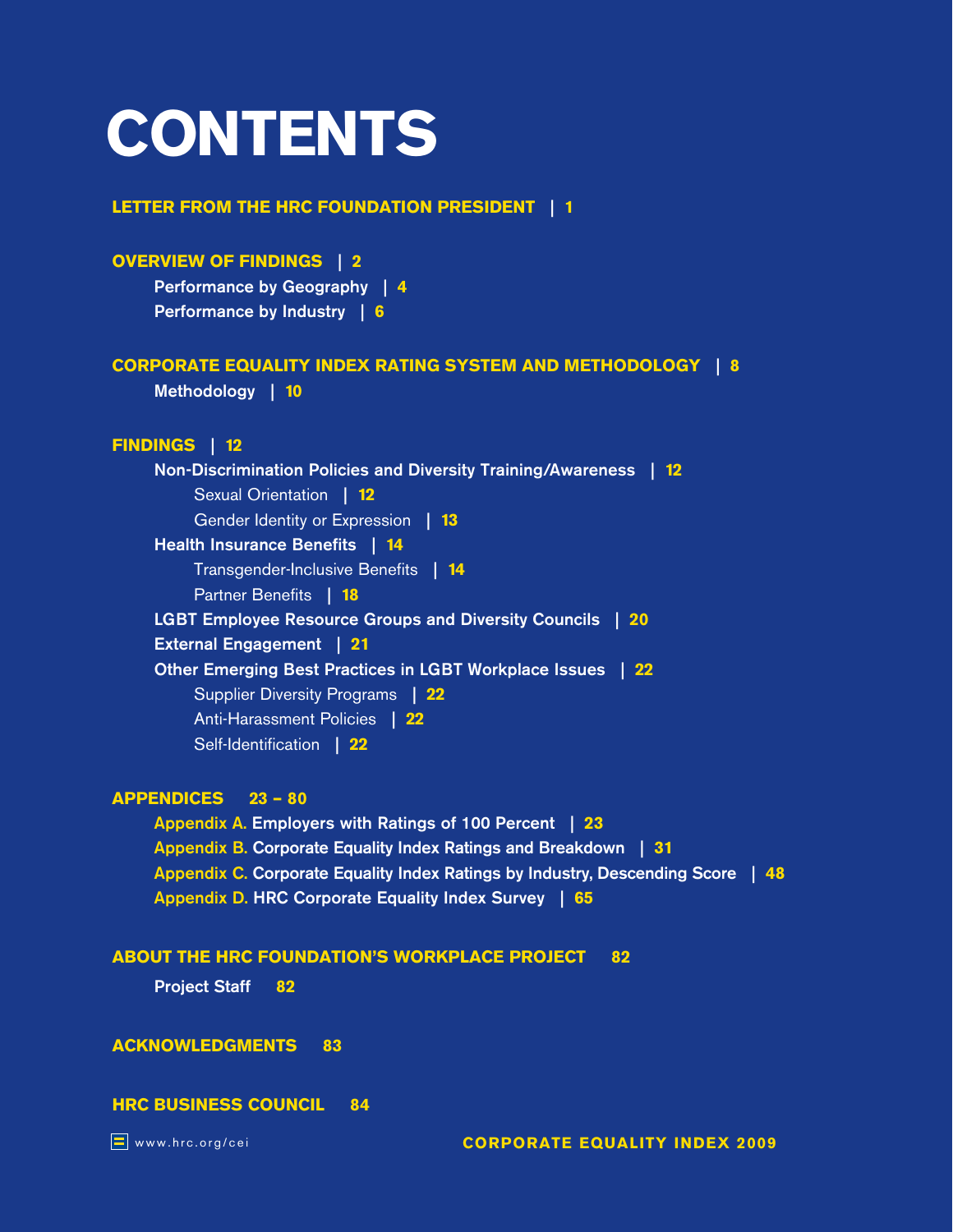CORPORATE EQUALITY INDEX 2009 **Index 1000** www.hrc.org/cei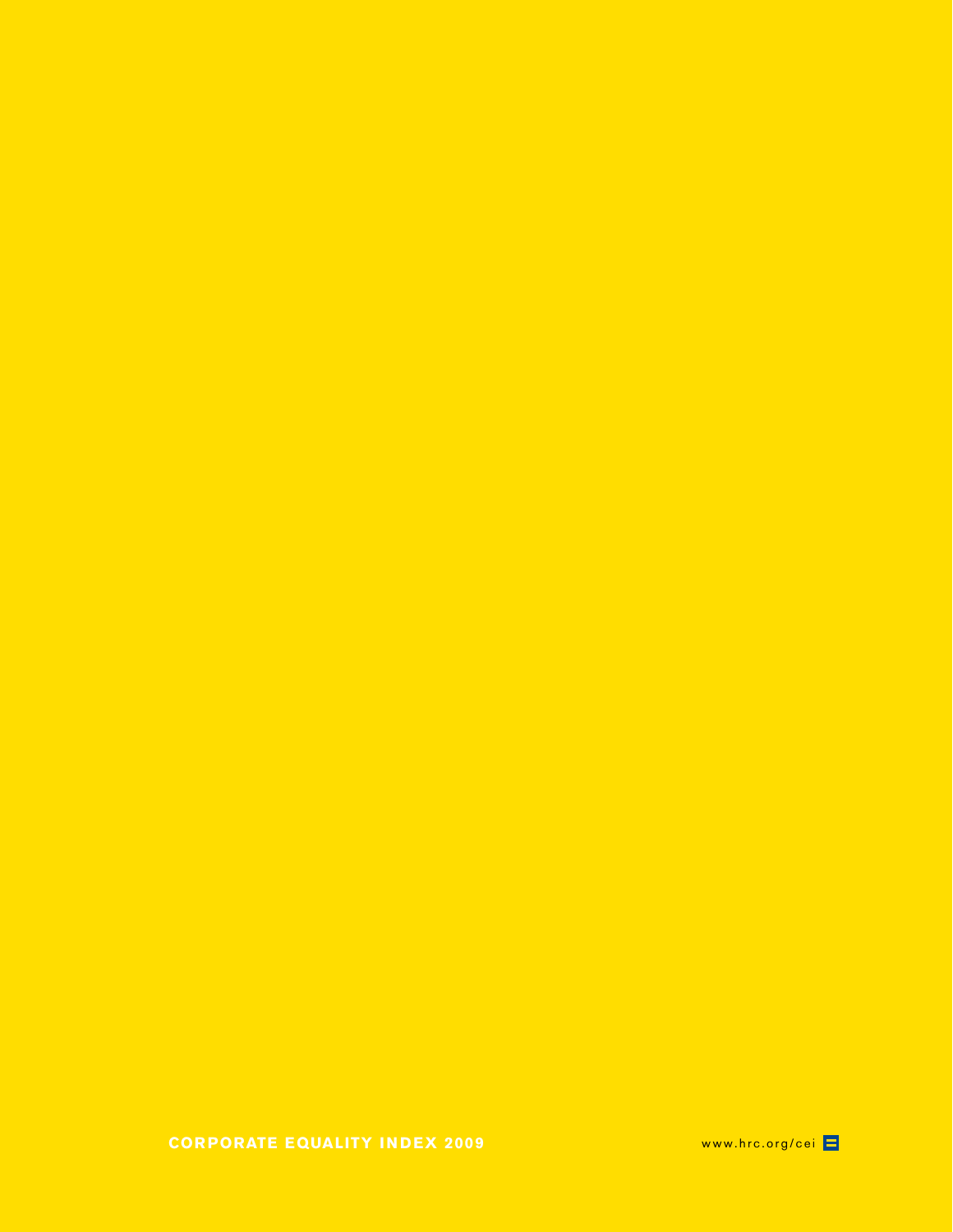# **LETTER FROM the HRC foundation PRESIDENT**

### **I am thrilled to share the 2009 Corporate Equality Index with you.**

It is hard to believe that this is just the seventh year of the report. Originally designed as a roadmap for creating fair workplaces for lesbian, gay, bisexual and transgender employees at a time when discrimination against LGBT employees persisted and businesses lacked concrete guidance on LGBT inclusion, the CEI has burgeoned into the premiere benchmarking tool for gauging workplace equality.

Since that first report in 2002, the rates at which corporate America has expanded policies, practices and benefits to include LGBT employees have been faster than perhaps many thought possible. The progress has been vast in its reach and deep in its impact. LGBT employees and consumers can recognize the hallmarks of an inclusive employer from fully inclusive non-discrimination polices and diversity programming to equal benefits. As more businesses participate in the annual survey, LGBT Americans and our allies can make more informed decisions about where to work and spend money. Senior partners and CEOs have taken note of these choices and the competition for LGBT talent and consumer dollars is at an all-time high.

In step with the CEI's trend line of upward growth,

### **the number of top-rated businesses reached an unprecedented 259 this year**

— 64 more than last year, totaling over 9.3 million full-time employees working for 100 percent rated businesses. Many businesses are also seeking out practices to further distinguish their workplaces

beyond the minimum benchmarks. The Human Rights Campaign Foundation continues to seek out the expertise of private-sector diversity leaders, LGBT workplace advocates and employees to build on the success of the CEI to date.

A record-breaking number of businesses submitted surveys this year. While not all of those are among the top-tier percentage-wise, we commend these businesses for engaging with the Human Rights Campaign Foundation and committing to transparency in their progress. I look forward to ushering more businesses into our 100-percent tier and having the opportunity to work side-by-side with these businesses as they move toward equality.

We hope that you find this report useful and that the information contained herein can better inform your daily actions, because advancing LGBT equality must rest with all of us. From choosing a particular business in which to invest or buy goods or services, to sparking conversation at your workplace about LGBT issues, we can work together to move our colleagues, employers and communities toward change.

Thank you,

Che Sofmmen

Joe Solmonese President, Human Rights Campaign Foundation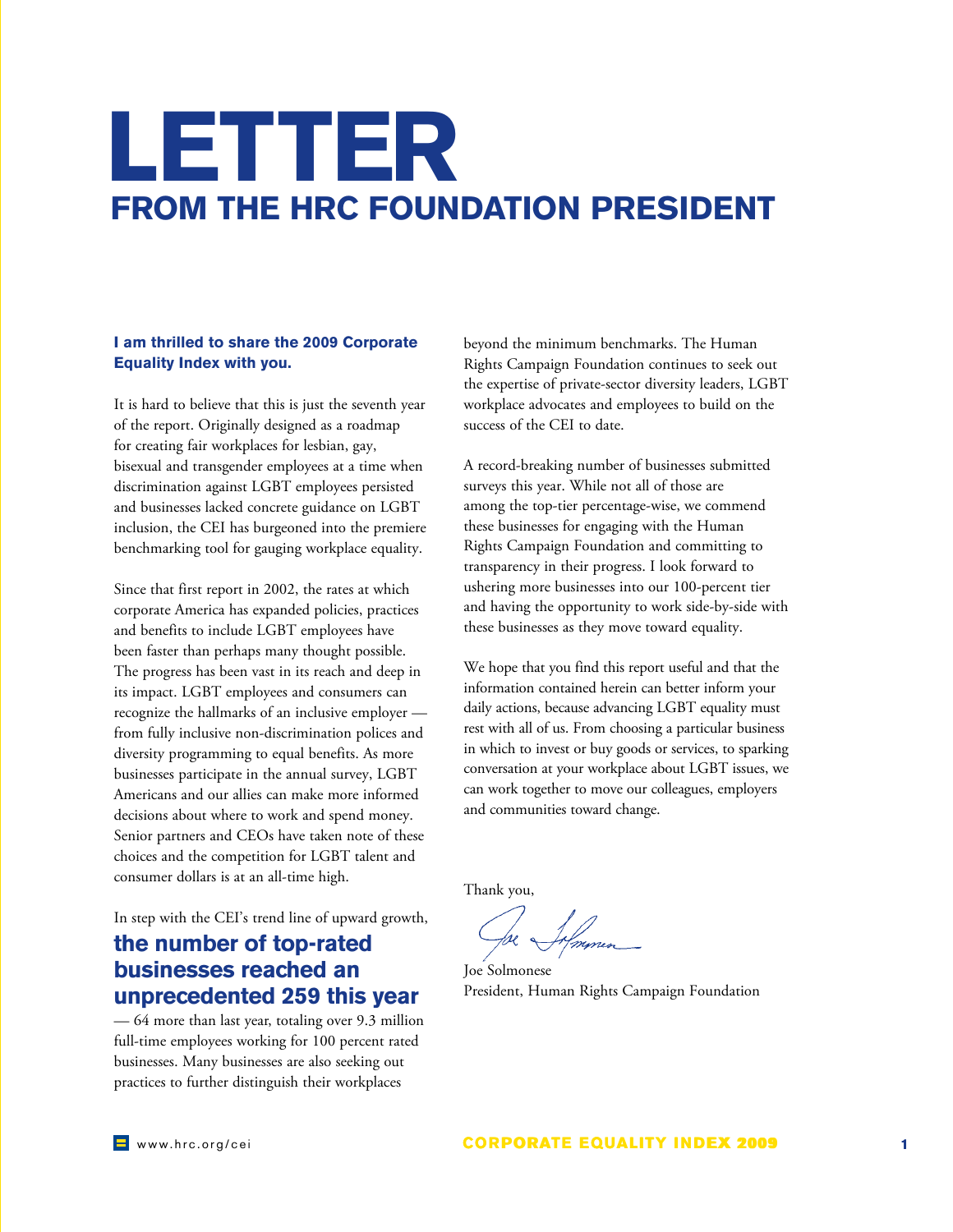# **overview of findings**



**businesses** achieved the top rating of 100 percent this year, compared with 195 businesses that received perfect ratings in the previous year. Collectively, these businesses employ 9,342,281 full-time U.S. workers. The 64 new businesses at 100 percent represent an increase of onethird over the previous year's number of companies with the top rating. When the Human Rights Campaign Foundation Corporate Equality Index was launched in 2002, only 13 companies received 100 percent.

A complete list of employers that achieved a perfect rating is available as Appendix A on p. 23.

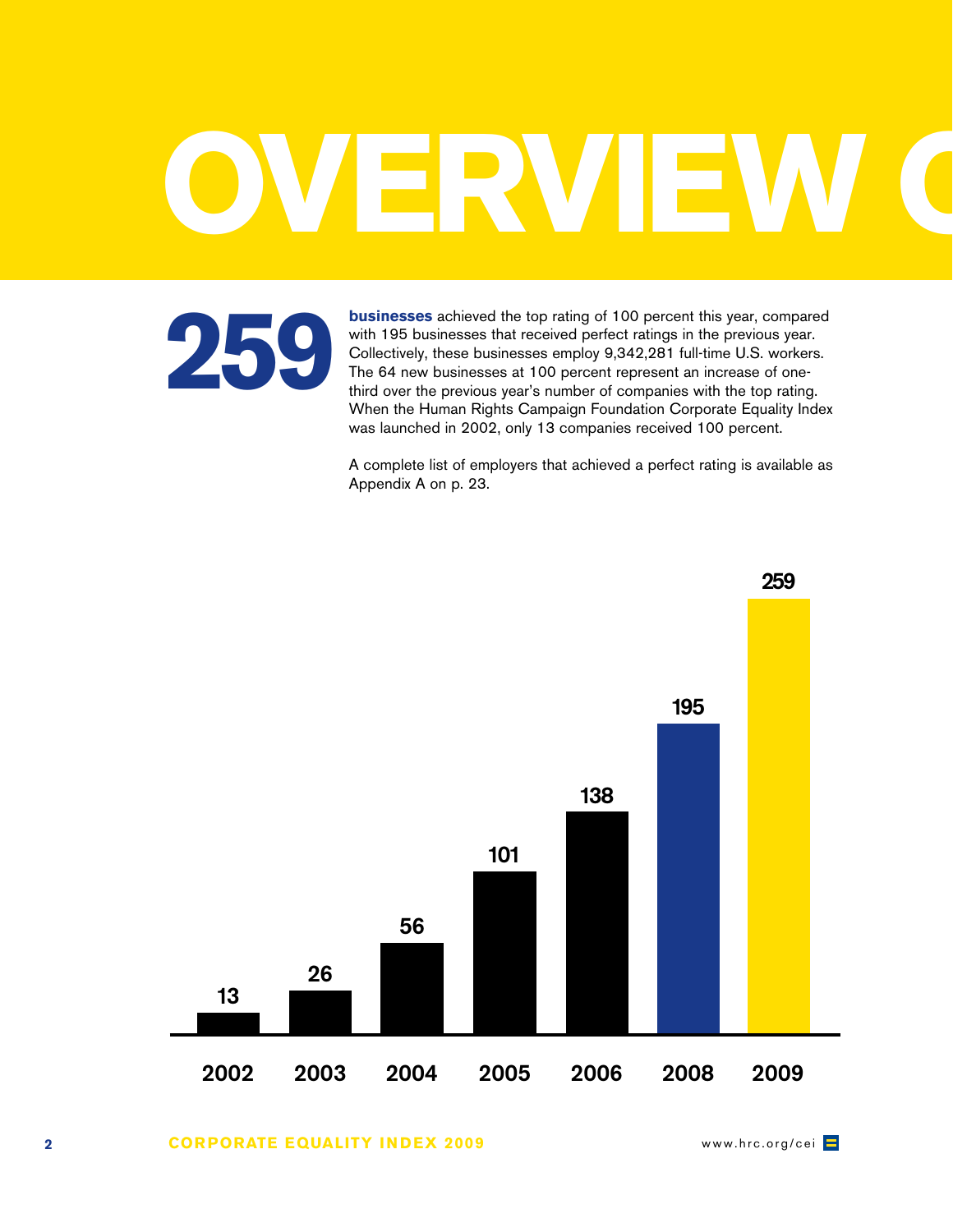# **overview of findings**

A total of 583 businesses were rated this year, an increase of 13 percent over the 2008 CEI. The average rating across the entire index was 83, compared to 81 percent last year.

Other businesses showed tremendous progress from last year's rating. Four businesses had improvements of at least 50 percentage points: American International Group Inc., Bayer Corp., Nestle Purina PetCare Co. and Omnicom Group.

Two companies continued to receive a rating of zero, ExxonMobil Corp. and Perot Systems Corp.

Neither company has taken steps to improve its rating; ExxonMobil has resisted mounting shareholder pressure to amend its non-discrimination policies. In a sign of improvement, Meijer, a grocery-chain that received a rating of zero in 2008, added sexual orientation to its non-discrimination policy and raised its score to 15 percent.

Two other companies opposed shareholder resolutions to amend their non-discrimination policies to include gender identity, Verizon Communications Inc. and Wal-Mart Stores Inc. Their scores were 70 and 40, respectively.

| <b>Progress at the Fortune-Ranked Companies</b>                                                                                                                          |                                             | 2007<br><b>FORTUNE</b><br><b>RANK</b> | 2009<br><b>CEI</b><br><b>RATING</b> |
|--------------------------------------------------------------------------------------------------------------------------------------------------------------------------|---------------------------------------------|---------------------------------------|-------------------------------------|
| This year marked the third time the Fortune                                                                                                                              | Wal-Mart Stores Inc.                        | $\mathbf{1}$                          | 40                                  |
| 1000 list of the largest publicly traded                                                                                                                                 | Exxon Mobil Corp.                           | $\overline{2}$                        | $\mathbf{0}$                        |
| companies was invited to take part in the<br>Corporate Equality Index survey. The Fortune                                                                                | General Motors Corp.                        | 3                                     | 100                                 |
| 500 list has been invited each year since 2002.                                                                                                                          | Chevron Corp.                               | $\overline{4}$                        | 100                                 |
|                                                                                                                                                                          | <b>ConocoPhillips</b>                       | 5                                     | 60                                  |
| Of the 255 Fortune 500-ranked businesses<br>that the CEI rated, 120 received 100 percent                                                                                 | General Electric Co.                        | 6                                     | 80                                  |
| ratings. The average CEI rating of Fortune                                                                                                                               | Ford Motor Co.                              | $\overline{7}$                        | 100                                 |
| 500 companies was 83. Of the 54 Fortune-<br>ranked businesses between 500 and 1000,<br>17 received 100 percent ratings. The average<br>rating of these companies was 72. | Citigroup Inc.                              | 8                                     | 100                                 |
|                                                                                                                                                                          | Bank of America Corp.                       | 9                                     | 100                                 |
|                                                                                                                                                                          | American International Group Inc.           | 10                                    | 85                                  |
|                                                                                                                                                                          | J.P. Morgan Chase & Co                      | 11                                    | 100                                 |
| Ten of the top 20 Fortune-ranked companies                                                                                                                               | Berkshire Hathaway*                         | 12                                    |                                     |
| received 100 percent ratings, including newly<br>rated Cardinal Health.                                                                                                  | Verizon Communications Inc.                 | 13                                    | 70                                  |
|                                                                                                                                                                          | Hewlett-Packard Co.                         | 14                                    | 100                                 |
|                                                                                                                                                                          | International Business Machines Corp. (IBM) | 15                                    | 100                                 |
|                                                                                                                                                                          | Valero Energy*                              | 16                                    |                                     |
|                                                                                                                                                                          | Home Depot Inc.                             | 17                                    | 85                                  |
|                                                                                                                                                                          | McKesson Corp.                              | 18                                    | 68                                  |
|                                                                                                                                                                          | <b>Cardinal Health</b>                      | 19                                    | 100                                 |
|                                                                                                                                                                          | Morgan Stanley                              | 20                                    | 100                                 |

*\* The HRC Foundation does not have sufficient information to provide a rating for this company.*

### www.hrc.org/cei **CORPORATE EQUALITY INDEX 2009 3**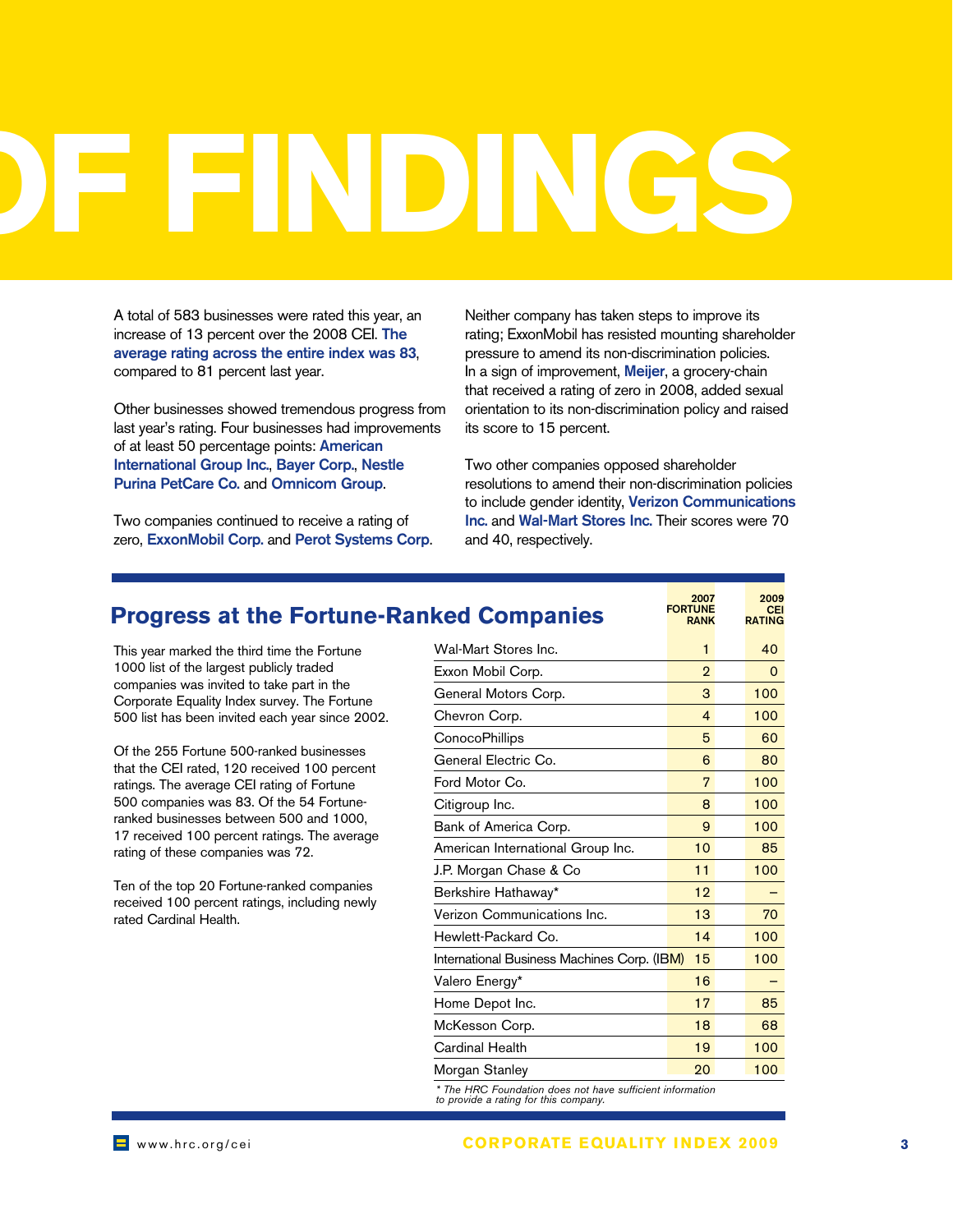# **geography findings / performance by**

California and **New York** continue to accelerate ahead of other states, each adding at least seven new top-rated businesses to its list. However, 25 other states and the District of Columbia have at least one 100 percent rated business with its headquarters located there. Adding two businesses, Illinois continued to house many toprated businesses and Texas added eight top-percent rated businesses. The location of top-rated Corporate Equality Index employers resembles the number of Fortune 500-ranked companies in each state.

### **Number of Businesses Rating 100 Percent on the CEI by Headquarters Location**

| Alabama*             |                                   |
|----------------------|-----------------------------------|
| Alaska*              |                                   |
| Arizona              | 1                                 |
| Arkansas             |                                   |
| California           | 43                                |
| Colorado             | 1                                 |
| Connecticut          | 6                                 |
| Delaware*            | 1                                 |
| District of Columbia | 9                                 |
| Florida              | 3                                 |
| Georgia              | 11                                |
| Hawaii*              |                                   |
| Idaho                |                                   |
| Illinois             | 22                                |
| Indiana              | 3                                 |
| lowa*                |                                   |
| Kansas*              | 1                                 |
| Kentucky             | 1                                 |
| Louisiana            |                                   |
| Maine*               |                                   |
| Maryland             | 5                                 |
| Massachusetts        | 16                                |
| Michigan             | 8                                 |
| Minnesota            | 12                                |
| Mississippi*         |                                   |
| Missouri             | 4                                 |
| Montana*             |                                   |
| Nebraska             |                                   |
| Nevada               | 1                                 |
| New Hampshire*       |                                   |
| New Jersey           | 15                                |
| New Mexico           |                                   |
| New York             | 52                                |
| North Carolina       | 5                                 |
| North Dakota*        |                                   |
| Ohio                 | 9                                 |
| Oklahoma             | $\overline{a}$                    |
| Oregon*              | 1                                 |
| Pennsylvania         | 1                                 |
| Rhode Island         | -ranked business.                 |
| South Carolina*      |                                   |
| South Dakota*        |                                   |
| Tennessee            |                                   |
| Texas                | 17                                |
| Utah*                | State has fewer than 5 Fortune 50 |
| Vermont              |                                   |
| Virginia             | 3                                 |
| Washington           | 7                                 |
| West Virginia*       |                                   |
| Nisconsin            | 1                                 |
| Wyoming*             |                                   |
|                      |                                   |

**4 CORPORATE EQUALITY INDEX 2009 WWW.hrc.org/cei**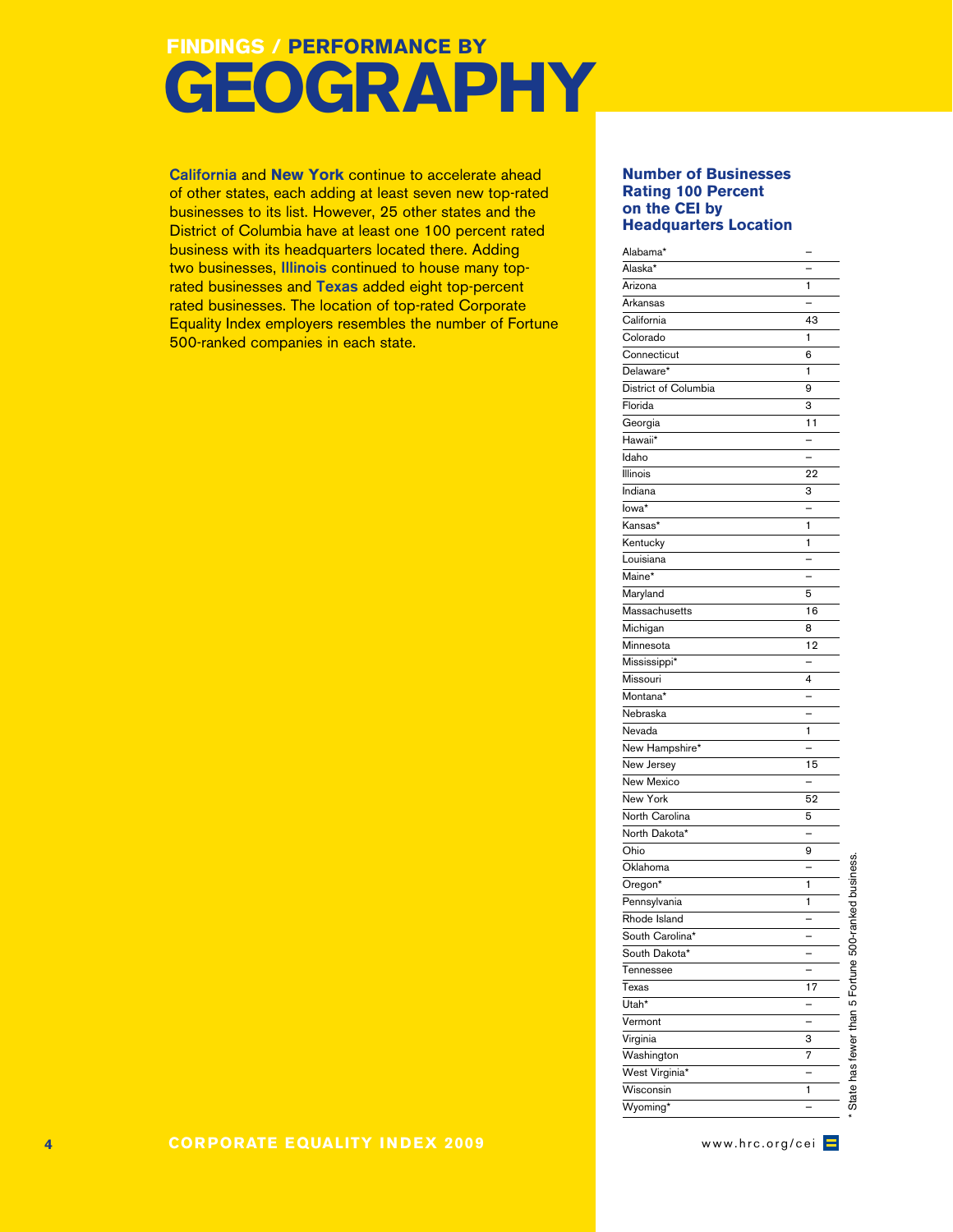### **Number of Businesses in each state with CEI Ratings of 100 Percent**



- 1-3 businesses
- $\blacksquare$  4-8 businesses
- $\blacksquare$  9-12 businesses
- **n** 13 or more businesses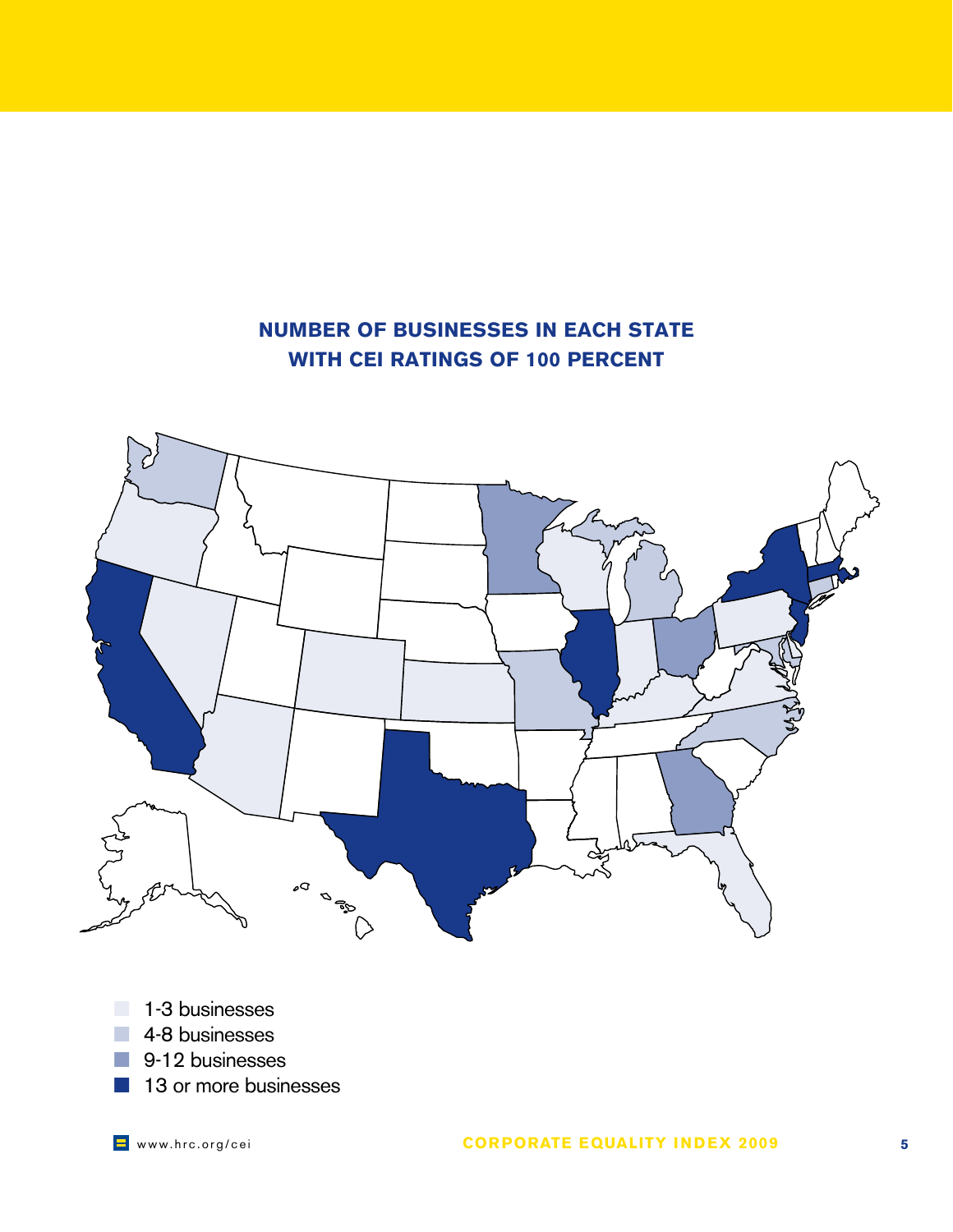# **industry findings / performance by**

Several industries saw improvement in both the average rating and the number of top-rated businesses: airlines; computer hardware and office equipment; food, beverages and groceries; insurance; law firms; and, retail and consumer products.

Improvements made by Alaska Airlines and Continental Airlines Inc. brought them to 100 percent alongside US Airways and seventh time top-rated business, American Airlines. Within computer hardware and office equipment, CDW Corp.'s expansion of equal benefits and workplace protections raised this industry's overall ratings. The growth in the food, beverages and groceries industry is attributed to both newcomers to the 100 percent tier such as Diageo North America, as well as significant positive changes at businesses like Food Lion LLC - which added gender identity protections to its non-discrimination policy, and H.J. Heinz Co. — which implemented domestic partner benefits. Within the insurance industry, New York Life Insurance Co. and The Progressive Corp. both added gender identity protections, among other changes, further elevating the industry rating. In retail and consumer products, Barnes & Noble Inc. joined Borders Group Inc. at 100 percent while Target Corp., Unilever and Kimberly-Clark Corp. reached the 100 percent tier this year as well.

In 2006, the first year law firms were invited to participate, 12 achieved a score of 100 percent. That figure has leaped to an unprecedented industry high of 64 businesses occupying the 100 percent tier, eclipsing banking and financial services. Law firms are highly competitive in their recruitment efforts for law school graduates, and are also held to increasing standards of diversity by their corporate clients. LGBT equality is an integral part of these efforts to recruit and retain top talent and cultivate clients. Beyond the LGBT community, many allies look to CEI ratings as a bellwether for a potential employer's commitment to diversity.

Of the 35 industries represented on the HRC Foundation Corporate Equality Index, five have no toprated companies: engineering and construction; forest and paper products; mining and metals; residential real estate; and waste management.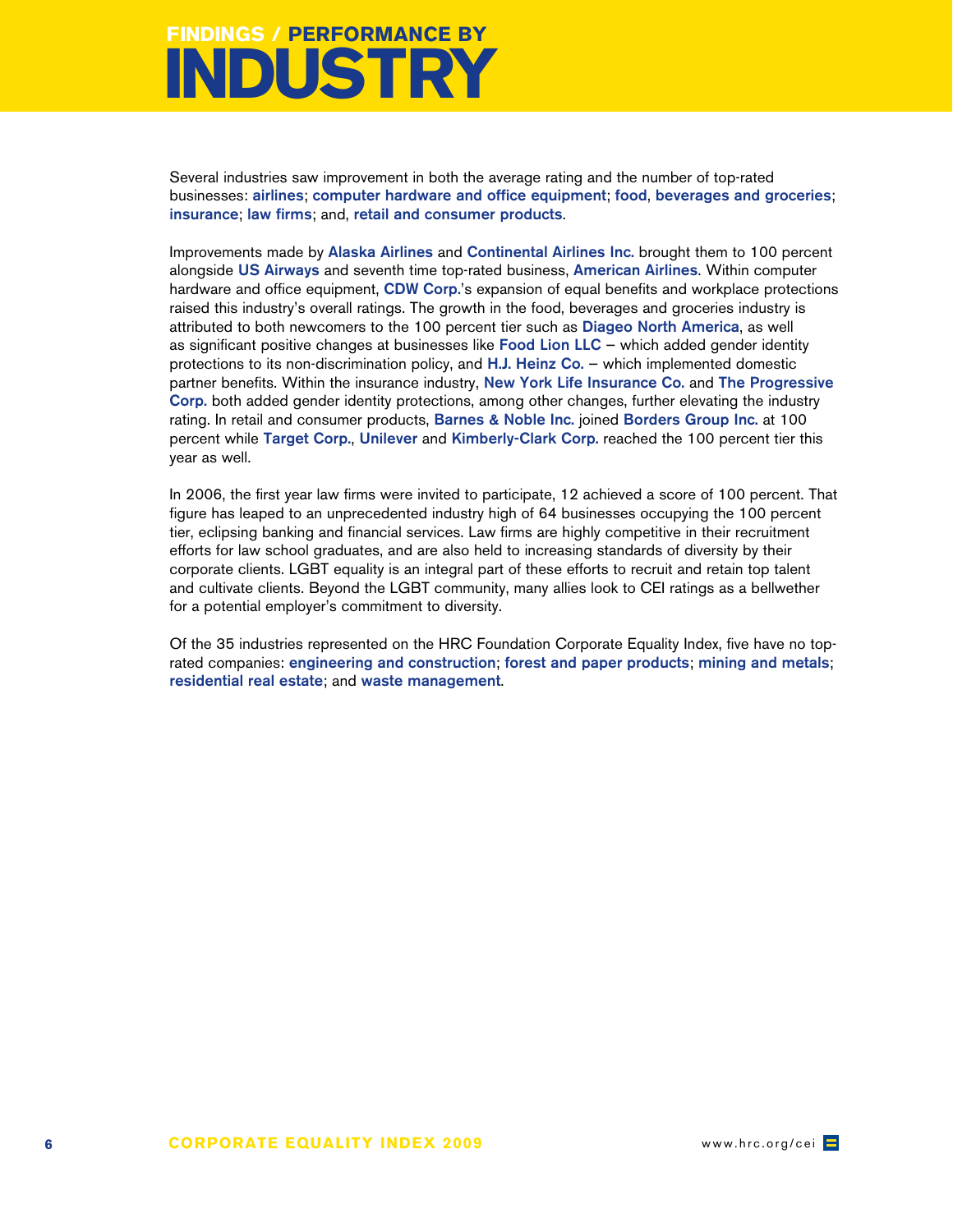| <b>Industry</b>                                  | Avg. | <b>Number of Businesses at 100 Percent</b> |
|--------------------------------------------------|------|--------------------------------------------|
| Advertising, Marketing                           | 73   | $\blacksquare$                             |
| Aerospace and Defense                            | 85   | 5                                          |
| Airlines                                         | 92   | 4                                          |
| Apparel, Fashion, Textiles,<br>Department Stores | 84   | 9                                          |
| Automotive                                       | 75   | 8                                          |
| <b>Banking and Financial Services</b>            | 89   | 30                                         |
| Chemicals and Biotechnology                      | 81   | 5                                          |
| Computer and Data Services                       | 68   | $\blacksquare$                             |
| Computer Hardware/Office Equip.                  | 85   | 11                                         |
| Computer Software                                | 91   | 6                                          |
| Consulting, Business Services                    | 95   | 11                                         |
| Education, Child Care                            | 100  | $\blacksquare$                             |
| <b>Energy and Utilities</b>                      | 68   | 5                                          |
| <b>Engineering and Construction</b>              | 52   | 0                                          |
| Entertainment/Electronic Media                   | 85   | 5                                          |
| Food, Beverages and Groceries                    | 74   | 13                                         |
| Forest and Paper Products                        | 73   | 0                                          |
| Healthcare                                       | 77   | 3                                          |
| High-Tech/Photo/Science Equip.                   | 84   | 6                                          |
| Hotels, Resorts and Casinos                      | 92   | $\overline{\phantom{a}}$                   |
| Insurance                                        | 89   | <b>18</b>                                  |
| Internet Services and Retailing                  | 88   | 4                                          |
| Law Firms                                        | 92   | 64                                         |
| Mail and Freight Delivery                        | 58   | $\blacksquare$                             |
| Manufacturing                                    | 59   | 3                                          |
| Mining and Metals                                | 85   | 0                                          |
| Oil and Gas                                      | 72   | 3                                          |
| Pharmaceuticals                                  | 93   | 11                                         |
| Publishing and Printing                          | 71   | $\overline{\mathbf{2}}$                    |
| Real Estate, Residential                         | 80   | 0                                          |
| Retail and Consumer Products                     | 82   | <b>15</b>                                  |
| Telecommunications                               | 86   | 4                                          |
| Tobacco                                          | 100  | $\blacksquare$                             |
| Transportation, Travel                           | 85   | $\overline{\mathbf{2}}$                    |
| Waste Management                                 | 88   | 0                                          |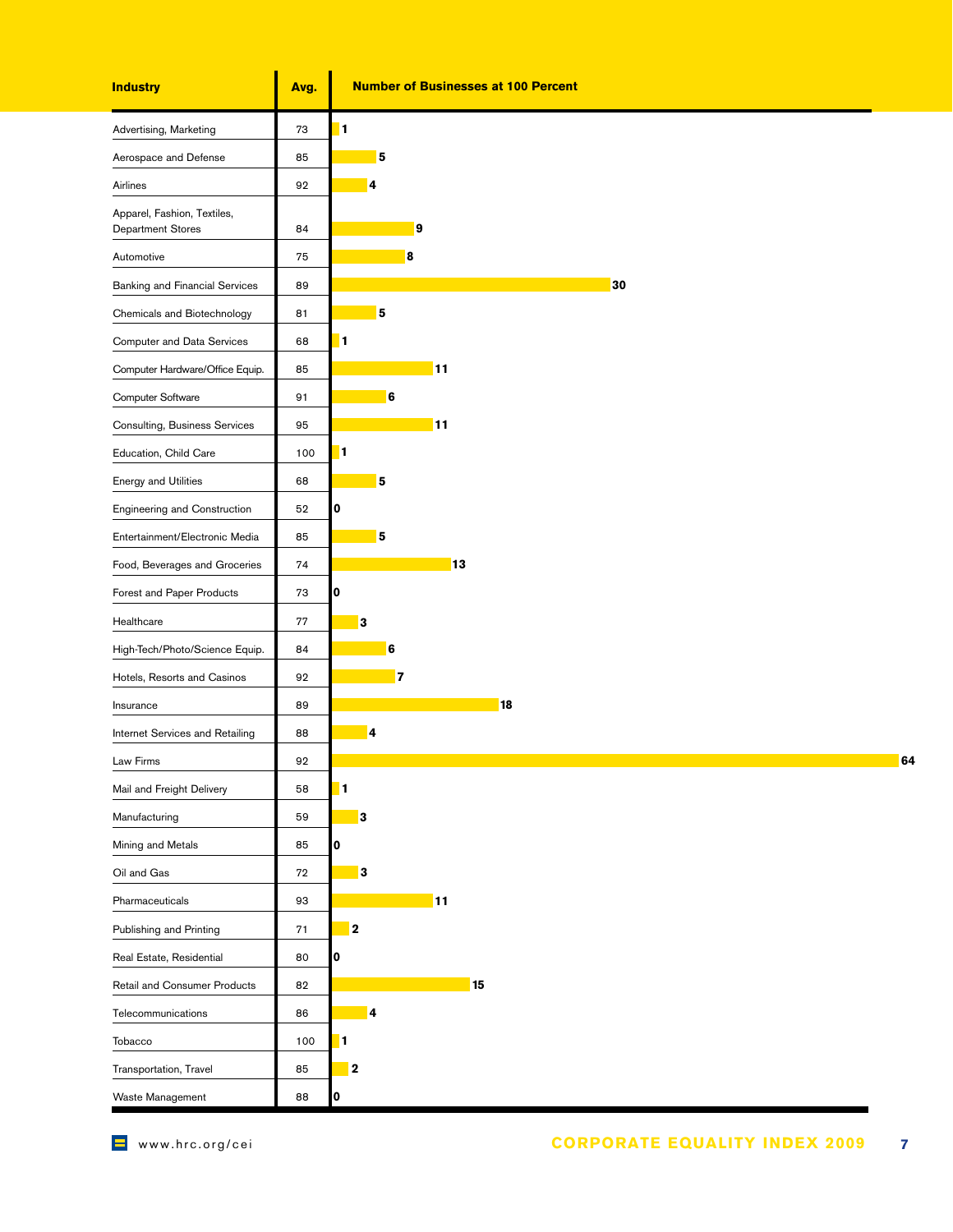# **2009 CORPORATE EQUAL**

Since its inception in 2002, the Human Rights Campaign Foundation Corporate Equality Index has provided businesses with a blueprint for establishing and maintaining inclusive workplaces for lesbian, gay, bisexual and transgender employees. Beyond modeling success, the resources that supplement the CEI equip businesses with the tools they need to effect change throughout their organization.

With an ever-increasing response rate, the extent to which businesses rely on the CEI has solidified its status as the benchmark by which businesses and their employees can gauge their success against competitors on LGBT inclusion.

The HRC Foundation offers continually updated resources for employers on each of the criteria on its website at www.hrc.org/workplace.

### **The Evolution of the Criteria**

The HRC Foundation is committed to maintaining rigorous, transparent and achievable criteria for the Corporate Equality Index and, just as importantly, providing the tools for employers to meet them. Changes to the criteria are made with input from expert LGBT workplace advocates and leaders at the most advanced firms, taking into consideration the changing landscape of legal protections for LGBT employees and their families from state to state.

In 2002, the first CEI rated employers on seven criteria that remain the basis for today's rating system. The original criteria were guided in part by the Equality Principles —- 10 key practices for businesses committed to equal treatment of LGBT employees, consumers and investors. For more information, visit www.equalityproject.org/principles/en.html.

Just 13 businesses achieved top ratings in that first year; by 2005, more than 100 businesses had achieved perfect ratings, with many establishing the next best practices such as spousal-equivalent partner benefits and transgender-inclusive benefits.

In 2006, the HRC Foundation rolled out the second and current version of the CEI criteria, with greater weight given to spousal-equivalent partner benefits and to transgender inclusion; these criteria remain in effect for the 2009 report. Future changes to the criteria will be announced at least 12 months before going into effect.

### **The 'Best Places to Work' Distinction**

Businesses that are recognized in this report with a rating of 100 percent are further recognized as "Best Places to Work for LGBT Equality." Such businesses are invited to use this distinction and the accompanying trademark in their recruitment and advertising efforts.



### **The Current Criteria**

The following rating system has been in effect since the 2006 CEI report, and remains effective through this and the 2010 report.  $\blacktriangleright$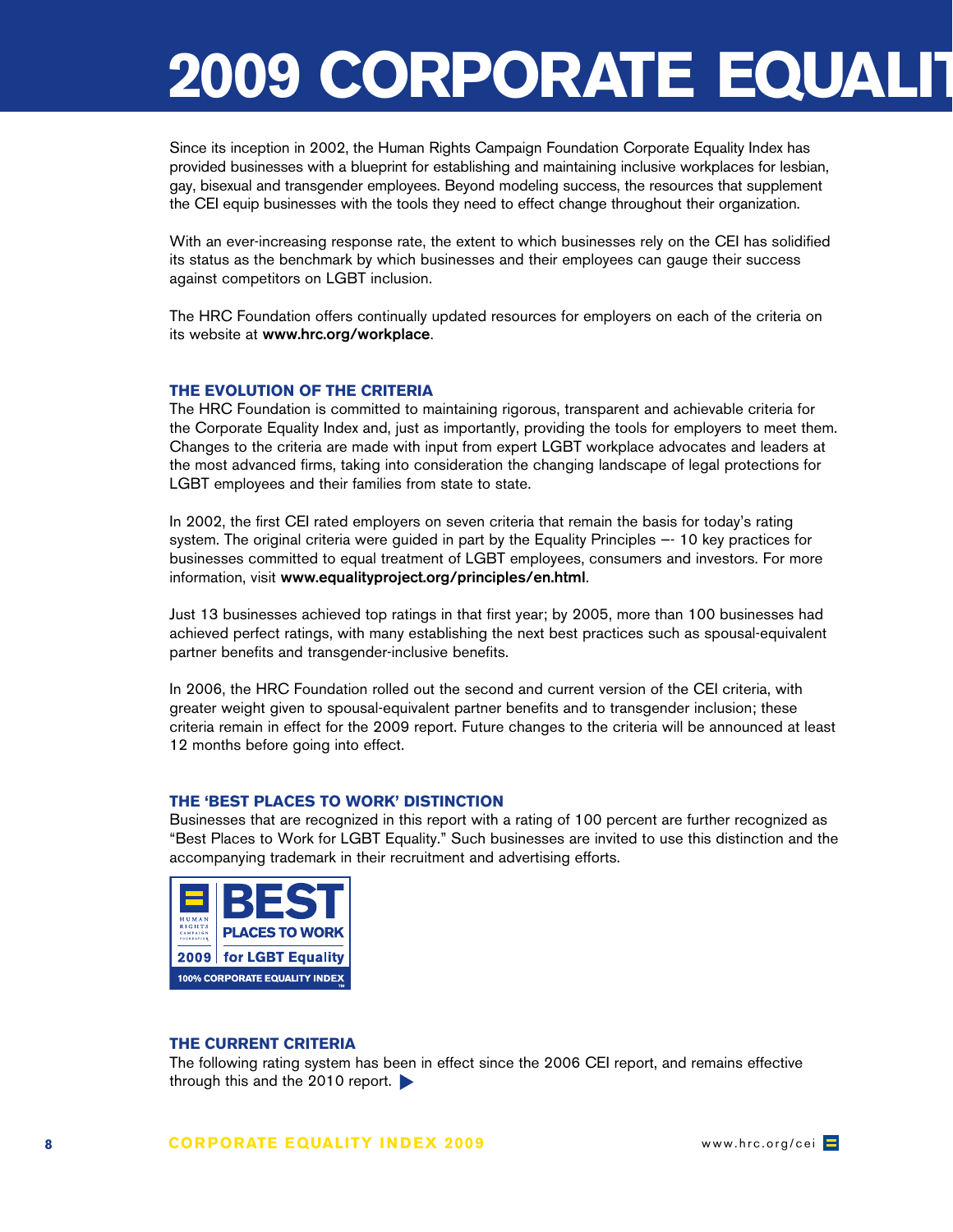# **2009 TY INDEX RATING SYSTEM** & METHODOLOGY  $\triangleright$

|    |                                                                                                                                                                                                                                                                                                                                      | <b>POINTS</b>           |  |
|----|--------------------------------------------------------------------------------------------------------------------------------------------------------------------------------------------------------------------------------------------------------------------------------------------------------------------------------------|-------------------------|--|
| 1. | Non-discrimination policy, diversity training - sexual orientation                                                                                                                                                                                                                                                                   |                         |  |
|    | Equal Employment Opportunity policy includes sexual orientation<br>a.                                                                                                                                                                                                                                                                | 15                      |  |
|    | Diversity training covers sexual orientation<br>$\mathbf b$ .                                                                                                                                                                                                                                                                        | 5                       |  |
| 2. | Non-discrimination policy, diversity training & benefits - gender identity or expression<br>Equal Employment Opportunity policy includes gender identity<br>a.                                                                                                                                                                       |                         |  |
|    | or expression                                                                                                                                                                                                                                                                                                                        | 15                      |  |
|    | <b>Gender identity diversity training offered OR</b><br>b.                                                                                                                                                                                                                                                                           |                         |  |
|    | supportive gender transition guidelines in place*                                                                                                                                                                                                                                                                                    | 5                       |  |
|    | Offers transgender-inclusive insurance coverage for at least<br>$C_{\star}$                                                                                                                                                                                                                                                          |                         |  |
|    | one type of benefit <sup>*</sup> At least one: Counseling by a mental health professional;<br>pharmacy benefits covering hormone therapy; medical visits to monitor the<br>effects of hormone therapy and other associated lab procedures; medically<br>necessary surgical procedures such as hysterectomy; or short-term disability |                         |  |
|    | leave for surgical procedures                                                                                                                                                                                                                                                                                                        | $5\phantom{.0}$         |  |
| 3. | <b>Partner benefits</b>                                                                                                                                                                                                                                                                                                              |                         |  |
|    | <b>Partner health insurance</b><br>a.                                                                                                                                                                                                                                                                                                | 15                      |  |
|    | Partner COBRA, dental, vision and legal dependent coverage*<br>b.                                                                                                                                                                                                                                                                    | 5.                      |  |
|    | Other partner benefits* At least three: FMLA-like leave; t<br>$C_{\star}$                                                                                                                                                                                                                                                            |                         |  |
|    | bereavement leave; <sup>†</sup> employer-provided supplemental life insurance for a partner;<br>relocation/travel assistance; adoption assistance; qualified joint and survivor                                                                                                                                                      |                         |  |
|    | annuity for partners; qualified pre-retirement survivor annuity for partners;                                                                                                                                                                                                                                                        |                         |  |
|    | retiree healthcare benefits; or employee discounts                                                                                                                                                                                                                                                                                   | $\overline{\mathbf{5}}$ |  |
| 4. | LGBT employee resource group / diversity council, or                                                                                                                                                                                                                                                                                 | 15                      |  |
|    | (half credit) Would support a LGBT employee resource group with                                                                                                                                                                                                                                                                      |                         |  |
|    | employer resources if employees expressed an interest                                                                                                                                                                                                                                                                                |                         |  |
| 5. | <b>Positively engages the external LGBT community</b>                                                                                                                                                                                                                                                                                | 15                      |  |
| 6. | <b>Employer exhibits responsible behavior toward the LGBT community;</b><br>does not engage in action that would undermine LGBT equality                                                                                                                                                                                             |                         |  |
|    |                                                                                                                                                                                                                                                                                                                                      | 100                     |  |

Criterion was added to the Corporate Equality Index in 2006.

- \*\* Employers found engaging in activities that would undermine LGBT equality will have 15 points removed from their scores.
- † Benefit provided to the employee on behalf of the employee's same-sex partner.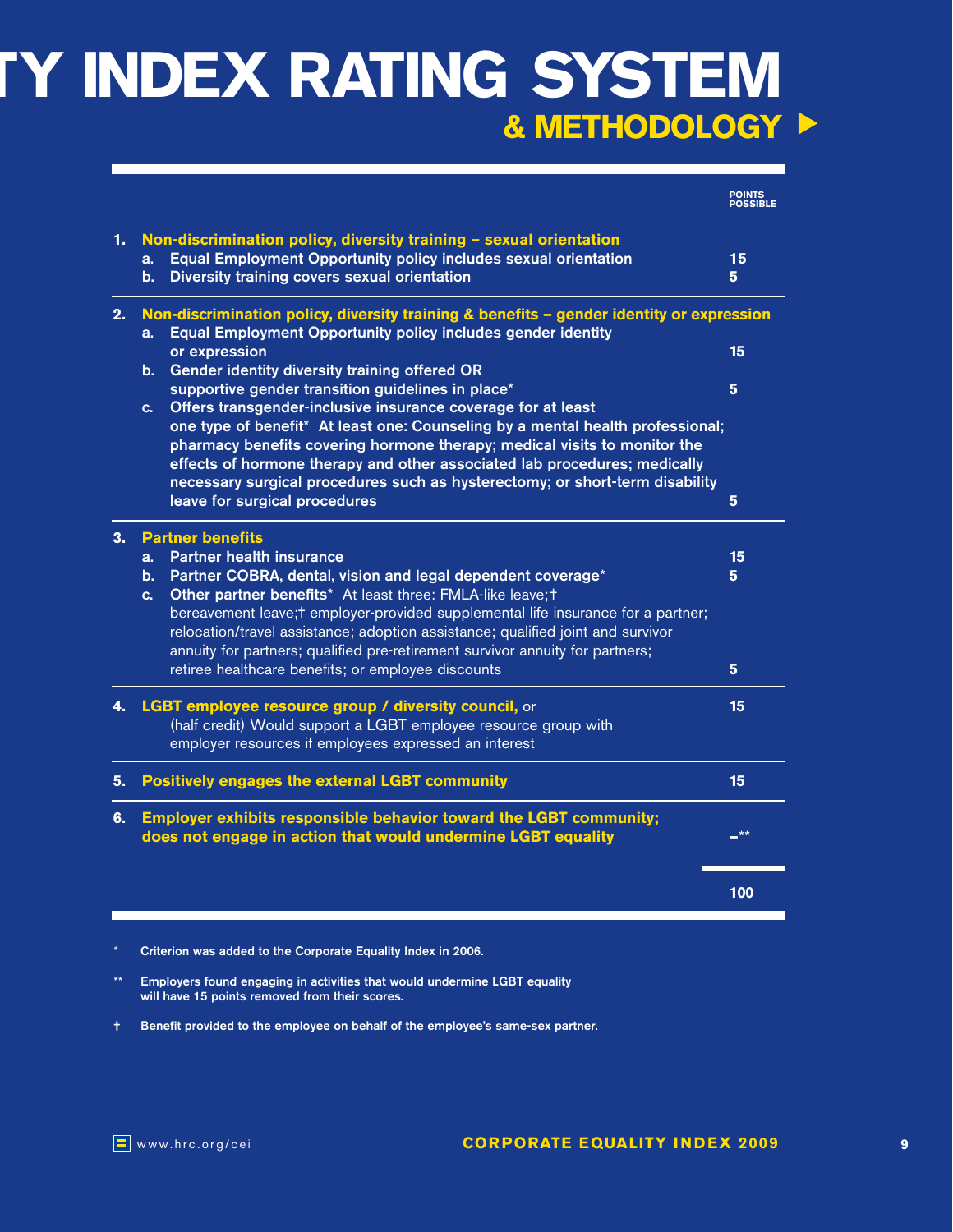# **ME HRC CORPORATE EQUALITY INDEX RATING SYSTEM &**

### **What Businesses Are Rated**

The Human Rights Campaign Foundation utilizes lists of the largest and most successful U.S. employers as a basis for inviting businesses to participate in the Corporate Equality Index, including *Fortune* magazine's 1,000 largest publicly traded businesses (the 2007 Fortune 1000) and *American Lawyer* magazine's top 200 revenue-grossing law firms (the 2007 AmLaw 200). Additionally, any private-sector, for-profit employer with 500 or more full-time U.S. employees can request to participate by e-mailing workplace@hrc.org.

### **How We Obtain the Information / The HRC Corporate Equality Index Survey**

The primary source of information for the CEI rating is the CEI survey (see Appendix D on page 65). While many questions on the survey are required for participation in the CEI, others are informational questions that help gauge trends and best practices among all businesses or particular industries.

Invitations for the 2009 CEI survey were mailed in March 2008. If a business had not previously participated in the CEI, surveys were sent to the chief executive officer or managing partner of the firm, as well as the highest level executive responsible for human resources or diversity when it was possible to obtain their information. If a business had previously participated in the CEI, surveys were first sent to the individuals responsible for previous submissions.

The web-based survey included links to sample policies and other guidance on the HRC Foundation Workplace Project website. HRC Foundation staff provided additional assistance and advice throughout the process and reviewed submitted documentation for appropriate language and consistency with survey answers. Businesses were able to check their preliminary ratings as they progressed through the online survey and were invited to provide HRC Foundation staff with any additional information or updates before this report went to print.

The HRC Foundation may occasionally rate businesses that have not submitted a survey this year if the business had submitted a survey in previous years and the information is determined to be accurate or if the HRC Foundation has obtained sufficient information to provide an individual rating. In both cases, the HRC Foundation notifies the business of the rating and asks for any updates or clarification.

A total of 1,567 businesses received invitations to take part in the survey. Of that number, 466 submitted surveys and 583 were ultimately rated. Last year, a total of 1,806 businesses were sent invitations, 416 submitted surveys and 519 were rated. Fewer businesses received invitations this year to better focus on the primary target pool of businesses, namely the Fortune 1000 and AmLaw 200 as well as businesses that have pro-actively reached out to the Human Rights Campaign Foundation.

The information required to generate CEI ratings for businesses is largely considered proprietary and is difficult to ascertain from public records alone. In addition to the self-reporting provided through the CEI survey, the HRC Foundation employs several methods to rate businesses. A team of researchers investigates and cross-checks the policies and practices of the rated businesses and the implications of those policies and practices for LGBT workers, including any connections with organizations that engage in anti-LGBT activities. Employers are not rated until all appropriate information has been gathered and verified to the extent possible.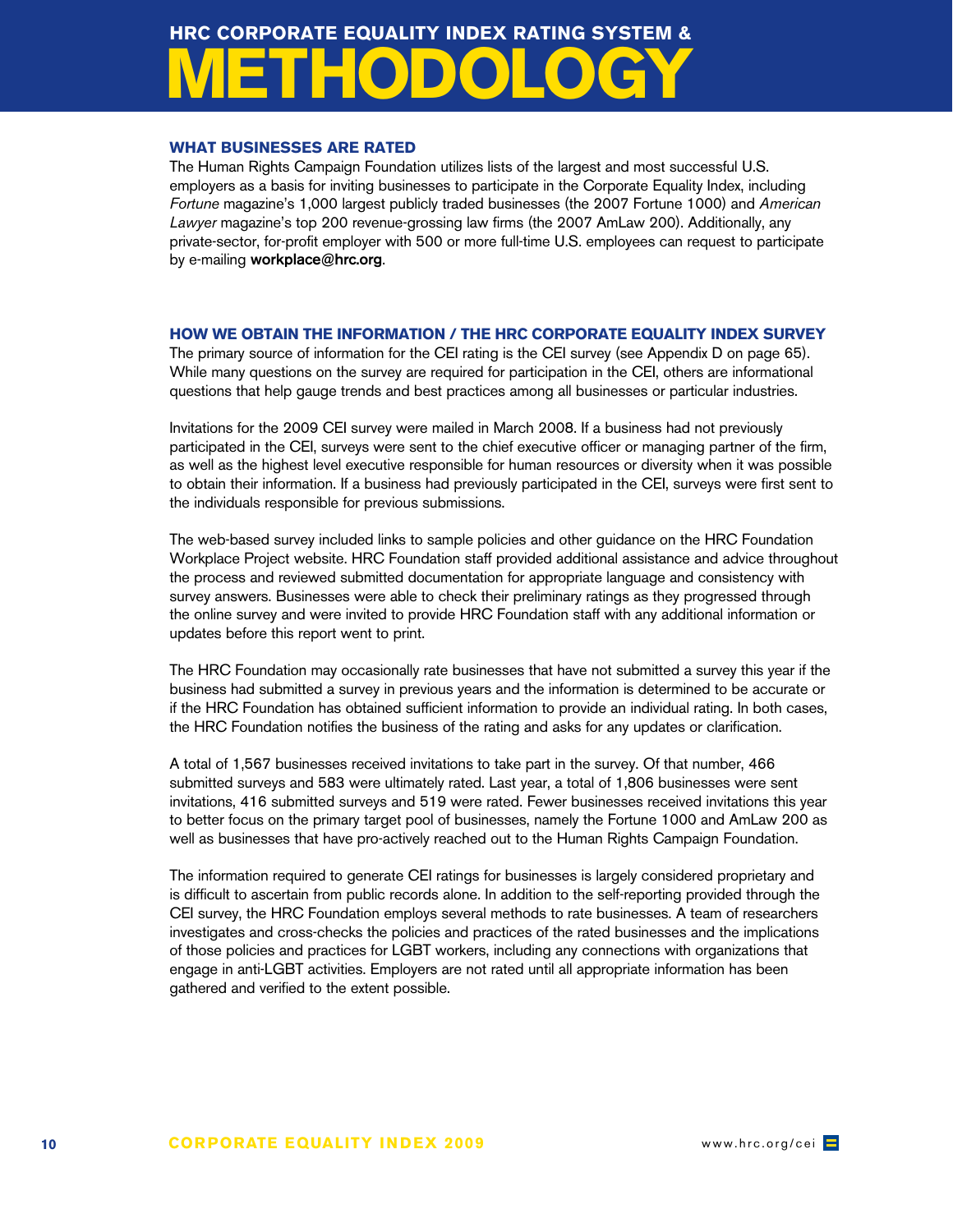In total, the sources used include:

- **n** The HRC Foundation Corporate Equality Index survey;
- **n** Securities and Exchange Commission filings to track connections between public companies' significant shareholders and any organizations or activities that engage in anti-LGBT activities (such connections are footnoted in this report, but do not necessarily change a business's rating);
- Internal Revenue Service 990 tax filings for business foundation gifts to anti-LGBT groups;
- Case law and news accounts for allegations of discrimination on the basis of sexual orientation and/or gender identity or expression that have been brought against any of these businesses;
- **n** Individuals or unofficial LGBT employee groups that report information to the HRC Foundation; and
- **n** The HRC Foundation Workplace Project, which since 1995 has collected information on U.S. employers and today maintains the most accurate and extensive database of business policies that affect LGBT workers and their families.

If a business was found to have a connection with an anti-LGBT organization or activity, the HRC Foundation contacted the business and gave them an opportunity to respond and ensure, to the best of its ability, that no such action would occur in the future. Businesses unwilling to do so lose 15 points from their overall rating through criterion 6, with a minimum possible total rating of zero points.

### **A Note about Businesses' Ratings**

Recognizing that many of the businesses rated in the CEI employ thousands of employees that span most, if not all, of the 50 states, each business's rating should be viewed as a snapshot of its activity. A CEI rating cannot convey all the nuances of a business's particular approach to LGBT workplace issues. Furthermore, some businesses' ratings dropped from the previous year; the bulk of these businesses lost points because some data was no longer reliable and/or businesses experienced fluctuations in their external engagement efforts.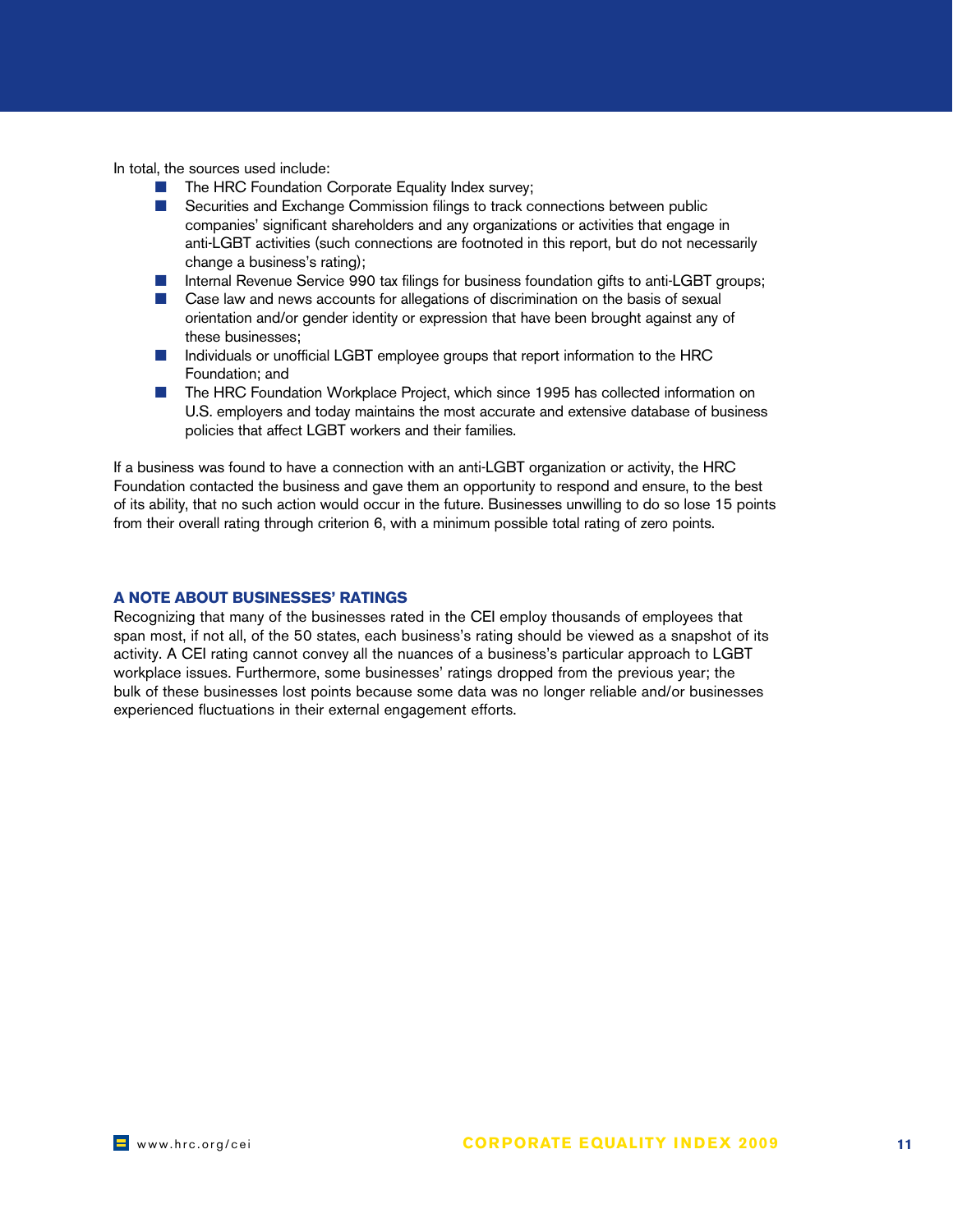# **findings**

### **Non-Discrimination Policies and Diversity Training/Awareness**

A clear and defined non-discrimination policy with respect to conditions of employment including hiring, promotions, termination and compensation that includes "sexual orientation" and "gender identity" or "gender identity or expression" — in addition to federally protected classes such as age, race, sex, religion, national origin and disability — is an essential baseline policy for lesbian, gay, bisexual and transgender inclusion.

To read more about Equal Opportunity Employment Issues for LGBT Workers, please visit www.hrc.org/ issues/workplace/equal\_opportunity.asp.

Diversity awareness or employee training programs are important vehicles through which an employer communicates its expectations of fair treatment to employees. Rather than isolating diversity issues, an increasing number of employers are integrating lessons on diversity with other standard trainings that are skills or policybased. Each employer handles diversity training differently; some require all employees to attend, while others might only require managers or supervisors to attend.

### **Sexual Orientation**

*Sexual orientation* is generally defined as an individual's enduring physical, romantic, emotional and/or spiritual attraction to another person.



of CEI-rated employers provide employment protections on the basis of sex-<br>ual orientation (criterion 1a). A total of **92 percent** of rated employers cover<br>"sexual orientation" as a topic of diversity training, though not ual orientation (criterion 1a). A total of **92 percent** of rated employers cover O of CEI-rated employers provide employment protections on the basis of sexual orientation (criterion 1a). A total of **92 percent** of rated employers cover "sexual orientation" as a topic of diversity training, though not may be required to attend (criterion 1b).

### Criterion 1a (See Appendix B. on p. 31 for individual employer ratings)

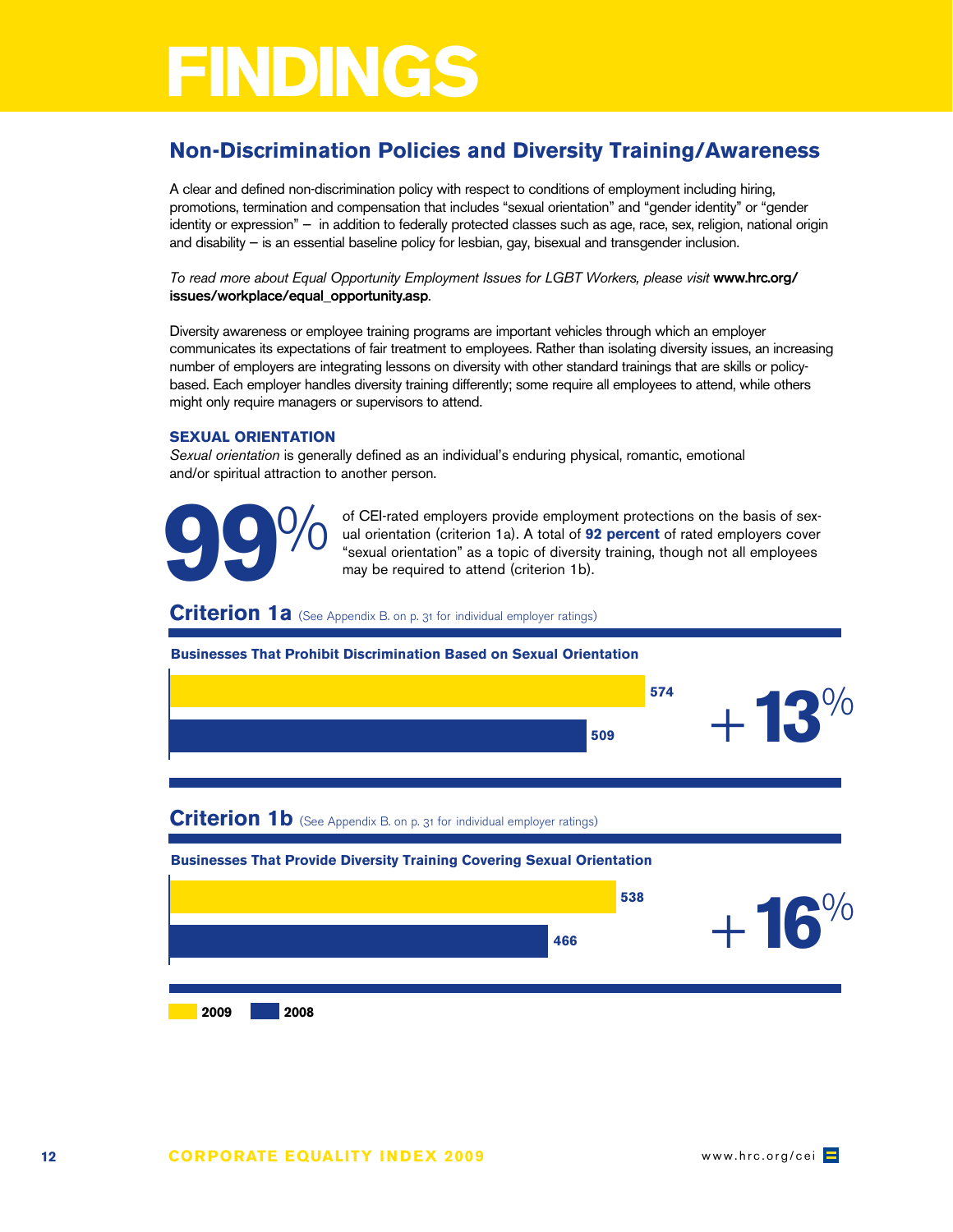### **Gender Identity**

*Gender identity* is generally defined as an individual's internal, personal sense of being a man or a woman. For transgender people, their birth-assigned sex and their own internal sense of gender identity do not match. *Gender expression* refers to all of the external characteristics and behaviors that are socially defined as either masculine or feminine, such as dress, grooming, mannerisms, speech patterns and social interactions. It is worth noting that social or cultural norms can vary widely and some characteristics that may be accepted as masculine, feminine or neutral in one culture may not be assessed similarly in another.

Gender identity and gender expression are distinct from sexual orientation — transgender people may be heterosexual, lesbian, gay or bisexual.

Employers that revise their non-discrimination policies should examine internal policies and procedures with an eye toward how employees express their gender. This includes things such as personnel records and directories, restroom and changing facilities, as well as dress codes and harassment policies. Gender transition guidelines help ensure consistent treatment with regard to these matters when an employee transitions on the job. The Human Rights Campaign Foundation provides resources to address these issues on its website at www.hrc.org/workplace/transgender.



of CEI-rated employers provide employment protections on the basis of gender identity or expression, the highest figure to date. The expansion of these protections has been remarkable; growth from the 2002 CEI has been 12-fold when just 5 percent of CEI-rated employers included gender identity protections in 2002 (criterion 2a).

**Seventy-two percent** of this year's rated businesses have written gender transition guidelines and/or cover gender identity as a topic of diversity training, up from 68 percent last year (criterion 2b). A total of 115 employers have transition guidelines, up from 90 last year.



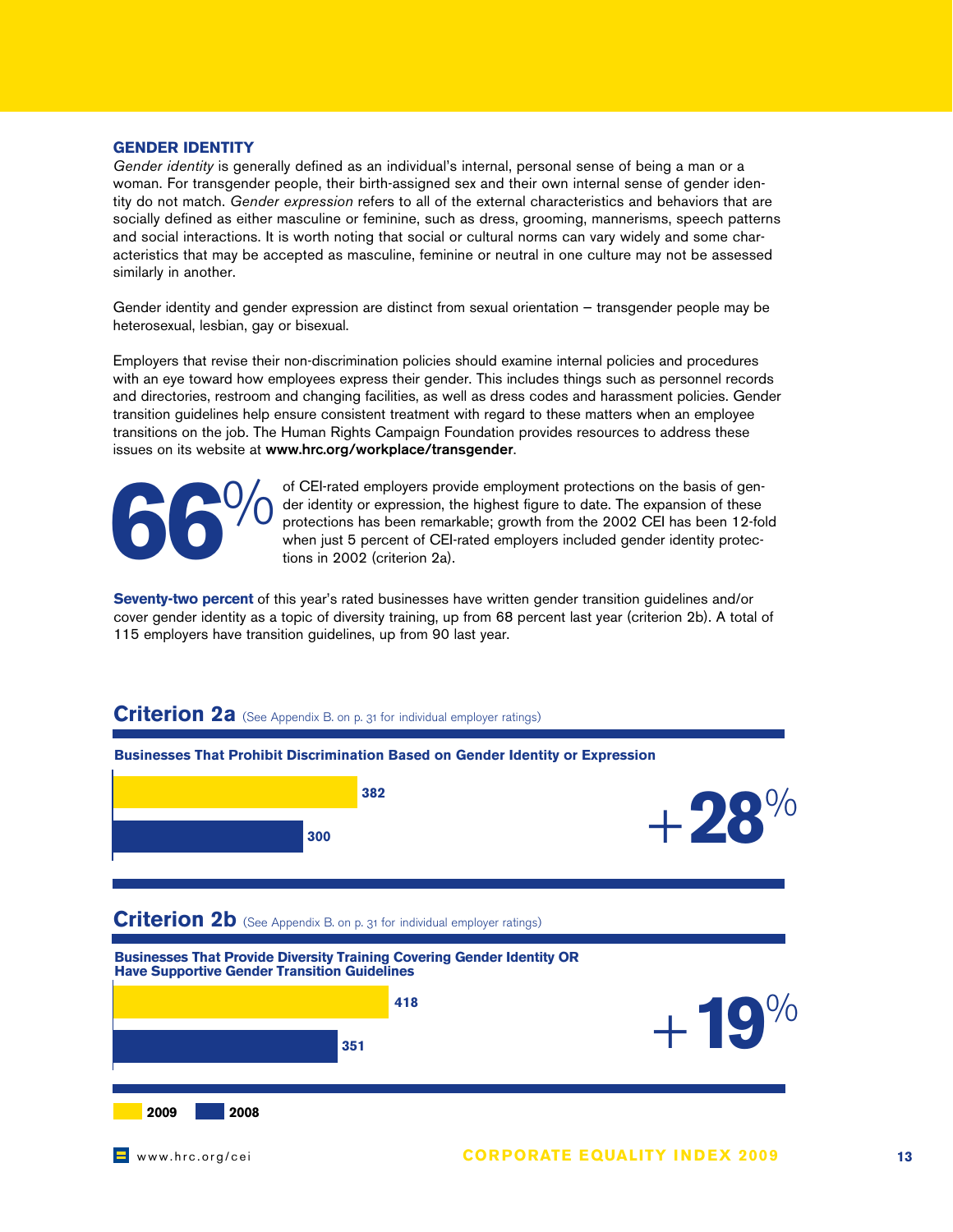# **findings**

### **Health Insurance Benefits**

On average, roughly 20 percent of employees' overall compensation is provided in the form of health insurance benefits for themselves and often, for their families. For employees with partners and/or children not eligible for those benefits, this disparity in compensation is profound. Since the 1990s, domestic partner benefits have become the norm — the majority of Fortune 500 companies now provide them. More recently, employers have started to address health insurance discrimination against transgender individuals.

### **TRANSGENDER-INCLUSIVE BENEFITS**

Most transgender people are categorically denied health insurance coverage for necessary medical treatment, often irrespective of whether treatment is related to sex reassignment. Up until the last few years, nearly all health insurance plans in the United States excluded coverage for sex reassignment or related treatment, and sometimes a plan's exclusion is worded broadly to exclude many other necessary treatments. While not all transgender people have the same medical needs, ending this discrimination against transgender people in benefits is a critical goal that the Human Rights Campaign Foundation is working with employers to achieve. *For more information, please visit* www.hrc.org/issues/9568.htm.

In 2001, the city and county of San Francisco made history by becoming the first U.S. municipalities to remove transgender access exclusions from their employee health plans. A 2006 statement from the San Francisco's Human Rights Commission proclaimed, "Despite actuarial fears of over-utilization and a potentially expensive benefit, the Transgender Health Benefit Program has proven to be appropriately accessed and undeniably more affordable than other, often routinely covered, procedures." Employees of the city and county of San Francisco, as well as their dependents, may now access necessary medical treatments without needing to pay additional premiums, as they did the first few years the program was available.

Since 2006, CEI survey participants have been asked to examine their insurance policies for transgender exclusions, and to ensure that at least one of the five general types of medically necessary treatment was available without exclusion. If treatment was generally available without exclusion (e.g.: if a plan covered medically necessary surgical procedures), the business was asked to provide supporting documentation.

The original intent of this criterion was not just to educate employers about these exclusions but also to encourage employers to remove them. Through our conversations and educational efforts with participating employers over the years, the Human Rights Campaign Foundation has helped spotlight these discriminatory insurance exclusions, and we have seen tremendous progress in removing them.

Some major insurers now provide limited options for employers to provide inclusive coverage. Nonetheless, based on feedback given to the HRC Foundation, employers that do not self-insure are at a disadvantage in being able to obtain comprehensive coverage. For self-insured plans, the employer assumes the risk of providing the benefits and paying all the claims and so it generally has greater control over what treatment is covered by the plan. These plans often involve a health insurance company or other third party to administer the plan. Smaller employers are much less likely to self-fund, and are thus limited to commercial health insurance options.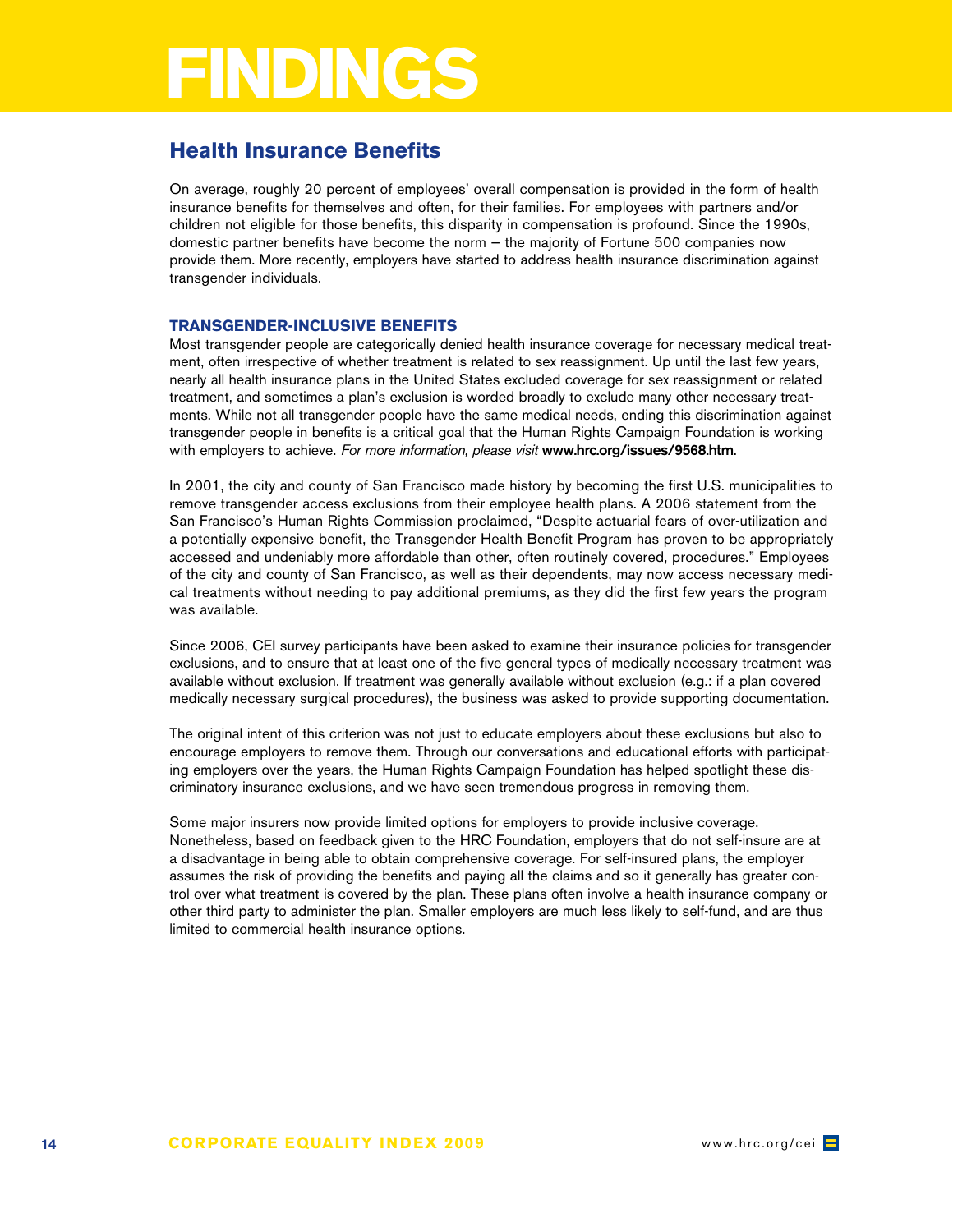

of this year's rated businesses have examined their transgender exclusions to determine that coverage is available for at least one of five categories of treatment (criterion 2c).

### Criterion 2c (See Appendix B. on p. 31 for individual employer ratings)



Of the employers that met this criterion:

| $\blacksquare$ 71 percent | provide mental health benefits for counseling by a mental health professional. |
|---------------------------|--------------------------------------------------------------------------------|
| $\blacksquare$ 26 percent | provide pharmacy benefits for hormone therapy.                                 |
| $\blacksquare$ 21 percent | cover medical visits and lab procedures related to hormone therapy.            |
| $\blacksquare$ 12 percent | provide health benefits for surgical procedures.                               |
| $\blacksquare$ 72 percent | provide short-term leave for surgical procedures.                              |
|                           |                                                                                |

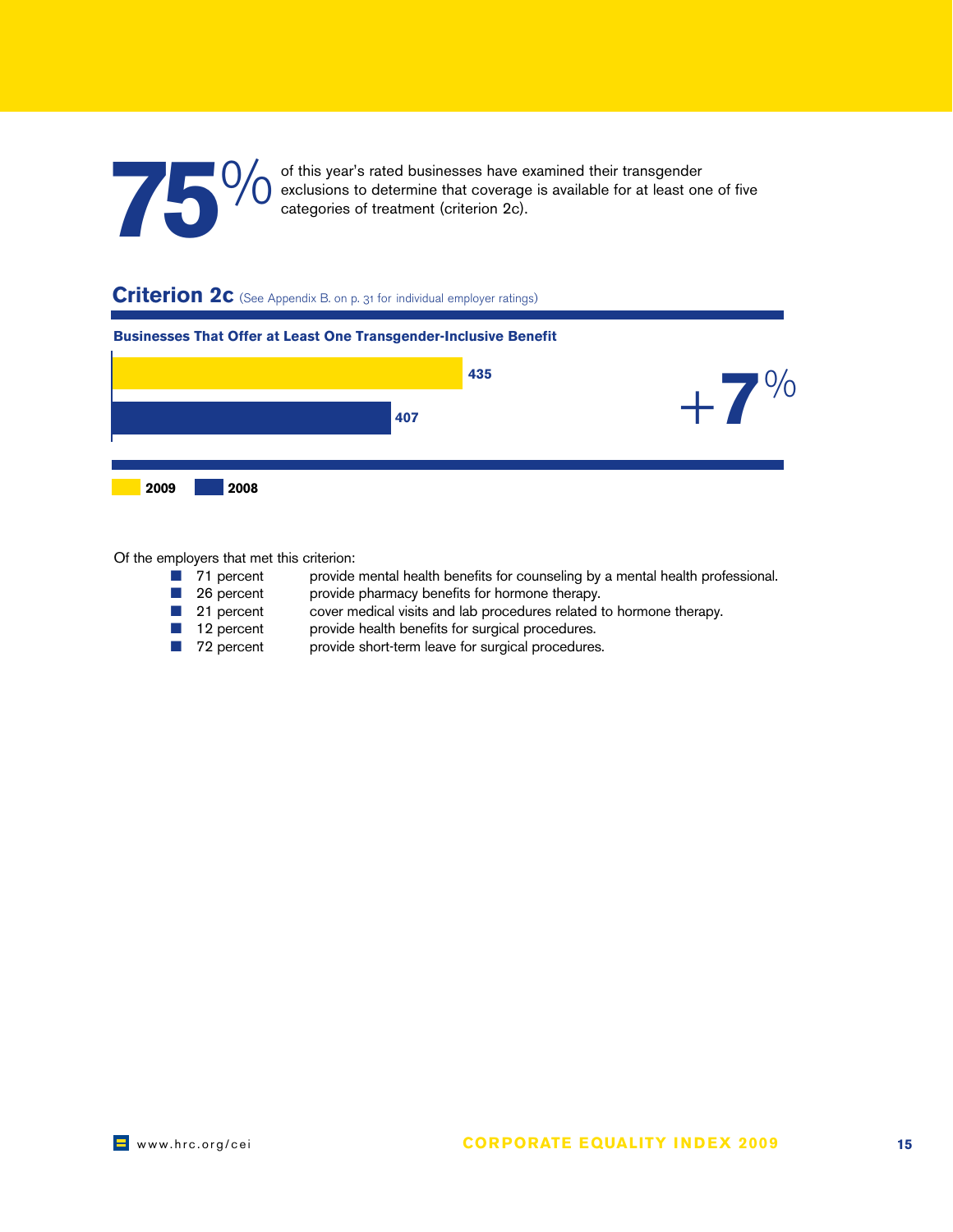# **findings**

### **ENDING BENEFITS DISCRIMINATION AGAINST TRANSGENDER EMPLOYEES**

This year, in order to verify the information submitted for this criterion, the Human Rights Campaign Foundation asked survey participants to submit documentation to support that various medically necessary treatments would be covered by the insurance plan. Such documentation included:

- $\blacksquare$  a complete list of exclusions (typically found only in the plan contract itself) that does not indicate a transgender exclusion:
- **n** clinical guidelines and/or contract language indicating that treatment would be considered medically necessary (usually under circumstances resembling current or previous versions of the World Professional Association for Transgender Health; or
- **n** other plan documents or employee communications indicating medically necessary treatments would be covered.

While the Human Rights Campaign Foundation cannot attest that insurance coverage would ultimately be applied equally from business to business or even between multiple insurance plans used by the same business, our review suggests that a number of businesses have taken significant and substantial steps to remove discrimination from at least one of their health insurance plans for employees and their dependents.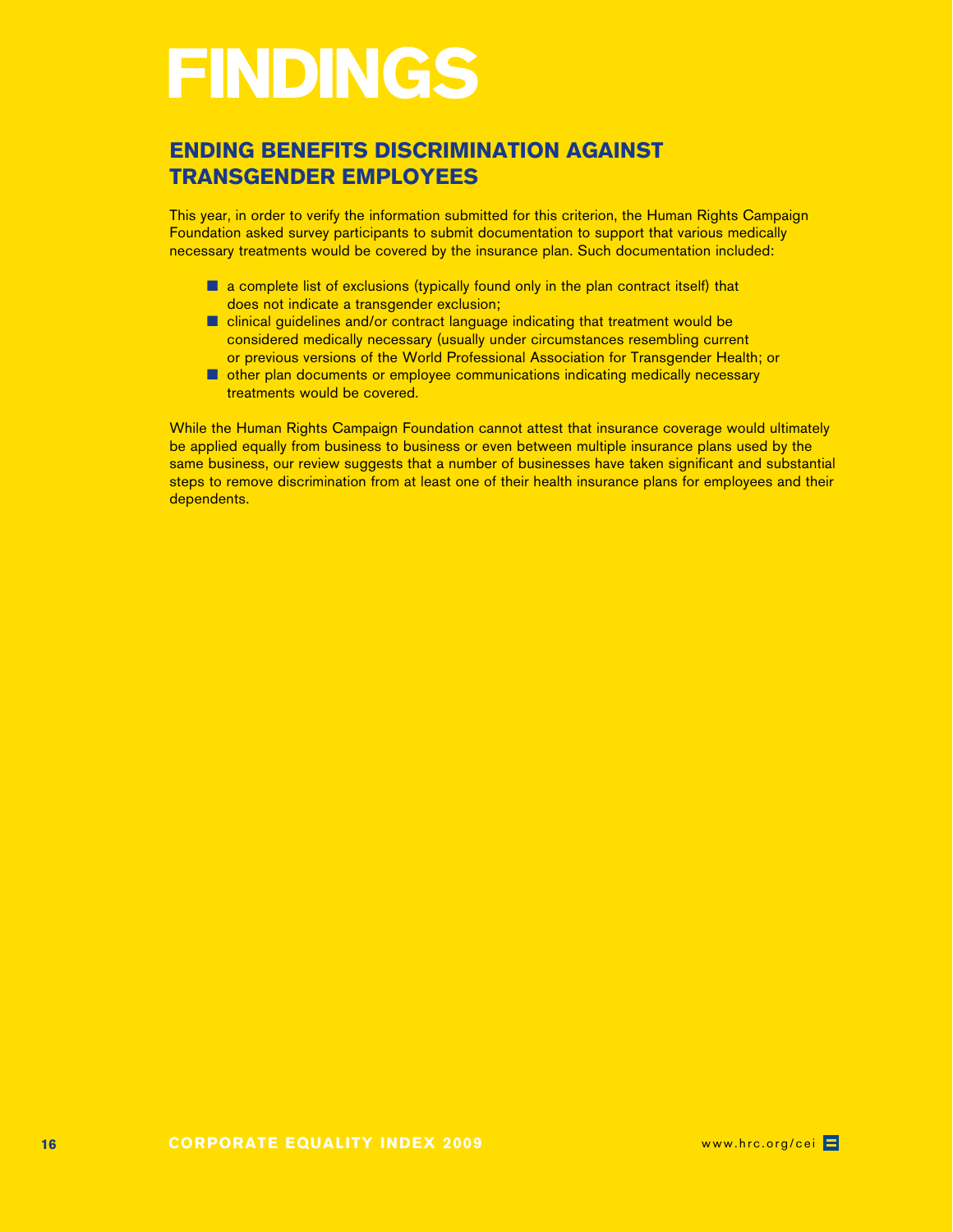

**businesses** had insurance plans that indicated that most medically necessary treatments would be covered. These businesses are highlighted in Appendices B & C with a "+" under column 2c.

Some of the first businesses to implement inclusive coverage placed a maximum financial amount of insurance coverage available to transgender-specific treatment over an individual's lifetime. Of the 49 businesses that indicated most medically necessary treatments would be covered, only six reported a maximum financial cap, ranging from \$10,000 to \$75,000, with most reporting more than \$50,000. Similar to the city and county of San Francisco, the Human Rights Campaign Foundation anticipates that businesses will eventually increase or eliminate these caps entirely.

The vast majority of employers that obtain credit for criterion 3c have done so through short-term<br>leave coverage – which generally does not fall under health insurance and its exclusions – or mer<br>tal health counseling – w leave coverage — which generally does not fall under health insurance and its exclusions — or mental health counseling — which can also fall outside of the health insurance plan or, if covered by the health insurance plan, can fall outside the scope of more limited transgender exclusions.

Where the Human Rights Campaign Foundation has seen detailed documentation of coverage, it has generally been limited to specific procedures or treatments; such limitations could eventually be viewed as insufficient. Because there has not been a plan that clearly outlines coverage for the variety of possible treatments that could increase the likelihood of a successful transition and such plans are relatively new to insurers and employers, a top research goal of the Human Rights Campaign Foundation is to issue a more detailed report of the types of coverage generally available at these employers, as well as identified best and worst practices of such plans.

Although not all transgender people have the same medical needs, standards of medical care for transgender people are maintained by the World Professional Association for Transgender Health, which can be found online at www.wpath.org.

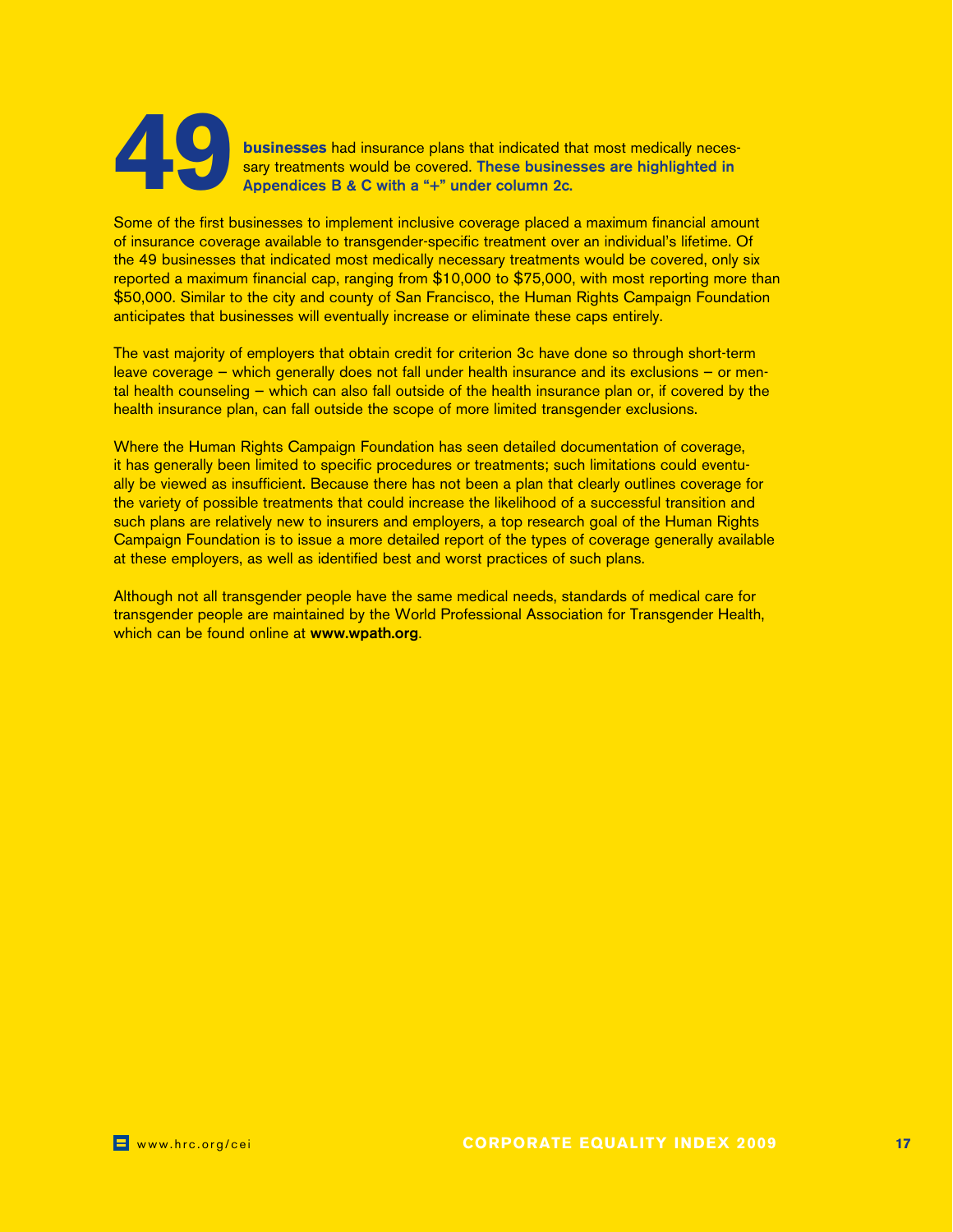# **findings**

### **Partner Benefits**

Partner benefits are a low-cost, high-value employment benefit and are now the norm among employers committed to their LGBT employees. A 2005 Hewitt Associates study found that the majority of employers offering the benefits — 64 percent — experience a total financial impact of less than 1 percent of total benefits cost, 88 percent experience financial impacts of 2 percent or less and only 5 percent experience financial impacts of 3 percent or greater of total benefits cost. The HRC Foundation Corporate Equality Index looks to employers to provide equal benefits to LGBT employees and their families and does not penalize an employer if a particular benefit is not offered to any employees.



**92** O of CEI-rated employers provide partner health coverage to employees (criterion pax), up 16 percent from the previous year. Of these employers, 67 percent provide them to both same and opposite-sex partners of employ 3a), up 16 percent from the previous year. Of these employers, 67 percent provide them to both same and opposite-sex partners of employees (just a one percentage point increase from last year).

### **Criterion 3a** (See Appendix B. on p. 31 for individual employer ratings)



The Human Rights Campaign Foundation provides resources relating to domestic partner benefits on its website at www.hrc.org/issues/domestic\_partner\_benefits.htm.

Beyond the extension of basic health insurance coverage, growth continues in the entire set of comprehensive health benefits made available to partners (criterion 3b), with 82 percent of rated employers providing equal dental, vision, dependent medical and Consolidated Omnibus Budget Reconciliation Act (COBRA)-like continuation coverage, up 19 percent from the previous year. COBRAlike benefits continuation is the area that prevents many employers from obtaining credit on this criterion, which requires that all health benefits be offered equally to opposite-sex spouses and domestic partners of current employees; however, this gap is closing, as 83 percent of rated businesses now have parity in COBRA-like benefits.

Where last year's CEI saw significant growth in comprehensive health benefits but less so in the promotion of parity in "soft" benefits (criterion 3c), such as Family and Medical Leave Act (FMLA)-like leave benefits, bereavement leave, retirement benefits and employee discounts, this year the increase is 18 percent for a total of 89 percent.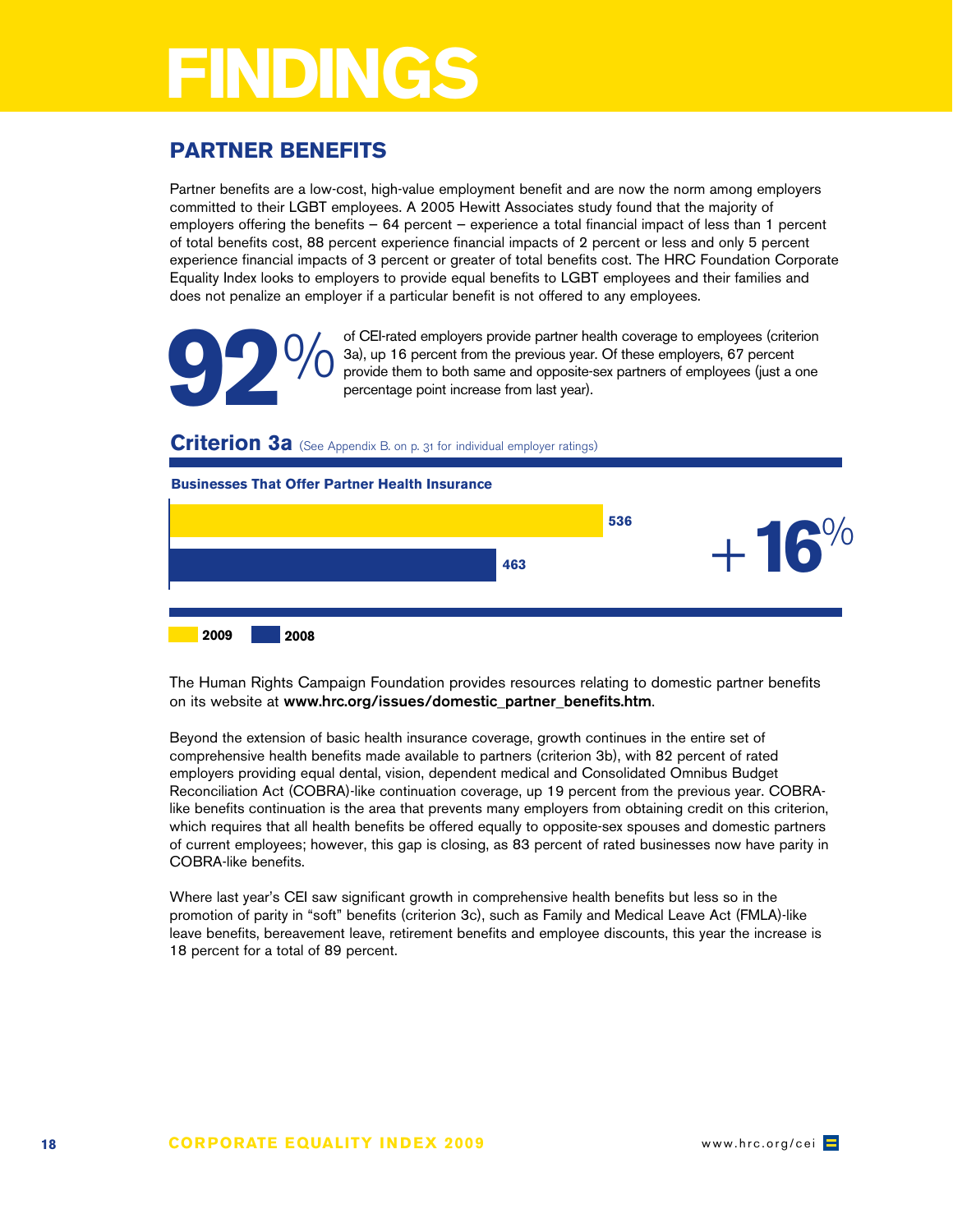The CEI requires that at least three benefits be offered equally to opposite-sex spouses and domestic partners. Those "soft" benefits most often extended to domestic partners include bereavement leave (86 percent of rated employers), employee assistance programs (83 percent), relocation assistance (75 percent) and FMLA-like leave (74 percent).



**2009 2008**

### **retirement Benefits**

Until the passage of the federal Pension Protection Act of 2006, same-sex partners listed as beneficiaries to retirement plans were prohibited from rolling those retirement plans into their own individual retirement accounts, as opposite-sex spouses were able to do. The Internal Revenue Service issued guidance to employers on how to provide the retirement rollover option in early 2007, but that guidance came too late for the HRC Foundation to include the question on an informational basis in its 2008 CEI survey. *To read more about the Pension Protection Act, please visit* www.hrc.org/1342.htm.

This year, businesses were asked about their retirement plan distribution options for informational purposes only. Forty-seven percent of CEI-rated businesses reported offering the rollover option to same-sex partners and 24 percent reported that the hardship distribution within their retirement plans was offered to same-sex partners.

The HRC Foundation continued to survey employers with defined benefit plans (pensions) on whether they provided survivor options for domestic partners of employees, either in the form of Qualified Joint and Survivor Annuities or Qualified Pre-retirement Survivor Annuities. A total of 43 percent of participating employers indicated that they offer QJSAs to their employees' domestic partners, while 27 percent offer QPSAs. *To read more, please visit* www.hrc.org/1342.htm.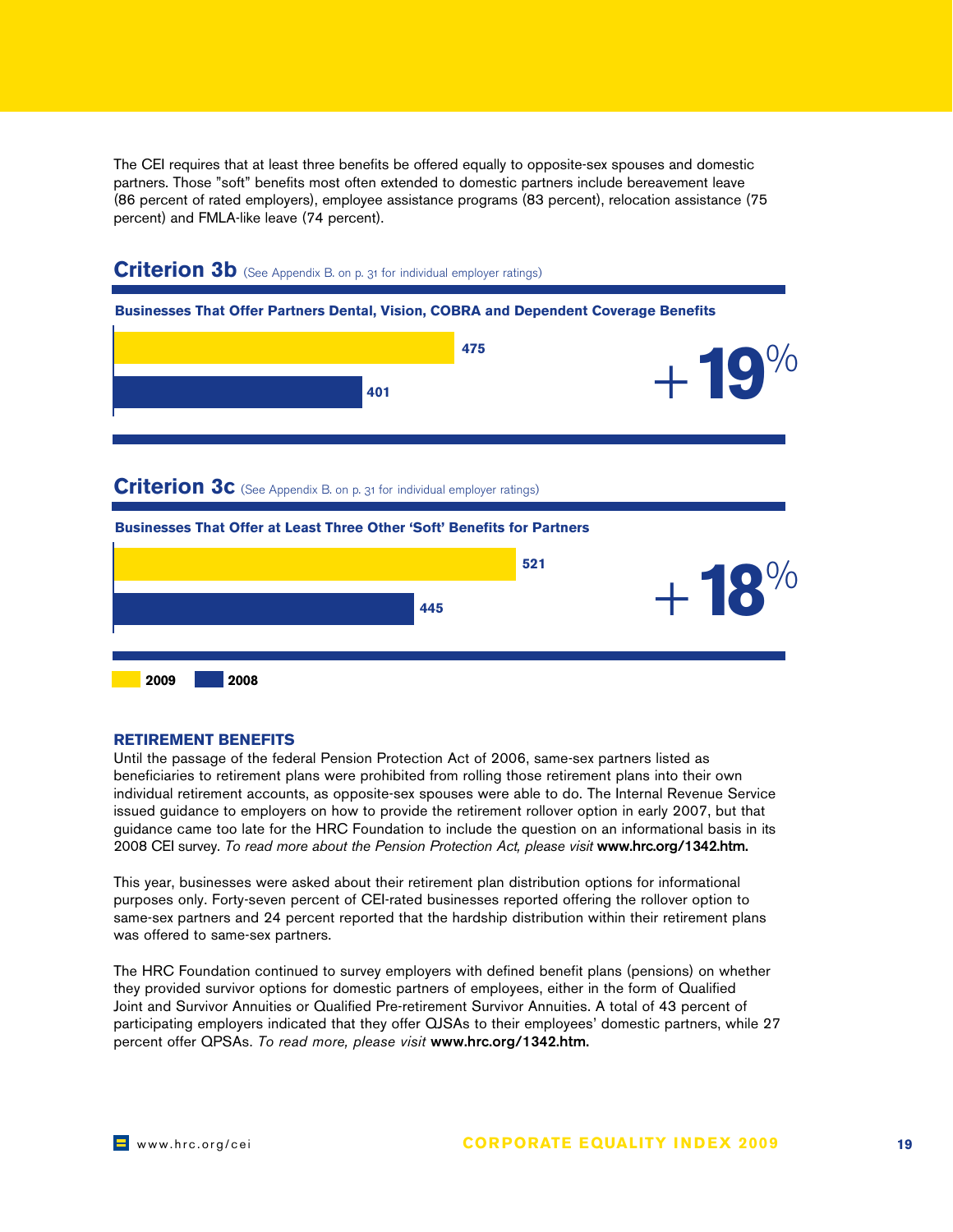# **findings**

### **LGBT Employee Resource Groups and Diversity Councils**

The support of lesbian, gay, bisexual and transgender employee resource groups (also known as employee network groups or affinity groups) is a crucial step toward workplace equality — these groups foster a sense of community and team cohesion as well as provide leadership opportunities for LGBT employees to better their own work environments. Businesses usually provide these groups with a budget and access to resources such as meeting rooms and e-mail networks. The groups provide a clear line of communication between employees and management, ensuring that policies and practices have their intended effect. LGBT ERGs have been involved in policy-making, providing input on marketing and workplace protection policies, attracting and retaining talented individuals, leadership development, cultural change and representation at external events. In addition to giving guidance and input on LGBTspecific workplace policies and practices, LGBT ERGs also help to provide a sense of safety and acceptance for LGBT employees within the workplace.

Recognizing the differences in businesses rated in the CEI, criterion 4 can also be met with an organization-wide diversity council or working group with a mission that specifically includes LGBT diversity. However, most businesses garner credit in this section for having an ERG.

More information on ERGs and helpful tips on forming them are available at the HRC Foundation's website at www.hrc.org/issues/GLBT\_employee\_groups.htm.



of CEI-rated employers have an employee resource group or diversity council that includes LGBT issues (criterion 4). Of those businesses that have an employee resource group, 90 percent of the groups are sponsored by an ex cil that includes LGBT issues (criterion 4). Of those businesses that have an employee resource group, 90 percent of the groups are sponsored by an executive champion — someone in upper management who connects the group to the senior decision makers of the company.

### Criterion 4 (See Appendix B. on p. 31 for individual employer ratings)

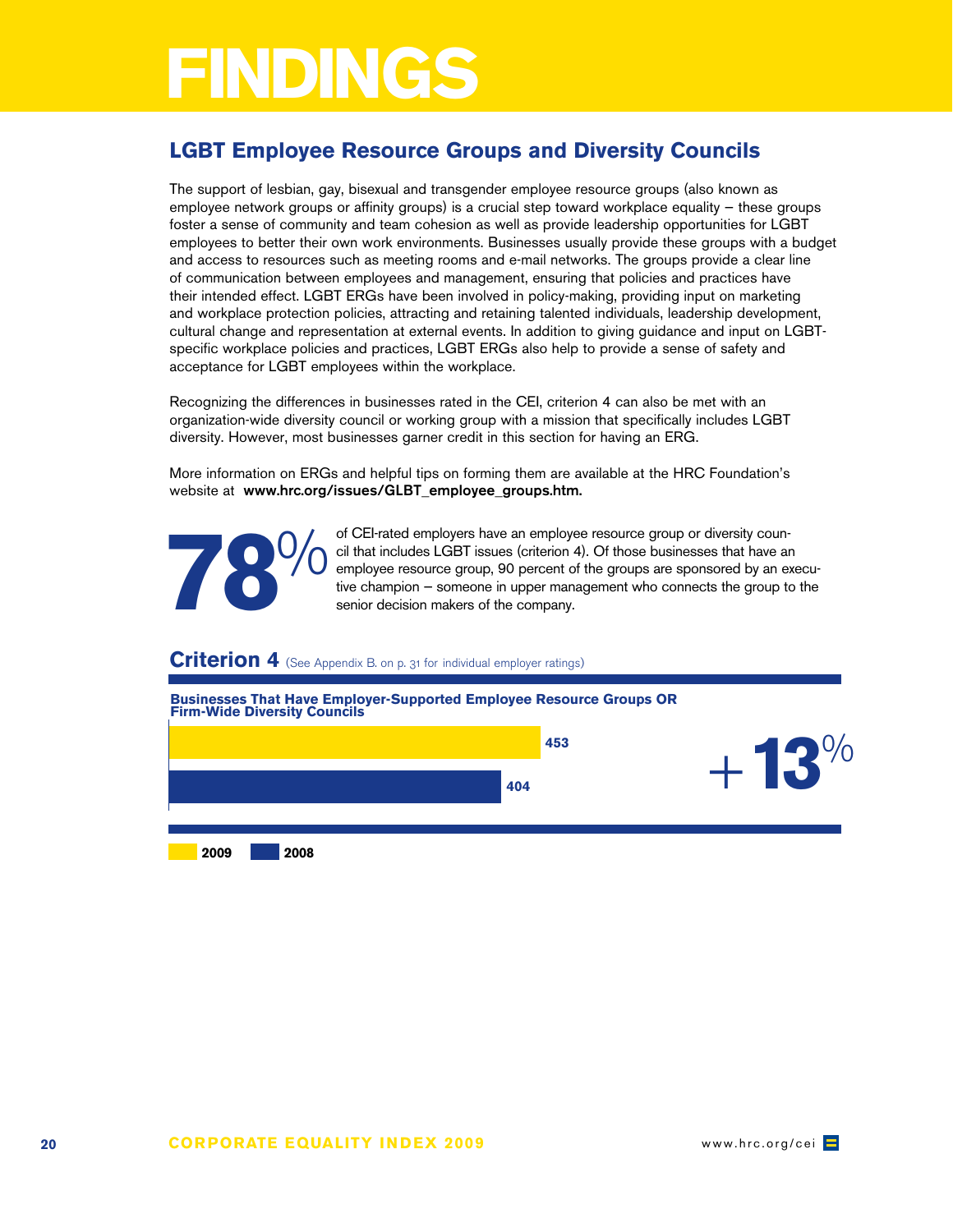### **External Engagement**

The HRC Foundation Corporate Equality Index rewards employers that demonstrate their commitment to lesbian, gay, bisexual and transgender workers through engaging with and supporting the broader LGBT community. Such efforts include positive, targeted marketing and advertising, philanthropic activities and event sponsorships.

Many employers engage LGBT consumers directly through local or national marketing or advertising campaigns in LGBT media. Consumer-facing businesses are vying to capture a portion of the evergrowing LGBT market, projected by Witeck-Combs Communications and Harris Interactive to grow from \$723 billion in 2008 to \$831 billion by 2011, while other businesses may engage in recruitment or awareness campaigns.

Philanthropic activities in the form of cash grants or in-kind donations of products or services may include contributions to such causes as LGBT health, education or political organizations or projects. These gifts often have a strategic long-term approach to a business's bottom line; for example, official sponsors of the International Gay and Lesbian Travel Association include various airlines, travel and car rental operators, hotels and tourism associations.

Similarly, event and conference sponsorships can provide businesses with targeted audiences that can assist their bottom line. For example, businesses that support LGBT pride celebrations in particular cities can establish local connections with LGBT consumers.



OC of CEI-rated businesses report some form of external engagement with<br>the LGBT community, through marketing efforts, advertisements in LGB<br>media, sponsorship of LGBT events or financial or in-kind contributions<br>LGBT orga the LGBT community, through marketing efforts, advertisements in LGBT of CEI-rated businesses report some form of external engagement with<br>the LGBT community, through marketing efforts, advertisements in LGBT<br>media, sponsorship of LGBT events or financial or in-kind contributions to LGBT organizations (criterion 5).

### Criterion 5 (See Appendix B. on p. 31 for individual employer ratings)



Increasingly, CEI-rated businesses are engaged with professional recruiting events, such as the annual Lavender Law conference and Reaching Out MBA Career Expo, which are a win-win for LGBT job-seekers and employers. A new generation is entering the work force with more expectations of fairness around LGBT policies and practices than previous cohorts. Professional job fairs such as these provide attendees the opportunity to interact with employers that are very clearly interested in hiring LGBT professionals.

A total of 178 businesses, or 38 percent of businesses that garnered credit for criterion 5 reported at least one effort with the primary purpose of recruiting LGBT job candidates.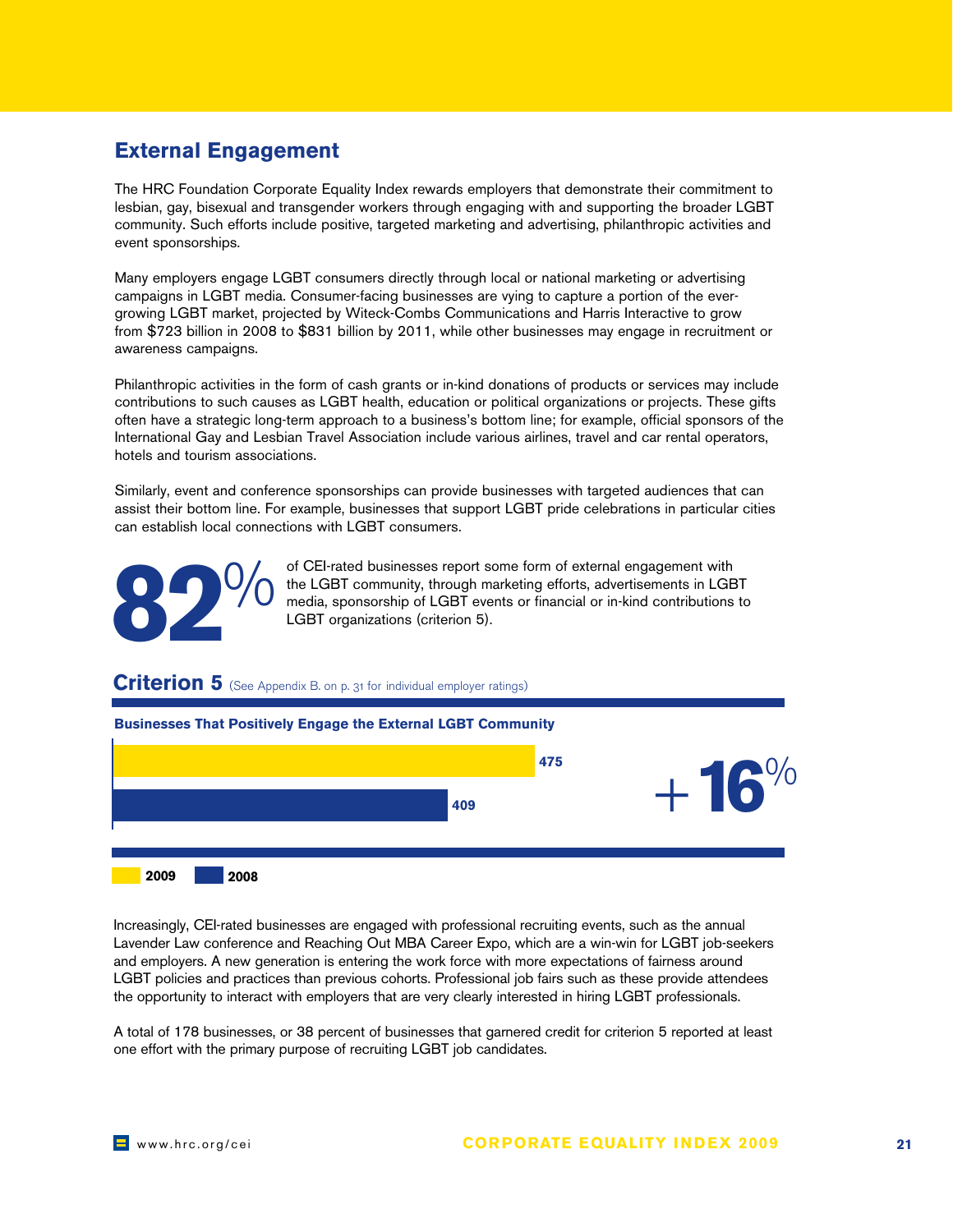# **findings**

### **Other Emerging Best Practices in LGBT Workplace Issues**

Each year, the Human Rights Campaign Foundation's Corporate Equality Index surveys employers on a variety of issues that are not included in the CEI rating to stay on the vanguard of LGBT workplace inclusion efforts.

### **Supplier Diversity Programs**

Supplier diversity programs help firms identify smaller businesses owned primarily by minorities, including lesbian, gay, bisexual and transgender people. The National Gay and Lesbian Chamber of Commerce has certified LGBT-owned businesses since 2002 at www.nglcc.org.



of CEI-rated employers use LGBT-owned suppliers up from 12% last year. Of the 583 rated employers, 342 have supplier diversity programs, of which 26 percent include LGBT-owned suppliers. the 583 rated employers, 342 have supplier diversity programs, of which 26 percent include LGBT-owned suppliers.

### **ANTI-HARASSMENT POLICIES**

In lieu of federal protections for LGBT employees, many businesses take more pro-active steps to ensure clear and robust policies to protect LGBT workers from discrimination or hostility. For the first time, the Human Rights Campaign Foundation asked informational questions about the inclusion of "sexual orientation" and "gender identity" or "gender identity or expression" in anti-harassment policies. While EEO/non-discrimination policies are typically considered the primary legal safety net for workers, anti-harassment policies can further elaborate on behavior that is not tolerated in the workplace. In addition, the inclusion of the terms helps human resource professionals, managers and other potential mediators fully grasp the issues involved should a conflict arise. Seventy-two percent of CEI-rated businesses include "sexual orientation" in their anti-harassment policies and 54 percent include "gender identity" or "gender identity or expression."

### **SELF-IDENTIFICATION**

Unlike other diversity categories, such as race and gender, employers are not required to collect statistics on the number of LGBT people they employ. Employers have sought to determine the number of their employees who identify as lesbian, gay, bisexual and transgender while balancing privacy concerns. Some employers use their LGBT employee group numbers to provide estimates, but this method is limited by the scope of such voluntary groups over a highly dispersed workforce.

More recently, employers have gathered statistics through anonymous employee engagement or satisfaction surveys.



Of CEI-rated employers, 210 of all rated employers, use surveys or other tools that allow employees to voluntarily disclose their sexual orientation or gender identity, compared with 27 percent in the previous year.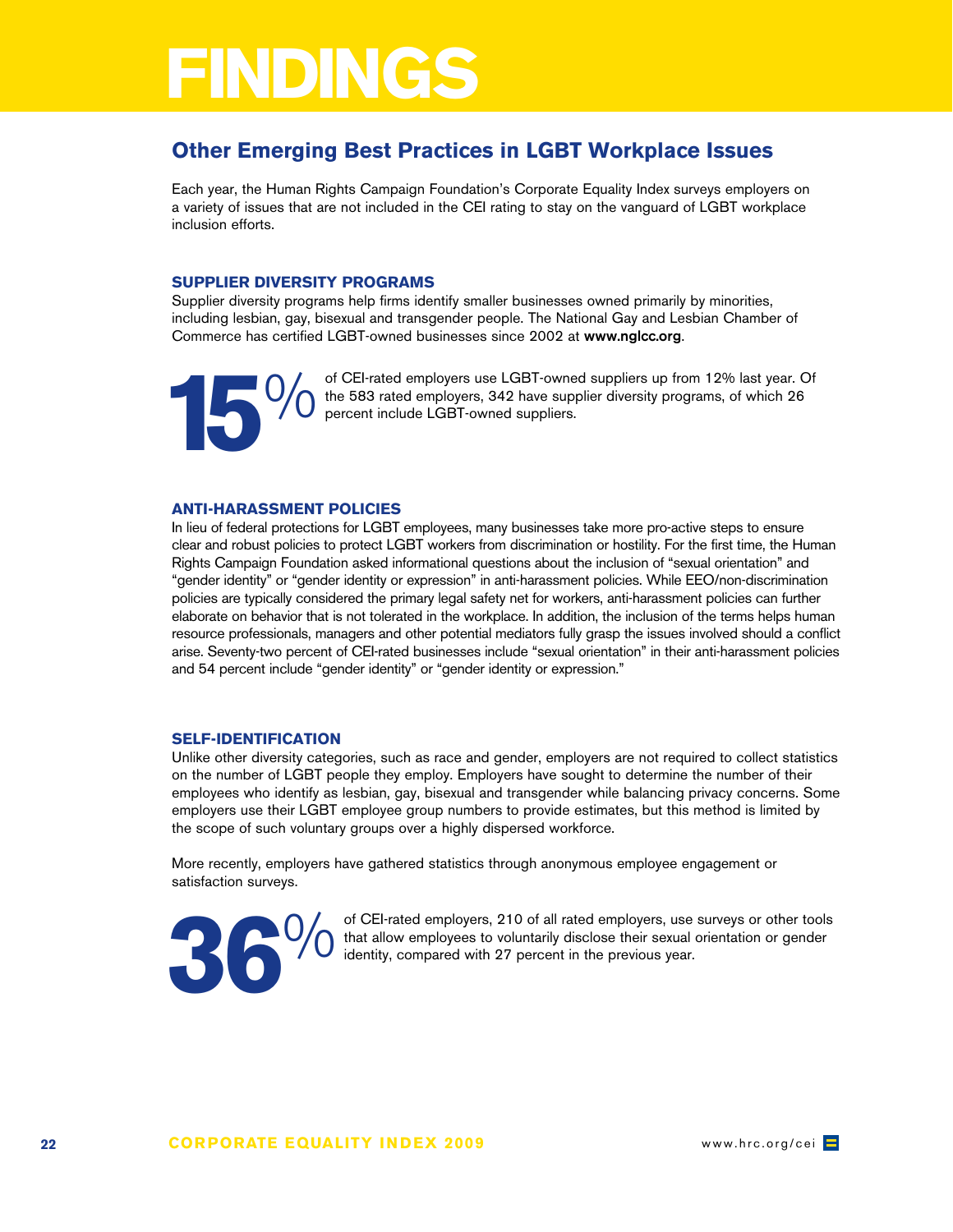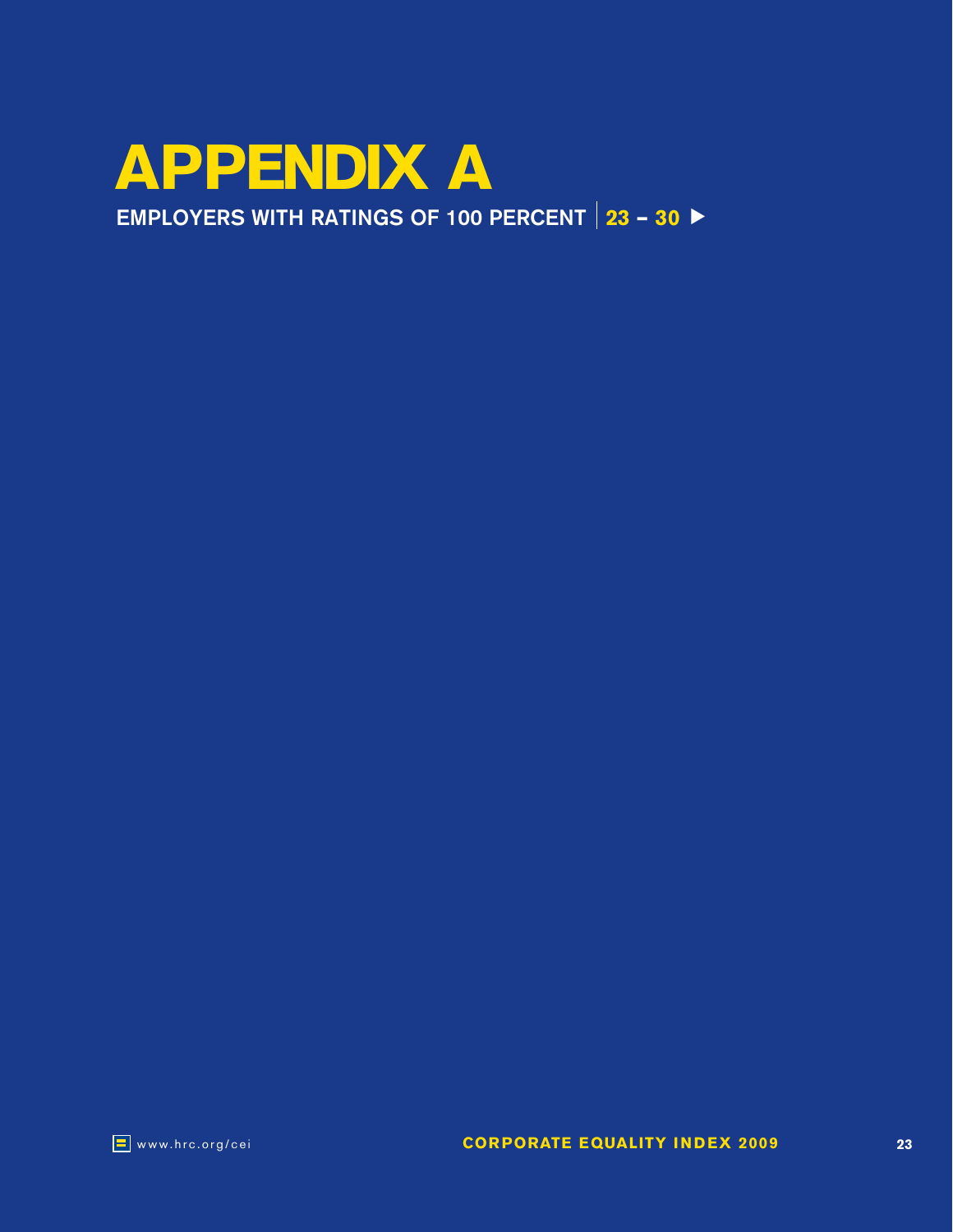| <b>Employer</b>                             | <b>Headquarters Location</b> |              | No. of Years at 100 Percent |   |                |                         |                |                         |  |
|---------------------------------------------|------------------------------|--------------|-----------------------------|---|----------------|-------------------------|----------------|-------------------------|--|
|                                             |                              | 1            | $\overline{2}$              | 3 | 4              | $\overline{\mathbf{5}}$ | 6              | $\overline{\mathbf{z}}$ |  |
| 3M Co.                                      | St. Paul, MN                 | 1            |                             |   |                |                         |                |                         |  |
| AAA Northern California, Nevada and Utah    | San Francisco, CA            |              |                             |   | $\overline{4}$ |                         |                |                         |  |
| Abercrombie & Fitch Co.                     | New Albany, OH               |              |                             | 3 |                |                         |                |                         |  |
| Accenture Ltd.                              | New York, NY                 |              | $\overline{2}$              |   |                |                         |                |                         |  |
| Aetna Inc.                                  | Hartford, CT                 |              |                             |   |                |                         |                | 7 <sup>2</sup>          |  |
| Agilent Technologies Inc.                   | Santa Clara, CA              |              |                             |   |                | $\overline{5}$          |                |                         |  |
| Akin, Gump, Strauss, Hauer & Feld LLP       | Washington, DC               |              | $\overline{2}$              |   |                |                         |                |                         |  |
| Alaska Airlines                             | Seattle, WA                  | 1            |                             |   |                |                         |                |                         |  |
| Alcatel-Lucent                              | Murray Hill, NJ              |              |                             |   |                |                         |                | 7 <sup>7</sup>          |  |
| Allianz Life Insurance Co. of North America | Minneapolis, MN              |              |                             | 3 |                |                         |                |                         |  |
| Allstate Corp., The                         | Northbrook, IL               |              | $\overline{2}$              |   |                |                         |                |                         |  |
| Alston & Bird LLP                           | Atlanta, GA                  |              |                             |   | 4              |                         |                |                         |  |
| American Express Co.                        | New York, NY                 |              |                             |   |                | 5                       |                |                         |  |
| Ameriprise Financial Inc.                   | Minneapolis, MN              |              |                             | 3 |                |                         |                |                         |  |
| AMR Corp. (American Airlines)               | Fort Worth, TX               |              |                             |   |                |                         |                | 7 <sup>7</sup>          |  |
| Anheuser-Busch Companies Inc.               | St. Louis, MO                |              |                             | 3 |                |                         |                |                         |  |
| Aon Corp.                                   | Chicago, IL                  |              | $\overline{2}$              |   |                |                         |                |                         |  |
| Apple Inc.                                  | Cupertino, CA                |              |                             |   |                |                         |                | 7 <sup>7</sup>          |  |
| Arent Fox LLP                               | Washington, DC               | 1            |                             |   |                |                         |                |                         |  |
| Arnold & Porter LLP                         | Washington, DC               |              |                             | 3 |                |                         |                |                         |  |
| AT&T Inc.                                   | San Antonio, TX              |              |                             |   | $\overline{4}$ |                         |                |                         |  |
| Bain & Co. Inc. (& Bridgespan Group Inc.)   | Boston, MA                   |              |                             | 3 |                |                         |                |                         |  |
| Baker & Daniels LLP                         | Indianapolis, IN             | 1            |                             |   |                |                         |                |                         |  |
| Bank of America Corp.                       | Charlotte, NC                |              |                             | 3 |                |                         |                |                         |  |
| Bank of New York Mellon Corp., The          | New York, NY                 | 1            |                             |   |                |                         |                |                         |  |
| Barnes & Noble Inc.                         | New York, NY                 | 1            |                             |   |                |                         |                |                         |  |
| <b>BASF Corp.</b>                           | Florham Park, NJ             | $\mathbf{1}$ |                             |   |                |                         |                |                         |  |
| Bausch & Lomb Inc.                          | Rochester, NY                |              |                             |   |                |                         | $6\phantom{1}$ |                         |  |
| Best Buy Co. Inc.                           | Richfield, MN                |              |                             |   |                | $\overline{5}$          |                |                         |  |
| Bingham McCutchen LLP                       | Boston, MA                   |              | $\overline{2}$              |   |                |                         |                |                         |  |
| BMC Software Inc.                           | Houston, TX                  | 1            |                             |   |                |                         |                |                         |  |
| Boehringer Ingelheim Pharmaceuticals Inc.   | Ridgefield, CT               |              | $\overline{2}$              |   |                |                         |                |                         |  |
| Boeing Co.                                  | Chicago, IL                  |              |                             | 3 |                |                         |                |                         |  |
| Borders Group Inc.                          | Ann Arbor, MI                |              |                             |   | $\overline{4}$ |                         |                |                         |  |
| <b>Boston Consulting Group</b>              | Boston, MA                   |              | $\overline{2}$              |   |                |                         |                |                         |  |
| BP America Inc.                             | Houston, TX                  |              |                             |   | $\overline{4}$ |                         |                |                         |  |
| Bright Horizons Family Solutions Inc.       | Watertown, MA                |              |                             | 3 |                |                         |                |                         |  |
| Brinker International Inc.                  | Dallas, TX                   |              |                             | 3 |                |                         |                |                         |  |

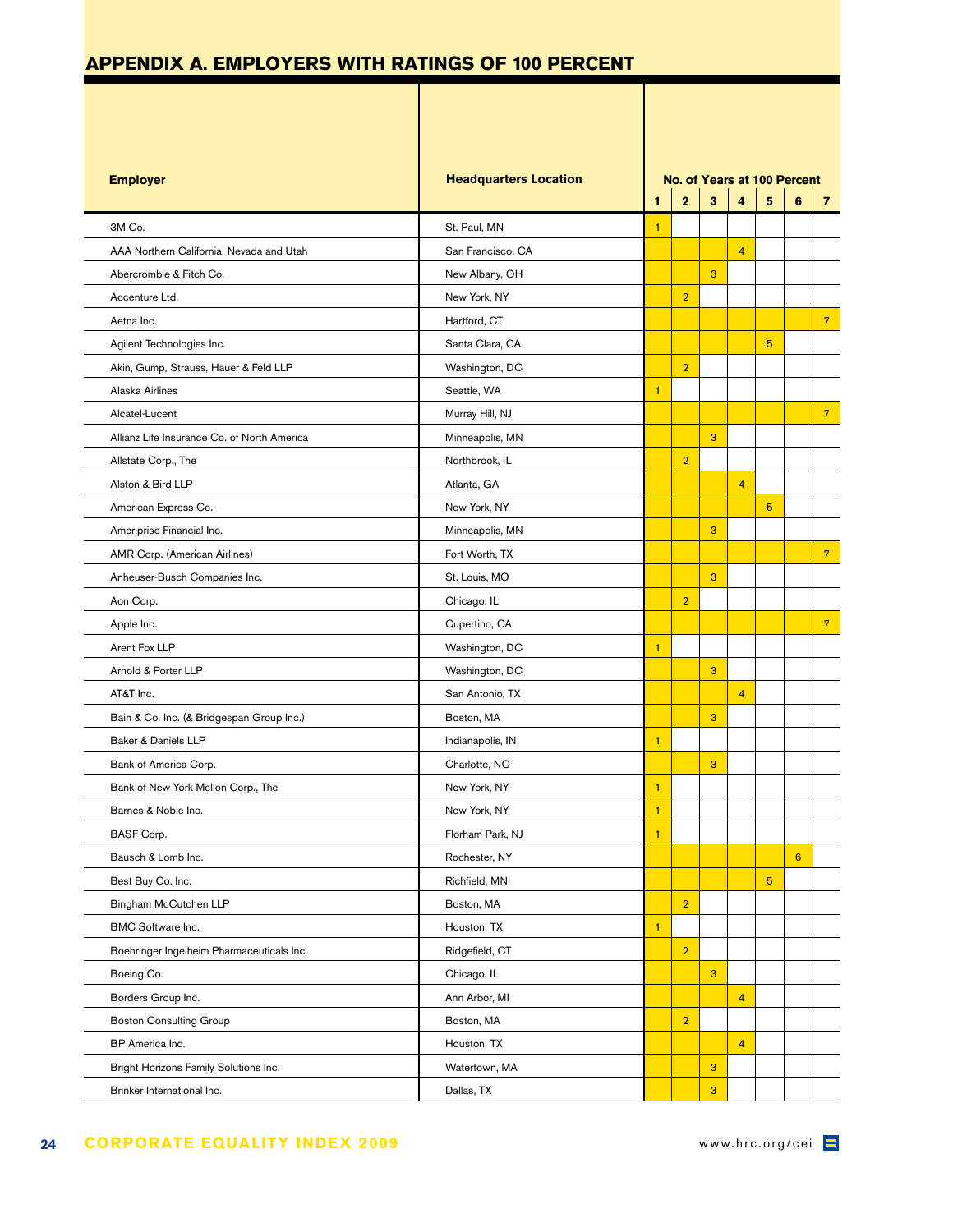| <b>Employer</b>                              | <b>Headquarters Location</b> |              |                |   |                | <b>No. of Years at 100 Percent</b> |                 |                |
|----------------------------------------------|------------------------------|--------------|----------------|---|----------------|------------------------------------|-----------------|----------------|
|                                              |                              | 1            | $\overline{2}$ | 3 | 4              | 5                                  | 6               | $\overline{ }$ |
| Bristol-Myers Squibb Co.                     | New York, NY                 |              |                | 3 |                |                                    |                 |                |
| <b>Brown Rudnick LLP</b>                     | Boston, MA                   | 1            |                |   |                |                                    |                 |                |
| <b>Bryan Cave LLP</b>                        | St. Louis, MO                |              | $\overline{2}$ |   |                |                                    |                 |                |
| Campbell Soup Co.                            | Camden, NJ                   | 1            |                |   |                |                                    |                 |                |
| Capital One Financial Corp.                  | McLean, VA                   |              |                |   |                |                                    | $6\phantom{1}6$ |                |
| Cardinal Health                              | Dublin, OH                   | 1            |                |   |                |                                    |                 |                |
| Cargill Inc.                                 | Wayzata, MN                  |              |                |   |                | $5\phantom{1}$                     |                 |                |
| Carlson Companies Inc.                       | Minnetonka, MN               |              |                | 3 |                |                                    |                 |                |
| Carmax Inc.                                  | Richmond, VA                 | 1            |                |   |                |                                    |                 |                |
| Charles Schwab Corp., The                    | San Francisco, CA            |              |                |   |                | $5\overline{5}$                    |                 |                |
| Chevron Corp.                                | San Ramon, CA                |              |                |   | $\overline{4}$ |                                    |                 |                |
| ChoicePoint Inc.                             | Alpharetta, GA               |              |                |   |                | $\overline{5}$                     |                 |                |
| Chrysler LLC                                 | Auburn Hills, MI             |              |                |   | $\overline{4}$ |                                    |                 |                |
| Chubb Corp.                                  | Warren, NJ                   |              |                |   |                | $\overline{5}$                     |                 |                |
| Cisco Systems Inc.                           | San Jose, CA                 |              |                |   |                | $5\phantom{1}$                     |                 |                |
| Citigroup Inc.                               | New York, NY                 |              |                |   |                | $5\phantom{1}$                     |                 |                |
| Clear Channel Communications Inc.            | San Antonio, TX              |              |                | 3 |                |                                    |                 |                |
| Cleary, Gottlieb, Steen & Hamilton LLP       | New York, NY                 |              | $\overline{2}$ |   |                |                                    |                 |                |
| Clifford Chance US LLP                       | New York, NY                 | $\mathbf{1}$ |                |   |                |                                    |                 |                |
| Clorox Co.                                   | Oakland, CA                  |              |                | 3 |                |                                    |                 |                |
| <b>CNA</b> Insurance                         | Chicago, IL                  |              |                | 3 |                |                                    |                 |                |
| Coca-Cola Co., The                           | Atlanta, GA                  |              |                | 3 |                |                                    |                 |                |
| Coca-Cola Enterprises Inc.                   | Atlanta, GA                  | 1            |                |   |                |                                    |                 |                |
| Constellation Energy Group Inc.              | Baltimore, MD                | 1            |                |   |                |                                    |                 |                |
| Continental Airlines Inc.                    | Houston, TX                  | 1            |                |   |                |                                    |                 |                |
| Coors Brewing Co.                            | Denver, CO                   |              |                |   |                | $\overline{5}$                     |                 |                |
| Corning Inc.                                 | Corning, NY                  |              |                |   | $\overline{4}$ |                                    |                 |                |
| Covington & Burling LLP                      | Washington, DC               | 1            |                |   |                |                                    |                 |                |
| Cox Enterprises Inc./Cox Communications Inc. | Atlanta, GA                  | 1            |                |   |                |                                    |                 |                |
| Cravath, Swaine & Moore LLP                  | New York, NY                 | 1            |                |   |                |                                    |                 |                |
| Credit Suisse USA Inc.                       | New York, NY                 |              |                |   | $\overline{4}$ |                                    |                 |                |
| Cummins Inc.                                 | Columbus, IN                 |              |                |   | $\overline{4}$ |                                    |                 |                |
| Debevoise & Plimpton LLP                     | New York, NY                 | 1            |                |   |                |                                    |                 |                |
| Dell Inc.                                    | Round Rock, TX               |              |                |   |                | $5\phantom{.0}$                    |                 |                |
| Deloitte LLP                                 | New York, NY                 |              |                | 3 |                |                                    |                 |                |
| Deutsche Bank                                | New York, NY                 |              |                |   |                |                                    | $6\phantom{1}$  |                |
| Dewey & LeBoeuf LLP                          | New York, NY                 | $\mathbf{1}$ |                |   |                |                                    |                 |                |
| Diageo North America                         | Norwalk, CT                  | 1            |                |   |                |                                    |                 |                |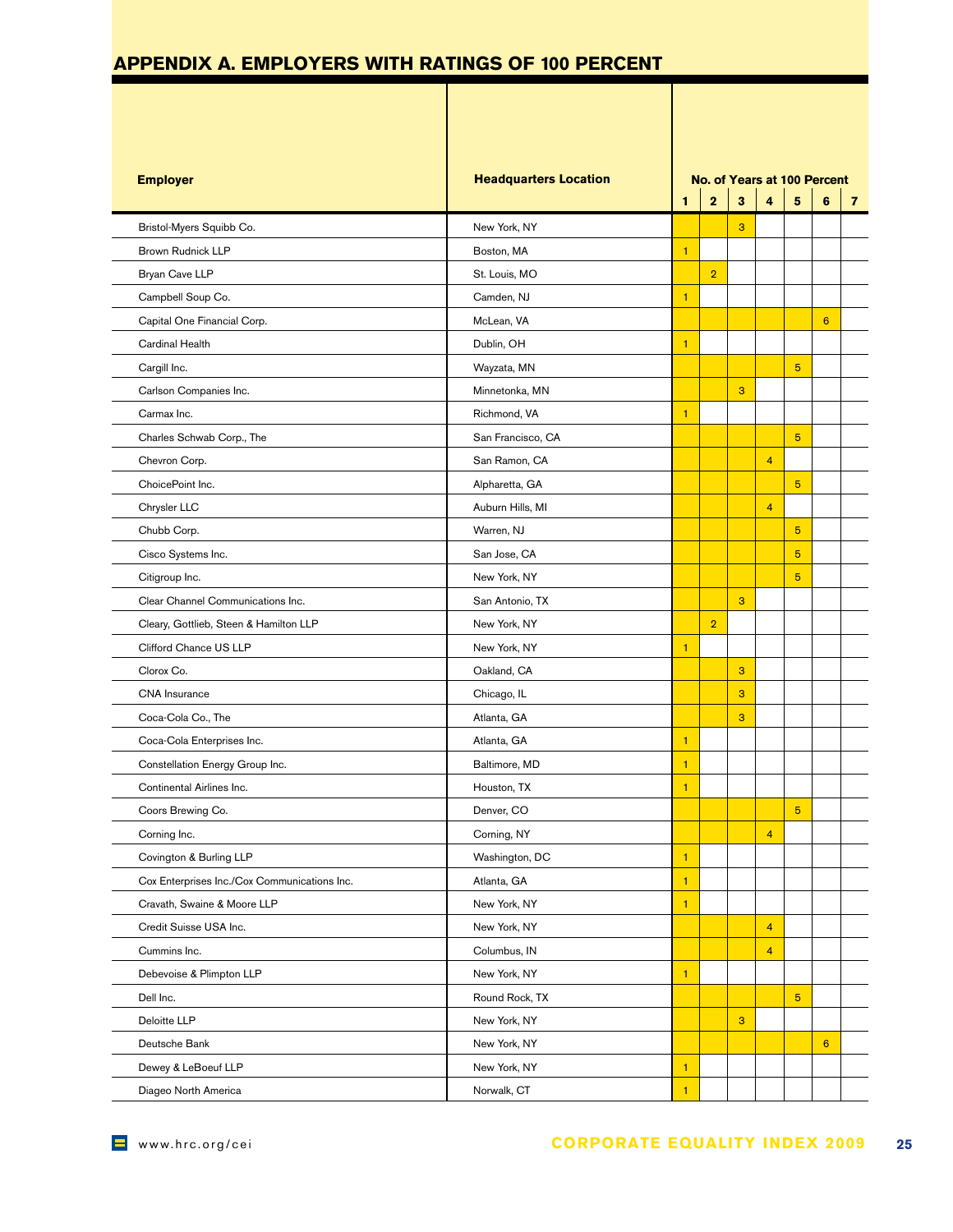| <b>Employer</b>                             | <b>Headquarters Location</b> |                |                |                         |                | No. of Years at 100 Percent |                |                |
|---------------------------------------------|------------------------------|----------------|----------------|-------------------------|----------------|-----------------------------|----------------|----------------|
|                                             |                              | $\mathbf{1}$   | $\mathbf{2}$   | $\mathbf{3}$            | 4              | 5                           | 6              | $\overline{7}$ |
| Dickstein Shapiro LLP                       | Washington, DC               |                | $\overline{2}$ |                         |                |                             |                |                |
| <b>DLA Piper</b>                            | Baltimore, MD                | 1              |                |                         |                |                             |                |                |
| Dorsey & Whitney LLP                        | Minneapolis, MN              |                |                | 3                       |                |                             |                |                |
| Dow Chemical Co.                            | Midland, MI                  |                |                |                         | 4              |                             |                |                |
| DuPont (E.I. du Pont de Nemours)            | Wilmington, DE               |                |                | 3                       |                |                             |                |                |
| Eastman Kodak Co.                           | Rochester, NY                |                |                |                         |                |                             |                | 7 <sup>7</sup> |
| eBay Inc.                                   | San Jose, CA                 | 1              |                |                         |                |                             |                |                |
| Edwards Angell Palmer & Dodge LLP           | Boston, MA                   | $\overline{1}$ |                |                         |                |                             |                |                |
| Electronic Arts Inc.                        | Redwood City, CA             |                | $\overline{2}$ |                         |                |                             |                |                |
| Eli Lilly & Co.                             | Indianapolis, IN             |                |                | 3                       |                |                             |                |                |
| Ernst & Young LLP                           | New York, NY                 |                |                |                         | 4              |                             |                |                |
| Estee Lauder Companies                      | New York, NY                 |                |                |                         | $\overline{4}$ |                             |                |                |
| Esurance Inc.                               | San Francisco, CA            |                | $\overline{2}$ |                         |                |                             |                |                |
| Faegre & Benson LLP                         | Minneapolis, MN              |                |                |                         |                | $5\phantom{1}$              |                |                |
| Fannie Mae                                  | Washington, DC               |                |                | 3                       |                |                             |                |                |
| Foley & Lardner LLP                         | Milwaukee, WI                |                | $\overline{2}$ |                         |                |                             |                |                |
| Foley Hoag LLP                              | Boston, MA                   |                | $\overline{2}$ |                         |                |                             |                |                |
| Ford Motor Co.                              | Dearborn, MI                 |                |                |                         |                | $5\overline{5}$             |                |                |
| Freescale Semiconductor Inc.                | Austin, TX                   |                |                |                         | 4              |                             |                |                |
| Fried, Frank, Haris, Shriver & Jacobson LLP | New York, NY                 | $\mathbf{1}$   |                |                         |                |                             |                |                |
| GameStop Corp.                              | Grapevine, TX                |                | $\overline{2}$ |                         |                |                             |                |                |
| Gap Inc.                                    | San Francisco, CA            |                |                |                         | $\overline{4}$ |                             |                |                |
| Genentech Inc.                              | South San Francisco, CA      |                | $\overline{2}$ |                         |                |                             |                |                |
| General Motors Corp.                        | Detroit, MI                  |                |                | 3                       |                |                             |                |                |
| Gibson, Dunn & Crutcher LLP                 | Los Angeles, CA              | 1              |                |                         |                |                             |                |                |
| GlaxoSmithKline plc                         | Philadelphia, PA             |                |                |                         | 4              |                             |                |                |
| Global Hyatt Corp.                          | Chicago, IL                  |                |                |                         | $\overline{4}$ |                             |                |                |
| Goldman Sachs Group Inc., The               | New York, NY                 |                |                |                         |                | $5\phantom{.0}$             |                |                |
| Google Inc.                                 | Mountain View, CA            |                |                | 3                       |                |                             |                |                |
| Harrah's Entertainment Inc.                 | Las Vegas, NV                |                | $\overline{2}$ |                         |                |                             |                |                |
| Hartford Financial Services Co.             | Hartford, CT                 |                | $\overline{2}$ |                         |                |                             |                |                |
| Harvard Pilgrim Health Care Inc.            | Wellesley, MA                |                |                | 3                       |                |                             |                |                |
| Haynes and Boone LLP                        | Dallas, TX                   | $\mathbf{1}$   |                |                         |                |                             |                |                |
| Heller Ehrman LLP                           | San Francisco, CA            |                |                | $\overline{\mathbf{3}}$ |                |                             |                |                |
| Herman Miller Inc.                          | Zeeland, MI                  |                | $\overline{2}$ |                         |                |                             |                |                |
| <b>Hewitt Associates</b>                    | Lincolnshire, IL             |                |                | 3                       |                |                             |                |                |
| Hewlett-Packard Co.                         | Palo Alto, CA                |                |                |                         |                |                             | $6\phantom{1}$ |                |
| Hoffmann-La Roche Inc.                      | Nutley, NJ                   |                |                |                         |                |                             |                |                |

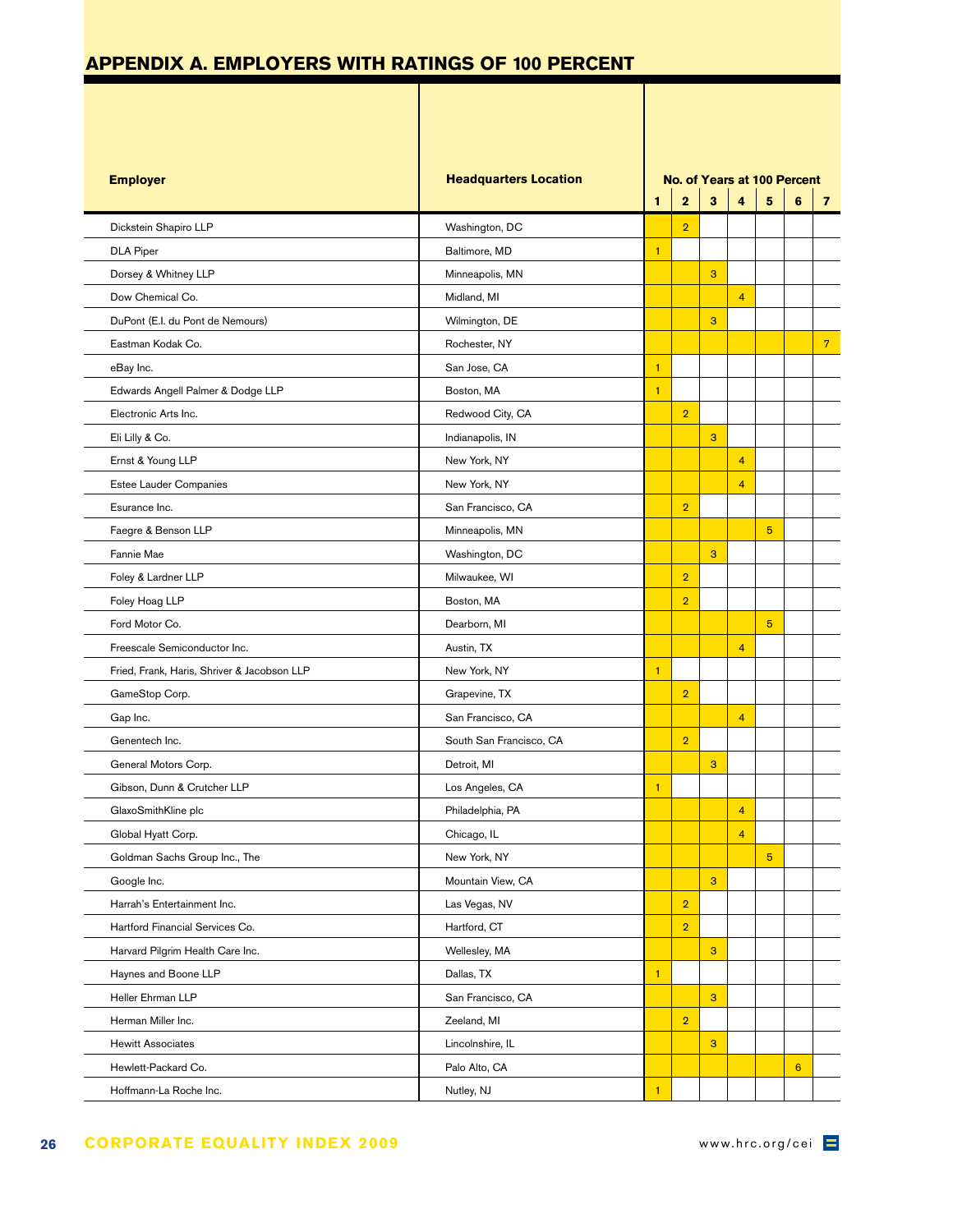| <b>Employer</b>                             | <b>Headquarters Location</b> | 1            | $\overline{2}$ | $\mathbf{3}$ | $\overline{\mathbf{4}}$ | 5 | <b>No. of Years at 100 Percent</b><br>$6\phantom{1}6$ | $\overline{7}$ |
|---------------------------------------------|------------------------------|--------------|----------------|--------------|-------------------------|---|-------------------------------------------------------|----------------|
| Holland & Knight LLP                        | Miami, FL                    |              | $\overline{2}$ |              |                         |   |                                                       |                |
| Honeywell International Inc.                | Morristown, NJ               |              |                | 3            |                         |   |                                                       |                |
| Hospira Inc.                                | Lake Forest, IL              |              |                | 3            |                         |   |                                                       |                |
| Howrey LLP                                  | Washington, DC               | $\mathbf{1}$ |                |              |                         |   |                                                       |                |
| HSBC - North America                        | Mettawa, IL                  |              | $\overline{2}$ |              |                         |   |                                                       |                |
| Husch Blackwell Sanders LLP                 | Kansas City, MO              | $\mathbf{1}$ |                |              |                         |   |                                                       |                |
| IndyMac Bancorp Inc.                        | Pasadena, CA                 |              | $\overline{2}$ |              |                         |   |                                                       |                |
| ING North America Insurance Corp.           | Atlanta, GA                  |              |                | 3            |                         |   |                                                       |                |
| Intel Corp.                                 | Santa Clara, CA              |              |                |              |                         |   |                                                       | $\overline{7}$ |
| International Business Machines Corp. (IBM) | Armonk, NY                   |              |                |              |                         |   | 6                                                     |                |
| Intuit Inc.                                 | Mountain View, CA            |              |                |              | $\overline{4}$          |   |                                                       |                |
| J.C. Penney Co. Inc.                        | Plano, TX                    |              | $\overline{2}$ |              |                         |   |                                                       |                |
| J.P. Morgan Chase & Co.                     | New York, NY                 |              |                |              |                         |   |                                                       | $\overline{7}$ |
| Jenner & Block LLP                          | Chicago, IL                  |              |                |              | $\overline{4}$          |   |                                                       |                |
| Johnson & Johnson                           | New Brunswick, NJ            |              |                |              | $\overline{4}$          |   |                                                       |                |
| Kaiser Permanente                           | Oakland, CA                  |              |                |              | $\overline{4}$          |   |                                                       |                |
| KeyCorp                                     | Cleveland, OH                |              | $\overline{2}$ |              |                         |   |                                                       |                |
| Kimberly-Clark Corp.                        | Irving, TX                   | $\mathbf{1}$ |                |              |                         |   |                                                       |                |
| Kimpton Hotel & Restaurant Group Inc.       | San Francisco, CA            |              |                |              |                         | 5 |                                                       |                |
| Kirkland & Ellis LLP                        | Chicago, IL                  |              | $\overline{2}$ |              |                         |   |                                                       |                |
| <b>KPMG LLP</b>                             | New York, NY                 |              |                |              | $\overline{4}$          |   |                                                       |                |
| Kramer Levin Naftalis & Frankel LLP         | New York, NY                 |              | $\overline{2}$ |              |                         |   |                                                       |                |
| Latham & Watkins LLP                        | New York, NY                 |              | $\overline{2}$ |              |                         |   |                                                       |                |
| Lehman Brothers Holdings Inc.               | New York, NY                 |              |                |              |                         |   | 6                                                     |                |
| Levi Strauss & Co.                          | San Francisco, CA            |              |                |              |                         |   | $6\phantom{1}6$                                       |                |
| Lexmark International Inc.                  | Lexington, KY                |              |                |              | 4                       |   |                                                       |                |
| Littler Mendelson PC                        | San Francisco, CA            | $\mathbf{1}$ |                |              |                         |   |                                                       |                |
| Liz Claiborne Inc.                          | New York, NY                 |              |                | 3            |                         |   |                                                       |                |
| Lockheed Martin Corp.                       | Bethesda, MD                 | $\mathbf{1}$ |                |              |                         |   |                                                       |                |
| Macy's Inc.                                 | Cincinnati, OH               |              | $\overline{2}$ |              |                         |   |                                                       |                |
| Manatt, Phelps & Phillips LLP               | Los Angeles, CA              | $\mathbf{1}$ |                |              |                         |   |                                                       |                |
| Marriott International Inc.                 | Bethesda, MD                 |              | $\overline{2}$ |              |                         |   |                                                       |                |
| Marsh & McLennan Companies Inc.             | New York, NY                 | $\mathbf{1}$ |                |              |                         |   |                                                       |                |
| Massachusetts Mutual Life Insurance Co.     | Springfield, MA              |              | $\overline{2}$ |              |                         |   |                                                       |                |
| MasterCard Inc.                             | Purchase, NY                 |              | $\overline{2}$ |              |                         |   |                                                       |                |
| McDermott Will & Emery LLP                  | Chicago, IL                  |              |                | 3            |                         |   |                                                       |                |
| McKinsey & Co. Inc.                         | New York, MA                 |              |                | 3            |                         |   |                                                       |                |
| Merck & Co. Inc.                            | Whitehouse Station, NJ       |              |                | 3            |                         |   |                                                       |                |

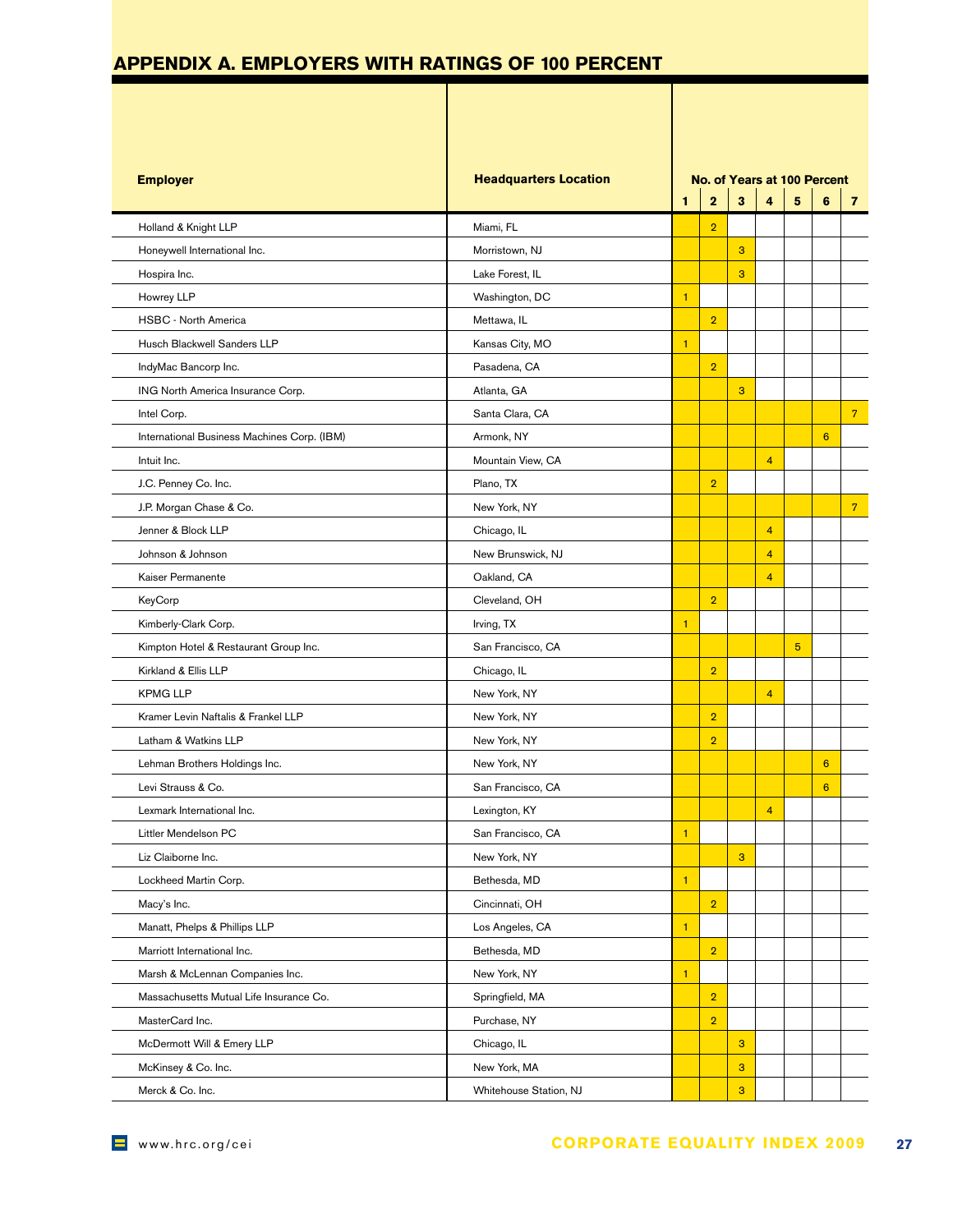|                                                |                              |              |                |   |                |                 | No. of Years at 100 Percent |                |
|------------------------------------------------|------------------------------|--------------|----------------|---|----------------|-----------------|-----------------------------|----------------|
| <b>Employer</b>                                | <b>Headquarters Location</b> | 1            | $\mathbf{2}$   | 3 | 4              | 5               | 6                           | $\overline{7}$ |
| Merrill Lynch & Co.                            | New York, NY                 |              |                |   | $\overline{4}$ |                 |                             |                |
| MetLife Inc.                                   | New York, NY                 |              |                |   |                |                 | 6                           |                |
| Microsoft Corp.                                | Redmond, WA                  |              |                |   | $\overline{4}$ |                 |                             |                |
| Mintz, Levin, Cohn, Ferris, Glovsky & Popeo PC | Boston, MA                   |              | $\overline{2}$ |   |                |                 |                             |                |
| Mitchell Gold + Bob Williams                   | Taylorsville, NC             |              |                |   |                |                 | 6                           |                |
| Morgan Stanley                                 | New York, NY                 |              |                | 3 |                |                 |                             |                |
| Morrison & Foerster LLP                        | San Francisco, CA            |              |                |   |                |                 | $6\phantom{1}$              |                |
| Motorola Inc.                                  | Schaumburg, IL               |              |                |   |                | $5\phantom{1}$  |                             |                |
| National Grid USA                              | Brooklyn, NY                 |              | $\overline{2}$ |   |                |                 |                             |                |
| Nationwide                                     | Columbus, OH                 |              |                |   |                | $5\phantom{1}$  |                             |                |
| NCR Corp.                                      | Dayton, OH                   |              |                |   |                |                 |                             | 7 <sup>7</sup> |
| New York Life Insurance Co.                    | New York, NY                 | 1            |                |   |                |                 |                             |                |
| New York Times Co.                             | New York, NY                 |              |                |   |                | $5\phantom{.0}$ |                             |                |
| Newell Rubbermaid Inc.                         | Atlanta, GA                  |              | $\overline{2}$ |   |                |                 |                             |                |
| Nielsen Co., The                               | Schaumburg, IL               | 1            |                |   |                |                 |                             |                |
| Nike Inc.                                      | Beaverton, OR                |              |                |   |                |                 |                             | 7 <sup>7</sup> |
| Nixon Peabody LLP                              | New York, NY                 |              |                | 3 |                |                 |                             |                |
| Nordstrom Inc.                                 | Seattle, WA                  |              |                |   | $\overline{4}$ |                 |                             |                |
| Northern Trust Corp.                           | Chicago, IL                  |              |                | 3 |                |                 |                             |                |
| Northrop Grumman Corp.                         | Los Angeles, CA              |              |                | 3 |                |                 |                             |                |
| Novartis Pharmaceutical Corp.                  | East Hanover, NJ             | 1            |                |   |                |                 |                             |                |
| O'Melveny & Myers LLP                          | Washington, DC               |              | $\overline{2}$ |   |                |                 |                             |                |
| Oracle Corp.                                   | Redwood City, CA             |              | $\overline{2}$ |   |                |                 |                             |                |
| Orbitz Worldwide Inc.                          | Chicago, IL                  | 1            |                |   |                |                 |                             |                |
| Orrick, Herrington & Sutcliffe LLP             | San Francisco, CA            |              |                | 3 |                |                 |                             |                |
| Owens Corning                                  | Toledo, OH                   | $\mathbf{1}$ |                |   |                |                 |                             |                |
| Patterson Belknap Webb & Tyler LLP             | New York, NY                 | $\mathbf{1}$ |                |   |                |                 |                             |                |
| Paul, Hastings, Janofsky & Walker LLP          | Los Angeles, CA              |              | $\overline{2}$ |   |                |                 |                             |                |
| Pepsi Bottling Group Inc., The                 | Somers, NY                   | 1            |                |   |                |                 |                             |                |
| PepsiCo Inc.                                   | Purchase, NY                 |              |                |   |                | $5\phantom{.0}$ |                             |                |
| Perkins Coie                                   | Seattle, WA                  | $\mathbf{1}$ |                |   |                |                 |                             |                |
| Pfizer Inc.                                    | New York, NY                 |              |                |   |                | $5\phantom{.0}$ |                             |                |
| PG&E Corp.                                     | San Francisco, CA            |              |                |   |                |                 | $6\phantom{1}$              |                |
| Pillsbury Winthrop Shaw Pittman LLP            | San Francisco, CA            |              |                | 3 |                |                 |                             |                |
| Powell Goldstein LLP                           | Atlanta, GA                  |              |                | 3 |                |                 |                             |                |
| PricewaterhouseCoopers LLP                     | New York, NY                 |              |                | 3 |                |                 |                             |                |
| Progressive Corp., The                         | Mayfield Village, OH         | 1            |                |   |                |                 |                             |                |
| Proskauer Rose LLP                             | New York, NY                 | 1            |                |   |                |                 |                             |                |

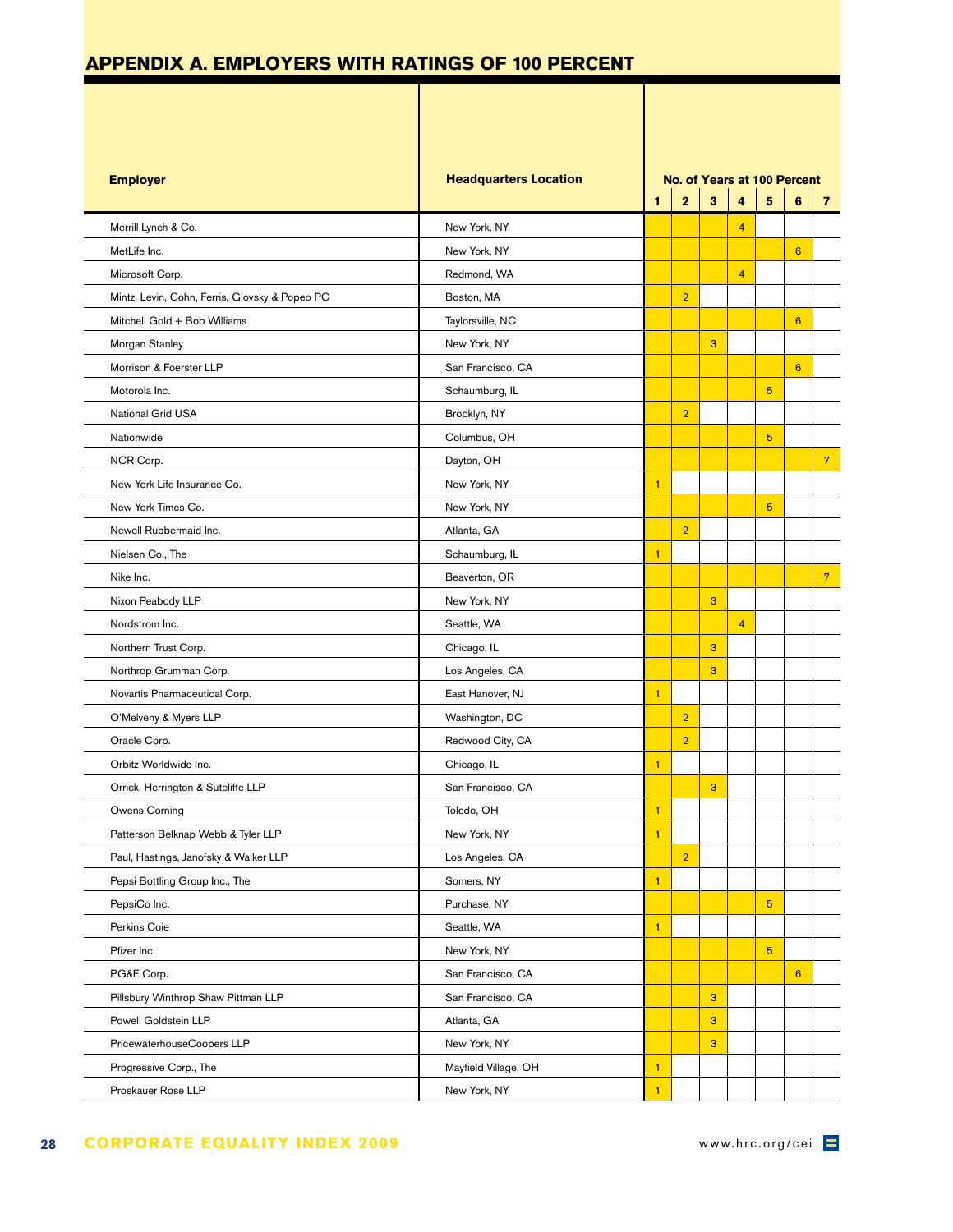|                                          |                              |              | No. of Years at 100 Percent |                         |                         |   |   |                |
|------------------------------------------|------------------------------|--------------|-----------------------------|-------------------------|-------------------------|---|---|----------------|
| <b>Employer</b>                          | <b>Headquarters Location</b> | 1            | $\overline{2}$              | $\overline{\mathbf{3}}$ | $\overline{\mathbf{4}}$ | 5 | 6 | 7              |
| Prudential Financial Inc.                | Newark, NJ                   |              |                             |                         |                         |   | 6 |                |
| Raymond James Financial Inc.             | St. Petersburg, FL           | $\mathbf{1}$ |                             |                         |                         |   |   |                |
| Raytheon Co.                             | Waltham, MA                  |              |                             |                         | $\overline{4}$          |   |   |                |
| Recreational Equipment Inc.              | Kent, WA                     |              | $\overline{2}$              |                         |                         |   |   |                |
| Replacements Ltd.                        | McLeansville, NC             |              |                             |                         |                         |   |   | 7 <sup>1</sup> |
| Reynolds American Inc.                   | Winston-Salem, NC            | 1            |                             |                         |                         |   |   |                |
| Robins, Kaplan, Miller & Ciresi LLP      | Minneapolis, MN              | 1            |                             |                         |                         |   |   |                |
| Ropes & Gray LLP                         | Boston, MA                   | 1            |                             |                         |                         |   |   |                |
| Sabre Holdings Inc.                      | Southlake, TX                | 1            |                             |                         |                         |   |   |                |
| Schering-Plough Corp.                    | Kenilworth, NJ               |              |                             | 3                       |                         |   |   |                |
| Sears Holdings Corp.                     | Hoffman Estates, IL          |              |                             |                         | $\overline{4}$          |   |   |                |
| Sedgwick, Detert, Moran & Arnold LLP     | San Francisco, CA            | 1            |                             |                         |                         |   |   |                |
| Sempra Energy                            | San Diego, CA                | 1            |                             |                         |                         |   |   |                |
| Seyfarth Shaw LLP                        | Chicago, IL                  | 1            |                             |                         |                         |   |   |                |
| Shell Oil Co.                            | Houston, TX                  | $\mathbf{1}$ |                             |                         |                         |   |   |                |
| Sidley Austin LLP                        | Chicago, IL                  |              | $\overline{2}$              |                         |                         |   |   |                |
| Skadden, Arps, Slate, Meagher & Flom LLP | New York, NY                 | $\mathbf{1}$ |                             |                         |                         |   |   |                |
| Sodexho Inc.                             | Gaithersburg, MD             |              | $\overline{2}$              |                         |                         |   |   |                |
| Sonnenschein, Nath & Rosenthal LLP       | Chicago, IL                  |              | $\overline{2}$              |                         |                         |   |   |                |
| Southern California Edison Co.           | Rosemead, CA                 | 1            |                             |                         |                         |   |   |                |
| Sprint Nextel Corp.                      | Overland Park, KS            |              |                             |                         | $\overline{4}$          |   |   |                |
| Squire, Sanders & Dempsey LLP            | Cleveland, OH                | $\mathbf{1}$ |                             |                         |                         |   |   |                |
| Starbucks Corp.                          | Seattle, WA                  |              | $\overline{2}$              |                         |                         |   |   |                |
| Starcom MediaVest Group                  | Chicago, IL                  |              |                             | 3                       |                         |   |   |                |
| Starwood Hotels & Resorts Worldwide      | White Plains, NY             |              |                             | 3                       |                         |   |   |                |
| State Street Corp.                       | Boston, MA                   |              |                             | 3                       |                         |   |   |                |
| Subaru of America Inc.                   | Cherry Hill, NJ              |              | $\overline{2}$              |                         |                         |   |   |                |
| Sullivan & Cromwell LLP                  | New York, NY                 | $\mathbf{1}$ |                             |                         |                         |   |   |                |
| Sun Life Financial Inc. (U.S.)           | Wellesley Hills, MA          | $\mathbf{1}$ |                             |                         |                         |   |   |                |
| Sun Microsystems Inc.                    | Santa Clara, CA              |              |                             |                         | $\overline{4}$          |   |   |                |
| SunTrust Banks Inc.                      | Atlanta, GA                  |              |                             |                         | $\overline{4}$          |   |   |                |
| Supervalu Inc.                           | Eden Prairie, MN             |              | $\overline{2}$              |                         |                         |   |   |                |
| Symantec Corp.                           | Cupertino, CA                | $\mathbf{1}$ |                             |                         |                         |   |   |                |
| Target Corp.                             | Minneapolis, MN              | 1            |                             |                         |                         |   |   |                |
| Tech Data Corp.                          | Clearwater, FL               |              |                             |                         | $\overline{4}$          |   |   |                |
| Texas Instruments Inc.                   | Dallas, TX                   | 1            |                             |                         |                         |   |   |                |
| Thompson Coburn LLP                      | St. Louis, MO                | $\mathbf{1}$ |                             |                         |                         |   |   |                |
| Time Warner Inc.                         | New York, NY                 |              | $\overline{\mathbf{2}}$     |                         |                         |   |   |                |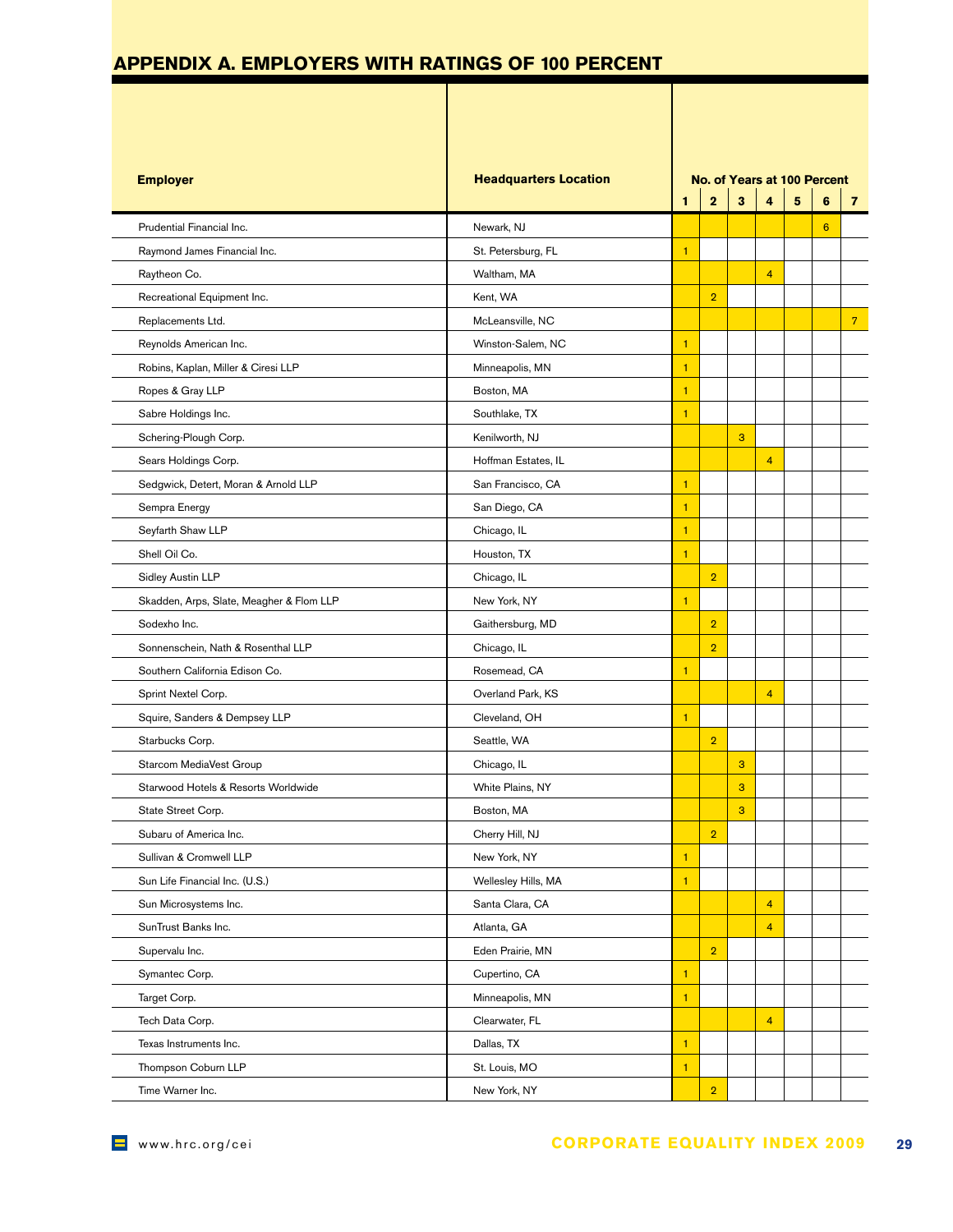|                                         |                              | No. of Years at 100 Percent |                |                         |                         |                |                 |                |
|-----------------------------------------|------------------------------|-----------------------------|----------------|-------------------------|-------------------------|----------------|-----------------|----------------|
| <b>Employer</b>                         | <b>Headquarters Location</b> | 1                           | $\overline{2}$ | $\overline{\mathbf{3}}$ | $\overline{\mathbf{4}}$ | 5              | $6\phantom{1}6$ | $\overline{7}$ |
| TJX Companies, Inc., The                | Framingham, MA               | 1                           |                |                         |                         |                |                 |                |
| Toyota Financial Services Corp.         | Torrance, CA                 | 1                           |                |                         |                         |                |                 |                |
| Toyota Motor Sales USA Inc.             | Torrance, CA                 |                             |                | 3                       |                         |                |                 |                |
| Travelport Inc.                         | Parsippany, NJ               |                             | $\overline{2}$ |                         |                         |                |                 |                |
| <b>Troutman Sanders LLP</b>             | Atlanta, GA                  | $\overline{1}$              |                |                         |                         |                |                 |                |
| U.S. Bancorp                            | Minneapolis, MN              |                             | $\overline{2}$ |                         |                         |                |                 |                |
| <b>UBS AG</b>                           | Stamford, CT                 |                             |                |                         | $\overline{4}$          |                |                 |                |
| Unilever                                | Englewood Cliffs, NJ         | 1                           |                |                         |                         |                |                 |                |
| United Business Media LLC               | Manhasset, NY                | $\overline{1}$              |                |                         |                         |                |                 |                |
| United Parcel Service Inc. (UPS)        | Atlanta, GA                  |                             | $\overline{2}$ |                         |                         |                |                 |                |
| US Airways Group Inc.                   | Tempe, AZ                    |                             |                |                         | $\overline{4}$          |                |                 |                |
| Viacom Inc.                             | New York, NY                 |                             |                |                         | $\overline{4}$          |                |                 |                |
| Vinson & Elkins LLP                     | Houston, TX                  | $\mathbf{1}$                |                |                         |                         |                |                 |                |
| Visa                                    | Foster City, CA              |                             |                | $\overline{\mathbf{3}}$ |                         |                |                 |                |
| Visteon Corp.                           | Van Buren Township, MI       | $\mathbf{1}$                |                |                         |                         |                |                 |                |
| Volkswagen of America Inc.              | Herndon, VA                  |                             |                | $\overline{\mathbf{3}}$ |                         |                |                 |                |
| Wachovia Corp.                          | Charlotte, NC                |                             |                | 3                       |                         |                |                 |                |
| Wachtell, Lipton, Rosen & Katz LLP      | New York, NY                 | 1                           |                |                         |                         |                |                 |                |
| Walgreen Co.                            | Deerfield, IL                |                             |                |                         | $\overline{4}$          |                |                 |                |
| Walt Disney Co.                         | Burbank, CA                  |                             |                | $\overline{\mathbf{3}}$ |                         |                |                 |                |
| Washington Mutual Inc.                  | Seattle, WA                  |                             |                | 3                       |                         |                |                 |                |
| Weil, Gotshal & Manges LLP              | New York, NY                 | 1                           |                |                         |                         |                |                 |                |
| Wells Fargo & Co.                       | San Francisco, CA            |                             |                |                         |                         | $5\phantom{1}$ |                 |                |
| Whirlpool Corp.                         | Benton Harbor, MI            |                             |                |                         |                         | $\overline{5}$ |                 |                |
| White & Case LLP                        | New York, NY                 | $\mathbf{1}$                |                |                         |                         |                |                 |                |
| Wilmer Cutler Pickering Hale & Dorr LLP | Washington, DC               | $\mathbf{1}$                |                |                         |                         |                |                 |                |
| Wilson Sonsini Goodrich & Rosati PC     | Palo Alto, CA                | $\mathbf{1}$                |                |                         |                         |                |                 |                |
| Winston & Strawn LLP                    | Chicago, IL                  | 1                           |                |                         |                         |                |                 |                |
| Wyndham Worldwide Corp.                 | Parsippany, NJ               |                             |                | $\overline{\mathbf{3}}$ |                         |                |                 |                |
| Xerox Corp.                             | Norwalk, CT                  |                             |                |                         |                         |                |                 | $\bf 7$        |
| Yahoo! Inc.                             | Sunnyvale, CA                |                             | $\overline{2}$ |                         |                         |                |                 |                |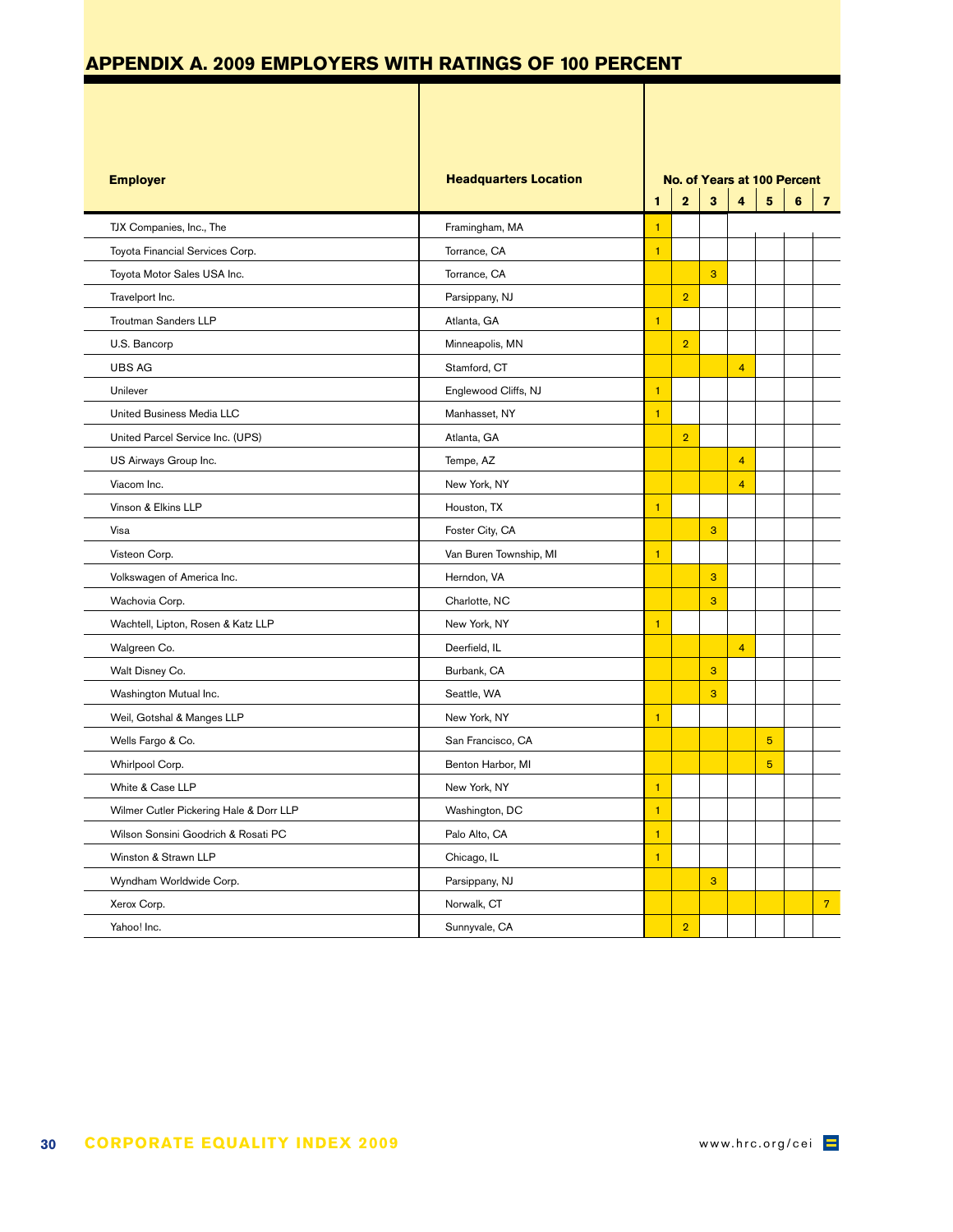# **Appendix B**

Corporate Equality Index Ratings and Breakdown **32 – 47** t

|                    | <b>Criterion 1a</b> Prohibits Discrimination Based on Sexual Orientation (15 points)                                                                                                                                               |
|--------------------|------------------------------------------------------------------------------------------------------------------------------------------------------------------------------------------------------------------------------------|
|                    | <b>Criterion 1b</b> Provides Diversity Training Covering Sexual Orientation (5 points)                                                                                                                                             |
|                    | <b>Criterion 2a</b> Prohibits Discrimination Based on Gender Identity or Expression (15 points)                                                                                                                                    |
|                    | <b>Criterion 2b</b> Provides Diversity Training Covering Gender Identity OR<br>Has Supportive Gender Transition Guidelines (5 points)                                                                                              |
|                    | Criterion 2c Offers Transgender-Inclusive Insurance Coverage for at Least One Type of Benefit (5 points)<br>(+ Offers Transgender-Inclusive Insurance Coverage, Including Surgical Procedures)                                     |
|                    | <b>Criterion 3a</b> Offers Partner Health Insurance (15 points)                                                                                                                                                                    |
|                    | Criterion 3b Offers Partner Dental, Vision, COBRA and Dependent Coverage Benefits (5 points)                                                                                                                                       |
|                    | <b>Criterion 3c</b> Offers at Least Three Other "Soft" Benefits for Partners (5 points)                                                                                                                                            |
| <b>Criterion 4</b> | Has Employer-Supported Employee Resource Group OR<br><b>Firm-Wide Diversity Council (15 points)</b><br>(/ Would Support ERG if Employees Express Interest, half-credit)                                                            |
| <b>Criterion 5</b> | Positively Engages the External LGBT Community (15 points)                                                                                                                                                                         |
| <b>Criterion 6</b> | <b>Exhibits Responsible Behavior Toward the LGBT Community; Does Not Engage in Action</b><br>That Would Undermine LGBT Equality. Employers Found Engaging in Such Activities Will<br>Have 15 Points Removed From Their Scores. (-) |

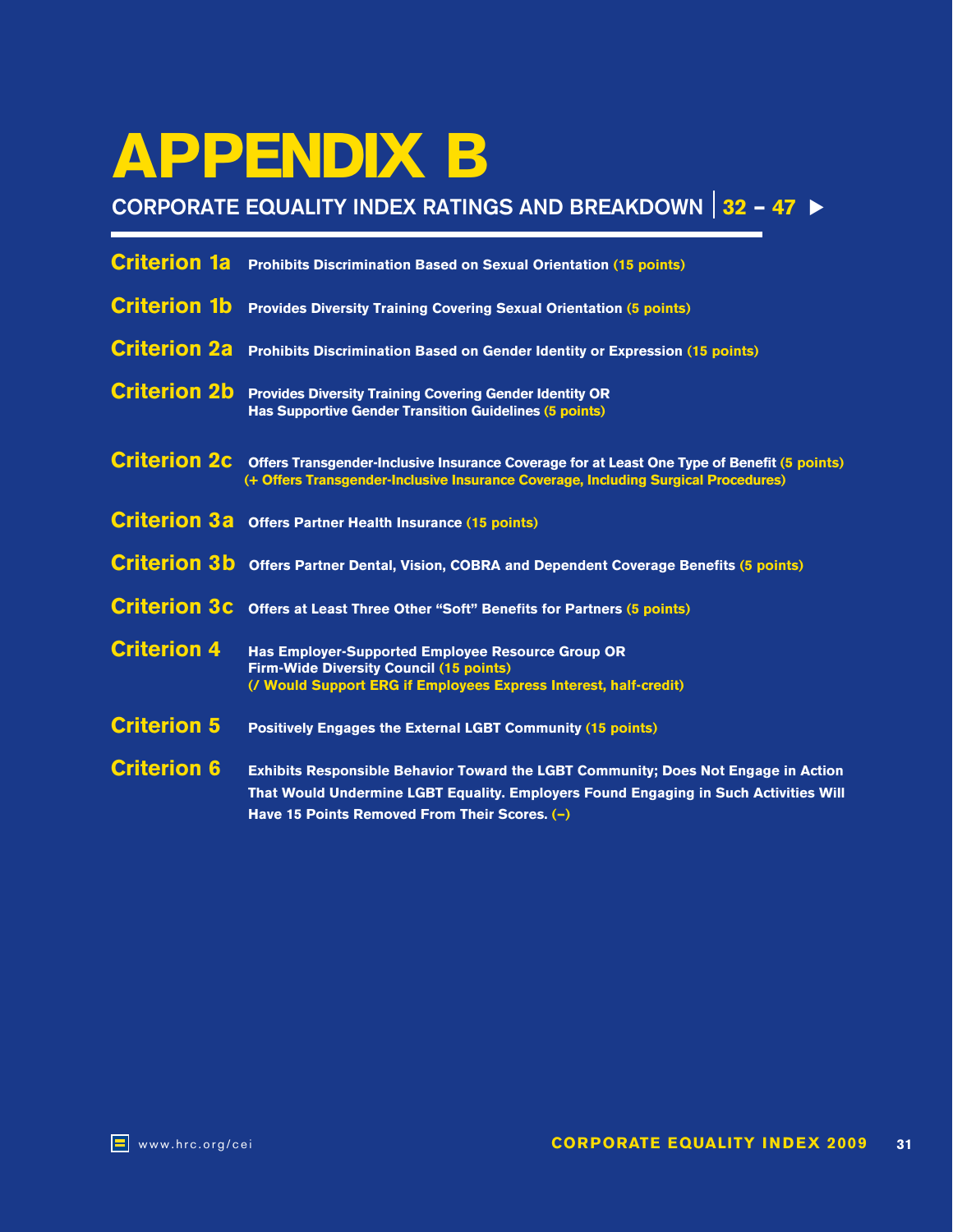### **Appendix B. Corporate Equality Index Ratings and Breakdowns**

| Employer                                       | Headquarters<br>Location | 2007 Fortune 1000 | 2007 AmLaw 200 | 2009 CEI Rating | <b>Rating</b><br>ē<br>2008 | Criterion (see page 31) |               |    |    |                |    |    |    |   |           |           |
|------------------------------------------------|--------------------------|-------------------|----------------|-----------------|----------------------------|-------------------------|---------------|----|----|----------------|----|----|----|---|-----------|-----------|
|                                                |                          |                   |                |                 |                            | $\overline{a}$          | $\frac{a}{b}$ | 2a | 2b | 2c             | 3a | 9p | 3c | 4 | <b>In</b> | $\bullet$ |
| 3M Co.                                         | St. Paul, MN             | 97                |                | 100             | 85                         |                         |               |    |    | $\pm$          |    |    |    |   |           |           |
| A.T. Kearney Inc.                              | Chicago, IL              |                   |                | 80              |                            |                         |               |    |    |                |    |    |    |   |           |           |
| AAA Northern California,<br>Nevada and Utah    | San Francisco, CA        |                   |                | 100             | 100                        |                         |               |    |    |                |    |    |    |   |           |           |
| <b>Abbott Laboratories</b>                     | Abbott Park, IL          | 102               |                | 80              | 75                         |                         |               |    |    |                |    |    |    |   |           |           |
| Abercrombie & Fitch Co.                        | New Albany, OH           | 602               |                | 100             | 100                        |                         |               |    |    |                |    |    |    |   |           |           |
| Accenture Ltd.                                 | New York, NY             |                   |                | 100             | 100                        |                         |               |    |    |                |    |    |    |   |           |           |
| Acer Inc.                                      | Irvine, CA               | 529               |                | 50              | 65                         |                         |               |    |    |                |    |    |    |   |           |           |
| Adecco North America LLC                       | Melville, NY             |                   |                | 85              |                            |                         |               |    |    |                |    |    |    |   |           |           |
| Adobe Systems Inc.                             | San Jose, CA             | 727               |                | 95              | 100                        |                         |               |    |    |                |    |    |    |   |           |           |
| Advanced Micro Devices Inc.                    | Sunnyvale, CA            | 407               |                | 80              | 80                         |                         |               |    |    |                |    |    |    |   |           |           |
| AEGON USA Inc.                                 | Cedar Rapids, IA         |                   |                | 40              | 40                         |                         |               |    |    |                |    |    |    |   |           |           |
| Aetna Inc.                                     | Hartford, CT             | 85                |                | 100             | 100                        |                         |               |    |    |                |    |    |    |   |           |           |
| <b>Affiliated Computer Services</b>            | Dallas, TX               | 424               |                | 60              | 80                         |                         |               |    |    |                |    |    |    |   |           |           |
| Agilent Technologies Inc.                      | Santa Clara, CA          | 387               |                | 100             | 100                        |                         |               |    |    |                |    |    |    |   |           |           |
| Ahold USA Inc.                                 | Quincy, MA               |                   |                | 78              | 78                         |                         |               |    |    |                |    |    |    |   |           |           |
| Air Products & Chemicals Inc.                  | Allentown, PA            | 275               |                | 75              | 75                         |                         |               |    |    |                |    |    |    |   |           |           |
| Akin, Gump, Strauss, Hauer<br>& Feld LLP       | Washington, DC           |                   | 25             | 100             | 100                        |                         |               |    |    |                |    |    |    |   |           |           |
| Alaska Airlines                                | Seattle, WA              | 596               |                | 100             | 95                         |                         |               |    |    |                |    |    |    |   |           |           |
| Alcatel-Lucent                                 | Murray Hill, NJ          | 282               |                | 100             | 100                        |                         |               |    |    | $+$            |    |    |    |   |           |           |
| Alcoa Inc.                                     | New York, NY             | 71                |                | 85              |                            |                         |               |    |    |                |    |    |    |   |           |           |
| Allegheny Energy                               | Greensburg, PA           | 630               |                | 45              | 30                         |                         |               |    |    |                |    |    |    |   |           |           |
| Alliant Energy Corp.                           | Madison, WI              | 587               |                | 85              | 80                         |                         |               |    |    |                |    |    |    |   |           |           |
| <b>Alliant Techsystems</b>                     | Edina, MN                | 617               |                | 65              | 65                         |                         |               |    |    |                |    |    |    |   |           |           |
| Allianz Life Insurance Co.<br>of North America | Minneapolis, MN          |                   |                | 100             | 100                        |                         |               |    |    |                |    |    |    |   |           |           |
| Allstate Corp., The                            | Northbrook, IL           | 61                |                | 100             | 100                        |                         |               |    |    |                |    |    |    |   |           |           |
| ALLTEL Corp.                                   | Little Rock, AR          | 256               |                | 80              | 80                         |                         |               |    |    |                |    |    |    |   |           |           |
| Alston & Bird LLP                              | Atlanta, GA              |                   | 55             | 100             | 100                        |                         |               |    |    |                |    |    |    |   |           |           |
| Amazon.com Inc.                                | Seattle, WA              | 237               |                | 80              | 80                         |                         |               |    |    |                |    |    |    |   |           |           |
| AMC Entertainment Inc.                         | Kansas City, MO          | 935               |                | 63              |                            |                         |               |    |    |                |    |    |    |   |           |           |
| Ameren Corp.                                   | St. Louis, MO            | 339               |                | 45              |                            |                         |               |    |    |                |    |    |    |   |           |           |
| American Express Co.                           | New York, NY             | 79                |                | 100             | 100                        |                         |               |    |    | $\color{red}+$ |    |    |    |   |           |           |
| American Family Insurance Group                | Madison, WI              | 338               |                | 95              | 90                         |                         |               |    |    |                |    |    |    |   |           |           |
| American International Group Inc.              | New York, NY             | 10                |                | 85              | 30                         |                         |               |    |    |                |    |    |    |   |           |           |
| American Power Conversion Corp.                | West Kingston, RI        |                   |                | 63              | 58                         |                         |               |    |    |                |    |    |    |   |           |           |
| Ameriprise Financial Inc.                      | Minneapolis, MN          | 297               |                | 100             | 100                        |                         |               |    |    | $+$            |    |    |    |   |           |           |
| Amgen Inc.                                     | Thousand Oaks, CA        | 171               |                | 70              | 85                         |                         |               |    |    |                |    |    |    |   |           |           |
| AMR Corp. (American Airlines)                  | Fort Worth, TX           | 101               |                | 100             | 100                        |                         |               |    |    |                |    |    |    |   |           |           |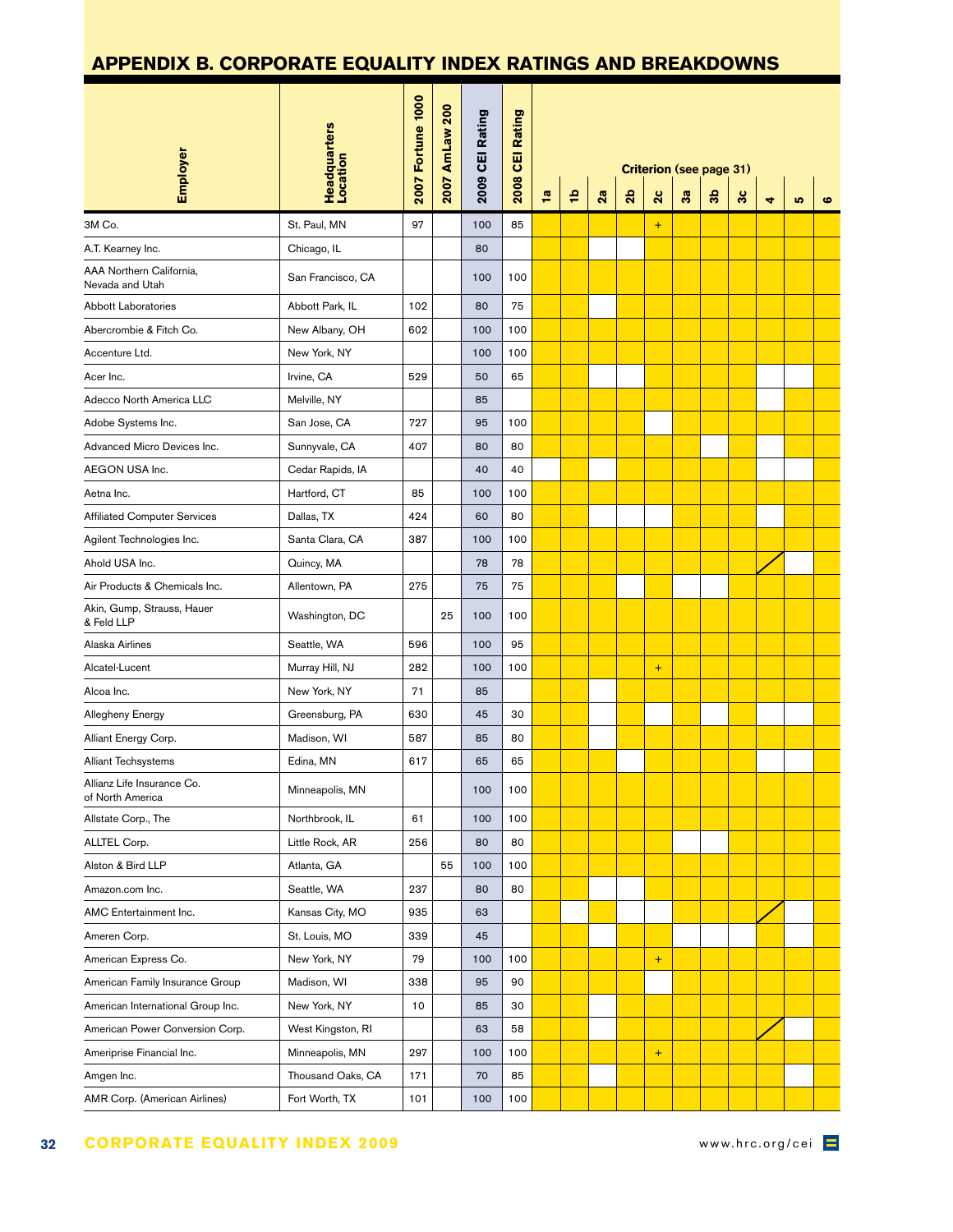|                                                      | Headquarters<br>Location | 2007 Fortune 1000 | 2007 AmLaw 200 | 2009 CEI Rating | <b>Rating</b><br>El |                         |               |    |    |                  | Criterion (see page 31) |    |    |                      |           |   |
|------------------------------------------------------|--------------------------|-------------------|----------------|-----------------|---------------------|-------------------------|---------------|----|----|------------------|-------------------------|----|----|----------------------|-----------|---|
| Employer                                             |                          |                   |                |                 | 2008                | $\overline{\mathbf{a}}$ | $\frac{a}{r}$ | 2a | 2b | 2c               | 3a                      | 9p | 3c | $\blacktriangleleft$ | <b>LO</b> | ဖ |
| AmTrust Bank                                         | Cleveland, OH            |                   |                | 83              | 75                  |                         |               |    |    |                  |                         |    |    |                      |           |   |
| Andrews Kurth LLP                                    | Houston, TX              |                   | 103            | 70              | 65                  |                         |               |    |    |                  |                         |    |    |                      |           |   |
| Anheuser-Busch Companies Inc.                        | St. Louis, MO            | 146               |                | 100             | 100                 |                         |               |    |    |                  |                         |    |    |                      |           |   |
| Aon Corp.                                            | Chicago, IL              | 247               |                | 100             | 100                 |                         |               |    |    |                  |                         |    |    |                      |           |   |
| Apple Inc.                                           | Cupertino, CA            | 121               |                | 100             | 100                 |                         |               |    |    |                  |                         |    |    |                      |           |   |
| Applied Materials Inc.                               | Santa Clara, CA          | 274               |                | 88              | 93                  |                         |               |    |    |                  |                         |    |    |                      |           |   |
| Aquila                                               | Kansas City, MO          | 891               |                | 35              | 35                  |                         |               |    |    |                  |                         |    |    |                      |           |   |
| Aramark Corp.                                        | Philadelphia, PA         | 214               |                | 75              | 80                  |                         |               |    |    |                  |                         |    |    |                      |           |   |
| Archer Daniels Midland Co.                           | Decatur, IL              | 59                |                | 15              | 15                  |                         |               |    |    |                  |                         |    |    |                      |           |   |
| Arent Fox LLP                                        | Washington, DC           |                   | 139            | 100             | 75                  |                         |               |    |    |                  |                         |    |    |                      |           |   |
| Arnold & Porter LLP                                  | Washington, DC           |                   | 51             | 100             | 100                 |                         |               |    |    |                  |                         |    |    |                      |           |   |
| AstraZeneca PLC                                      | Wilmington, DE           |                   |                | 80              | 85                  |                         |               |    |    |                  |                         |    |    |                      |           |   |
| AT&T Inc.                                            | San Antonio, TX          | 27                |                | 100             | 100                 |                         |               |    |    | $\boldsymbol{+}$ |                         |    |    |                      |           |   |
| Austin Radiological Assn.                            | Austin, TX               |                   |                | 53              | 53                  |                         |               |    |    |                  |                         |    |    |                      |           |   |
| Automatic Data Processing Inc.                       | Roseland, NJ             | 272               |                | 95              | 95                  |                         |               |    |    |                  |                         |    |    |                      |           |   |
| AutoZone Inc.                                        | Memphis, TN              | 384               |                | 25              | 25                  |                         |               |    |    |                  |                         |    |    |                      |           |   |
| Avaya Inc.                                           | Basking Ridge, NJ        | 440               |                | 85              | 85                  |                         |               |    |    | $\ddot{}$        |                         |    |    |                      |           |   |
| Avis Budget Group Inc.                               | Parsippany, NJ           | 405               |                | 80              | 60                  |                         |               |    |    |                  |                         |    |    |                      |           |   |
| Avnet Inc.                                           | Phoenix, AZ              | 172               |                | 30              | 30                  |                         |               |    |    |                  |                         |    |    |                      |           |   |
| Avon Products Inc.                                   | New York, NY             | 283               |                | 60              | 60                  |                         |               |    |    |                  |                         |    |    |                      |           |   |
| Bain & Co. Inc. (& Bridgespan Group Inc.)            | Boston, MA               |                   |                | 100             | 100                 |                         |               |    |    |                  |                         |    |    |                      |           |   |
| Baker & Botts LLP                                    | Houston, TX              |                   | 48             | 80              | 85                  |                         |               |    |    |                  |                         |    |    |                      |           |   |
| Baker & Daniels LLP                                  | Indianapolis, IN         |                   | 172            | 100             | 95                  |                         |               |    |    |                  |                         |    |    |                      |           |   |
| Baker & McKenzie                                     | Chicago, IL              |                   | 3              | 75              |                     |                         |               |    |    |                  |                         |    |    |                      |           |   |
| Baker, Donelson, Bearman, Caldwell<br>& Berkowitz PC | Memphis, TN              |                   | 128            | 35              |                     |                         |               |    |    |                  |                         |    |    |                      |           |   |
| Baldor Electric Co.                                  | Fort Smith, AR           |                   |                | 20              | 25                  |                         |               |    |    |                  |                         |    |    |                      |           |   |
| Ball Corp.                                           | Broomfield, CO           | 348               |                | 58              | 58                  |                         |               |    |    |                  |                         |    |    |                      |           |   |
| Ballard, Spahr, Andrews & Ingersoll LLP              | Philadelphia, PA         |                   | 100            | 80              | 80                  |                         |               |    |    |                  |                         |    |    |                      |           |   |
| Bank of America Corp.                                | Charlotte, NC            | 9                 |                | 100             | 100                 |                         |               |    |    |                  |                         |    |    |                      |           |   |
| Bank of New York Mellon Corp., The                   | New York, NY             | 358               |                | 100             | 100                 |                         |               |    |    |                  |                         |    |    |                      |           |   |
| <b>Barclays Capital</b>                              | New York, NY             |                   |                | 90              | 90                  |                         |               |    |    |                  |                         |    |    |                      |           |   |
| Barnes & Noble Inc.                                  | New York, NY             | 430               |                | 100             | 63                  |                         |               |    |    |                  |                         |    |    |                      |           |   |
| <b>BASF Corp.</b>                                    | Florham Park, NJ         |                   |                | 100             | 95                  |                         |               |    |    |                  |                         |    |    |                      |           |   |
| Bausch & Lomb Inc.                                   | Rochester, NY            |                   |                | 100             | 100                 |                         |               |    |    |                  |                         |    |    |                      |           |   |
| Baxter International Inc.                            | Deerfield, IL            | 245               |                | 80              | 73                  |                         |               |    |    |                  |                         |    |    |                      |           |   |
| Bayer Corp.                                          | Pittsburgh, PA           |                   |                | 80              | 15                  |                         |               |    |    |                  |                         |    |    |                      |           |   |
| BB&T Corp.                                           | Winston-Salem, NC        | 265               |                | 48              | 25                  |                         |               |    |    |                  |                         |    |    |                      |           |   |
| Best Buy Co. Inc.                                    | Richfield, MN            | 72                |                | 100             | 100                 |                         |               |    |    |                  |                         |    |    |                      |           |   |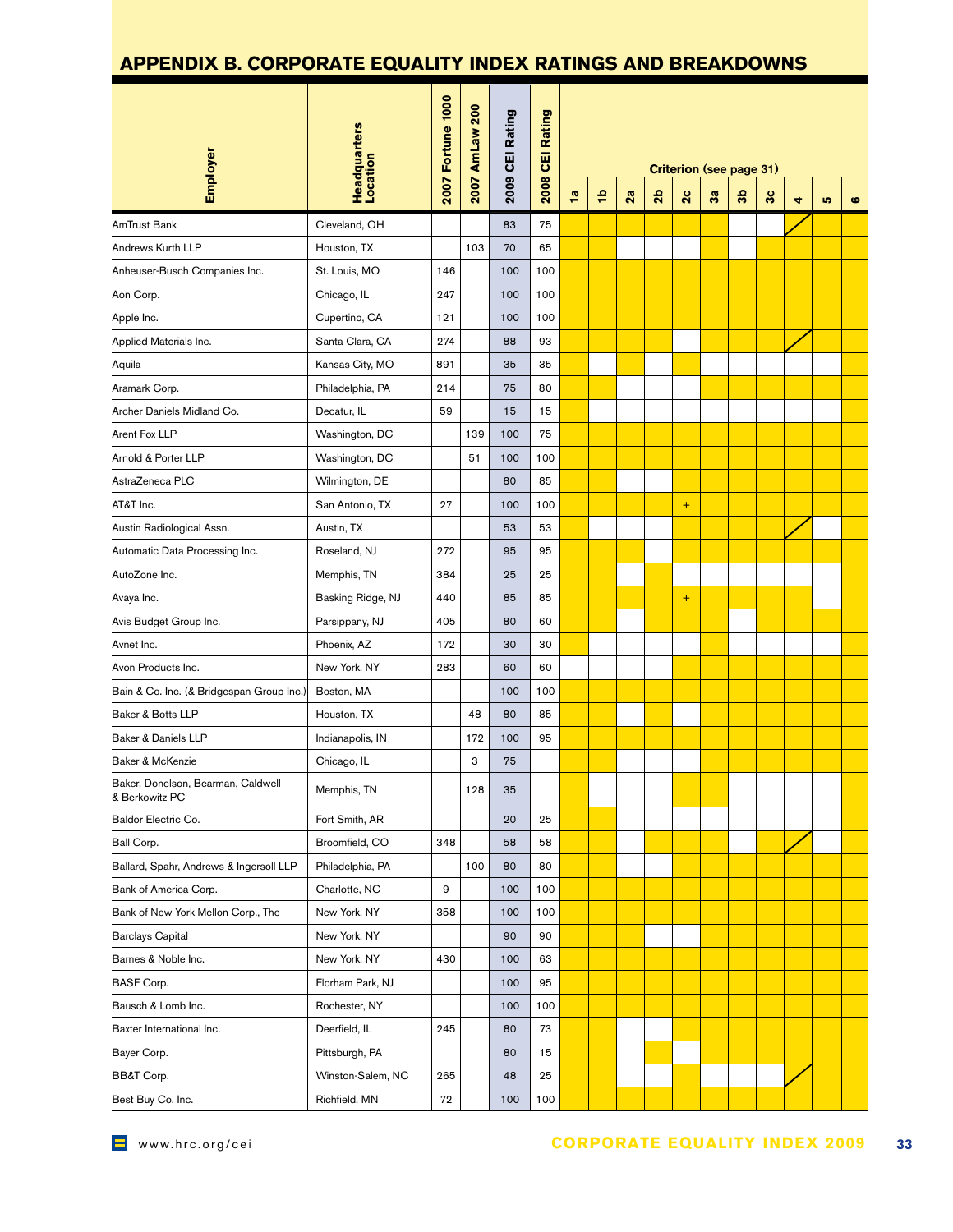|                                              | Headquarters<br>Location | Fortune 1000   | 2007 AmLaw 200 | <b>CEI Rating</b> | <b>Rating</b><br>$\overline{a}$ |                |               |    |    |     |    |                                         |    |   |     |
|----------------------------------------------|--------------------------|----------------|----------------|-------------------|---------------------------------|----------------|---------------|----|----|-----|----|-----------------------------------------|----|---|-----|
| Employer                                     |                          | 2007           |                | 2009              | 2008                            | $\overline{a}$ | $\frac{a}{b}$ | 2a | 2b | 2c  | 3a | Criterion (see page 31)<br>$35^{\circ}$ | 3c | 4 | LO. |
| Bingham McCutchen LLP                        | Boston, MA               |                | 26             | 100               | 100                             |                |               |    |    |     |    |                                         |    |   |     |
| Black & Decker Corp., The                    | Towson, MD               | 356            |                | 55                |                                 |                |               |    |    |     |    |                                         |    |   |     |
| BMC Software Inc.                            | Houston, TX              |                |                | 100               | 70                              |                |               |    |    |     |    |                                         |    |   |     |
| <b>BNSF Railway Co.</b>                      | Fort Worth, TX           | 157            |                | 30                | 30                              |                |               |    |    |     |    |                                         |    |   |     |
| Boehringer Ingelheim<br>Pharmaceuticals Inc. | Ridgefield, CT           |                |                | 100               | 100                             |                |               |    |    |     |    |                                         |    |   |     |
| Boeing Co.                                   | Chicago, IL              | 28             |                | 100               | 100                             |                |               |    |    |     |    |                                         |    |   |     |
| Booz Allen Hamilton Inc.                     | McLean, VA               |                |                | 80                | 80                              |                |               |    |    |     |    |                                         |    |   |     |
| Borders Group Inc.                           | Ann Arbor, MI            | 516            |                | 100               | 100                             |                |               |    |    |     |    |                                         |    |   |     |
| <b>Boston Consulting Group</b>               | Boston, MA               |                |                | 100               | 100                             |                |               |    |    |     |    |                                         |    |   |     |
| BP America Inc.                              | Houston, TX              |                |                | 100               | 100                             |                |               |    |    |     |    |                                         |    |   |     |
| Bridgestone Americas Holding Inc.            | Nashville, TN            |                |                | 80                | 80                              |                |               |    |    |     |    |                                         |    |   |     |
| Bright Horizons Family Solutions Inc.        | Watertown, MA            |                |                | 100               | 100                             |                |               |    |    |     |    |                                         |    |   |     |
| Brinker International Inc.                   | Dallas, TX               | 502            |                | 100               | 100                             |                |               |    |    |     |    |                                         |    |   |     |
| Bristol-Myers Squibb Co.                     | New York, NY             | 129            |                | 100               | 100                             |                |               |    |    |     |    |                                         |    |   |     |
| <b>Brown Rudnick LLP</b>                     | Boston, MA               |                | 168            | 100               |                                 |                |               |    |    |     |    |                                         |    |   |     |
| Brown-Forman Corp.                           | Louisville, KY           | 828            |                | 20                |                                 |                |               |    |    |     |    |                                         |    |   |     |
| Bryan Cave LLP                               | St. Louis, MO            |                | 61             | 100               | 100                             |                |               |    |    |     |    |                                         |    |   |     |
| C&S Wholesale Grocers Inc.                   | Keene, NH                |                |                | 40                | 40                              |                |               |    |    |     |    |                                         |    |   |     |
| Cadwalader, Wickersham & Taft LLP            | New York, NY             |                | 39             | 95                | 95                              |                |               |    |    |     |    |                                         |    |   |     |
| Calpine Corp.                                | San Jose, CA             | 344            |                | 48                | 48                              |                |               |    |    |     |    |                                         |    |   |     |
| Campbell Soup Co.                            | Camden, NJ               | 311            |                | 100               | 95                              |                |               |    |    | $+$ |    |                                         |    |   |     |
| Canadian Imperial Bank of Commerce           | New York, NY             |                |                | 95                | 95                              |                |               |    |    |     |    |                                         |    |   |     |
| Capital One Financial Corp.                  | McLean, VA               | 154            |                | 100               | 100                             |                |               |    |    |     |    |                                         |    |   |     |
| Cardinal Health                              | Dublin, OH               | 19             |                | 100               |                                 |                |               |    |    |     |    |                                         |    |   |     |
| Cargill Inc.                                 | Wayzata, MN              |                |                | 100               | 100                             |                |               |    |    |     |    |                                         |    |   |     |
| Carlson Companies Inc.                       | Minnetonka, MN           |                |                | 100               | 100                             |                |               |    |    |     |    |                                         |    |   |     |
| Carlton Fields                               | Tampa, FL                |                | 188            | 90                |                                 |                |               |    |    |     |    |                                         |    |   |     |
| Carmax Inc.                                  | Richmond, VA             | 365            |                | 100               |                                 |                |               |    |    |     |    |                                         |    |   |     |
| Caterpillar Inc.                             | Peoria, IL               | 55             |                | 55                | 45                              |                |               |    |    |     |    |                                         |    |   |     |
| CBRL Group Inc. (Cracker Barrel)             | Lebanon, TN              | 711            |                | 15                | 15                              |                |               |    |    |     |    |                                         |    |   |     |
| CDW Corp.                                    | Vernon Hills, IL         | 342            |                | 88                | 58                              |                |               |    |    |     |    |                                         |    |   |     |
| Cerner Corp.                                 | Kansas City, MO          |                |                | 65                | 65                              |                |               |    |    |     |    |                                         |    |   |     |
| CH2M HILL Companies Ltd.                     | Englewood, CO            | 526            |                | 80                | 80                              |                |               |    |    |     |    |                                         |    |   |     |
| Chadbourne & Parke LLP                       | New York, NY             |                | 97             | 90                | 70                              |                |               |    |    |     |    |                                         |    |   |     |
| Chamberlin Edmonds & Associates Inc.         | Atlanta, GA              |                |                | 68                | 68                              |                |               |    |    |     |    |                                         |    |   |     |
| Charles Schwab Corp., The                    | San Francisco, CA        | 389            |                | 100               | 100                             |                |               |    |    |     |    |                                         |    |   |     |
| Chevron Corp.                                | San Ramon, CA            | $\overline{4}$ |                | 100               | 100                             |                |               |    |    |     |    |                                         |    |   |     |
| ChoicePoint Inc.                             | Alpharetta, GA           |                |                | 100               | 100                             |                |               |    |    |     |    |                                         |    |   |     |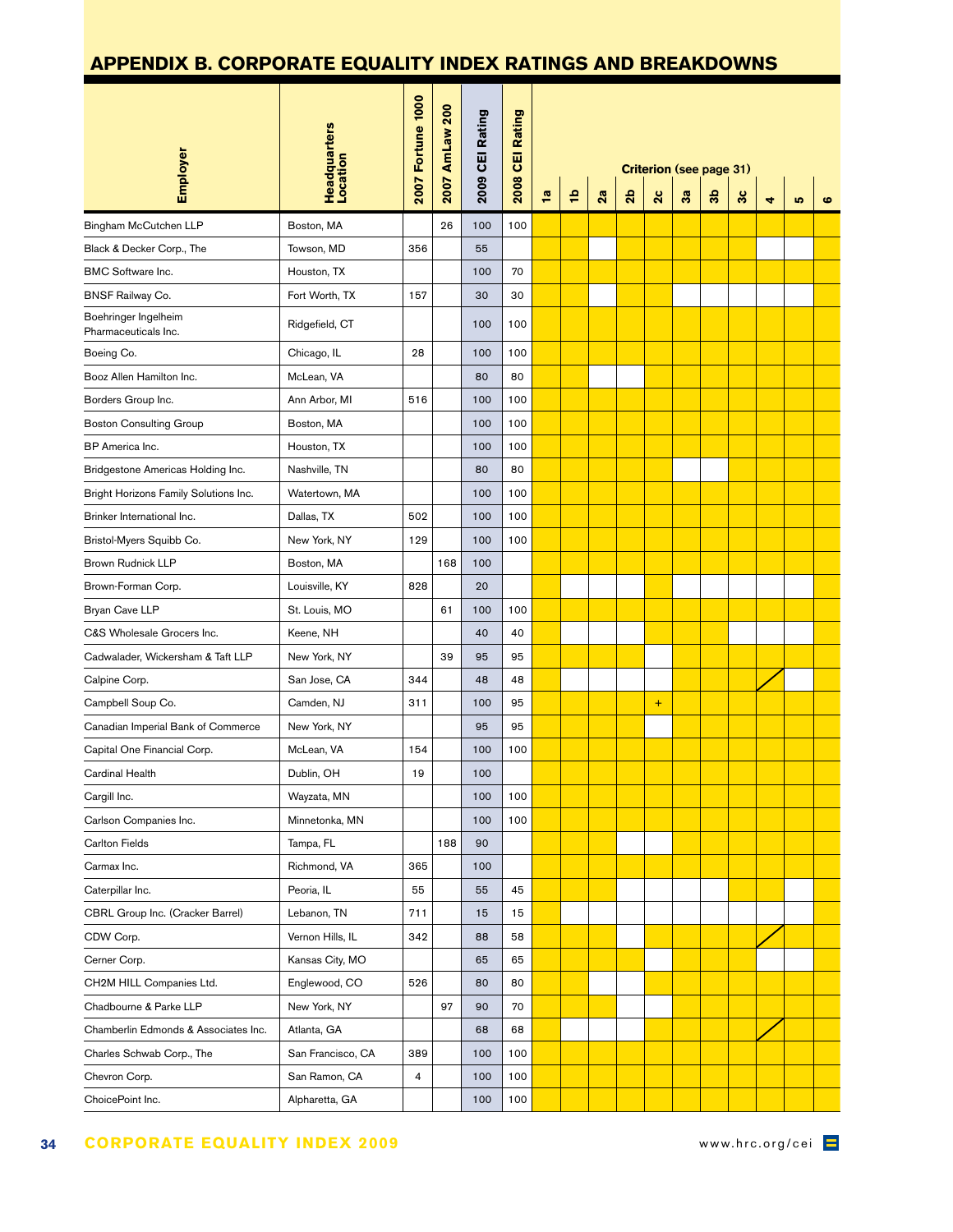|                                                 | Headquarters<br>Location | 2007 Fortune 1000 | 2007 AmLaw 200 | <b>CEI Rating</b> | <b>Rating</b><br>ē |                         |               |    |    |           |    | Criterion (see page 31) |    |   |           |   |
|-------------------------------------------------|--------------------------|-------------------|----------------|-------------------|--------------------|-------------------------|---------------|----|----|-----------|----|-------------------------|----|---|-----------|---|
| Employer                                        |                          |                   |                | 2009              | 2008               | $\overline{\mathbf{a}}$ | $\frac{a}{r}$ | 2a | 2b | 2c        | 3a | 3 <sub>0</sub>          | 3c | 4 | <b>LO</b> | ဖ |
| Chrysler LLC                                    | Auburn Hills, MI         |                   |                | 100               | 100                |                         |               |    |    | $\ddot{}$ |    |                         |    |   |           |   |
| Chubb Corp.                                     | Warren, NJ               | 176               |                | 100               | 100                |                         |               |    |    |           |    |                         |    |   |           |   |
| CIGNA Corp.                                     | Philadelphia, PA         | 139               |                | 95                | 85                 |                         |               |    |    |           |    |                         |    |   |           |   |
| Circuit City Stores Inc.                        | Richmond, VA             | 215               |                | 55                | 55                 |                         |               |    |    |           |    |                         |    |   |           |   |
| Cisco Systems Inc.                              | San Jose, CA             | 77                |                | 100               | 100                |                         |               |    |    | $\ddot{}$ |    |                         |    |   |           |   |
| Citigroup Inc.                                  | New York, NY             | 8                 |                | 100               | 100                |                         |               |    |    |           |    |                         |    |   |           |   |
| Clear Channel Communications Inc.               | San Antonio, TX          | 330               |                | 100               | 100                |                         |               |    |    |           |    |                         |    |   |           |   |
| Cleary, Gottlieb, Steen & Hamilton LLP          | New York, NY             |                   | 19             | 100               | 100                |                         |               |    |    |           |    |                         |    |   |           |   |
| Clifford Chance US LLP                          | New York, NY             |                   |                | 100               |                    |                         |               |    |    | $\ddot{}$ |    |                         |    |   |           |   |
| Clorox Co.                                      | Oakland, CA              | 475               |                | 100               | 100                |                         |               |    |    |           |    |                         |    |   |           |   |
| <b>CNA</b> Insurance                            | Chicago, IL              |                   |                | 100               | 100                |                         |               |    |    |           |    |                         |    |   |           |   |
| Coca-Cola Co., The                              | Atlanta, GA              | 94                |                | 100               | 100                |                         |               |    |    | $\ddot{}$ |    |                         |    |   |           |   |
| Coca-Cola Enterprises Inc.                      | Atlanta, GA              | 118               |                | 100               | 70                 |                         |               |    |    |           |    |                         |    |   |           |   |
| Colgate-Palmolive Co.                           | New York, NY             | 200               |                | 73                | 58                 |                         |               |    |    |           |    |                         |    |   |           |   |
| Comcast Corp.                                   | Philadelphia, PA         | 84                |                | 80                | 80                 |                         |               |    |    |           |    |                         |    |   |           |   |
| Comerica Inc.                                   | Dallas, TX               | 487               |                | 80                | 80                 |                         |               |    |    |           |    |                         |    |   |           |   |
| Compass Group USA Inc.                          | Charlotte, NC            |                   |                | 65                | 65                 |                         |               |    |    |           |    |                         |    |   |           |   |
| Compuware Corp.                                 | Detroit, MI              |                   |                | 93                |                    |                         |               |    |    |           |    |                         |    |   |           |   |
| ConAgra Foods Inc.                              | Omaha, NE                | 173               |                | 90                |                    |                         |               |    |    |           |    |                         |    |   |           |   |
| ConocoPhillips                                  | Houston, TX              | 5                 |                | 60                | 63                 |                         |               |    |    |           |    |                         |    |   |           |   |
| Consolidated Edison Co.                         | New York, NY             | 204               |                | 95                | 80                 |                         |               |    |    |           |    |                         |    |   |           |   |
| Constellation Energy Group Inc.                 | Baltimore, MD            | 119               |                | 100               | 73                 |                         |               |    |    |           |    |                         |    |   |           |   |
| Continental Airlines Inc.                       | Houston, TX              | 186               |                | 100               | 80                 |                         |               |    |    |           |    |                         |    |   |           |   |
| Convergys Corp.                                 | Cincinnati, OH           | 684               |                | 80                |                    |                         |               |    |    |           |    |                         |    |   |           |   |
| Cooper Tire & Rubber                            | Findlay, OH              | 701               |                | 33                | 33                 |                         |               |    |    |           |    |                         |    |   |           |   |
| Coors Brewing Co.                               | Denver, CO               | 386               |                | 100               | 100                |                         |               |    |    |           |    |                         |    |   |           |   |
| Corbis Corp.                                    | Seattle, WA              |                   |                | 80                | 80                 |                         |               |    |    |           |    |                         |    |   |           |   |
| Corning Inc.                                    | Corning, NY              | 439               |                | 100               | 100                |                         |               |    |    |           |    |                         |    |   |           |   |
| Costco Wholesale Corp.                          | Issaquah, WA             | 32                |                | 93                | 93                 |                         |               |    |    |           |    |                         |    |   |           |   |
| Covington & Burling LLP                         | Washington, DC           |                   | 63             | 100               | 80                 |                         |               |    |    | $\ddot{}$ |    |                         |    |   |           |   |
| Cox Enterprises Inc./Cox<br>Communications Inc. | Atlanta, GA              |                   |                | 100               | 95                 |                         |               |    |    |           |    |                         |    |   |           |   |
| Cravath, Swaine & Moore LLP                     | New York, NY             |                   | 40             | 100               | 95                 |                         |               |    |    |           |    |                         |    |   |           |   |
| Credit Suisse USA Inc.                          | New York, NY             |                   |                | 100               | 100                |                         |               |    |    |           |    |                         |    |   |           |   |
| Crowell & Moring LLP                            | Washington, DC           |                   | 122            | 95                | 100                |                         |               |    |    |           |    |                         |    |   |           |   |
| CSX Corp.                                       | Jacksonville, FL         | 261               |                | 75                | 85                 |                         |               |    |    |           |    |                         |    |   |           |   |
| Cummins Inc.                                    | Columbus, IN             | 221               |                | 100               | 100                |                         |               |    |    |           |    |                         |    |   |           |   |
| <b>CUNA Mutual Insurance Group</b>              | Madison, WI              | 667               |                | 65                | 65                 |                         |               |    |    |           |    |                         |    |   |           |   |
| CVS Corp.                                       | Woonsocket, RI           | 51                |                | 90                |                    |                         |               |    |    |           |    |                         |    |   |           |   |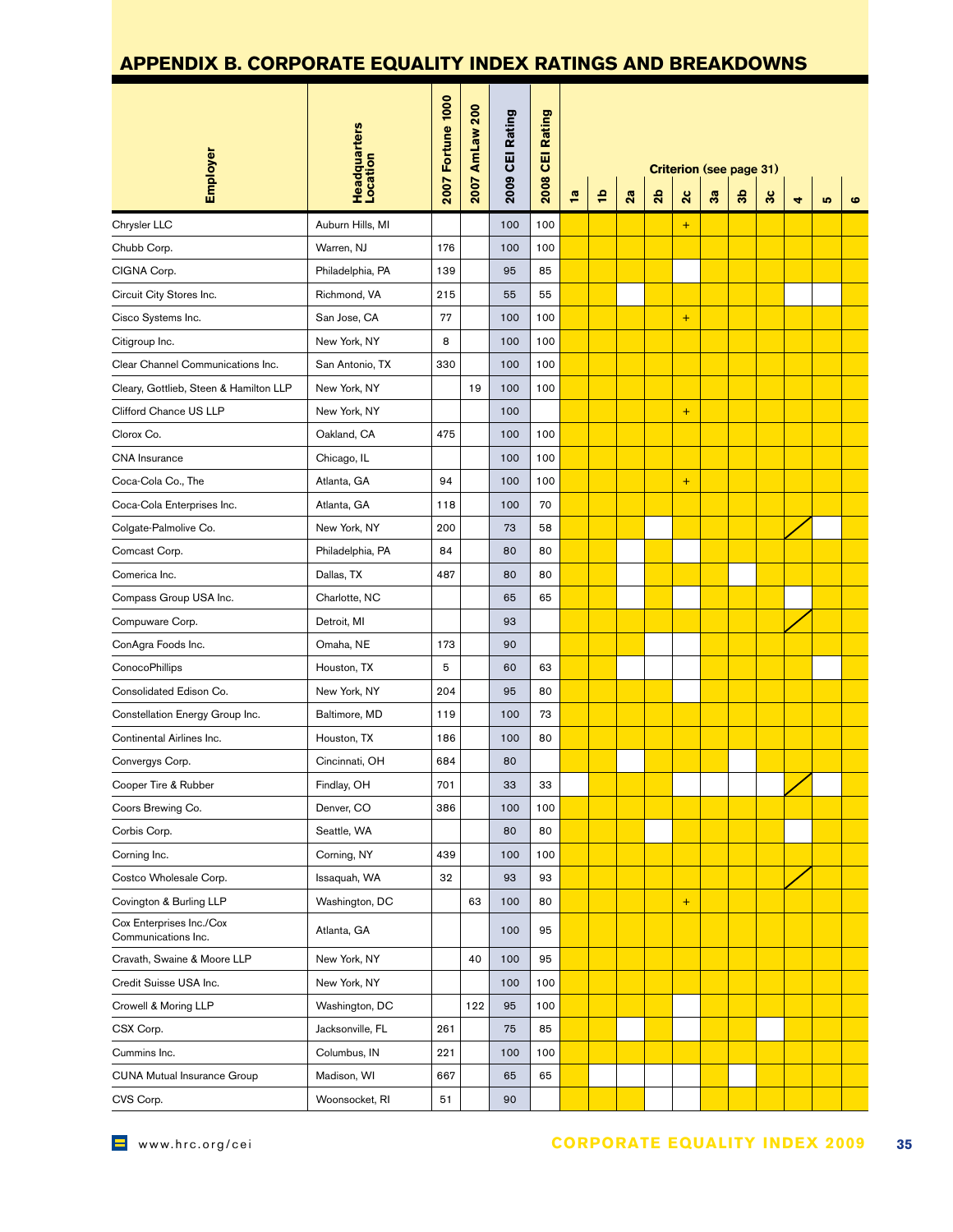|                                      |                          | 2007 Fortune 1000 | 2007 AmLaw 200 | 2009 CEI Rating | <b>CEI Rating</b> |               |   |    |    |           |    |                                         |    |   |           |
|--------------------------------------|--------------------------|-------------------|----------------|-----------------|-------------------|---------------|---|----|----|-----------|----|-----------------------------------------|----|---|-----------|
| Employer                             | Headquarters<br>Location |                   |                |                 | 2008              | $\frac{1}{2}$ | 읔 | 2a | 2b | 2c        | 3a | Criterion (see page 31)<br>$35^{\circ}$ | 3c | 4 | <b>LO</b> |
| Dana Holding Corp.                   | Toledo, OH               | 255               |                | 20              | 20                |               |   |    |    |           |    |                                         |    |   |           |
| <b>Darden Restaurants</b>            | Orlando, FL              | 404               |                | 80              | 80                |               |   |    |    |           |    |                                         |    |   |           |
| Davis Wright Tremaine LLP            | Seattle, WA              |                   | 121            | 85              |                   |               |   |    |    |           |    |                                         |    |   |           |
| Davis, Polk & Wardwell               | New York, NY             |                   | 29             | 95              |                   |               |   |    |    |           |    |                                         |    |   |           |
| Dean Foods Co.                       | Dallas, TX               | 246               |                | 73              | 73                |               |   |    |    |           |    |                                         |    |   |           |
| Debevoise & Plimpton LLP             | New York, NY             |                   | 38             | 100             | 90                |               |   |    |    |           |    |                                         |    |   |           |
| Deere & Co.                          | Moline, IL               | 98                |                | 33              | 33                |               |   |    |    |           |    |                                         |    |   |           |
| Dell Inc.                            | Round Rock, TX           | 34                |                | 100             | 100               |               |   |    |    |           |    |                                         |    |   |           |
| Deloitte LLP                         | New York, NY             |                   |                | 100             | 100               |               |   |    |    | $+$       |    |                                         |    |   |           |
| Delphi Corp.                         | Troy, MI                 | 83                |                | 45              | 45                |               |   |    |    |           |    |                                         |    |   |           |
| Delta Air Lines Inc.                 | Atlanta, GA              | 136               |                | 85              | 85                |               |   |    |    |           |    |                                         |    |   |           |
| Deutsche Bank                        | New York, NY             |                   |                | 100             | 100               |               |   |    |    | $+$       |    |                                         |    |   |           |
| Dewey & LeBoeuf LLP                  | New York, NY             |                   |                | 100             |                   |               |   |    |    |           |    |                                         |    |   |           |
| Diageo North America                 | Norwalk, CT              |                   |                | 100             | 95                |               |   |    |    |           |    |                                         |    |   |           |
| Dickstein Shapiro LLP                | Washington, DC           |                   | 82             | 100             | 100               |               |   |    |    |           |    |                                         |    |   |           |
| <b>Discover Financial Services</b>   | Riverwoods, IL           |                   |                | 58              |                   |               |   |    |    |           |    |                                         |    |   |           |
| <b>DLA Piper</b>                     | Baltimore, MD            |                   | 11             | 100             |                   |               |   |    |    |           |    |                                         |    |   |           |
| Dole Food Co. Inc.                   | Westlake Village, CA     |                   |                | 45              | 45                |               |   |    |    |           |    |                                         |    |   |           |
| Dollar Thrifty Automotive Group Inc. | Tulsa, OK                | 958               |                | 83              |                   |               |   |    |    |           |    |                                         |    |   |           |
| Dominion Resources Inc.              | Richmond, VA             | 140               |                | 90              | 95                |               |   |    |    |           |    |                                         |    |   |           |
| Domino's Pizza Inc.                  | Ann Arbor, MI            |                   |                | 60              | 60                |               |   |    |    |           |    |                                         |    |   |           |
| Dorsey & Whitney LLP                 | Minneapolis, MN          |                   | 72             | 100             | 100               |               |   |    |    |           |    |                                         |    |   |           |
| Dow Chemical Co.                     | Midland, MI              | 40                |                | 100             | 100               |               |   |    |    |           |    |                                         |    |   |           |
| Dow Jones & Co. Inc.                 | New York, NY             | 896               |                | 30              | 30                |               |   |    |    |           |    |                                         |    |   |           |
| DPR Construction Inc.                | Redwood City, CA         |                   |                | 30              | 30                |               |   |    |    |           |    |                                         |    |   |           |
| Drinker Biddle & Reath LLP           | Philadelphia, PA         |                   | 99             | 95              | 95                |               |   |    |    |           |    |                                         |    |   |           |
| DTE Energy Co.                       | Detroit, MI              | 279               |                | 75              | 75                |               |   |    |    |           |    |                                         |    |   |           |
| Duane Morris LLP                     | Philadelphia, PA         |                   | 70             | 95              | 80                |               |   |    |    |           |    |                                         |    |   |           |
| Duke Energy Corp.                    | Charlotte, NC            | 143               |                | 75              | 60                |               |   |    |    |           |    |                                         |    |   |           |
| Dun & Bradstreet Corp., The          | Short Hills, NJ          |                   |                | 35              | 35                |               |   |    |    |           |    |                                         |    |   |           |
| DuPont (E.I. du Pont de Nemours)     | Wilmington, DE           | 74                |                | 100             | 100               |               |   |    |    | $\ddot{}$ |    |                                         |    |   |           |
| Dykema Gossett P, LLC                | Detroit, MI              |                   | 149            | 80              | 80                |               |   |    |    |           |    |                                         |    |   |           |
| E*TRADE Financial Corp.              | New York, NY             | 545               |                | 93              | 93                |               |   |    |    |           |    |                                         |    |   |           |
| EarthLink Inc.                       | Atlanta, GA              |                   |                | 88              | 88                |               |   |    |    |           |    |                                         |    |   |           |
| Eastman Kodak Co.                    | Rochester, NY            | 182               |                | 100             | 100               |               |   |    |    | $+$       |    |                                         |    |   |           |
| eBay Inc.                            | San Jose, CA             | 383               |                | 100             |                   |               |   |    |    |           |    |                                         |    |   |           |
| Edison International                 | Rosemead, CA             | 192               |                | 35              | 35                |               |   |    |    |           |    |                                         |    |   |           |
| Edwards Angell Palmer & Dodge LLP    | Boston, MA               |                   | 75             | 100             | 90                |               |   |    |    |           |    |                                         |    |   |           |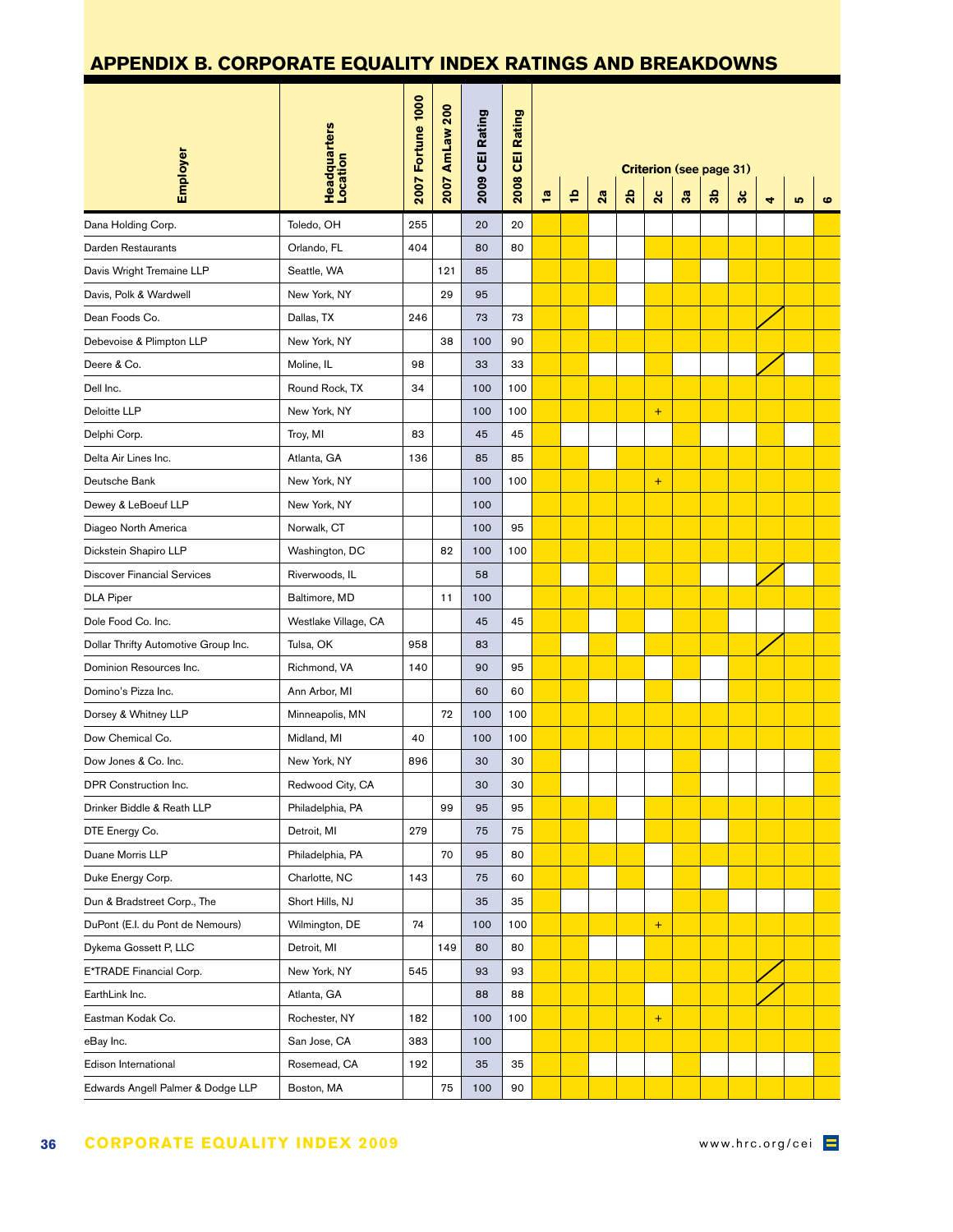|                                                       | Headquarters<br>Location | <b>2007 Fortune 1000</b> | 2007 AmLaw 200 | <b>CEI Rating</b> | <b>Rating</b><br>ē |                         |               |    |    | Criterion (see page 31) |    |               |    |   |           |   |
|-------------------------------------------------------|--------------------------|--------------------------|----------------|-------------------|--------------------|-------------------------|---------------|----|----|-------------------------|----|---------------|----|---|-----------|---|
| Employer                                              |                          |                          |                | 2009              | 2008               | $\overline{\mathbf{a}}$ | $\frac{a}{r}$ | 2a | 2b | 2c                      | 3a | $\frac{a}{3}$ | 3c | 4 | <b>LO</b> | ဖ |
| Electronic Arts Inc.                                  | Redwood City, CA         | 658                      |                | 100               | 100                |                         |               |    |    |                         |    |               |    |   |           |   |
| Electronic Data Systems Corp.                         | Plano, TX                | 111                      |                | 95                | 90                 |                         |               |    |    |                         |    |               |    |   |           |   |
| Eli Lilly & Co.                                       | Indianapolis, IN         | 149                      |                | 100               | 100                |                         |               |    |    |                         |    |               |    |   |           |   |
| EMC Corp.                                             | Hopkinton, MA            | 224                      |                | 95                | 45                 |                         |               |    |    |                         |    |               |    |   |           |   |
| Emerson Electric Co.                                  | St. Louis, MO            | 115                      |                | 45                | 45                 |                         |               |    |    |                         |    |               |    |   |           |   |
| Entergy Corp.                                         | New Orleans, LA          | 225                      |                | 95                | 88                 |                         |               |    |    |                         |    |               |    |   |           |   |
| Enterprise Rent-A-Car Co.                             | St. Louis, MO            |                          |                | 80                | 85                 |                         |               |    |    |                         |    |               |    |   |           |   |
| Ernst & Young LLP                                     | New York, NY             |                          |                | 100               | 100                |                         |               |    |    | $\ddot{}$               |    |               |    |   |           |   |
| <b>Estee Lauder Companies</b>                         | New York, NY             | 352                      |                | 100               | 100                |                         |               |    |    | $\ddot{}$               |    |               |    |   |           |   |
| Esurance Inc.                                         | San Francisco, CA        |                          |                | 100               | 100                |                         |               |    |    |                         |    |               |    |   |           |   |
| Exelon Corp.                                          | Chicago, IL              | 150                      |                | 95                | 95                 |                         |               |    |    | $\boldsymbol{+}$        |    |               |    |   |           |   |
| Expedia Inc.                                          | Bellevue, WA             | 800                      |                | 50                |                    |                         |               |    |    |                         |    |               |    |   |           |   |
| Exxon Mobil Corp.                                     | Irving, TX               | $\overline{2}$           |                | $\mathbf 0$       | 0                  |                         |               |    |    |                         |    |               |    |   |           |   |
| Faegre & Benson LLP                                   | Minneapolis, MN          |                          | 98             | 100               | 100                |                         |               |    |    | $\ddot{}$               |    |               |    |   |           |   |
| Fannie Mae                                            | Washington, DC           |                          |                | 100               | 100                |                         |               |    |    |                         |    |               |    |   |           |   |
| FedEx Corp.                                           | Memphis, TN              | 68                       |                | 55                | 55                 |                         |               |    |    |                         |    |               |    |   |           |   |
| Fenwick & West LLP                                    | Mountain View, CA        |                          | 141            | 95                | 90                 |                         |               |    |    |                         |    |               |    |   |           |   |
| Fifth Third Bancorp                                   | Cincinnati, OH           | 299                      |                | 75                | 60                 |                         |               |    |    |                         |    |               |    |   |           |   |
| Finnegan, Henderson, Farabow,<br>Garrett & Dunner LLP | Washington, DC           |                          | 85             | 40                | 40                 |                         |               |    |    |                         |    |               |    |   |           |   |
| Fish & Richardson PC                                  | Boston, MA               |                          | 80             | 80                | 75                 |                         |               |    |    |                         |    |               |    |   |           |   |
| Fisher Scientific International                       | Hampton, NH              |                          |                | 40                | 40                 |                         |               |    |    |                         |    |               |    |   |           |   |
| Foley & Lardner LLP                                   | Milwaukee, WI            |                          | 27             | 100               | 100                |                         |               |    |    |                         |    |               |    |   |           |   |
| Foley Hoag LLP                                        | Boston, MA               |                          | 161            | 100               | 100                |                         |               |    |    |                         |    |               |    |   |           |   |
| Food Lion LLC                                         | Salisbury, NC            |                          |                | 95                | 80                 |                         |               |    |    |                         |    |               |    |   |           |   |
| Ford Motor Co.                                        | Dearborn, MI             | $\overline{7}$           |                | 100               | 100                |                         |               |    |    | $\ddot{}$               |    |               |    |   |           |   |
| Franklin Resources Inc.                               | San Mateo, CA            | 445                      |                | 50                |                    |                         |               |    |    |                         |    |               |    |   |           |   |
| Freddie Mac                                           | McLean, VA               | 50                       |                | 85                | 85                 |                         |               |    |    |                         |    |               |    |   |           |   |
| Freescale Semiconductor Inc.                          | Austin, TX               |                          |                | 100               | 100                |                         |               |    |    |                         |    |               |    |   |           |   |
| Fried, Frank, Haris, Shriver<br>& Jacobson LLP        | New York, NY             |                          | 53             | 100               |                    |                         |               |    |    | $\ddot{}$               |    |               |    |   |           |   |
| Frost Brown Todd LLC                                  | Cincinnati, OH           |                          | 167            | 85                |                    |                         |               |    |    |                         |    |               |    |   |           |   |
| Fulbright & Jaworski LLP                              | Houston, TX              |                          | 34             | 85                | 80                 |                         |               |    |    |                         |    |               |    |   |           |   |
| GameStop Corp.                                        | Grapevine, TX            | 426                      |                | 100               | 100                |                         |               |    |    |                         |    |               |    |   |           |   |
| Gannett Co. Inc.                                      | McLean, VA               | 302                      |                | 65                | 65                 |                         |               |    |    |                         |    |               |    |   |           |   |
| Gap Inc.                                              | San Francisco, CA        | 144                      |                | 100               | 100                |                         |               |    |    |                         |    |               |    |   |           |   |
| Genentech Inc.                                        | South San Francisco, CA  |                          |                | 100               | 100                |                         |               |    |    | $\ddot{}$               |    |               |    |   |           |   |
| General Dynamics Corp.                                | Falls Church, VA         | 92                       |                | 40                | 40                 |                         |               |    |    |                         |    |               |    |   |           |   |
| General Electric Co.                                  | Fairfield, CT            | 6                        |                | 80                | 75                 |                         |               |    |    |                         |    |               |    |   |           |   |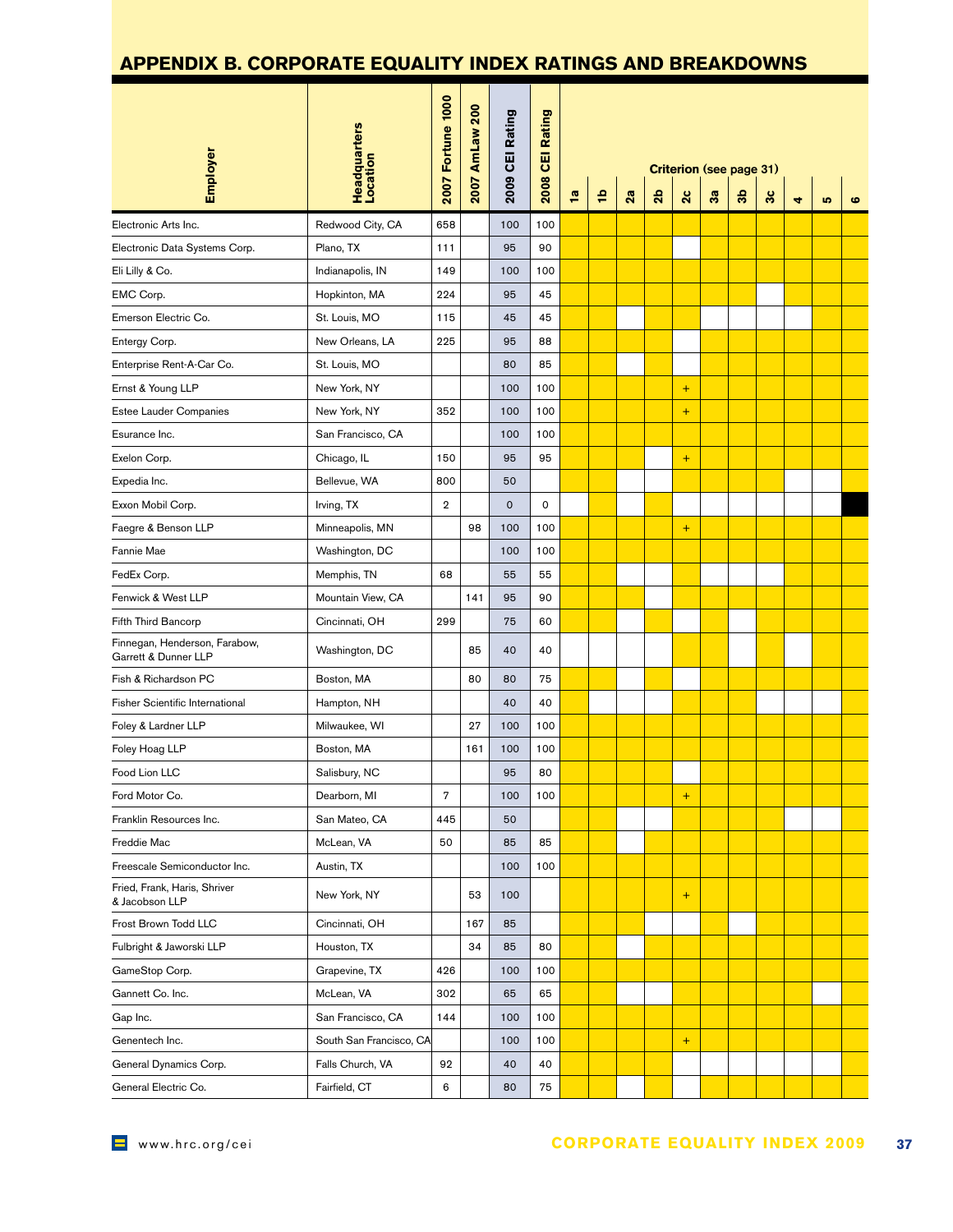|                                  | Headquarters<br>Location | 2007 Fortune 1000 | 2007 AmLaw 200 | 2009 CEI Rating | <b>CEI Rating</b> |               |   |    |    |           |    |                                |    |   |           |
|----------------------------------|--------------------------|-------------------|----------------|-----------------|-------------------|---------------|---|----|----|-----------|----|--------------------------------|----|---|-----------|
| Employer                         |                          |                   |                |                 | 2008              |               |   |    |    |           |    | <b>Criterion (see page 31)</b> |    |   |           |
|                                  |                          |                   |                |                 |                   | $\frac{1}{2}$ | 윽 | 2a | 2b | 2c        | 3a | $35^{\circ}$                   | 3c | 4 | <b>LO</b> |
| General Mills Inc.               | Minneapolis, MN          | 213               |                | 95              | 100               |               |   |    |    |           |    |                                |    |   |           |
| General Motors Corp.             | Detroit, MI              | 3                 |                | 100             | 100               |               |   |    |    | $\ddot{}$ |    |                                |    |   |           |
| Gibson, Dunn & Crutcher LLP      | Los Angeles, CA          |                   | 20             | 100             | 80                |               |   |    |    |           |    |                                |    |   |           |
| GlaxoSmithKline plc              | Philadelphia, PA         |                   |                | 100             | 100               |               |   |    |    |           |    |                                |    |   |           |
| Global Hyatt Corp.               | Chicago, IL              |                   |                | 100             | 100               |               |   |    |    |           |    |                                |    |   |           |
| Goldman Sachs Group Inc., The    | New York, NY             | 24                |                | 100             | 100               |               |   |    |    | $+$       |    |                                |    |   |           |
| Goodwin Procter LLP              | Boston, MA               |                   | 47             | 75              |                   |               |   |    |    |           |    |                                |    |   |           |
| Google Inc.                      | Mountain View, CA        | 241               |                | 100             | 100               |               |   |    |    |           |    |                                |    |   |           |
| Gordon & Rees LLP                | San Francisco, CA        |                   | 171            | 95              | 85                |               |   |    |    |           |    |                                |    |   |           |
| Group Health Cooperative         | Seattle, WA              |                   |                | 78              |                   |               |   |    |    |           |    |                                |    |   |           |
| H&R Block                        | Kansas City, MO          | 459               |                | 65              |                   |               |   |    |    |           |    |                                |    |   |           |
| H.E. Butt Grocery Co.            | San Antonio, TX          |                   |                | 40              | 40                |               |   |    |    |           |    |                                |    |   |           |
| H.J. Heinz Co.                   | Pittsburgh, PA           | 269               |                | 68              | 48                |               |   |    |    |           |    |                                |    |   |           |
| Hain Celestial Group Inc.        | Melville, NY             |                   |                | 55              | 30                |               |   |    |    |           |    |                                |    |   |           |
| Hallmark Cards Inc.              | Kansas City, MO          |                   |                | 90              | 90                |               |   |    |    |           |    |                                |    |   |           |
| <b>Hannaford Brothers</b>        | Portland, ME             |                   |                | 83              | 93                |               |   |    |    |           |    |                                |    |   |           |
| Harrah's Entertainment Inc.      | Las Vegas, NV            | 254               |                | 100             | 100               |               |   |    |    |           |    |                                |    |   |           |
| Harris Bankcorp Inc.             | Chicago, IL              |                   |                | 90              | 95                |               |   |    |    |           |    |                                |    |   |           |
| Harris Interactive Inc.          | Rochester, NY            |                   |                | 93              | 93                |               |   |    |    |           |    |                                |    |   |           |
| Harry & David Holdings Inc.      | Medford, OR              |                   |                | 83              | 43                |               |   |    |    |           |    |                                |    |   |           |
| Hartford Financial Services Co.  | Hartford, CT             | 82                |                | 100             | 100               |               |   |    |    |           |    |                                |    |   |           |
| Harvard Pilgrim Health Care Inc. | Wellesley, MA            |                   |                | 100             | 100               |               |   |    |    |           |    |                                |    |   |           |
| Hasbro Inc.                      | Pawtucket, RI            | 626               |                | 50              | 50                |               |   |    |    |           |    |                                |    |   |           |
| Haynes and Boone LLP             | Dallas, TX               |                   | 105            | 100             | 75                |               |   |    |    |           |    |                                |    |   |           |
| Health Care Service Corp.        | Chicago, IL              |                   |                | 95              |                   |               |   |    |    |           |    |                                |    |   |           |
| Health Net Inc.                  | Woodland Hills, CA       | 189               |                | 93              | 93                |               |   |    |    |           |    |                                |    |   |           |
| Heller Ehrman LLP                | San Francisco, CA        |                   | 46             | 100             | 100               |               |   |    |    |           |    |                                |    |   |           |
| Herman Miller Inc.               | Zeeland, MI              | 940               |                | 100             | 100               |               |   |    |    | $\ddot{}$ |    |                                |    |   |           |
| Hershey Co., The                 | Hershey, PA              | 453               |                | 70              | 70                |               |   |    |    |           |    |                                |    |   |           |
| <b>Hewitt Associates</b>         | Lincolnshire, IL         | 673               |                | 100             | 100               |               |   |    |    |           |    |                                |    |   |           |
| Hewlett-Packard Co.              | Palo Alto, CA            | 14                |                | 100             | 100               |               |   |    |    |           |    |                                |    |   |           |
| Hilton Hotels Corp.              | Beverly Hills, CA        | 296               |                | 90              | 95                |               |   |    |    |           |    |                                |    |   |           |
| Hoffmann-La Roche Inc.           | Nutley, NJ               |                   |                | 100             | 80                |               |   |    |    |           |    |                                |    |   |           |
| Hogan & Hartson LLP              | Washington, DC           |                   | 23             | 95              | 80                |               |   |    |    |           |    |                                |    |   |           |
| Holland & Knight LLP             | Miami, FL                |                   | 32             | 100             | 100               |               |   |    |    |           |    |                                |    |   |           |
| Holme Roberts & Owen LLP         | Denver, CO               |                   |                | 60              |                   |               |   |    |    |           |    |                                |    |   |           |
| Home Depot Inc.                  | Atlanta, GA              | 17                |                | 85              | 85                |               |   |    |    |           |    |                                |    |   |           |
| Honeywell International Inc.     | Morristown, NJ           | 69                |                | 100             | 100               |               |   |    |    |           |    |                                |    |   |           |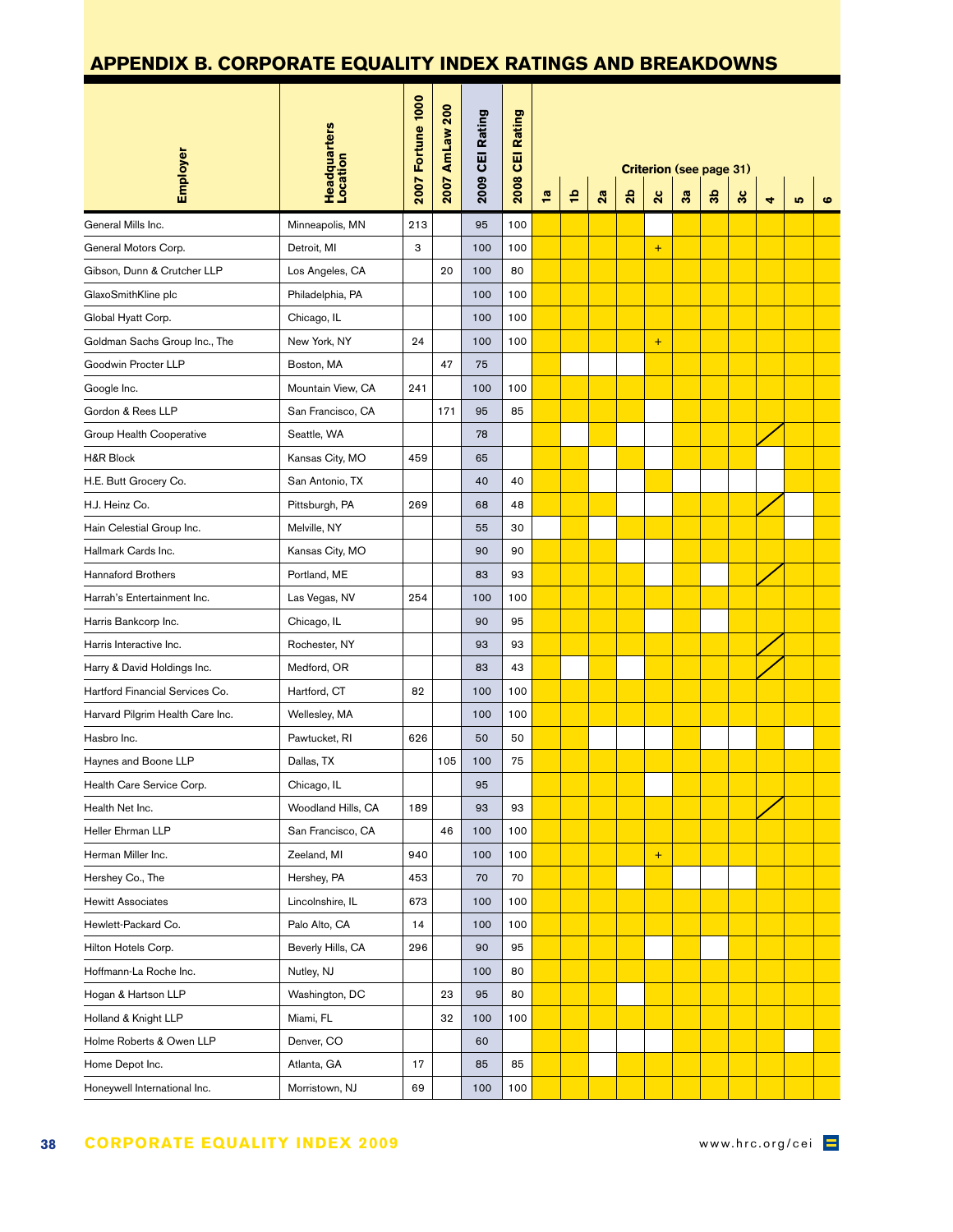|                                                | Headquarters<br>Location | 2007 Fortune 1000 | 2007 AmLaw 200 | <b>CEI Rating</b> | <b>Rating</b><br>ē |                         |               |    |    | <b>Criterion (see page 31)</b> |    |    |    |   |           |   |
|------------------------------------------------|--------------------------|-------------------|----------------|-------------------|--------------------|-------------------------|---------------|----|----|--------------------------------|----|----|----|---|-----------|---|
| Employer                                       |                          |                   |                | 2009              | 2008               | $\overline{\mathbf{a}}$ | $\frac{a}{r}$ | 2a | 2b | 2c                             | 3a | 9p | 3c | 4 | <b>LO</b> | ဖ |
| Hospira Inc.                                   | Lake Forest, IL          | 697               |                | 100               | 100                |                         |               |    |    |                                |    |    |    |   |           |   |
| Host Hotels & Resorts                          | Bethesda, MD             | 452               |                | 45                | 45                 |                         |               |    |    |                                |    |    |    |   |           |   |
| Hotels.com LP                                  | Dallas, TX               |                   |                | 85                | 85                 |                         |               |    |    |                                |    |    |    |   |           |   |
| Howard & Howard Attorneys PC                   | Kalamazoo, MI            |                   |                | 48                | 48                 |                         |               |    |    |                                |    |    |    |   |           |   |
| Howrey LLP                                     | Washington, DC           |                   | 58             | 100               | 85                 |                         |               |    |    |                                |    |    |    |   |           |   |
| HSBC - North America                           | Mettawa, IL              |                   |                | 100               | 100                |                         |               |    |    |                                |    |    |    |   |           |   |
| Humana Inc.                                    | Louisville, KY           | 110               |                | 45                | 40                 |                         |               |    |    |                                |    |    |    |   |           |   |
| Huntington Bancshares                          | Columbus, OH             | 714               |                | 75                |                    |                         |               |    |    |                                |    |    |    |   |           |   |
| Hunton & Williams LLP                          | Richmond, VA             |                   | 41             | 75                | 75                 |                         |               |    |    |                                |    |    |    |   |           |   |
| Husch Blackwell Sanders LLP                    | Kansas City, MO          |                   | 179            | 100               | 80                 |                         |               |    |    |                                |    |    |    |   |           |   |
| <b>IKON Office Solutions</b>                   | Malvern, PA              | 507               |                | 65                |                    |                         |               |    |    |                                |    |    |    |   |           |   |
| Illinois Tool Works Inc.                       | Glenview, IL             | 175               |                | 68                | 68                 |                         |               |    |    |                                |    |    |    |   |           |   |
| Imation Corp.                                  | Oakdale, MN              | 995               |                | 88                | 93                 |                         |               |    |    |                                |    |    |    |   |           |   |
| IndyMac Bancorp Inc.                           | Pasadena, CA             | 722               |                | 100               | 100                |                         |               |    |    |                                |    |    |    |   |           |   |
| ING North America Insurance Corp.              | Atlanta, GA              |                   |                | 100               | 100                |                         |               |    |    |                                |    |    |    |   |           |   |
| Intel Corp.                                    | Santa Clara, CA          | 62                |                | 100               | 100                |                         |               |    |    |                                |    |    |    |   |           |   |
| International Business Machines Corp.<br>(IBM) | Armonk, NY               | 15                |                | 100               | 100                |                         |               |    |    | $\ddot{}$                      |    |    |    |   |           |   |
| International Paper Co.                        | Memphis, TN              | 93                |                | 70                | 70                 |                         |               |    |    |                                |    |    |    |   |           |   |
| Interpublic Group of Companies Inc.            | New York, NY             | 368               |                | 60                | 60                 |                         |               |    |    |                                |    |    |    |   |           |   |
| Intuit Inc.                                    | Mountain View, CA        | 776               |                | 100               | 100                |                         |               |    |    |                                |    |    |    |   |           |   |
| <b>ITT</b> Industries Inc.                     | White Plains, NY         | 295               |                | 75                | 90                 |                         |               |    |    |                                |    |    |    |   |           |   |
| J.C. Penney Co. Inc.                           | Plano, TX                | 116               |                | 100               | 100                |                         |               |    |    |                                |    |    |    |   |           |   |
| J.P. Morgan Chase & Co.                        | New York, NY             | 11                |                | 100               | 100                |                         |               |    |    |                                |    |    |    |   |           |   |
| Jacobs Engineering Group Inc.                  | Pasadena, CA             | 322               |                | 40                |                    |                         |               |    |    |                                |    |    |    |   |           |   |
| Jenner & Block LLP                             | Chicago, IL              |                   | 73             | 100               | 100                |                         |               |    |    |                                |    |    |    |   |           |   |
| JetBlue Airways Corp.                          | Forest Hills, NY         | 775               |                | 80                | 80                 |                         |               |    |    |                                |    |    |    |   |           |   |
| John Hancock Financial Services Inc.           | Boston, MA               |                   |                | 88                | 93                 |                         |               |    |    |                                |    |    |    |   |           |   |
| Johnson & Johnson                              | New Brunswick, NJ        | 36                |                | 100               | 100                |                         |               |    |    | $\ddot{}$                      |    |    |    |   |           |   |
| Jones Apparel Group Inc.                       | New York, NY             | 470               |                | 45                |                    |                         |               |    |    |                                |    |    |    |   |           |   |
| Kaiser Permanente                              | Oakland, CA              |                   |                | 100               | 100                |                         |               |    |    |                                |    |    |    |   |           |   |
| Katten Muchin Rosenman LLP                     | Chicago, IL              |                   | 60             | 85                | 85                 |                         |               |    |    | $\ddot{}$                      |    |    |    |   |           |   |
| Kaye Scholer LLP                               | New York, NY             |                   | 59             | 80                | 80                 |                         |               |    |    |                                |    |    |    |   |           |   |
| <b>KB Home</b>                                 | Los Angeles, CA          | 228               |                | 75                | 75                 |                         |               |    |    |                                |    |    |    |   |           |   |
| Keane Inc.                                     | Boston, MA               |                   |                | 50                | 50                 |                         |               |    |    |                                |    |    |    |   |           |   |
| Kelley Drye & Warren LLP                       | New York, NY             |                   | 111            | 95                | 85                 |                         |               |    |    |                                |    |    |    |   |           |   |
| Kellogg Co.                                    | Battle Creek, MI         | 232               |                | 60                | 35                 |                         |               |    |    |                                |    |    |    |   |           |   |
| Kenneth Cole Productions Inc.                  | New York, NY             |                   |                | 95                |                    |                         |               |    |    |                                |    |    |    |   |           |   |
| KeyCorp                                        | Cleveland, OH            | 319               |                | 100               | 100                |                         |               |    |    |                                |    |    |    |   |           |   |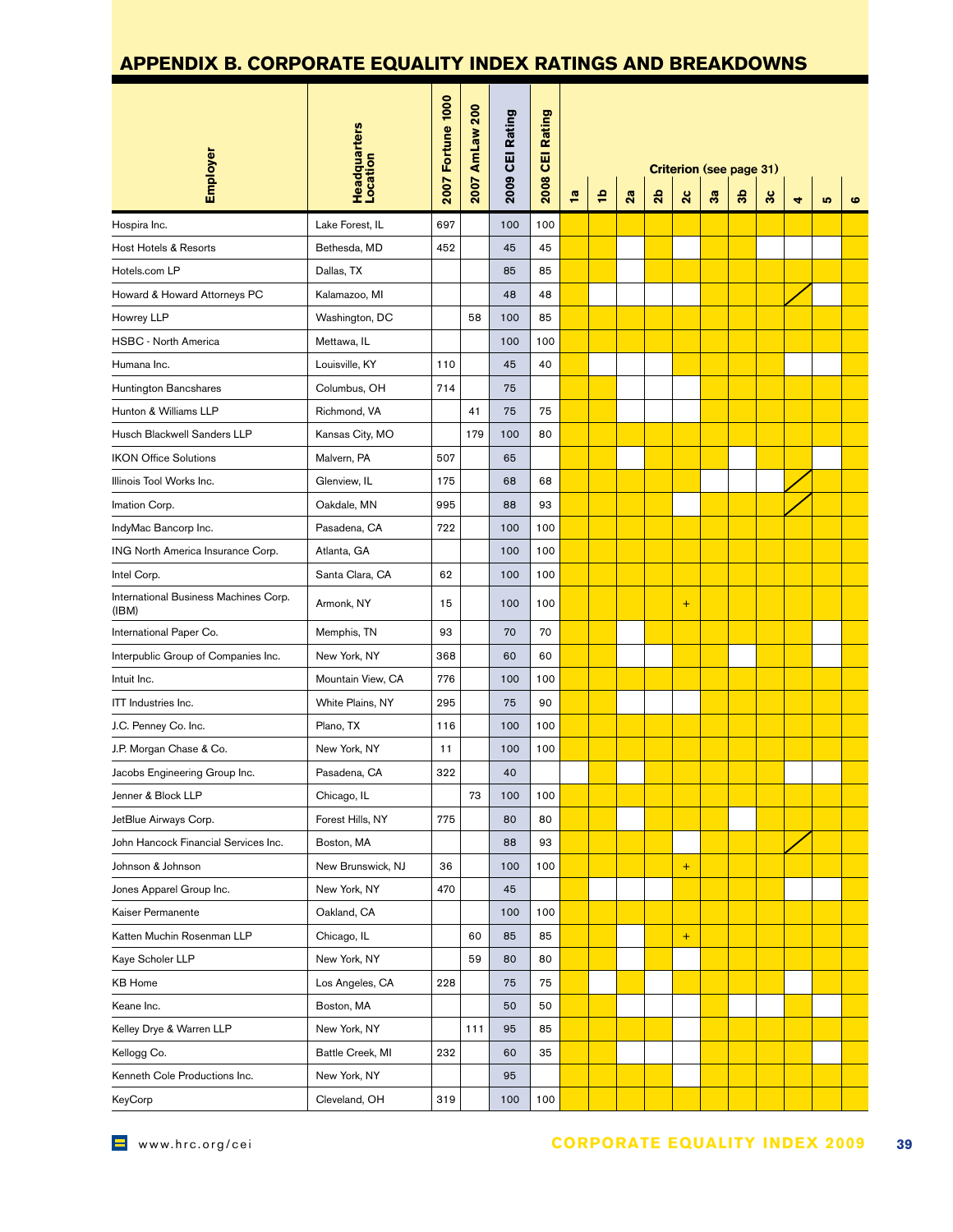|                                         | <b>Headquarters</b><br>Location | 2007 Fortune 1000 | 2007 AmLaw 200 | 2009 CEI Rating | <b>CEI Rating</b> |               |               |    |    |           |    |                                                  |    |   |           |
|-----------------------------------------|---------------------------------|-------------------|----------------|-----------------|-------------------|---------------|---------------|----|----|-----------|----|--------------------------------------------------|----|---|-----------|
| Employer                                |                                 |                   |                |                 | 2008              | $\frac{1}{2}$ | $\frac{a}{r}$ | 2a | 2b | 2c        | 3a | <b>Criterion (see page 31)</b><br>3 <sub>0</sub> | 3c |   |           |
| Kilpatrick Stockton LLP                 | Atlanta, GA                     |                   | 88             | 95              | 90                |               |               |    |    |           |    |                                                  |    | 4 | <b>LO</b> |
| Kimberly-Clark Corp.                    | Irving, TX                      | 137               |                | 100             | 85                |               |               |    |    |           |    |                                                  |    |   |           |
| Kimpton Hotel & Restaurant Group Inc.   | San Francisco, CA               |                   |                | 100             | 100               |               |               |    |    | $\ddot{}$ |    |                                                  |    |   |           |
| King & Spalding LLP                     | Atlanta, GA                     |                   | 36             | 95              | 95                |               |               |    |    |           |    |                                                  |    |   |           |
| Kirkland & Ellis LLP                    | Chicago, IL                     |                   | $\overline{7}$ | 100             | 100               |               |               |    |    | $\ddot{}$ |    |                                                  |    |   |           |
| KLA-Tencor Corp.                        | San Jose, CA                    | 837               |                | 58              | 73                |               |               |    |    |           |    |                                                  |    |   |           |
| <b>KPMG LLP</b>                         | New York, NY                    |                   |                | 100             | 100               |               |               |    |    | $\ddot{}$ |    |                                                  |    |   |           |
| Kraft Foods Inc.                        | Northfield, IL                  |                   |                | 95              | 100               |               |               |    |    |           |    |                                                  |    |   |           |
| Kramer Levin Naftalis & Frankel LLP     | New York, NY                    |                   | 91             | 100             | 100               |               |               |    |    |           |    |                                                  |    |   |           |
| Kroger Co., The                         | Cincinnati, OH                  | 26                |                | 75              | 75                |               |               |    |    |           |    |                                                  |    |   |           |
| L.L. Bean Inc.                          | Freeport, ME                    |                   |                | 73              | 73                |               |               |    |    |           |    |                                                  |    |   |           |
| Laclede Group Inc.                      | St. Louis, MO                   | 860               |                | $5\phantom{.0}$ | 5                 |               |               |    |    |           |    |                                                  |    |   |           |
| Land O'Lakes                            | Arden Hills, MN                 | 329               |                | 53              | 53                |               |               |    |    |           |    |                                                  |    |   |           |
| LaSalle Bank Corp.                      | Chicago, IL                     |                   |                | 95              | 95                |               |               |    |    |           |    |                                                  |    |   |           |
| Latham & Watkins LLP                    | New York, NY                    |                   | $\overline{2}$ | 100             | 100               |               |               |    |    | $\ddot{}$ |    |                                                  |    |   |           |
| Lauren Manufacturing Co.                | New Philadelphia, OH            |                   |                | $5\phantom{.0}$ | 5                 |               |               |    |    |           |    |                                                  |    |   |           |
| Lear Corp.                              | Southfield, MI                  | 130               |                | 20              | 20                |               |               |    |    |           |    |                                                  |    |   |           |
| Lehman Brothers Holdings Inc.           | New York, NY                    | 47                |                | 100             | 100               |               |               |    |    | $+$       |    |                                                  |    |   |           |
| Levi Strauss & Co.                      | San Francisco, CA               | 510               |                | 100             | 100               |               |               |    |    |           |    |                                                  |    |   |           |
| Lexmark International Inc.              | Lexington, KY                   | 442               |                | 100             | 100               |               |               |    |    |           |    |                                                  |    |   |           |
| Lillian Vernon Corp.                    | White Plains, NY                |                   |                | 40              | 55                |               |               |    |    |           |    |                                                  |    |   |           |
| Limited Brands Inc.                     | Columbus, OH                    | 240               |                | 80              | 70                |               |               |    |    |           |    |                                                  |    |   |           |
| Lincoln National Corp.                  | Radnor, PA                      | 277               |                | 95              | 95                |               |               |    |    |           |    |                                                  |    |   |           |
| Littler Mendelson PC                    | San Francisco, CA               |                   | 101            | 100             | 95                |               |               |    |    |           |    |                                                  |    |   |           |
| Liz Claiborne Inc.                      | New York, NY                    | 451               |                | 100             | 100               |               |               |    |    |           |    |                                                  |    |   |           |
| Lockheed Martin Corp.                   | Bethesda, MD                    | 57                |                | 100             | 85                |               |               |    |    |           |    |                                                  |    |   |           |
| Lord, Bissell & Brook                   | Chicago, IL                     |                   | 147            | 80              | 80                |               |               |    |    |           |    |                                                  |    |   |           |
| Luce Forward Hamilton & Scripps LLP     | San Diego, CA                   |                   | 193            | 80              | 70                |               |               |    |    |           |    |                                                  |    |   |           |
| Macy's Inc.                             | Cincinnati, OH                  | 76                |                | 100             | 100               |               |               |    |    |           |    |                                                  |    |   |           |
| Manatt, Phelps & Phillips LLP           | Los Angeles, CA                 |                   | 112            | 100             | 93                |               |               |    |    |           |    |                                                  |    |   |           |
| Marriott International Inc.             | Bethesda, MD                    | 203               |                | 100             | 100               |               |               |    |    |           |    |                                                  |    |   |           |
| Mars Inc.                               | Mt. Olive, NJ                   |                   |                | 48              |                   |               |               |    |    |           |    |                                                  |    |   |           |
| Marsh & McLennan Companies Inc.         | New York, NY                    | 207               |                | 100             | 78                |               |               |    |    |           |    |                                                  |    |   |           |
| Massachusetts Mutual Life Insurance Co. | Springfield, MA                 | 90                |                | 100             | 100               |               |               |    |    |           |    |                                                  |    |   |           |
| MasterCard Inc.                         | Purchase, NY                    | 601               |                | 100             | 100               |               |               |    |    |           |    |                                                  |    |   |           |
| Mattel Inc.                             | El Segundo, CA                  | 406               |                | 93              | 88                |               |               |    |    |           |    |                                                  |    |   |           |
| Mayer Brown LLP                         | Chicago, IL                     |                   | 8              | 95              |                   |               |               |    |    |           |    |                                                  |    |   |           |
| McAfee Inc.                             | Santa Clara, CA                 |                   |                | 53              | 53                |               |               |    |    |           |    |                                                  |    |   |           |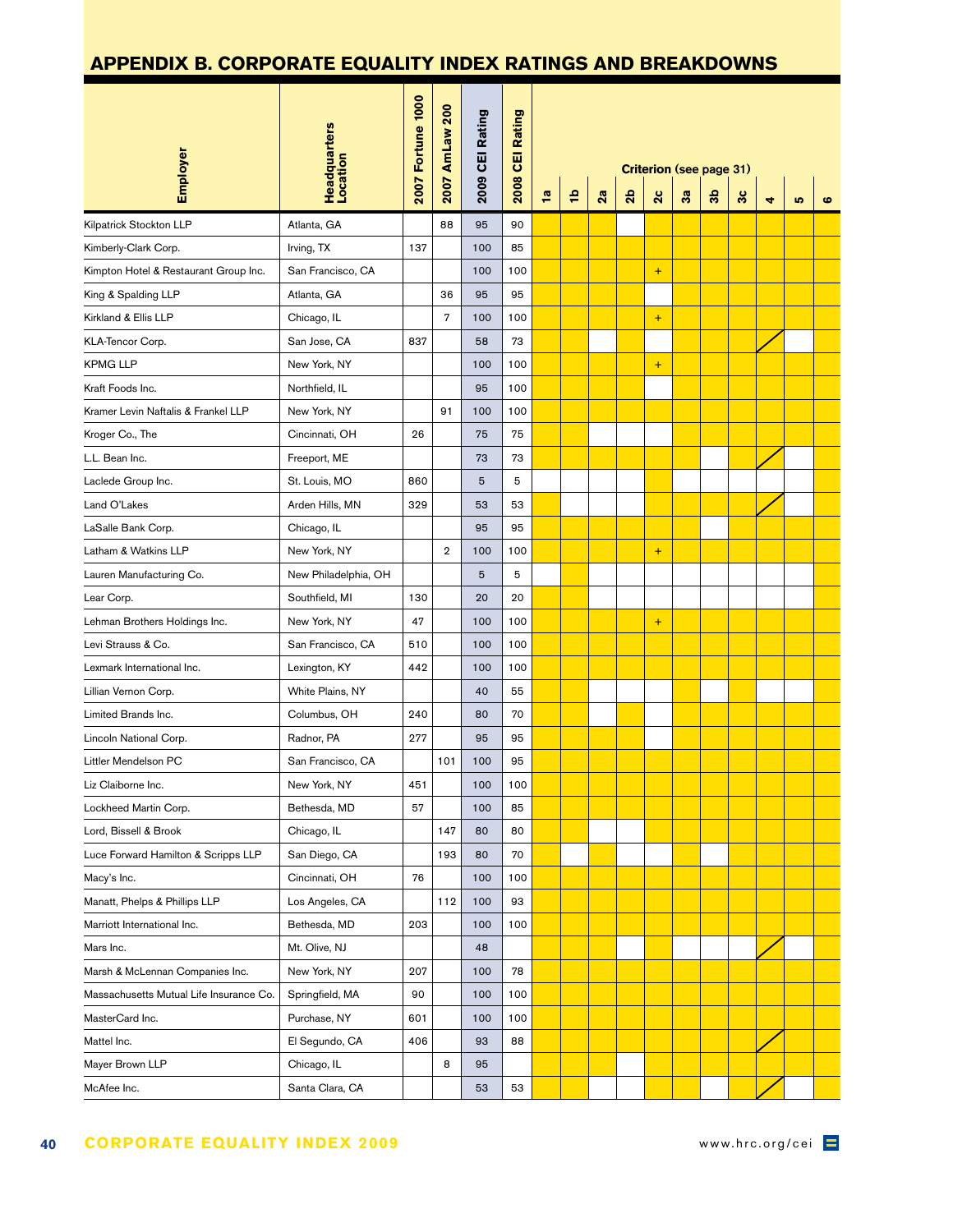|                                                   | Headquarters<br>Location | 2007 Fortune 1000 | 2007 AmLaw 200 | 2009 CEI Rating | <b>Rating</b><br>ē |                         |               |    |    |           | Criterion (see page 31) |                |    |                      |           |   |
|---------------------------------------------------|--------------------------|-------------------|----------------|-----------------|--------------------|-------------------------|---------------|----|----|-----------|-------------------------|----------------|----|----------------------|-----------|---|
| Employer                                          |                          |                   |                |                 | 2008               | $\overline{\mathbf{a}}$ | $\frac{a}{r}$ | 2a | 2b | 2c        | 3a                      | 3 <sub>0</sub> | 3c | $\blacktriangleleft$ | <b>LO</b> | ဖ |
| McCarter & English LLP                            | Newark, NJ               |                   | 120            | 90              | 90                 |                         |               |    |    |           |                         |                |    |                      |           |   |
| McDermott Will & Emery LLP                        | Chicago, IL              |                   | 16             | 100             | 100                |                         |               |    |    |           |                         |                |    |                      |           |   |
| McDonald's Corp.                                  | Oak Brook, IL            | 108               |                | 85              | 85                 |                         |               |    |    |           |                         |                |    |                      |           |   |
| McGraw-Hill Companies Inc., The                   | New York, NY             | 366               |                | 80              | 80                 |                         |               |    |    | $\ddot{}$ |                         |                |    |                      |           |   |
| McGuireWoods LLP                                  | Richmond, VA             |                   | 67             | 95              |                    |                         |               |    |    |           |                         |                |    |                      |           |   |
| McKenna, Long & Aldridge LLP                      | Atlanta, GA              |                   | 107            | 90              |                    |                         |               |    |    |           |                         |                |    |                      |           |   |
| McKesson Corp.                                    | San Francisco, CA        | 18                |                | 68              |                    |                         |               |    |    |           |                         |                |    |                      |           |   |
| McKinsey & Co. Inc.                               | New York, MA             |                   |                | 100             | 100                |                         |               |    |    |           |                         |                |    |                      |           |   |
| MeadWestvaco Corp.                                | Glen Allen, VA           | 350               |                | 60              | 80                 |                         |               |    |    |           |                         |                |    |                      |           |   |
| Medtronic Inc.                                    | Minneapolis, MN          | 222               |                | 95              | 85                 |                         |               |    |    |           |                         |                |    |                      |           |   |
| Meijer Inc.                                       | Grand Rapids, MI         |                   |                | 15              | $\mathbf 0$        |                         |               |    |    |           |                         |                |    |                      |           |   |
| Men's Wearhouse Inc., The                         | Houston, TX              | 892               |                | 50              | 35                 |                         |               |    |    |           |                         |                |    |                      |           |   |
| Merck & Co. Inc.                                  | Whitehouse Station, NJ   | 99                |                | 100             | 100                |                         |               |    |    |           |                         |                |    |                      |           |   |
| Merrill Lynch & Co.                               | New York, NY             | 22                |                | 100             | 100                |                         |               |    |    |           |                         |                |    |                      |           |   |
| MetLife Inc.                                      | New York, NY             | 37                |                | 100             | 100                |                         |               |    |    |           |                         |                |    |                      |           |   |
| <b>MGM Mirage</b>                                 | Las Vegas, NV            | 315               |                | 80              | 85                 |                         |               |    |    |           |                         |                |    |                      |           |   |
| Microsoft Corp.                                   | Redmond, WA              | 49                |                | 100             | 100                |                         |               |    |    | $\ddot{}$ |                         |                |    |                      |           |   |
| Milbank, Tweed, Hadley & McCloy LLP               | New York, NY             |                   | 42             | 85              |                    |                         |               |    |    |           |                         |                |    |                      |           |   |
| Miller Brewing Co.                                | Milwaukee, WI            |                   |                | 90              | 90                 |                         |               |    |    |           |                         |                |    |                      |           |   |
| Mintz, Levin, Cohn, Ferris, Glovsky<br>& Popeo PC | Boston, MA               |                   | 92             | 100             | 100                |                         |               |    |    |           |                         |                |    |                      |           |   |
| Mirant Corp.                                      | Atlanta, GA              | 474               |                | 45              | 45                 |                         |               |    |    |           |                         |                |    |                      |           |   |
| Mitchell Gold + Bob Williams                      | Taylorsville, NC         |                   |                | 100             | 100                |                         |               |    |    |           |                         |                |    |                      |           |   |
| Mohawk Industries Inc.                            | Calhoun, GA              | 304               |                | 65              | 65                 |                         |               |    |    |           |                         |                |    |                      |           |   |
| Monsanto Co.                                      | St. Louis, MO            | 323               |                | 85              |                    |                         |               |    |    |           |                         |                |    |                      |           |   |
| Moody's Corp.                                     | New York, NY             | 850               |                | 83              |                    |                         |               |    |    |           |                         |                |    |                      |           |   |
| Morgan Lewis & Bockius LLP                        | Philadelphia, PA         |                   | 12             | 80              |                    |                         |               |    |    |           |                         |                |    |                      |           |   |
| Morgan Stanley                                    | New York, NY             | 20                |                | 100             | 100                |                         |               |    |    |           |                         |                |    |                      |           |   |
| Morningstar Inc.                                  | Chicago, IL              |                   |                | 58              | 65                 |                         |               |    |    |           |                         |                |    |                      |           |   |
| Morrison & Foerster LLP                           | San Francisco, CA        |                   | 22             | 100             | 100                |                         |               |    |    | $+$       |                         |                |    |                      |           |   |
| Motorola Inc.                                     | Schaumburg, IL           | 52                |                | 100             | 100                |                         |               |    |    |           |                         |                |    |                      |           |   |
| Mutual of Omaha Insurance                         | Omaha, NE                | 489               |                | 80              | 75                 |                         |               |    |    |           |                         |                |    |                      |           |   |
| National City Corp.                               | Cleveland, OH            | 188               |                | 80              | 58                 |                         |               |    |    |           |                         |                |    |                      |           |   |
| National Grid USA                                 | Brooklyn, NY             |                   |                | 100             | 100                |                         |               |    |    |           |                         |                |    |                      |           |   |
| Nationwide                                        | Columbus, OH             | 104               |                | 100             | 100                |                         |               |    |    |           |                         |                |    |                      |           |   |
| NCR Corp.                                         | Dayton, OH               | 374               |                | 100             | 100                |                         |               |    |    |           |                         |                |    |                      |           |   |
| Nestle Purina PetCare Co.                         | St. Louis, MO            |                   |                | 75              | 15                 |                         |               |    |    |           |                         |                |    |                      |           |   |
| New York Life Insurance Co.                       | New York, NY             | 78                |                | 100             | 85                 |                         |               |    |    |           |                         |                |    |                      |           |   |
| New York Times Co.                                | New York, NY             | 583               |                | 100             | 100                |                         |               |    |    |           |                         |                |    |                      |           |   |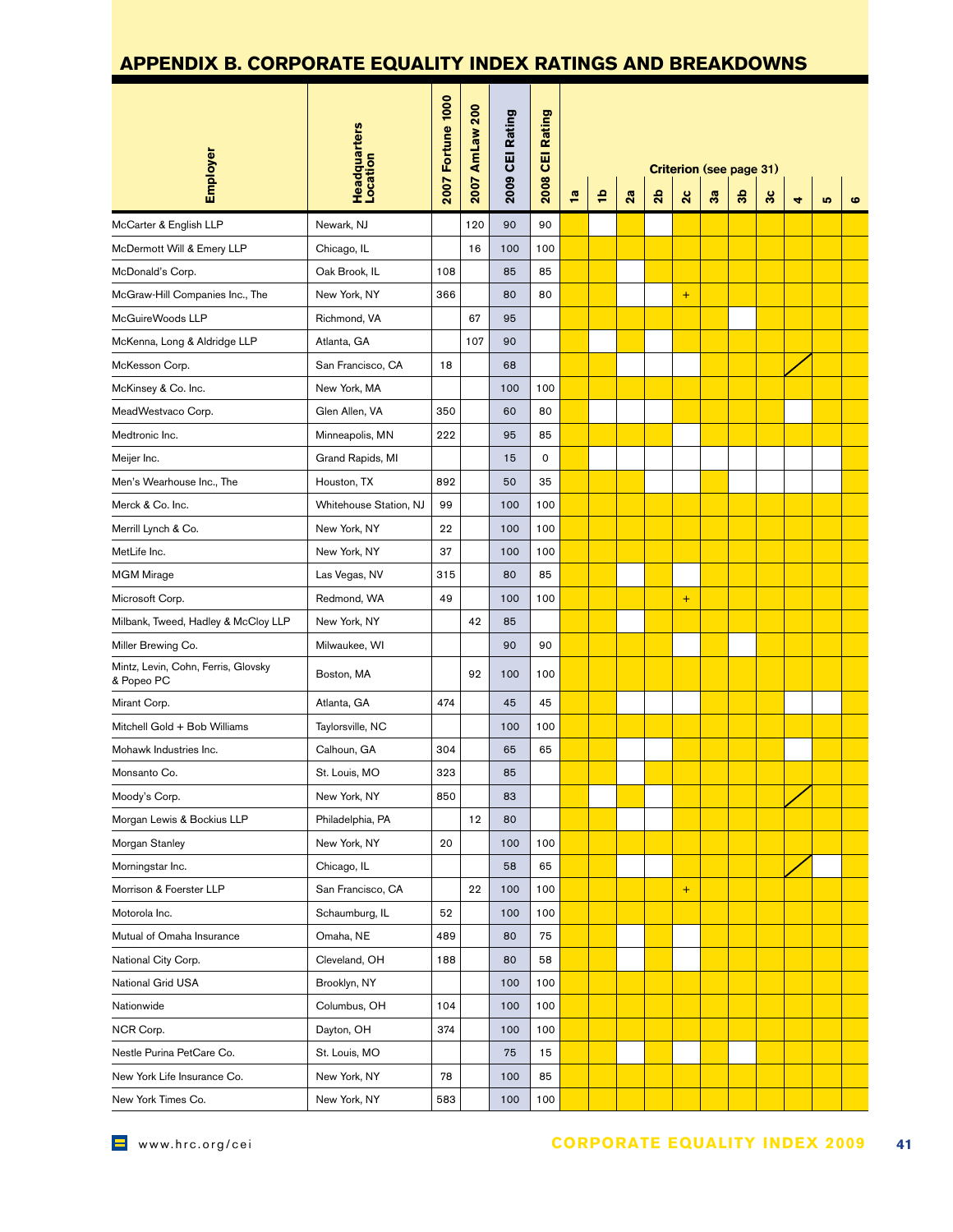|                                              | Headquarters<br>Location | 2007 Fortune 1000 | 2007 AmLaw 200 | 2009 CEI Rating | <b>CEI Rating</b> |               |   |    |    |           |    |                                |    |   |           |
|----------------------------------------------|--------------------------|-------------------|----------------|-----------------|-------------------|---------------|---|----|----|-----------|----|--------------------------------|----|---|-----------|
| Employer                                     |                          |                   |                |                 | 2008              |               |   |    |    |           |    | <b>Criterion (see page 31)</b> |    |   |           |
|                                              |                          |                   |                |                 |                   | $\frac{1}{2}$ | 윽 | 2a | 2b | 2c        | 3a | 3 <sub>0</sub>                 | ္တ | 4 | <b>LO</b> |
| Newell Rubbermaid Inc.                       | Atlanta, GA              | 343               |                | 100             | 100               |               |   |    |    |           |    |                                |    |   |           |
| Nielsen Co., The                             | Schaumburg, IL           |                   |                | 100             | 85                |               |   |    |    |           |    |                                |    |   |           |
| Nike Inc.                                    | Beaverton, OR            | 158               |                | 100             | 100               |               |   |    |    | $\ddot{}$ |    |                                |    |   |           |
| Nissan North America Inc.                    | Nashville, TN            |                   |                | 50              | 50                |               |   |    |    |           |    |                                |    |   |           |
| Nixon Peabody LLP                            | New York, NY             |                   | 65             | 100             | 100               |               |   |    |    |           |    |                                |    |   |           |
| Nokia                                        | Irving, TX               |                   |                | 50              | 50                |               |   |    |    |           |    |                                |    |   |           |
| Nordstrom Inc.                               | Seattle, WA              | 286               |                | 100             | 100               |               |   |    |    |           |    |                                |    |   |           |
| Nortel Networks Corp.                        | Richardson, TX           |                   |                | 85              | 85                |               |   |    |    |           |    |                                |    |   |           |
| <b>Northeast Utilities</b>                   | Berlin, CT               | 337               |                | 65              | 80                |               |   |    |    |           |    |                                |    |   |           |
| Northern Trust Corp.                         | Chicago, IL              | 490               |                | 100             | 100               |               |   |    |    | $+$       |    |                                |    |   |           |
| Northrop Grumman Corp.                       | Los Angeles, CA          | 73                |                | 100             | 100               |               |   |    |    |           |    |                                |    |   |           |
| Northwest Airlines Corp.                     | Eagan, MN                | 195               |                | 85              | 85                |               |   |    |    |           |    |                                |    |   |           |
| Novartis Pharmaceutical Corp.                | East Hanover, NJ         |                   |                | 100             | 95                |               |   |    |    |           |    |                                |    |   |           |
| Office Depot Inc.                            | Delray Beach, FL         | 156               |                | 60              | 60                |               |   |    |    |           |    |                                |    |   |           |
| OfficeMax Inc.                               | Naperville, IL           | 280               |                | 80              | 75                |               |   |    |    |           |    |                                |    |   |           |
| O'Melveny & Myers LLP                        | Washington, DC           |                   | 15             | 100             | 100               |               |   |    |    |           |    |                                |    |   |           |
| Omnicom Group                                | New York, NY             | 220               |                | 80              | 30                |               |   |    |    |           |    |                                |    |   |           |
| Oracle Corp.                                 | Redwood City, CA         | 167               |                | 100             | 100               |               |   |    |    |           |    |                                |    |   |           |
| Orbitz Worldwide Inc.                        | Chicago, IL              |                   |                | 100             |                   |               |   |    |    |           |    |                                |    |   |           |
| Orrick, Herrington & Sutcliffe LLP           | San Francisco, CA        |                   | 28             | 100             | 100               |               |   |    |    |           |    |                                |    |   |           |
| Owens & Minor Inc.                           | Mechanicsville, VA       | 418               |                | 55              | 85                |               |   |    |    |           |    |                                |    |   |           |
| Owens Corning                                | Toledo, OH               | 355               |                | 100             | 95                |               |   |    |    |           |    |                                |    |   |           |
| Pacific Mutual Holding Co.                   | Newport Beach, CA        | 437               |                | 65              |                   |               |   |    |    |           |    |                                |    |   |           |
| PacifiCorp                                   | Portland, OR             |                   |                | 85              | 85                |               |   |    |    |           |    |                                |    |   |           |
| Palm Management Corp.                        | Washington, DC           |                   |                | 78              | 40                |               |   |    |    |           |    |                                |    |   |           |
| Pathmark Stores Inc.                         | Carteret, NJ             | 530               |                | 53              | 53                |               |   |    |    |           |    |                                |    |   |           |
| Patterson Belknap Webb & Tyler LLP           | New York, NY             |                   | 159            | 100             |                   |               |   |    |    |           |    |                                |    |   |           |
| Paul, Hastings, Janofsky & Walker LLP        | Los Angeles, CA          |                   | 18             | 100             | 100               |               |   |    |    |           |    |                                |    |   |           |
| Paul, Weiss, Rifkind, Wharton & Garrison LLP | New York, NY             |                   | 35             | 80              |                   |               |   |    |    |           |    |                                |    |   |           |
| Pepco Holdings Inc.                          | Washington, DC           | 290               |                | 65              |                   |               |   |    |    |           |    |                                |    |   |           |
| Pepper Hamilton LLP                          | Philadelphia, PA         |                   | 95             | 90              |                   |               |   |    |    |           |    |                                |    |   |           |
| Pepsi Bottling Group Inc., The               | Somers, NY               | 191               |                | 100             | 80                |               |   |    |    |           |    |                                |    |   |           |
| PepsiAmericas Inc.                           | Minneapolis, MN          | 531               |                | 95              | 80                |               |   |    |    |           |    |                                |    |   |           |
| PepsiCo Inc.                                 | Purchase, NY             | 63                |                | 100             | 100               |               |   |    |    |           |    |                                |    |   |           |
| Perkins & Will Group, Ltd., The              | Chicago, IL              |                   |                | 55              | 55                |               |   |    |    |           |    |                                |    |   |           |
| Perkins Coie                                 | Seattle, WA              |                   | 69             | 100             | 85                |               |   |    |    |           |    |                                |    |   |           |
| Perot Systems Corp.                          | Plano, TX                | 788               |                | $\mathsf O$     | 0                 |               |   |    |    |           |    |                                |    |   |           |
| Pfizer Inc.                                  | New York, NY             | 39                |                | 100             | 100               |               |   |    |    |           |    |                                |    |   |           |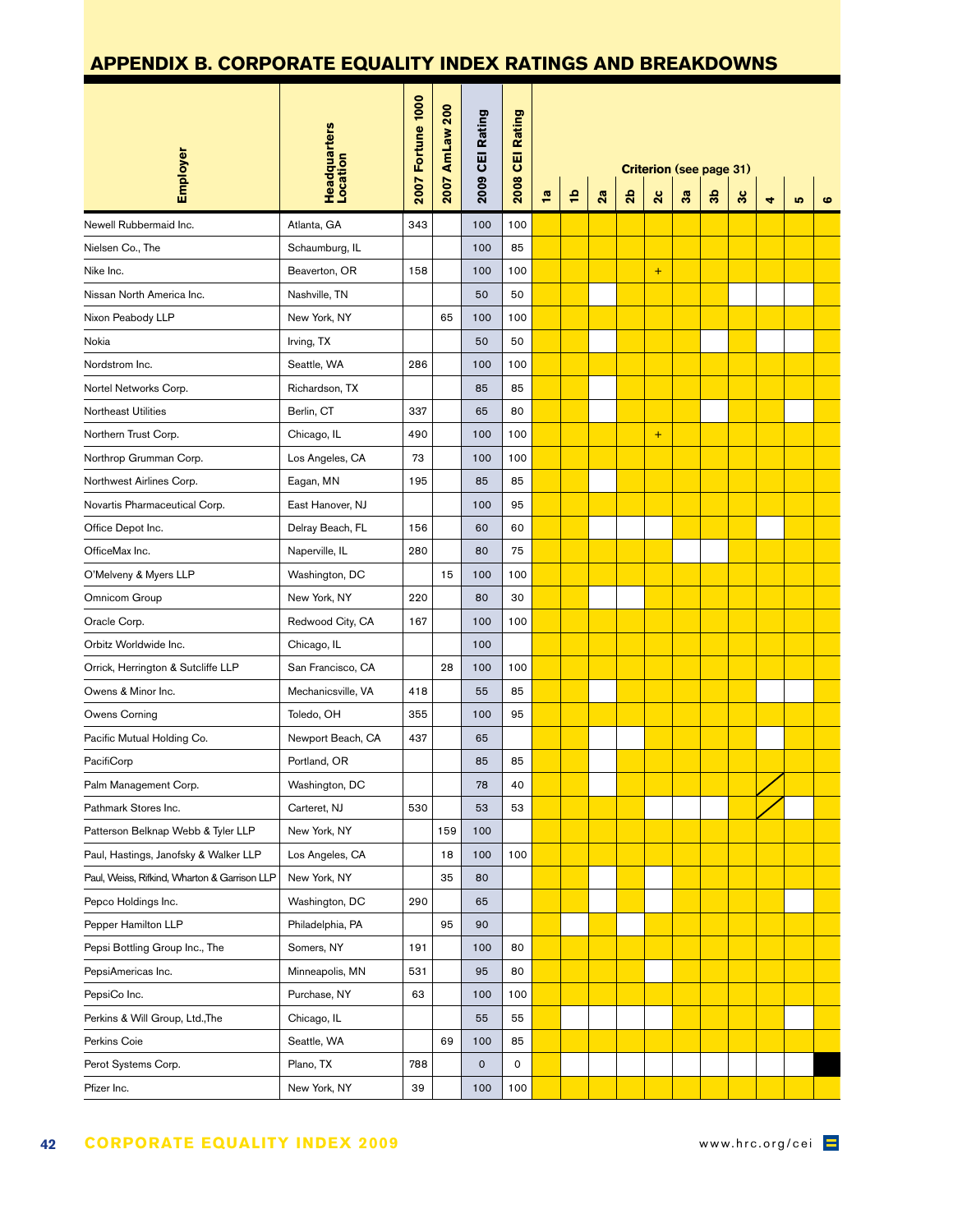|                                                | Headquarters<br>Location | 2007 Fortune 1000 | 2007 AmLaw 200 | <b>CEI Rating</b> | <b>Rating</b><br>ē |                         |               |    |    |                  |    | Criterion (see page 31) |    |   |           |           |
|------------------------------------------------|--------------------------|-------------------|----------------|-------------------|--------------------|-------------------------|---------------|----|----|------------------|----|-------------------------|----|---|-----------|-----------|
| Employer                                       |                          |                   |                | 2009              | 2008               | $\overline{\mathbf{a}}$ | $\frac{a}{r}$ | 2a | 2b | 2c               | 3a | 3 <sub>0</sub>          | 3c | 4 | <b>LO</b> | $\bullet$ |
| PG&E Corp.                                     | San Francisco, CA        | 196               |                | 100               | 100                |                         |               |    |    | $\ddot{}$        |    |                         |    |   |           |           |
| Pillsbury Winthrop Shaw Pittman LLP            | San Francisco, CA        |                   | 37             | 100               | 100                |                         |               |    |    |                  |    |                         |    |   |           |           |
| Pitney Bowes Inc.                              | Stamford, CT             | 395               |                | 85                | 85                 |                         |               |    |    |                  |    |                         |    |   |           |           |
| PNC Financial Services Group Inc.              | Pittsburgh, PA           | 231               |                | 80                | 80                 |                         |               |    |    |                  |    |                         |    |   |           |           |
| PNM Resources Inc.                             | Albuquerque, NM          | 749               |                | 43                | 43                 |                         |               |    |    |                  |    |                         |    |   |           |           |
| Polaroid Corp.                                 | Waltham, MA              |                   |                | 60                | 60                 |                         |               |    |    |                  |    |                         |    |   |           |           |
| Polsinelli Shalton Welte Suelthaus PC          | Kansas City, MO          |                   |                | 80                |                    |                         |               |    |    |                  |    |                         |    |   |           |           |
| Powell Goldstein LLP                           | Atlanta, GA              |                   | 168            | 100               | 100                |                         |               |    |    |                  |    |                         |    |   |           |           |
| PPG Industries Inc.                            | Pittsburgh, PA           | 226               |                | 45                | 60                 |                         |               |    |    |                  |    |                         |    |   |           |           |
| PPL Corp.                                      | Allentown, PA            | 336               |                | 65                | 60                 |                         |               |    |    |                  |    |                         |    |   |           |           |
| Praxair Inc.                                   | Danbury, CT              | 291               |                | 25                | 25                 |                         |               |    |    |                  |    |                         |    |   |           |           |
| PricewaterhouseCoopers LLP                     | New York, NY             |                   |                | 100               | 100                |                         |               |    |    |                  |    |                         |    |   |           |           |
| Principal Financial Group                      | Des Moines, IA           | 250               |                | 95                | 100                |                         |               |    |    |                  |    |                         |    |   |           |           |
| Procter & Gamble Co.                           | Cincinnati, OH           | 25                |                | 85                | 85                 |                         |               |    |    |                  |    |                         |    |   |           |           |
| Progress Energy Inc.                           | Raleigh, NC              | 238               |                | 68                | 68                 |                         |               |    |    |                  |    |                         |    |   |           |           |
| Progressive Corp., The                         | Mayfield Village, OH     | 159               |                | 100               | 65                 |                         |               |    |    |                  |    |                         |    |   |           |           |
| Proskauer Rose LLP                             | New York, NY             |                   | 44             | 100               | 85                 |                         |               |    |    |                  |    |                         |    |   |           |           |
| Prudential Financial Inc.                      | Newark, NJ               | 66                |                | 100               | 100                |                         |               |    |    |                  |    |                         |    |   |           |           |
| QUALCOMM Inc.                                  | San Diego, CA            | 317               |                | 95                | 95                 |                         |               |    |    |                  |    |                         |    |   |           |           |
| Quarles & Brady LLP                            | Milwaukee, WI            |                   | 123            | 80                | 80                 |                         |               |    |    |                  |    |                         |    |   |           |           |
| Quest Diagnostics Inc.                         | Madison, NJ              | 364               |                | 85                | 80                 |                         |               |    |    |                  |    |                         |    |   |           |           |
| <b>Qwest Communications International Inc.</b> | Denver, CO               | 178               |                | 80                | 55                 |                         |               |    |    |                  |    |                         |    |   |           |           |
| R.R. Donnelley & Sons Co.                      | Chicago, IL              | 271               |                | 55                | 20                 |                         |               |    |    |                  |    |                         |    |   |           |           |
| RadioShack Corp.                               | Fort Worth, TX           | 466               |                | 40                | 40                 |                         |               |    |    |                  |    |                         |    |   |           |           |
| Raymond James Financial Inc.                   | St. Petersburg, FL       | 712               |                | 100               |                    |                         |               |    |    |                  |    |                         |    |   |           |           |
| Raytheon Co.                                   | Waltham, MA              | 96                |                | 100               | 100                |                         |               |    |    |                  |    |                         |    |   |           |           |
| Realogy Corp.                                  | Parsippany, NJ           | 354               |                | 80                |                    |                         |               |    |    |                  |    |                         |    |   |           |           |
| Recreational Equipment Inc.                    | Kent, WA                 |                   |                | 100               | 100                |                         |               |    |    |                  |    |                         |    |   |           |           |
| Reebok International                           | Canton, MA               |                   |                | 68                | 68                 |                         |               |    |    |                  |    |                         |    |   |           |           |
| Reed Smith LLP                                 | Pittsburgh, PA           |                   | 30             | 75                |                    |                         |               |    |    |                  |    |                         |    |   |           |           |
| Reliant Energy Inc.                            | Houston, TX              | 229               |                | 75                | 50                 |                         |               |    |    |                  |    |                         |    |   |           |           |
| Replacements Ltd.                              | McLeansville, NC         |                   |                | 100               | 100                |                         |               |    |    | $\ddot{}$        |    |                         |    |   |           |           |
| Reynolds American Inc.                         | Winston-Salem, NC        | 288               |                | 100               | 80                 |                         |               |    |    |                  |    |                         |    |   |           |           |
| Rite Aid Corp.                                 | Camp Hill, PA            | 134               |                | 85                | 85                 |                         |               |    |    |                  |    |                         |    |   |           |           |
| Robins, Kaplan, Miller & Ciresi LLP            | Minneapolis, MN          |                   | 130            | 100               | 93                 |                         |               |    |    | $\boldsymbol{+}$ |    |                         |    |   |           |           |
| Rockwell Collins Inc.                          | Cedar Rapids, IA         | 542               |                | 75                | 73                 |                         |               |    |    |                  |    |                         |    |   |           |           |
| Rohm and Haas Co.                              | Philadelphia, PA         | 292               |                | 80                | 60                 |                         |               |    |    |                  |    |                         |    |   |           |           |
| Ropes & Gray LLP                               | Boston, MA               |                   | 31             | 100               |                    |                         |               |    |    |                  |    |                         |    |   |           |           |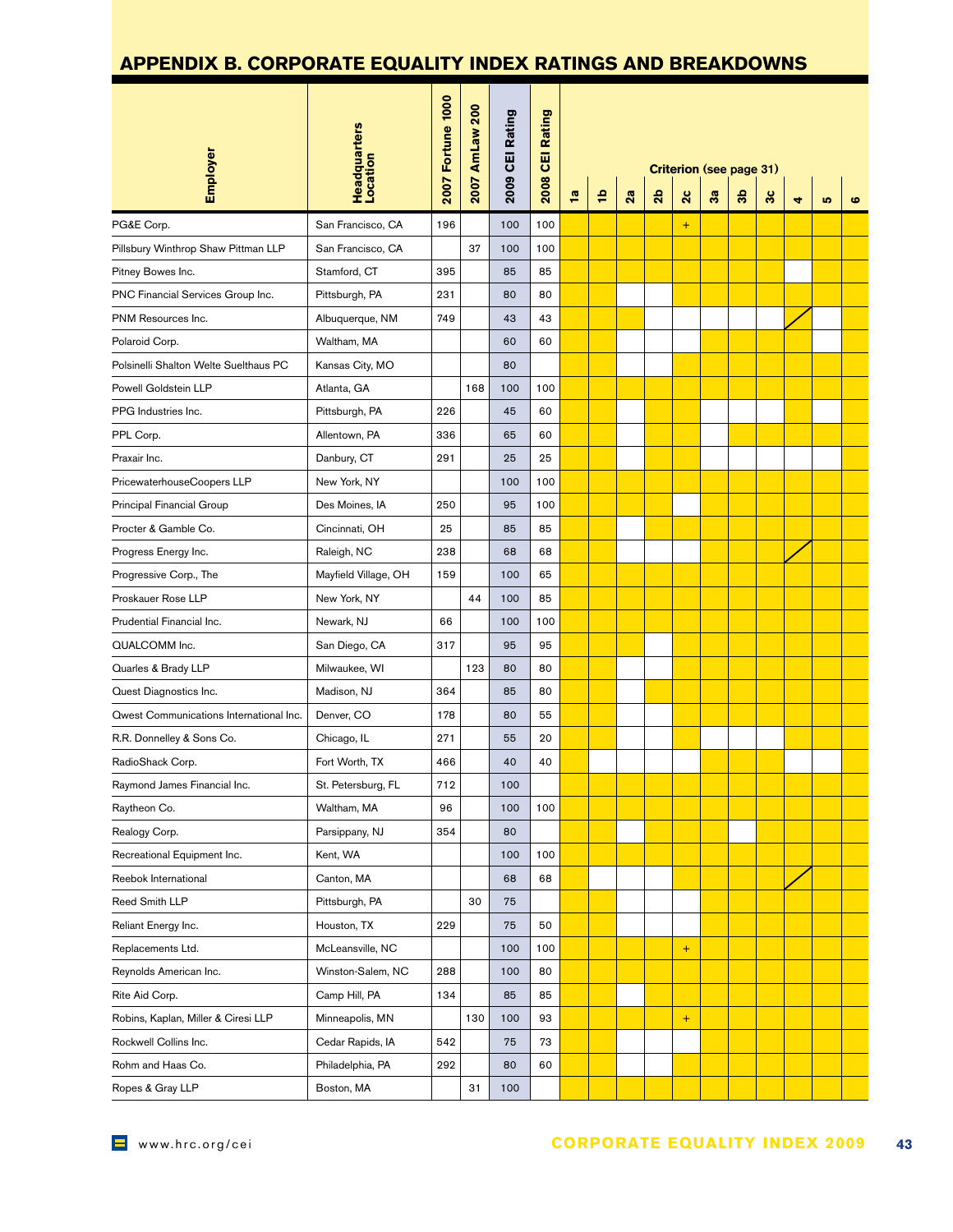|                                             | <b>Headquarters</b><br>Location | 2007 Fortune 1000 | 2007 AmLaw 200 | 2009 CEI Rating | <b>CEI Rating</b> |                |               |    |    |     |    |                                         |    |   |           |
|---------------------------------------------|---------------------------------|-------------------|----------------|-----------------|-------------------|----------------|---------------|----|----|-----|----|-----------------------------------------|----|---|-----------|
| Employer                                    |                                 |                   |                |                 | 2008              | $\overline{a}$ | $\frac{a}{r}$ | 2a | 2b | 2c  | 3a | Criterion (see page 31)<br>$35^{\circ}$ | 3c | 4 | <b>LO</b> |
| Royal Caribbean Cruises Ltd.                | Miami, FL                       |                   |                | 55              | 55                |                |               |    |    |     |    |                                         |    |   |           |
| Ryder System Inc.                           | Miami, FL                       | 362               |                | 93              | 93                |                |               |    |    |     |    |                                         |    |   |           |
| <b>Ryland Group</b>                         | Calabasas, CA                   | 467               |                | 30              | 30                |                |               |    |    |     |    |                                         |    |   |           |
| Sabre Holdings Inc.                         | Southlake, TX                   | 678               |                | 100             |                   |                |               |    |    |     |    |                                         |    |   |           |
| SAFECO Corp.                                | Seattle, WA                     | 363               |                | 75              | 75                |                |               |    |    |     |    |                                         |    |   |           |
| Safeway Inc.                                | Pleasanton, CA                  | 56                |                | 75              | 75                |                |               |    |    |     |    |                                         |    |   |           |
| Sanofi-Aventis U.S. LLC                     | Bridgewater, NJ                 |                   |                | 65              | 80                |                |               |    |    |     |    |                                         |    |   |           |
| SAP America Inc.                            | Newton Square, PA               |                   |                | 90              | 90                |                |               |    |    |     |    |                                         |    |   |           |
| Sara Lee Corp.                              | Downers Grove, IL               | 125               |                | 75              | 70                |                |               |    |    |     |    |                                         |    |   |           |
| Saul Ewing LLP                              | Philadelphia, PA                |                   | 177            | 68              |                   |                |               |    |    |     |    |                                         |    |   |           |
| Schering-Plough Corp.                       | Kenilworth, NJ                  | 242               |                | 100             | 100               |                |               |    |    |     |    |                                         |    |   |           |
| Schiff Hardin LLP                           | Chicago, IL                     |                   | 124            | 80              |                   |                |               |    |    |     |    |                                         |    |   |           |
| Scholastic Corp.                            | New York, NY                    | 790               |                | 50              | 50                |                |               |    |    |     |    |                                         |    |   |           |
| Schulte, Roth & Zabel LLP                   | New York, NY                    |                   | 68             | 80              | 80                |                |               |    |    |     |    |                                         |    |   |           |
| Seagate Technology LLC                      | Scotts Valley, CA               |                   |                | 60              | 75                |                |               |    |    |     |    |                                         |    |   |           |
| Sears Holdings Corp.                        | Hoffman Estates, IL             | 38                |                | 100             | 100               |                |               |    |    |     |    |                                         |    |   |           |
| Sedgwick, Detert, Moran & Arnold LLP        | San Francisco, CA               |                   | 136            | 100             |                   |                |               |    |    |     |    |                                         |    |   |           |
| Selective Insurance Group                   | Branchville, NJ                 | 919               |                | 85              |                   |                |               |    |    |     |    |                                         |    |   |           |
| Sempra Energy                               | San Diego, CA                   | 210               |                | 100             | 80                |                |               |    |    |     |    |                                         |    |   |           |
| Severn Trent Services Inc.                  | Fort Washington, PA             |                   |                | 65              | 65                |                |               |    |    |     |    |                                         |    |   |           |
| Seyfarth Shaw LLP                           | Chicago, IL                     |                   | 66             | 100             | 95                |                |               |    |    |     |    |                                         |    |   |           |
| Shell Oil Co.                               | Houston, TX                     |                   |                | 100             | 85                |                |               |    |    |     |    |                                         |    |   |           |
| Sheppard, Mullin, Richter & Hampton LLP     | Los Angeles, CA                 |                   | 76             | 95              | 75                |                |               |    |    |     |    |                                         |    |   |           |
| Shook, Hardy & Bacon LLP                    | Kansas City, MO                 |                   | 82             | 85              | 85                |                |               |    |    |     |    |                                         |    |   |           |
| Sidley Austin LLP                           | Chicago, IL                     |                   | 5              | 100             | 100               |                |               |    |    |     |    |                                         |    |   |           |
| Sierra Health Services Inc.                 | Las Vegas, NV                   | 943               |                | 88              | 88                |                |               |    |    |     |    |                                         |    |   |           |
| Sirius Satellite Radio Inc.                 | New York, NY                    |                   |                | 80              | 58                |                |               |    |    |     |    |                                         |    |   |           |
| Skadden, Arps, Slate, Meagher<br>& Flom LLP | New York, NY                    |                   | $\mathbf{1}$   | 100             | 95                |                |               |    |    |     |    |                                         |    |   |           |
| SLM Corp. (Sallie Mae)                      | Reston, VA                      | 284               |                | 60              | 60                |                |               |    |    |     |    |                                         |    |   |           |
| Sodexho Inc.                                | Gaithersburg, MD                |                   |                | 100             | 100               |                |               |    |    |     |    |                                         |    |   |           |
| Software House International                | Somerset, NJ                    |                   |                | 40              | 40                |                |               |    |    |     |    |                                         |    |   |           |
| Sonnenschein, Nath & Rosenthal LLP          | Chicago, IL                     |                   | 57             | 100             | 100               |                |               |    |    | $+$ |    |                                         |    |   |           |
| Southern California Edison Co.              | Rosemead, CA                    |                   |                | 100             | 95                |                |               |    |    |     |    |                                         |    |   |           |
| Southern Co.                                | Atlanta, GA                     | 168               |                | 48              | 48                |                |               |    |    |     |    |                                         |    |   |           |
| Southwest Airlines Co.                      | Dallas, TX                      | 276               |                | 90              | 90                |                |               |    |    |     |    |                                         |    |   |           |
| Sprint Nextel Corp.                         | Overland Park, KS               | 53                |                | 100             | 100               |                |               |    |    |     |    |                                         |    |   |           |
| Squire, Sanders & Dempsey LLP               | Cleveland, OH                   |                   | 54             | 100             |                   |                |               |    |    |     |    |                                         |    |   |           |
| SRA International Inc.                      | Fairfax, VA                     |                   |                | 75              | 75                |                |               |    |    |     |    |                                         |    |   |           |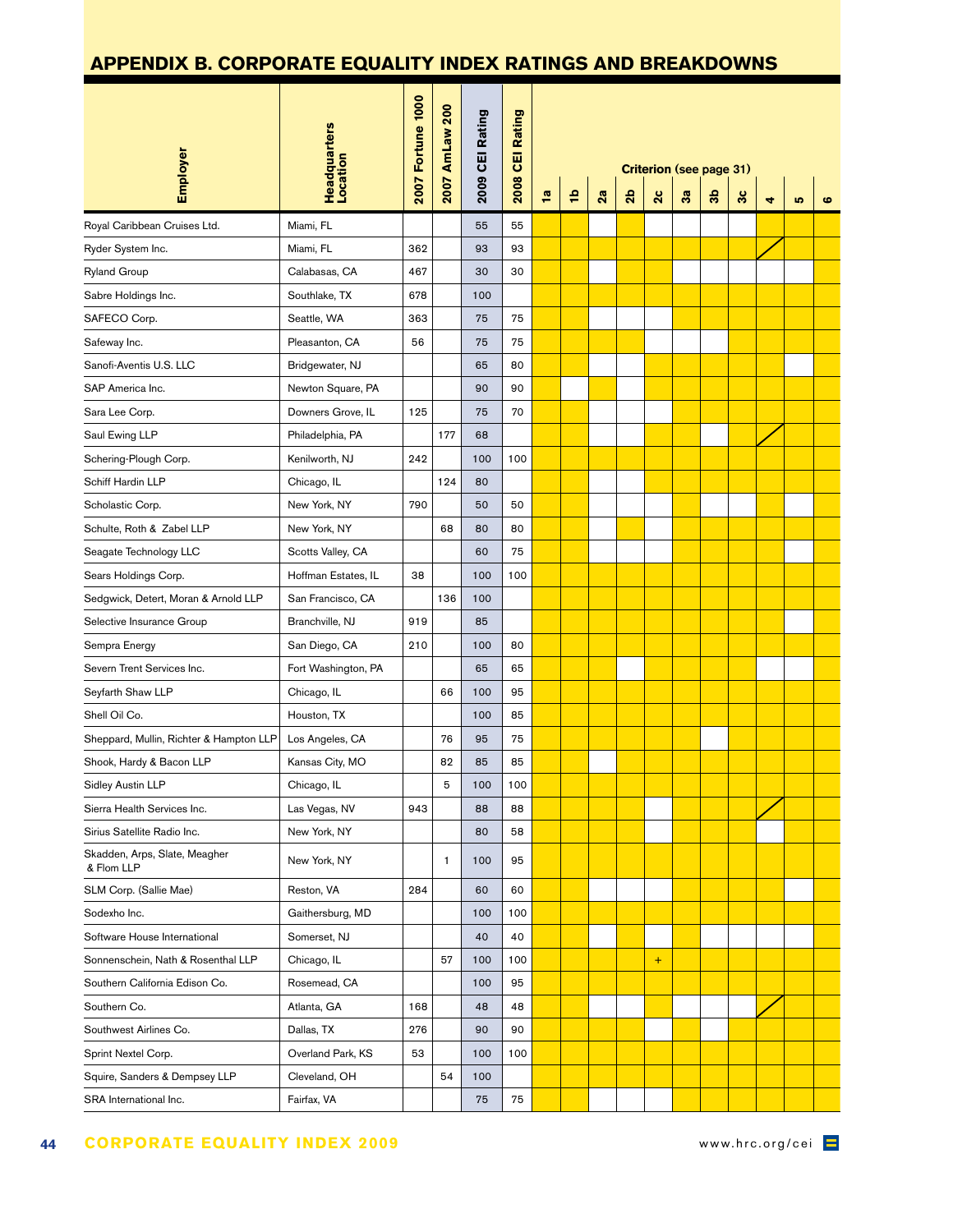|                                                                                            | Headquarters        | <b>2007 Fortune 1000</b> | 2007 AmLaw 200 | <b>CEI Rating</b> | <b>CEI Rating</b> |              |               |    |    |           | Criterion (see page 31) |                |    |                      |           |           |
|--------------------------------------------------------------------------------------------|---------------------|--------------------------|----------------|-------------------|-------------------|--------------|---------------|----|----|-----------|-------------------------|----------------|----|----------------------|-----------|-----------|
| Employer                                                                                   | Location            |                          |                | 2009              | 2008              | $\mathbf{a}$ | $\frac{a}{r}$ | 2a | 2b | 2c        | 3a                      | 3 <sub>0</sub> | 3c | $\blacktriangleleft$ | <b>LO</b> | $\bullet$ |
| Staples Inc.                                                                               | Framingham, MA      | 126                      |                | 93                | 93                |              |               |    |    |           |                         |                |    |                      |           |           |
| Starbucks Corp.                                                                            | Seattle, WA         | 310                      |                | 100               | 100               |              |               |    |    |           |                         |                |    |                      |           |           |
| Starcom MediaVest Group                                                                    | Chicago, IL         |                          |                | 100               | 100               |              |               |    |    |           |                         |                |    |                      |           |           |
| Starwood Hotels & Resorts Worldwide                                                        | White Plains, NY    | 381                      |                | 100               | 100               |              |               |    |    |           |                         |                |    |                      |           |           |
| State Farm Group                                                                           | Bloomington, IL     | 31                       |                | 80                | 80                |              |               |    |    | $\ddot{}$ |                         |                |    |                      |           |           |
| State Street Corp.                                                                         | Boston, MA          | 263                      |                | 100               | 100               |              |               |    |    |           |                         |                |    |                      |           |           |
| Steelcase Inc.                                                                             | Grand Rapids, MI    | 670                      |                | 60                |                   |              |               |    |    |           |                         |                |    |                      |           |           |
| Steptoe & Johnson LLP                                                                      | Washington, DC      |                          | 79             | 85                | 85                |              |               |    |    |           |                         |                |    |                      |           |           |
| Stinson Morrison Hecker LLP                                                                | Kansas City, MO     |                          | 173            | 95                | 80                |              |               |    |    |           |                         |                |    |                      |           |           |
| <b>Stoel Rives LLP</b>                                                                     | Portland, OR        |                          | 143            | 95                | 95                |              |               |    |    |           |                         |                |    |                      |           |           |
| Subaru of America Inc.                                                                     | Cherry Hill, NJ     |                          |                | 100               | 100               |              |               |    |    |           |                         |                |    |                      |           |           |
| Sullivan & Cromwell LLP                                                                    | New York, NY        |                          | 13             | 100               | 90                |              |               |    |    |           |                         |                |    |                      |           |           |
| Sun Life Financial Inc. (U.S.)                                                             | Wellesley Hills, MA |                          |                | 100               |                   |              |               |    |    |           |                         |                |    |                      |           |           |
| Sun Microsystems Inc.                                                                      | Santa Clara, CA     | 187                      |                | 100               | 100               |              |               |    |    | $\ddot{}$ |                         |                |    |                      |           |           |
| SunTrust Banks Inc.                                                                        | Atlanta, GA         | 183                      |                | 100               | 100               |              |               |    |    |           |                         |                |    |                      |           |           |
| Supervalu Inc.                                                                             | Eden Prairie, MN    | 117                      |                | 100               | 100               |              |               |    |    |           |                         |                |    |                      |           |           |
| Sutherland Asbill & Brennan LLP                                                            | Atlanta, GA         |                          | 94             | 95                | 85                |              |               |    |    |           |                         |                |    |                      |           |           |
| Symantec Corp.                                                                             | Cupertino, CA       | 515                      |                | 100               | 85                |              |               |    |    |           |                         |                |    |                      |           |           |
| Target Corp.                                                                               | Minneapolis, MN     | 33                       |                | 100               | 80                |              |               |    |    |           |                         |                |    |                      |           |           |
| Teachers Insurance and Annuity<br>Association - College Retirement<br><b>Equities Fund</b> | New York, NY        | 80                       |                | 78                |                   |              |               |    |    |           |                         |                |    |                      |           |           |
| Tech Data Corp.                                                                            | Clearwater, FL      | 109                      |                | 100               | 100               |              |               |    |    |           |                         |                |    |                      |           |           |
| <b>Tenet Healthcare</b>                                                                    | Dallas, TX          | 258                      |                | 35                |                   |              |               |    |    |           |                         |                |    |                      |           |           |
| Texas Instruments Inc.                                                                     | Dallas, TX          | 162                      |                | 100               | 75                |              |               |    |    |           |                         |                |    |                      |           |           |
| Thelen Reid Brown Raysman<br>& Steiner LLP                                                 | San Francisco, CA   |                          | 102            | 95                | 70                |              |               |    |    |           |                         |                |    |                      |           |           |
| Thompson Coburn LLP                                                                        | St. Louis, MO       |                          | 173            | 100               | 85                |              |               |    |    |           |                         |                |    |                      |           |           |
| Tiffany & Co.                                                                              | New York, NY        | 709                      |                | 68                | 73                |              |               |    |    |           |                         |                |    |                      |           |           |
| Time Warner Inc.                                                                           | New York, NY        | 48                       |                | 100               | 100               |              |               |    |    |           |                         |                |    |                      |           |           |
| TJX Companies, Inc., The                                                                   | Framingham, MA      | 133                      |                | 100               |                   |              |               |    |    |           |                         |                |    |                      |           |           |
| Toyota Financial Services Corp.                                                            | Torrance, CA        |                          |                | 100               |                   |              |               |    |    |           |                         |                |    |                      |           |           |
| Toyota Motor Sales USA Inc.                                                                | Torrance, CA        |                          |                | 100               | 100               |              |               |    |    |           |                         |                |    |                      |           |           |
| Toys 'R' Us Inc.                                                                           | Wayne, NJ           | 202                      |                | 65                | 45                |              |               |    |    |           |                         |                |    |                      |           |           |
| Travel Impressions, Ltd.                                                                   | Farmington, NY      |                          |                | 93                |                   |              |               |    |    |           |                         |                |    |                      |           |           |
| Travelers Companies Inc., The                                                              | St. Paul, MN        | 89                       |                | 50                | 50                |              |               |    |    |           |                         |                |    |                      |           |           |
| Travelport Inc.                                                                            | Parsippany, NJ      |                          |                | 100               | 100               |              |               |    |    |           |                         |                |    |                      |           |           |
| Troutman Sanders LLP                                                                       | Atlanta, GA         |                          | 74             | 100               | 90                |              |               |    |    |           |                         |                |    |                      |           |           |
| U.S. Bancorp                                                                               | Minneapolis, MN     | 123                      |                | 100               | 100               |              |               |    |    |           |                         |                |    |                      |           |           |
| U.S. Foodservice Inc.                                                                      | Rosemont, IL        |                          |                | 58                | 50                |              |               |    |    |           |                         |                |    |                      |           |           |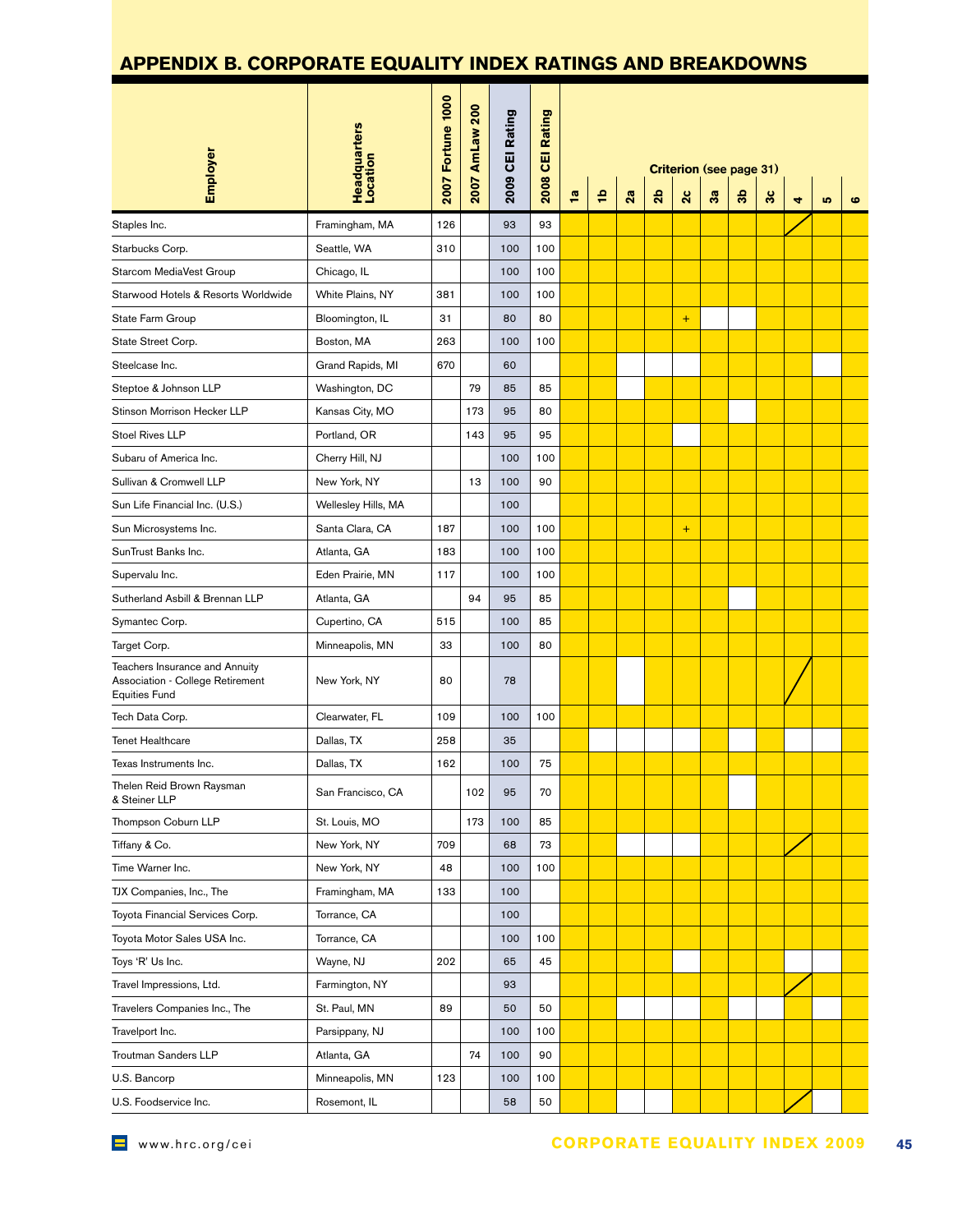|                                     | Headquarters<br>Location | Fortune 1000 | 2007 AmLaw 200 | CEI Rating | <b>CEI Rating</b> |                |               |    |    |           |    |                                                  |    |   |     |
|-------------------------------------|--------------------------|--------------|----------------|------------|-------------------|----------------|---------------|----|----|-----------|----|--------------------------------------------------|----|---|-----|
| Employer                            |                          | 2007         |                | 2009       | 2008              | $\overline{a}$ | $\frac{a}{r}$ | 2a | 2b | 2c        | 3a | <b>Criterion (see page 31)</b><br>3 <sub>0</sub> | 3c | 4 | IQ. |
| <b>UAL Corp.</b> (United Airlines)  | Chicago, IL              | 120          |                | 88         | 88                |                |               |    |    |           |    |                                                  |    |   |     |
| <b>UBS AG</b>                       | Stamford, CT             |              |                | 100        | 100               |                |               |    |    |           |    |                                                  |    |   |     |
| Unilever                            | Englewood Cliffs, NJ     |              |                | 100        | 85                |                |               |    |    |           |    |                                                  |    |   |     |
| Union Pacific Corp.                 | Omaha, NE                | 151          |                | 58         | 58                |                |               |    |    |           |    |                                                  |    |   |     |
| Unisys Corp.                        | Blue Bell, PA            | 400          |                | 70         | 70                |                |               |    |    |           |    |                                                  |    |   |     |
| United Business Media LLC           | Manhasset, NY            |              |                | 100        | 100               |                |               |    |    |           |    |                                                  |    |   |     |
| United Parcel Service Inc. (UPS)    | Atlanta, GA              | 43           |                | 100        | 100               |                |               |    |    |           |    |                                                  |    |   |     |
| United Technologies Corp.           | Hartford, CT             | 42           |                | 65         | 40                |                |               |    |    |           |    |                                                  |    |   |     |
| UnitedHealth Group Inc.             | Minnetonka, MN           | 21           |                | 95         |                   |                |               |    |    |           |    |                                                  |    |   |     |
| University Hospitals of Cleveland   | Cleveland, OH            |              |                | 50         | 65                |                |               |    |    |           |    |                                                  |    |   |     |
| Unum Group                          | Chattanooga, TN          | 236          |                | 88         | 73                |                |               |    |    |           |    |                                                  |    |   |     |
| US Airways Group Inc.               | Tempe, AZ                | 216          |                | 100        | 100               |                |               |    |    |           |    |                                                  |    |   |     |
| Verizon Communications Inc.         | New York, NY             | 13           |                | 70         | 85                |                |               |    |    |           |    |                                                  |    |   |     |
| Vertis Inc.                         | Baltimore, MD            |              |                | 30         | 30                |                |               |    |    |           |    |                                                  |    |   |     |
| Viacom Inc.                         | New York, NY             | 218          |                | 100        | 100               |                |               |    |    |           |    |                                                  |    |   |     |
| Vinson & Elkins LLP                 | Houston, TX              |              | 43             | 100        | 80                |                |               |    |    |           |    |                                                  |    |   |     |
| Visa                                | Foster City, CA          |              |                | 100        | 100               |                |               |    |    |           |    |                                                  |    |   |     |
| Vision Service Plan                 | Rancho Cordova, CA       |              |                | 65         | 65                |                |               |    |    |           |    |                                                  |    |   |     |
| Visteon Corp.                       | Van Buren Township, MI   | 219          |                | 100        | 95                |                |               |    |    |           |    |                                                  |    |   |     |
| Vivendi                             | New York, NY             |              |                | 35         | 35                |                |               |    |    |           |    |                                                  |    |   |     |
| Volkswagen of America Inc.          | Herndon, VA              |              |                | 100        | 100               |                |               |    |    |           |    |                                                  |    |   |     |
| Vorys, Sater, Seymour & Pease LLP   | Columbus, OH             |              | 146            | 80         |                   |                |               |    |    |           |    |                                                  |    |   |     |
| Wachovia Corp.                      | Charlotte, NC            | 46           |                | 100        | 100               |                |               |    |    |           |    |                                                  |    |   |     |
| Wachtell, Lipton, Rosen & Katz LLP  | New York, NY             |              | 52             | 100        | 75                |                |               |    |    |           |    |                                                  |    |   |     |
| Walgreen Co.                        | Deerfield, IL            | 44           |                | 100        | 100               |                |               |    |    |           |    |                                                  |    |   |     |
| Wal-Mart Stores Inc.                | Bentonville, AR          | $\mathbf{1}$ |                | 40         | 40                |                |               |    |    |           |    |                                                  |    |   |     |
| Walt Disney Co.                     | Burbank, CA              | 64           |                | 100        | 100               |                |               |    |    | $\ddot{}$ |    |                                                  |    |   |     |
| Washington Mutual Inc.              | Seattle, WA              | 81           |                | 100        | 100               |                |               |    |    |           |    |                                                  |    |   |     |
| Waste Management Inc.               | Houston, TX              | 181          |                | 85         | 100               |                |               |    |    |           |    |                                                  |    |   |     |
| Weil, Gotshal & Manges LLP          | New York, NY             |              | 9              | 100        | 95                |                |               |    |    |           |    |                                                  |    |   |     |
| WellPoint Inc.                      | Indianapolis, IN         | 35           |                | 95         | 85                |                |               |    |    |           |    |                                                  |    |   |     |
| Wells Fargo & Co.                   | San Francisco, CA        | 41           |                | 100        | 100               |                |               |    |    | $+$       |    |                                                  |    |   |     |
| West                                | Eagan, MN                |              |                | 95         | 95                |                |               |    |    |           |    |                                                  |    |   |     |
| Weyerhaeuser Co.                    | Federal Way, WA          | 105          |                | 75         | 75                |                |               |    |    |           |    |                                                  |    |   |     |
| Whirlpool Corp.                     | Benton Harbor, MI        | 127          |                | 100        | 100               |                |               |    |    |           |    |                                                  |    |   |     |
| White & Case LLP                    | New York, NY             |              | 6              | 100        | 80                |                |               |    |    |           |    |                                                  |    |   |     |
| Whole Foods Market Inc.             | Austin, TX               | 411          |                | 90         | 90                |                |               |    |    |           |    |                                                  |    |   |     |
| Wildman, Harrold, Allen & Dixon LLP | Chicago, IL              |              | 200            | 80         | 80                |                |               |    |    |           |    |                                                  |    |   |     |

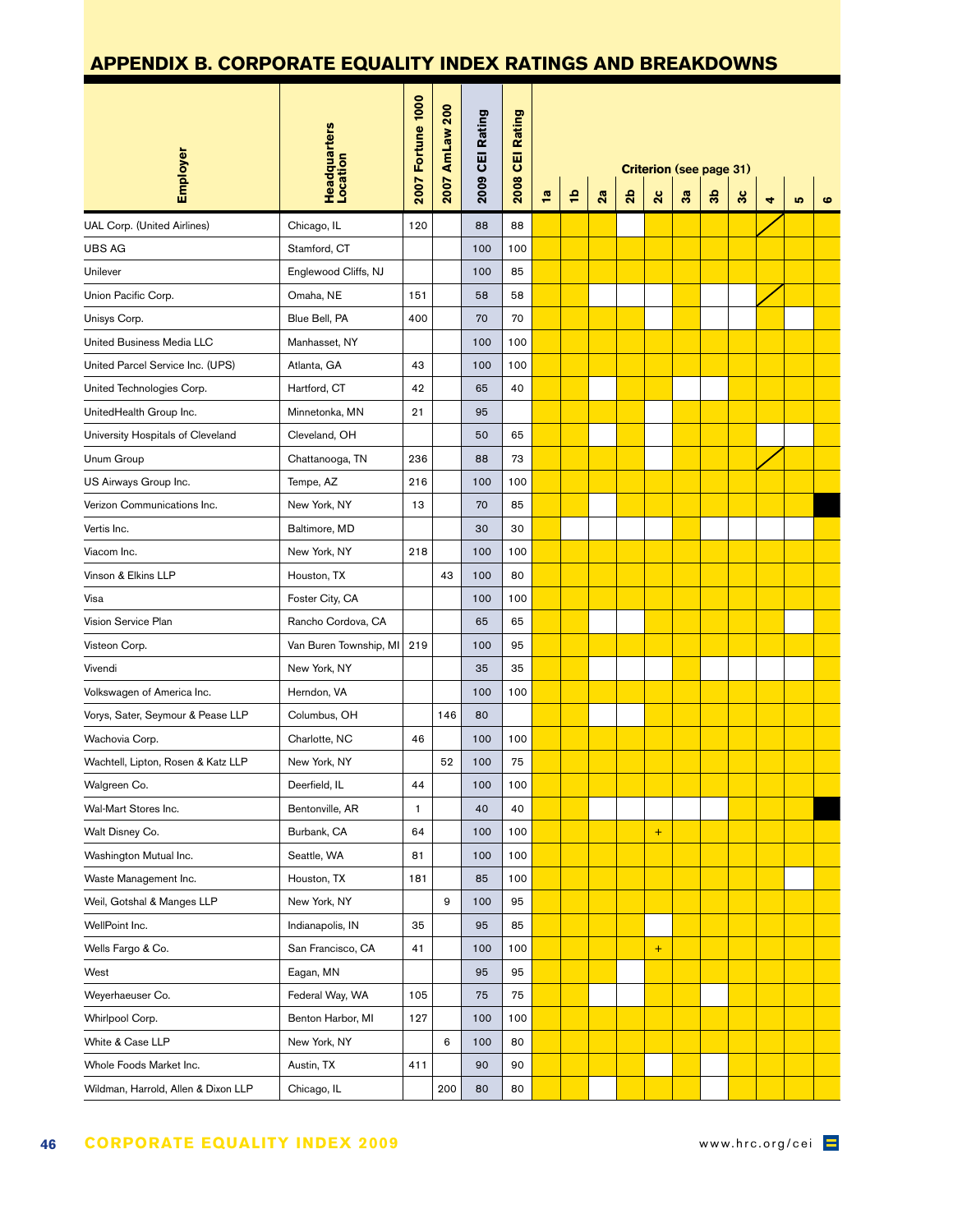| Employer                                | <b>Headquarters</b><br>Location | <b>2007 Fortune 1000</b> | 2007 AmLaw 200 | 2009 CEI Rating | <b>CEI Rating</b> |              |                         |    |    | <b>Criterion (see page 31)</b> |    |                |    |                      |                                      |                       |
|-----------------------------------------|---------------------------------|--------------------------|----------------|-----------------|-------------------|--------------|-------------------------|----|----|--------------------------------|----|----------------|----|----------------------|--------------------------------------|-----------------------|
|                                         |                                 |                          |                |                 | 2008              | $\mathbf{a}$ | $\mathbf{a}_\mathbf{r}$ | 2a | 2b | 2c                             | 3a | $\mathfrak{a}$ | 3c | $\blacktriangleleft$ | IO.                                  | $\boldsymbol{\omega}$ |
| Williams Companies Inc.                 | Tulsa, OK                       | 211                      |                | 55              | 55                |              |                         |    |    |                                |    |                |    |                      |                                      |                       |
| Wilmer Cutler Pickering Hale & Dorr LLP | Washington, DC                  |                          | 14             | 100             |                   |              |                         |    |    |                                |    |                |    |                      |                                      |                       |
| Wilson Sonsini Goodrich & Rosati PC     | Palo Alto, CA                   |                          | 56             | 100             | 85                |              |                         |    |    |                                |    |                |    |                      |                                      |                       |
| Winston & Strawn LLP                    | Chicago, IL                     |                          | 33             | 100             | 85                |              |                         |    |    |                                |    |                |    |                      |                                      |                       |
| Wisconsin Energy Corp.                  | Milwaukee, WI                   | 525                      |                | 55              | 55                |              |                         |    |    |                                |    |                |    |                      |                                      |                       |
| Womble Carlyle Sandridge & Rice LLC     | Winston-Salem, NC               |                          | 89             | 65              | 65                |              |                         |    |    |                                |    |                |    |                      |                                      |                       |
| WPP Group USA                           | New York, NY                    |                          |                | 93              | 93                |              |                         |    |    |                                |    |                |    |                      |                                      |                       |
| Wyeth                                   | Madison, NJ                     | 113                      |                | 80              | 80                |              |                         |    |    |                                |    |                |    |                      |                                      |                       |
| Wyndham Worldwide Corp.                 | Parsippany, NJ                  | 546                      |                | 100             | 100               |              |                         |    |    |                                |    |                |    |                      |                                      |                       |
| Xcel Energy                             | Minneapolis, MN                 | 251                      |                | 60              | 60                |              |                         |    |    |                                |    |                |    |                      |                                      |                       |
| Xerox Corp.                             | Norwalk, CT                     | 145                      |                | 100             | 100               |              |                         |    |    |                                |    |                |    |                      |                                      |                       |
| XM Satellite Radio Holdings Inc.        | Washington, DC                  |                          |                | 93              | 88                |              |                         |    |    |                                |    |                |    |                      |                                      |                       |
| Yahoo! Inc.                             | Sunnyvale, CA                   | 357                      |                | 100             | 100               |              |                         |    |    |                                |    |                |    |                      |                                      |                       |
| YRC Worldwide Inc.                      | Overland Park, KS               | 249                      |                | 30              | 30                |              |                         |    |    |                                |    |                |    |                      |                                      |                       |
| Yum! Brands Inc.                        | Louisville, KY                  | 262                      |                | 65              |                   |              |                         |    |    |                                |    |                |    |                      |                                      |                       |
| Zurich North America                    | Schaumburg, IL                  |                          |                | 65              | 50                |              |                         |    |    |                                |    |                |    |                      |                                      |                       |
|                                         |                                 |                          |                |                 |                   |              |                         |    |    |                                |    |                |    |                      |                                      |                       |
|                                         |                                 |                          |                |                 |                   |              |                         |    |    |                                |    |                |    |                      |                                      |                       |
| $\equiv$ www.hrc.org/cei                |                                 |                          |                |                 |                   |              |                         |    |    |                                |    |                |    |                      | <b>CORPORATE EQUALITY INDEX 2009</b> |                       |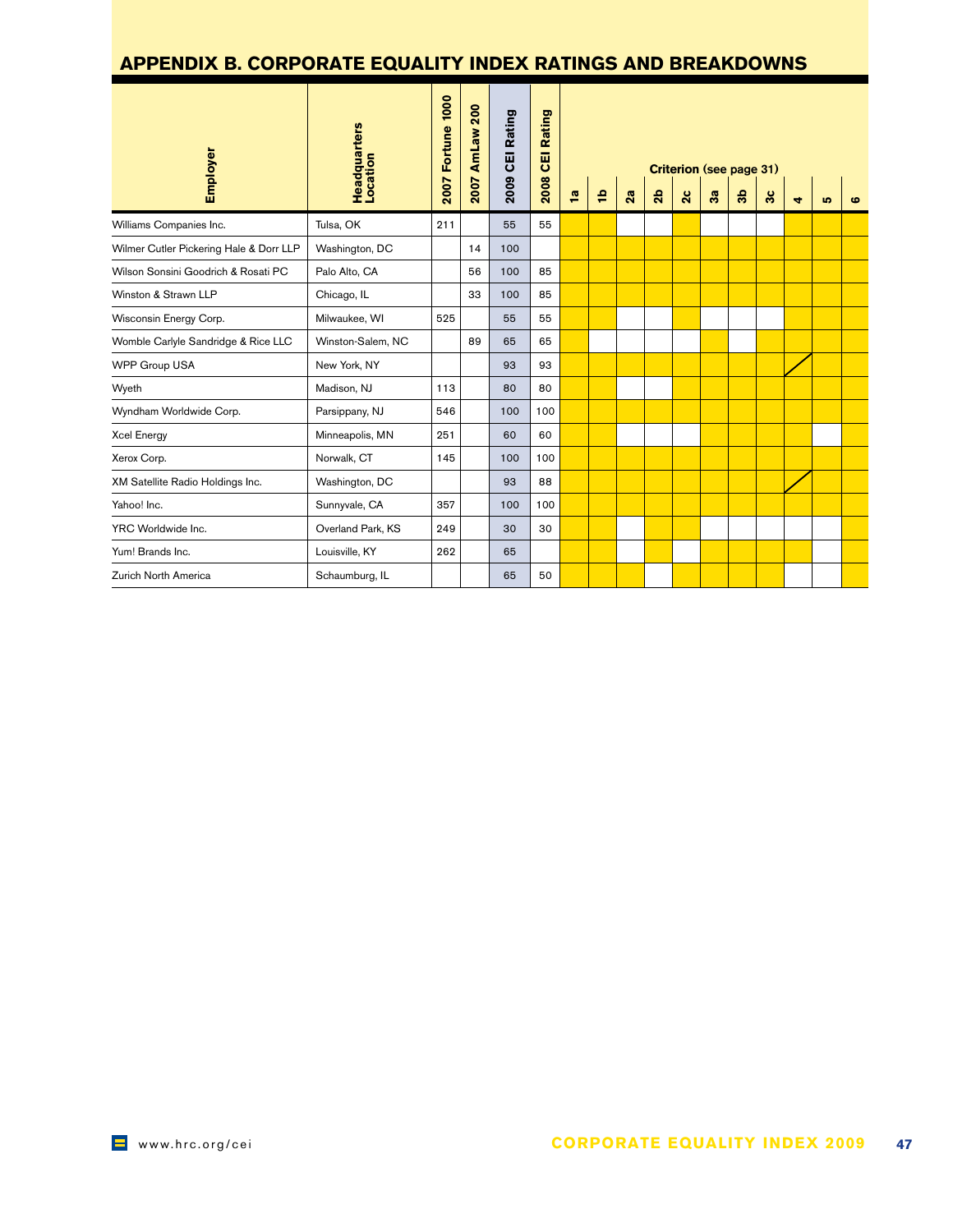# **Appendix C**

Corporate Equality Index Ratings **49 – 64** BY INDUSTRY, DESCENDING SC  $\blacktriangleright$ 

|                     | <b>Criterion 1a</b> Prohibits Discrimination Based on Sexual Orientation (15 points)                                                                                                                                        |
|---------------------|-----------------------------------------------------------------------------------------------------------------------------------------------------------------------------------------------------------------------------|
| <b>Criterion 1b</b> | <b>Provides Diversity Training Covering Sexual Orientation (5 points)</b>                                                                                                                                                   |
|                     | <b>Criterion 2a</b> Prohibits Discrimination Based on Gender Identity or Expression (15 points)                                                                                                                             |
|                     | <b>Criterion 2b</b> Provides Diversity Training Covering Gender Identity OR<br>Has Supportive Gender Transition Guidelines (5 points)                                                                                       |
|                     | Criterion 2c Offers Transgender-Inclusive Insurance Coverage for at Least One Type of Benefit (5 points)<br>(+ Offers Transgender-Inclusive Insurance Coverage, Including Surgical Procedures)                              |
|                     | Criterion 3a Offers Partner Health Insurance (15 points)                                                                                                                                                                    |
|                     | Criterion 3b Offers Partner Dental, Vision, COBRA and Dependent Coverage Benefits (5 points)                                                                                                                                |
|                     | Criterion 3c Offers at Least Three Other "Soft' Benefits for Partners (5 points)                                                                                                                                            |
| <b>Criterion 4</b>  | Has Employer-Supported Employee Resource Group OR<br><b>Firm-Wide Diversity Council (15 points)</b><br>(/ Would Support ERG if Employees Express Interest, half-credit)                                                     |
| <b>Criterion 5</b>  | Positively Engages the External LGBT Community (15 points)                                                                                                                                                                  |
| <b>Criterion 6</b>  | Exhibits Responsible Behavior Toward the LGBT Community; Does Not Engage in Action<br>That Would Undermine LGBT Equality. Employers Found Engaging in Such Activities Will<br>Have 15 Points Removed From Their Scores. (-) |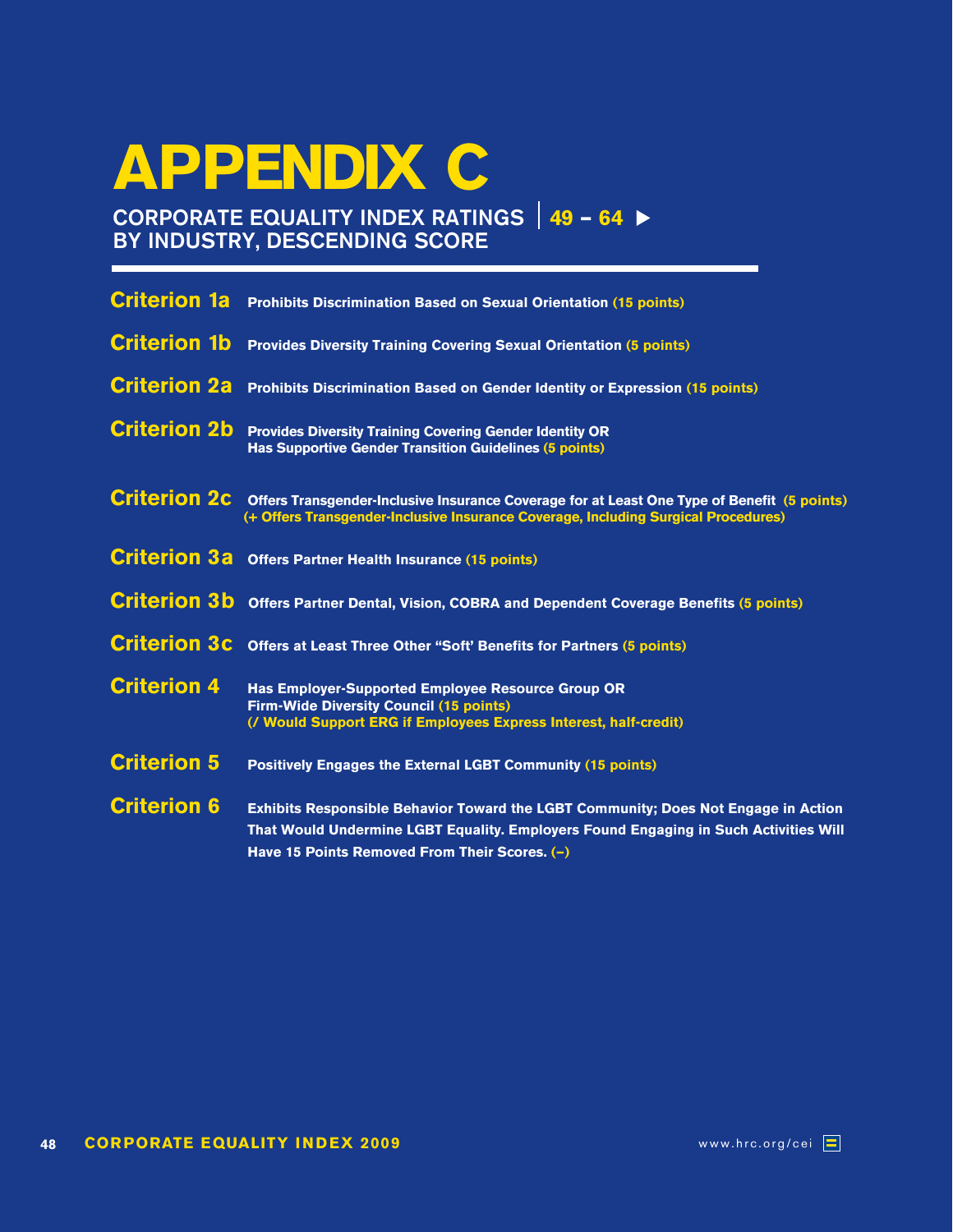| <b>Employer</b>                                             | 2009 CEI Rating |              |               |    |    |       |    | <b>Criterion (see page 44)</b> |    |   |           |   |
|-------------------------------------------------------------|-----------------|--------------|---------------|----|----|-------|----|--------------------------------|----|---|-----------|---|
|                                                             |                 | $\mathbf{a}$ | $\frac{a}{r}$ | 2a | 2b | 2c    | 3a | $35\,$                         | 3c | 4 | <b>LO</b> | ဖ |
| <b>ADVERTISING AND MARKETING</b><br>Starcom MediaVest Group | 100             |              |               |    |    |       |    |                                |    |   |           |   |
| <b>WPP Group USA</b>                                        | 93              |              |               |    |    |       |    |                                |    |   |           |   |
| Omnicom Group                                               | 80              |              |               |    |    |       |    |                                |    |   |           |   |
| Interpublic Group of Companies Inc.                         | 60              |              |               |    |    |       |    |                                |    |   |           |   |
| Vertis Inc.                                                 | 30              |              |               |    |    |       |    |                                |    |   |           |   |
| <b>AEROSPACE AND DEFENSE</b>                                |                 |              |               |    |    |       |    |                                |    |   |           |   |
| Boeing Co.                                                  | 100             |              |               |    |    |       |    |                                |    |   |           |   |
| Honeywell International Inc.                                | 100             |              |               |    |    |       |    |                                |    |   |           |   |
| Lockheed Martin Corp.                                       | 100             |              |               |    |    |       |    |                                |    |   |           |   |
| Northrop Grumman Corp.                                      | 100             |              |               |    |    |       |    |                                |    |   |           |   |
| Raytheon Co.                                                | 100             |              |               |    |    |       |    |                                |    |   |           |   |
| Rockwell Collins Inc.                                       | 75              |              |               |    |    |       |    |                                |    |   |           |   |
| Alliant Techsystems                                         | 65              |              |               |    |    |       |    |                                |    |   |           |   |
| General Dynamics Corp.                                      | 40              |              |               |    |    |       |    |                                |    |   |           |   |
| <b>AIRLINES</b>                                             |                 |              |               |    |    |       |    |                                |    |   |           |   |
| Alaska Airlines                                             | 100             |              |               |    |    |       |    |                                |    |   |           |   |
| AMR Corp. (American Airlines)                               | 100             |              |               |    |    |       |    |                                |    |   |           |   |
| Continental Airlines Inc.                                   | 100             |              |               |    |    |       |    |                                |    |   |           |   |
| US Airways Group Inc.                                       | 100             |              |               |    |    |       |    |                                |    |   |           |   |
| Southwest Airlines Co.                                      | 90              |              |               |    |    |       |    |                                |    |   |           |   |
| UAL Corp. (United Airlines)                                 | 88              |              |               |    |    |       |    |                                |    |   |           |   |
| Delta Air Lines Inc.                                        | 85              |              |               |    |    |       |    |                                |    |   |           |   |
| Northwest Airlines Corp.                                    | 85              |              |               |    |    |       |    |                                |    |   |           |   |
| JetBlue Airways Corp.                                       | 80              |              |               |    |    |       |    |                                |    |   |           |   |
| APPAREL, FASHION, TEXTILES, DEPT. STORES                    |                 |              |               |    |    |       |    |                                |    |   |           |   |
| Abercrombie & Fitch Co.                                     | 100             |              |               |    |    |       |    |                                |    |   |           |   |
| Gap Inc.                                                    | 100             |              |               |    |    |       |    |                                |    |   |           |   |
| J.C. Penney Co. Inc.                                        | 100             |              |               |    |    |       |    |                                |    |   |           |   |
| Levi Strauss & Co.                                          | 100             |              |               |    |    |       |    |                                |    |   |           |   |
| Liz Claiborne Inc.                                          | 100             |              |               |    |    |       |    |                                |    |   |           |   |
| Nike Inc.                                                   | 100             |              |               |    |    | $\pm$ |    |                                |    |   |           |   |
| TJX Companies, Inc., The                                    | 100             |              |               |    |    |       |    |                                |    |   |           |   |
| Macy's Inc.                                                 | 100             |              |               |    |    |       |    |                                |    |   |           |   |
| Nordstrom Inc.                                              | 100             |              |               |    |    |       |    |                                |    |   |           |   |
| Kenneth Cole Productions Inc.                               | 95              |              |               |    |    |       |    |                                |    |   |           |   |
| L.L. Bean Inc.                                              | 73              |              |               |    |    |       |    |                                |    |   |           |   |
| Reebok International                                        | 68              |              |               |    |    |       |    |                                |    |   |           |   |
| Tiffany & Co.                                               | 68              |              |               |    |    |       |    |                                |    |   |           |   |
| Men's Wearhouse Inc., The                                   | 50              |              |               |    |    |       |    |                                |    |   |           |   |
| Jones Apparel Group Inc.                                    | 45              |              |               |    |    |       |    |                                |    |   |           |   |
| Lillian Vernon Corp.                                        | 40              |              |               |    |    |       |    |                                |    |   |           |   |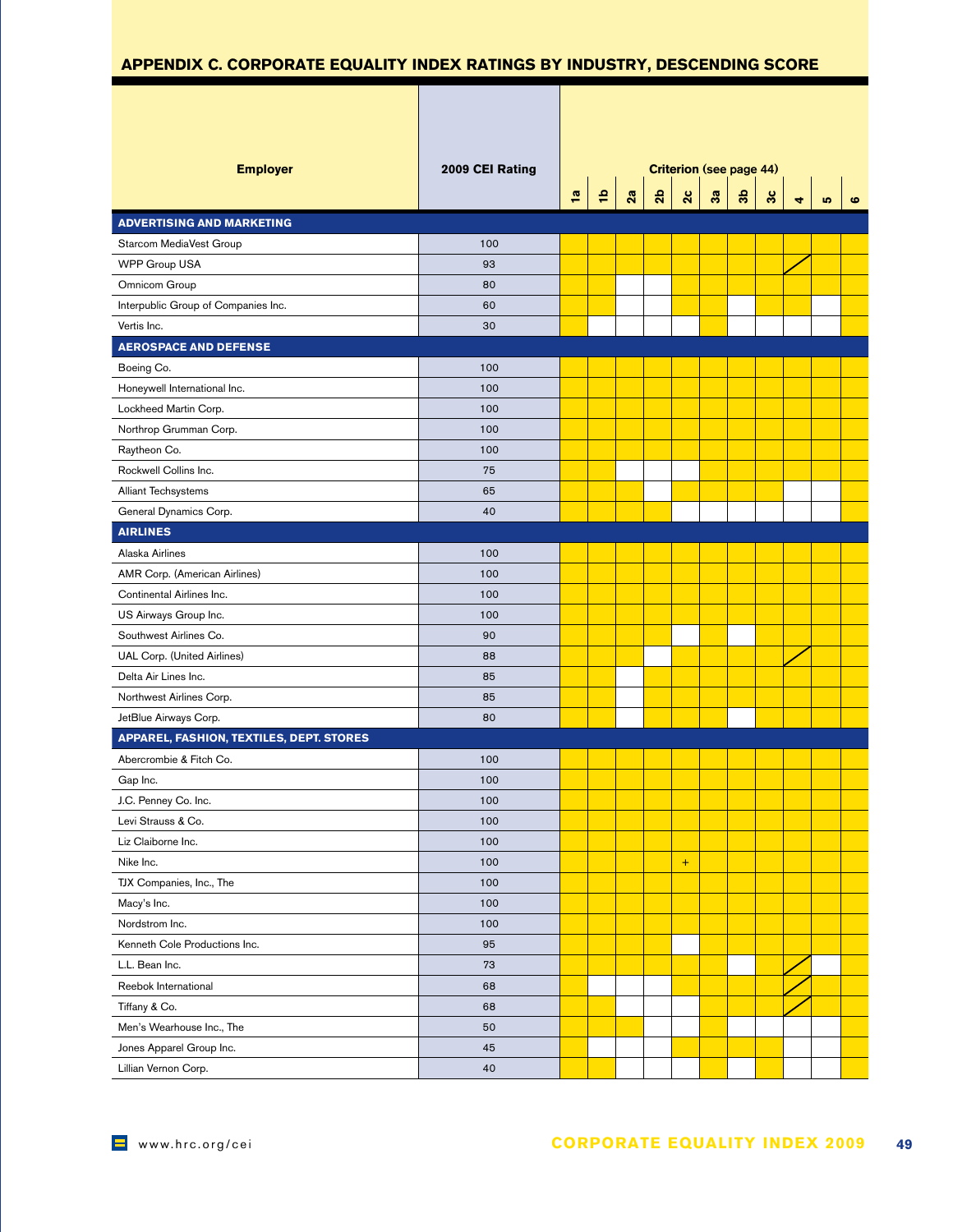| <b>Employer</b>                       | 2009 CEI Rating |              |              |    |    |       | <b>Criterion (see page 44)</b> |               |    |   |           |  |
|---------------------------------------|-----------------|--------------|--------------|----|----|-------|--------------------------------|---------------|----|---|-----------|--|
|                                       |                 | $\mathbf{a}$ | $\mathbf{a}$ | 2a | 2b | 2c    | 3a                             | $3\mathsf{b}$ | 3c | ÷ | <b>LO</b> |  |
| <b>AUTOMOTIVE</b>                     |                 |              |              |    |    |       |                                |               |    |   |           |  |
| Carmax Inc.                           | 100             |              |              |    |    |       |                                |               |    |   |           |  |
| Chrysler LLC                          | 100             |              |              |    |    | $+$   |                                |               |    |   |           |  |
| Ford Motor Co.                        | 100             |              |              |    |    | $+$   |                                |               |    |   |           |  |
| General Motors Corp.                  | 100             |              |              |    |    | $+$   |                                |               |    |   |           |  |
| Subaru of America Inc.                | 100             |              |              |    |    |       |                                |               |    |   |           |  |
| Toyota Motor Sales USA Inc.           | 100             |              |              |    |    |       |                                |               |    |   |           |  |
| Visteon Corp.                         | 100             |              |              |    |    |       |                                |               |    |   |           |  |
| Volkswagen of America Inc.            | 100             |              |              |    |    |       |                                |               |    |   |           |  |
| Bridgestone Americas Holding Inc.     | 80              |              |              |    |    |       |                                |               |    |   |           |  |
| Nissan North America Inc.             | 50              |              |              |    |    |       |                                |               |    |   |           |  |
| Delphi Corp.                          | 45              |              |              |    |    |       |                                |               |    |   |           |  |
| Cooper Tire & Rubber                  | 33              |              |              |    |    |       |                                |               |    |   |           |  |
| Dana Holding Corp.                    | 20              |              |              |    |    |       |                                |               |    |   |           |  |
| Lear Corp.                            | 20              |              |              |    |    |       |                                |               |    |   |           |  |
| <b>BANKING AND FINANCIAL SERVICES</b> |                 |              |              |    |    |       |                                |               |    |   |           |  |
| American Express Co.                  | 100             |              |              |    |    | $\pm$ |                                |               |    |   |           |  |
| Ameriprise Financial Inc.             | 100             |              |              |    |    | $+$   |                                |               |    |   |           |  |
| Bank of America Corp.                 | 100             |              |              |    |    |       |                                |               |    |   |           |  |
| Bank of New York Mellon Corp., The    | 100             |              |              |    |    |       |                                |               |    |   |           |  |
| Capital One Financial Corp.           | 100             |              |              |    |    |       |                                |               |    |   |           |  |
| Charles Schwab Corp., The             | 100             |              |              |    |    |       |                                |               |    |   |           |  |
| Citigroup Inc.                        | 100             |              |              |    |    |       |                                |               |    |   |           |  |
| Credit Suisse USA Inc.                | 100             |              |              |    |    |       |                                |               |    |   |           |  |
| Deutsche Bank                         | 100             |              |              |    |    | $+$   |                                |               |    |   |           |  |
| Fannie Mae                            | 100             |              |              |    |    |       |                                |               |    |   |           |  |
| Goldman Sachs Group Inc., The         | 100             |              |              |    |    | $\pm$ |                                |               |    |   |           |  |
| HSBC - North America                  | 100             |              |              |    |    |       |                                |               |    |   |           |  |
| IndyMac Bancorp Inc.                  | 100             |              |              |    |    |       |                                |               |    |   |           |  |
| J.P. Morgan Chase & Co.               | 100             |              |              |    |    | $+$   |                                |               |    |   |           |  |
| KeyCorp                               | 100             |              |              |    |    |       |                                |               |    |   |           |  |
| Lehman Brothers Holdings Inc.         | 100             |              |              |    |    | $\pm$ |                                |               |    |   |           |  |
| MasterCard Inc.                       | 100             |              |              |    |    |       |                                |               |    |   |           |  |
| Merrill Lynch & Co.                   | 100             |              |              |    |    |       |                                |               |    |   |           |  |
| Morgan Stanley                        | 100             |              |              |    |    | $+$   |                                |               |    |   |           |  |
| Northern Trust Corp.                  | 100             |              |              |    |    | $+$   |                                |               |    |   |           |  |
| Raymond James Financial Inc.          | 100             |              |              |    |    |       |                                |               |    |   |           |  |
| State Street Corp.                    | 100             |              |              |    |    |       |                                |               |    |   |           |  |
| SunTrust Banks Inc.                   | 100             |              |              |    |    |       |                                |               |    |   |           |  |
| Toyota Financial Services Corp.       | 100             |              |              |    |    |       |                                |               |    |   |           |  |
| U.S. Bancorp                          | 100             |              |              |    |    |       |                                |               |    |   |           |  |
| <b>UBS AG</b>                         | 100             |              |              |    |    |       |                                |               |    |   |           |  |
| Visa                                  | 100             |              |              |    |    |       |                                |               |    |   |           |  |

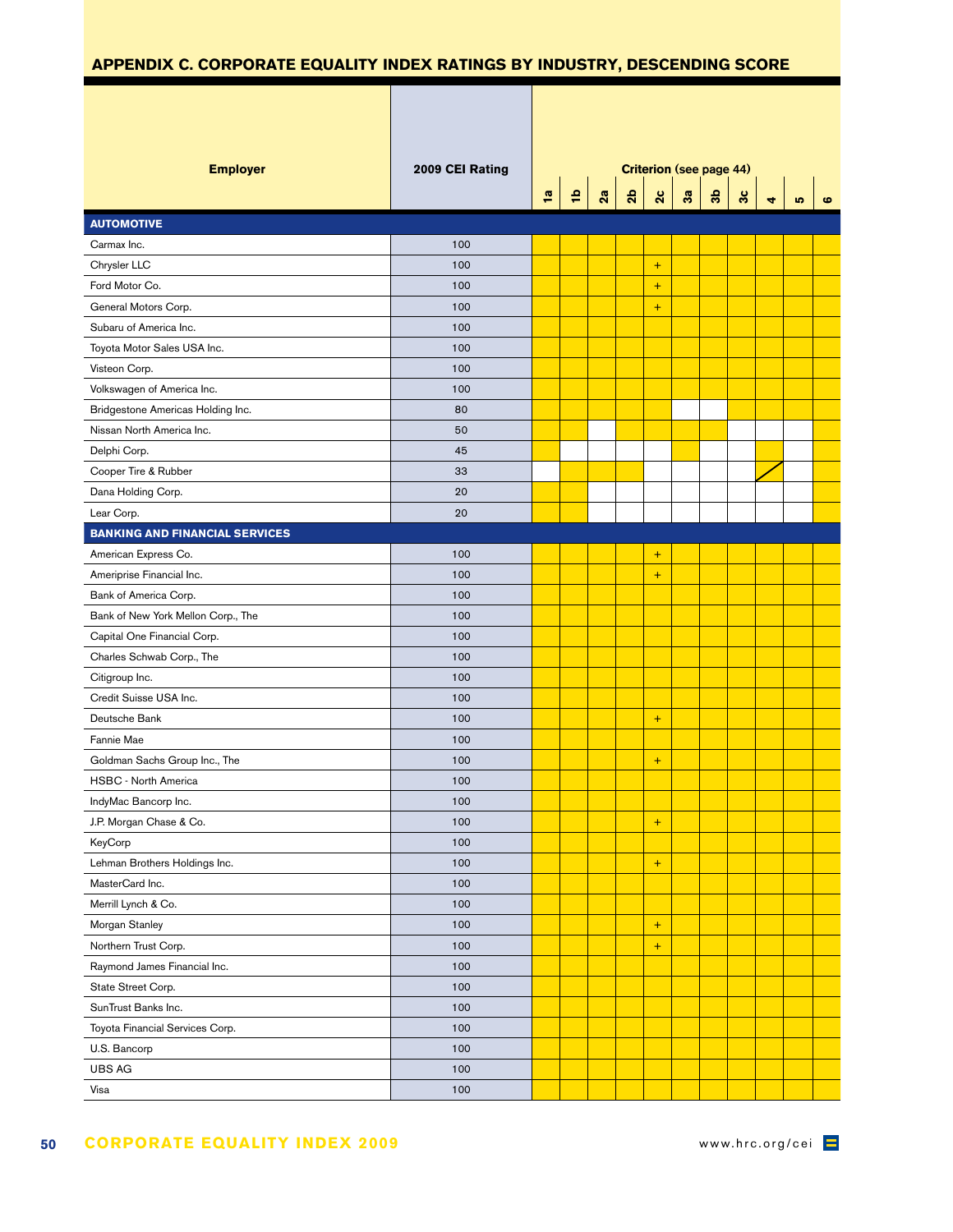| <b>Employer</b>                      | 2009 CEI Rating |              |              |    |    |           |    | <b>Criterion (see page 44)</b> |    |   |           |    |
|--------------------------------------|-----------------|--------------|--------------|----|----|-----------|----|--------------------------------|----|---|-----------|----|
|                                      |                 | $\mathbf{a}$ | $\mathbf{a}$ | 2a | 2b | 2c        | 3a | 3 <sub>0</sub>                 | 3c | 4 | <b>LO</b> | co |
| Wachovia Corp.                       | 100             |              |              |    |    |           |    |                                |    |   |           |    |
| Washington Mutual Inc.               | 100             |              |              |    |    |           |    |                                |    |   |           |    |
| Wells Fargo & Co.                    | 100             |              |              |    |    | $\pm$     |    |                                |    |   |           |    |
| Canadian Imperial Bank of Commerce   | 95              |              |              |    |    |           |    |                                |    |   |           |    |
| LaSalle Bank Corp.                   | 95              |              |              |    |    |           |    |                                |    |   |           |    |
| E*TRADE Financial Corp.              | 93              |              |              |    |    |           |    |                                |    |   |           |    |
| <b>Barclays Capital</b>              | 90              |              |              |    |    |           |    |                                |    |   |           |    |
| Harris Bankcorp Inc.                 | 90              |              |              |    |    |           |    |                                |    |   |           |    |
| Freddie Mac                          | 85              |              |              |    |    |           |    |                                |    |   |           |    |
| AmTrust Bank                         | 83              |              |              |    |    |           |    |                                |    |   |           |    |
| Moody's Corp.                        | 83              |              |              |    |    |           |    |                                |    |   |           |    |
| Comerica Inc.                        | 80              |              |              |    |    |           |    |                                |    |   |           |    |
| National City Corp.                  | 80              |              |              |    |    |           |    |                                |    |   |           |    |
| PNC Financial Services Group Inc.    | 80              |              |              |    |    |           |    |                                |    |   |           |    |
| Fifth Third Bancorp                  | 75              |              |              |    |    |           |    |                                |    |   |           |    |
| Huntington Bancshares                | 75              |              |              |    |    |           |    |                                |    |   |           |    |
| Chamberlin Edmonds & Associates Inc. | 68              |              |              |    |    |           |    |                                |    |   |           |    |
| H&R Block                            | 65              |              |              |    |    |           |    |                                |    |   |           |    |
| SLM Corp. (Sallie Mae)               | 60              |              |              |    |    |           |    |                                |    |   |           |    |
| <b>Discover Financial Services</b>   | 58              |              |              |    |    |           |    |                                |    |   |           |    |
| Morningstar Inc.                     | 58              |              |              |    |    |           |    |                                |    |   |           |    |
| Franklin Resources Inc.              | 50              |              |              |    |    |           |    |                                |    |   |           |    |
| BB&T Corp.                           | 48              |              |              |    |    |           |    |                                |    |   |           |    |
| Dun & Bradstreet Corp., The          | 35              |              |              |    |    |           |    |                                |    |   |           |    |
| <b>CHEMICALS AND BIOTECHNOLOGY</b>   |                 |              |              |    |    |           |    |                                |    |   |           |    |
| 3M Co.                               | 100             |              |              |    |    | $+$       |    |                                |    |   |           |    |
| <b>BASF Corp.</b>                    | 100             |              |              |    |    |           |    |                                |    |   |           |    |
| Dow Chemical Co.                     | 100             |              |              |    |    |           |    |                                |    |   |           |    |
| DuPont (E.I. du Pont de Nemours)     | 100             |              |              |    |    | $\ddot{}$ |    |                                |    |   |           |    |
| Genentech Inc.                       | 100             |              |              |    |    | $\pm$     |    |                                |    |   |           |    |
| Monsanto Co.                         | 85              |              |              |    |    |           |    |                                |    |   |           |    |
| Bayer Corp.                          | 80              |              |              |    |    |           |    |                                |    |   |           |    |
| Rohm and Haas Co.                    | 80              |              |              |    |    |           |    |                                |    |   |           |    |
| Air Products & Chemicals Inc.        | 75              |              |              |    |    |           |    |                                |    |   |           |    |
| PPG Industries Inc.                  | 45              |              |              |    |    |           |    |                                |    |   |           |    |
| Praxair Inc.                         | 25              |              |              |    |    |           |    |                                |    |   |           |    |
| <b>COMPUTER AND DATA SERVICES</b>    |                 |              |              |    |    |           |    |                                |    |   |           |    |
| ChoicePoint Inc.                     | 100             |              |              |    |    |           |    |                                |    |   |           |    |
| Automatic Data Processing Inc.       | 95              |              |              |    |    |           |    |                                |    |   |           |    |
| Electronic Data Systems Corp.        | 95              |              |              |    |    |           |    |                                |    |   |           |    |
| SRA International Inc.               | 75              |              |              |    |    |           |    |                                |    |   |           |    |
| Unisys Corp.                         | 70              |              |              |    |    |           |    |                                |    |   |           |    |
| <b>Affiliated Computer Services</b>  | 60              |              |              |    |    |           |    |                                |    |   |           |    |
|                                      |                 |              |              |    |    |           |    |                                |    |   |           |    |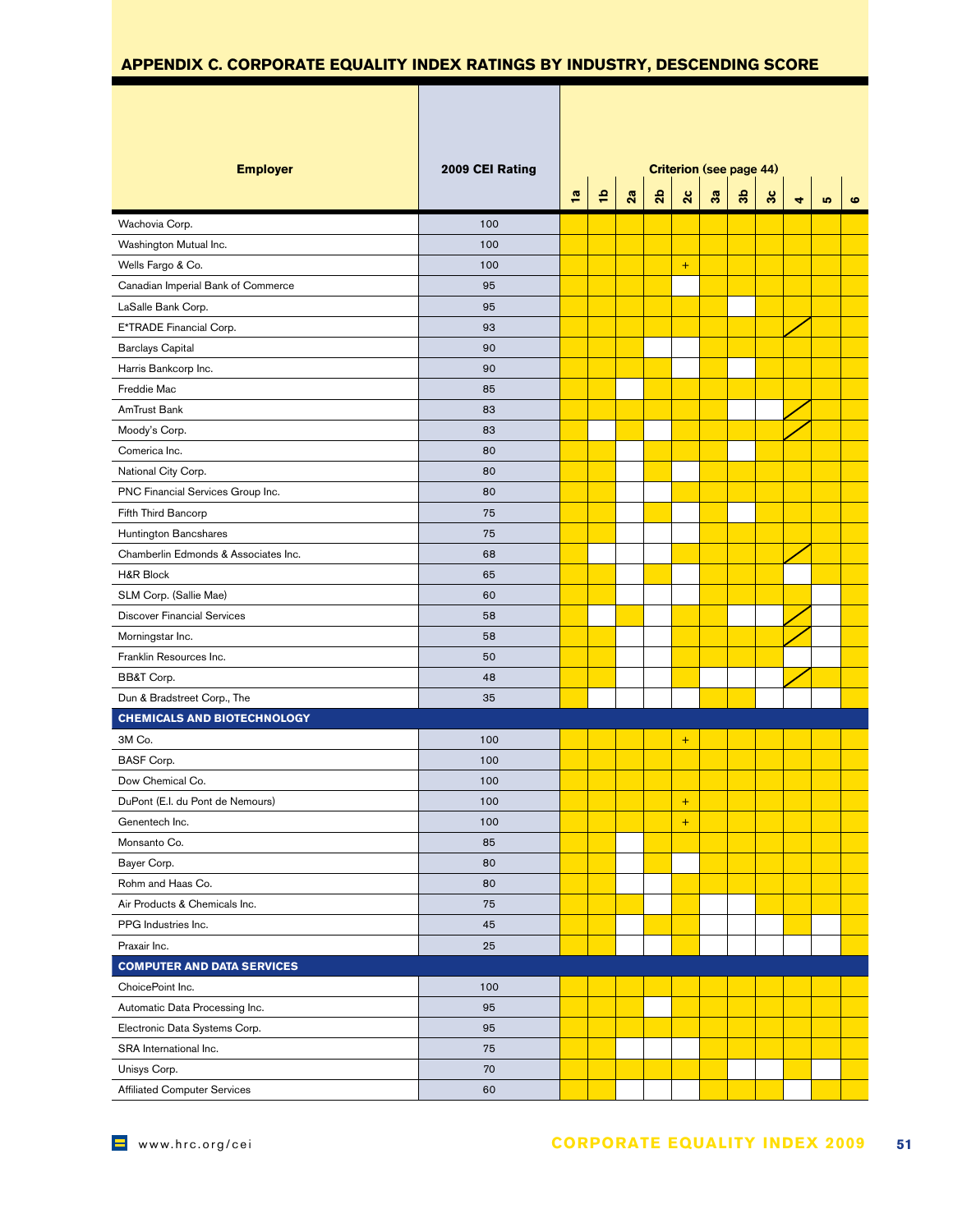| <b>Employer</b>                               | 2009 CEI Rating |              |              |    |    | <b>Criterion (see page 44)</b> |    |        |     |   |           |  |
|-----------------------------------------------|-----------------|--------------|--------------|----|----|--------------------------------|----|--------|-----|---|-----------|--|
|                                               |                 | $\mathbf{a}$ | $\mathbf{a}$ | 2a | 2b | 2c                             | 3a | $35\,$ | ္တိ | ÷ | <b>LO</b> |  |
| Keane Inc.                                    | 50              |              |              |    |    |                                |    |        |     |   |           |  |
| Perot Systems Corp.                           | $\mathsf O$     |              |              |    |    |                                |    |        |     |   |           |  |
| <b>COMPUTER HARDWARE AND OFFICE EQUIPMENT</b> |                 |              |              |    |    |                                |    |        |     |   |           |  |
| Apple Inc.                                    | 100             |              |              |    |    |                                |    |        |     |   |           |  |
| Cisco Systems Inc.                            | 100             |              |              |    |    | $+$                            |    |        |     |   |           |  |
| Dell Inc.                                     | 100             |              |              |    |    |                                |    |        |     |   |           |  |
| Herman Miller Inc.                            | 100             |              |              |    |    | $\pm$                          |    |        |     |   |           |  |
| Hewlett-Packard Co.                           | 100             |              |              |    |    |                                |    |        |     |   |           |  |
| International Business Machines Corp. (IBM)   | 100             |              |              |    |    | $\ddot{}$                      |    |        |     |   |           |  |
| Lexmark International Inc.                    | 100             |              |              |    |    |                                |    |        |     |   |           |  |
| NCR Corp.                                     | 100             |              |              |    |    |                                |    |        |     |   |           |  |
| Sun Microsystems Inc.                         | 100             |              |              |    |    | $+$                            |    |        |     |   |           |  |
| Tech Data Corp.                               | 100             |              |              |    |    |                                |    |        |     |   |           |  |
| Xerox Corp.                                   | 100             |              |              |    |    |                                |    |        |     |   |           |  |
| EMC Corp.                                     | 95              |              |              |    |    |                                |    |        |     |   |           |  |
| CDW Corp.                                     | 88              |              |              |    |    |                                |    |        |     |   |           |  |
| Imation Corp.                                 | 88              |              |              |    |    |                                |    |        |     |   |           |  |
| Avaya Inc.                                    | 85              |              |              |    |    | $\ddot{}$                      |    |        |     |   |           |  |
| Pitney Bowes Inc.                             | 85              |              |              |    |    |                                |    |        |     |   |           |  |
| <b>IKON Office Solutions</b>                  | 65              |              |              |    |    |                                |    |        |     |   |           |  |
| Seagate Technology LLC                        | 60              |              |              |    |    |                                |    |        |     |   |           |  |
| Acer Inc.                                     | 50              |              |              |    |    |                                |    |        |     |   |           |  |
| Software House International                  | 40              |              |              |    |    |                                |    |        |     |   |           |  |
| Avnet Inc.                                    | 30              |              |              |    |    |                                |    |        |     |   |           |  |
| <b>COMPUTER SOFTWARE</b>                      |                 |              |              |    |    |                                |    |        |     |   |           |  |
| <b>BMC Software Inc.</b>                      | 100             |              |              |    |    |                                |    |        |     |   |           |  |
| Electronic Arts Inc.                          | 100             |              |              |    |    |                                |    |        |     |   |           |  |
| Intuit Inc.                                   | 100             |              |              |    |    |                                |    |        |     |   |           |  |
| Microsoft Corp.                               | 100             |              |              |    |    | $\ddot{}$                      |    |        |     |   |           |  |
| Oracle Corp.                                  | 100             |              |              |    |    |                                |    |        |     |   |           |  |
| Symantec Corp.                                | 100             |              |              |    |    |                                |    |        |     |   |           |  |
| Adobe Systems Inc.                            | 95              |              |              |    |    |                                |    |        |     |   |           |  |
| Compuware Corp.                               | 93              |              |              |    |    |                                |    |        |     |   |           |  |
| SAP America Inc.                              | 90              |              |              |    |    |                                |    |        |     |   |           |  |
| Cerner Corp.                                  | 65              |              |              |    |    |                                |    |        |     |   |           |  |
| McAfee Inc.                                   | 53              |              |              |    |    |                                |    |        |     |   |           |  |
| <b>CONSULTING, BUSINESS SERVICES</b>          |                 |              |              |    |    |                                |    |        |     |   |           |  |
| Accenture Ltd.                                | 100             |              |              |    |    |                                |    |        |     |   |           |  |
| Bain & Co. Inc. (& Bridgespan Group Inc.)     | 100             |              |              |    |    |                                |    |        |     |   |           |  |
| <b>Boston Consulting Group</b>                | 100             |              |              |    |    |                                |    |        |     |   |           |  |
| Deloitte LLP                                  | 100             |              |              |    |    | $\ddot{}$                      |    |        |     |   |           |  |
| Ernst & Young LLP                             | 100             |              |              |    |    | $\pm$                          |    |        |     |   |           |  |
| <b>Hewitt Associates</b>                      | 100             |              |              |    |    |                                |    |        |     |   |           |  |
|                                               |                 |              |              |    |    |                                |    |        |     |   |           |  |

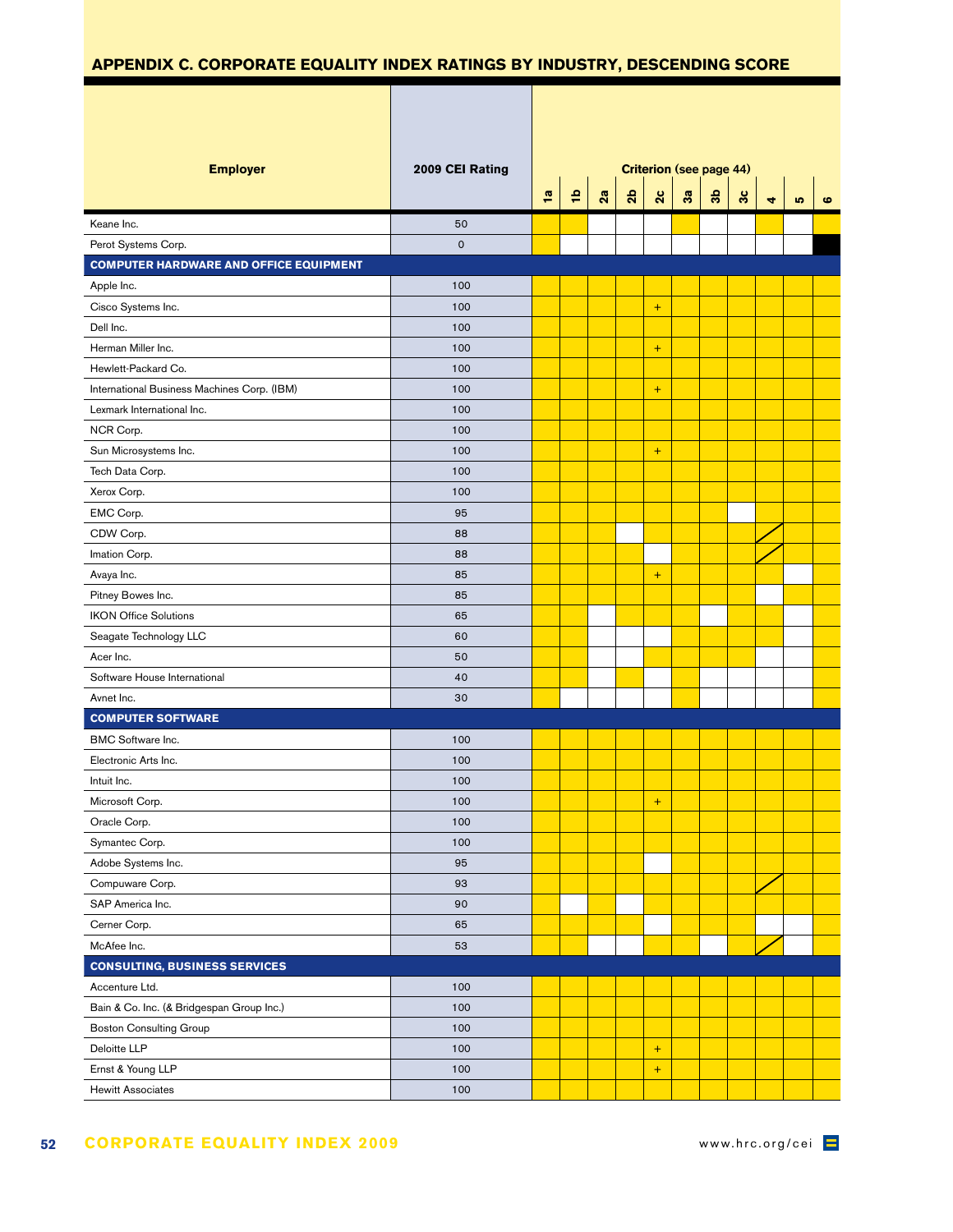| <b>Employer</b>                       | 2009 CEI Rating |              |              |    |    |     | <b>Criterion (see page 44)</b> |                |    |   |           |    |
|---------------------------------------|-----------------|--------------|--------------|----|----|-----|--------------------------------|----------------|----|---|-----------|----|
|                                       |                 | $\mathbf{a}$ | $\mathbf{a}$ | 2a | 2b | 2c  | 3a                             | 3 <sub>0</sub> | 3c | 4 | <b>LO</b> | co |
| <b>KPMG LLP</b>                       | 100             |              |              |    |    | $+$ |                                |                |    |   |           |    |
| Marsh & McLennan Companies Inc.       | 100             |              |              |    |    |     |                                |                |    |   |           |    |
| McKinsey & Co. Inc.                   | 100             |              |              |    |    |     |                                |                |    |   |           |    |
| Nielsen Co., The                      | 100             |              |              |    |    |     |                                |                |    |   |           |    |
| PricewaterhouseCoopers LLP            | 100             |              |              |    |    |     |                                |                |    |   |           |    |
| Harris Interactive Inc.               | 93              |              |              |    |    |     |                                |                |    |   |           |    |
| Adecco North America LLC              | 85              |              |              |    |    |     |                                |                |    |   |           |    |
| A.T. Kearney Inc.                     | 80              |              |              |    |    |     |                                |                |    |   |           |    |
| Booz Allen Hamilton Inc.              | 80              |              |              |    |    |     |                                |                |    |   |           |    |
| Convergys Corp.                       | 80              |              |              |    |    |     |                                |                |    |   |           |    |
| <b>EDUCATION, CHILD CARE</b>          |                 |              |              |    |    |     |                                |                |    |   |           |    |
| Bright Horizons Family Solutions Inc. | 100             |              |              |    |    |     |                                |                |    |   |           |    |
| <b>ENERGY AND UTILITIES</b>           |                 |              |              |    |    |     |                                |                |    |   |           |    |
| Constellation Energy Group Inc.       | 100             |              |              |    |    |     |                                |                |    |   |           |    |
| National Grid USA                     | 100             |              |              |    |    |     |                                |                |    |   |           |    |
| PG&E Corp.                            | 100             |              |              |    |    | $+$ |                                |                |    |   |           |    |
| Sempra Energy                         | 100             |              |              |    |    |     |                                |                |    |   |           |    |
| Southern California Edison Co.        | 100             |              |              |    |    |     |                                |                |    |   |           |    |
| Consolidated Edison Co.               | 95              |              |              |    |    |     |                                |                |    |   |           |    |
| Entergy Corp.                         | 95              |              |              |    |    |     |                                |                |    |   |           |    |
| Exelon Corp.                          | 95              |              |              |    |    | $+$ |                                |                |    |   |           |    |
| Dominion Resources Inc.               | 90              |              |              |    |    |     |                                |                |    |   |           |    |
| Alliant Energy Corp.                  | 85              |              |              |    |    |     |                                |                |    |   |           |    |
| PacifiCorp                            | 85              |              |              |    |    |     |                                |                |    |   |           |    |
| DTE Energy Co.                        | 75              |              |              |    |    |     |                                |                |    |   |           |    |
| Duke Energy Corp.                     | 75              |              |              |    |    |     |                                |                |    |   |           |    |
| Reliant Energy Inc.                   | 75              |              |              |    |    |     |                                |                |    |   |           |    |
| Progress Energy Inc.                  | 68              |              |              |    |    |     |                                |                |    |   |           |    |
| Northeast Utilities                   | 65              |              |              |    |    |     |                                |                |    |   |           |    |
| Pepco Holdings Inc.                   | 65              |              |              |    |    |     |                                |                |    |   |           |    |
| PPL Corp.                             | 65              |              |              |    |    |     |                                |                |    |   |           |    |
| Severn Trent Services Inc.            | 65              |              |              |    |    |     |                                |                |    |   |           |    |
| <b>Xcel Energy</b>                    | 60              |              |              |    |    |     |                                |                |    |   |           |    |
| Williams Companies Inc.               | 55              |              |              |    |    |     |                                |                |    |   |           |    |
| Wisconsin Energy Corp.                | 55              |              |              |    |    |     |                                |                |    |   |           |    |
| Calpine Corp.                         | 48              |              |              |    |    |     |                                |                |    |   |           |    |
| Southern Co.                          | 48              |              |              |    |    |     |                                |                |    |   |           |    |
| Allegheny Energy                      | 45              |              |              |    |    |     |                                |                |    |   |           |    |
| Ameren Corp.                          | 45              |              |              |    |    |     |                                |                |    |   |           |    |
| Mirant Corp.                          | 45              |              |              |    |    |     |                                |                |    |   |           |    |
| PNM Resources Inc.                    | 43              |              |              |    |    |     |                                |                |    |   |           |    |
| Aquila                                | 35              |              |              |    |    |     |                                |                |    |   |           |    |
| Edison International                  | 35              |              |              |    |    |     |                                |                |    |   |           |    |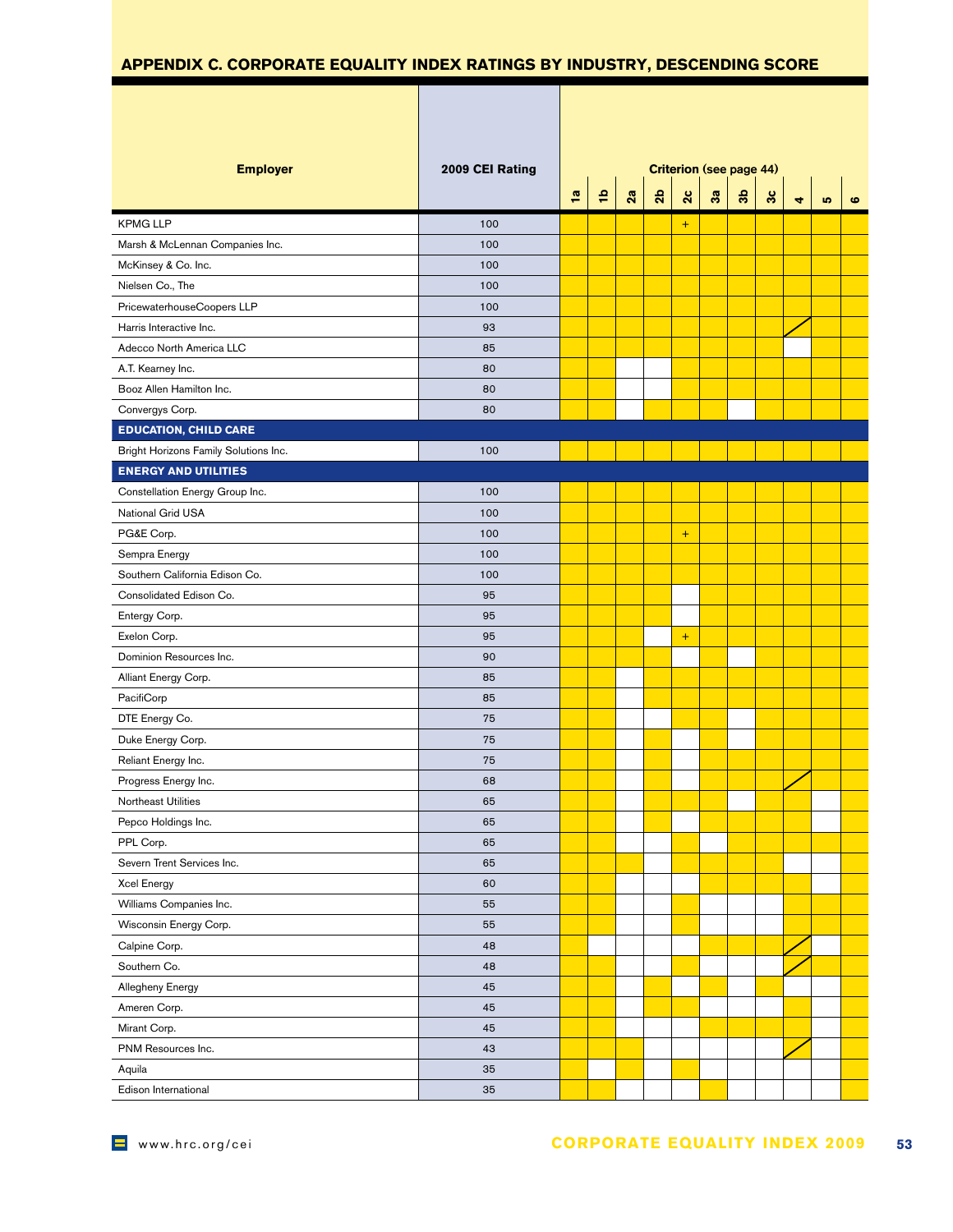| <b>Employer</b>                              | 2009 CEI Rating |              |              |    |    | <b>Criterion (see page 44)</b> |    |              |    |   |           |    |
|----------------------------------------------|-----------------|--------------|--------------|----|----|--------------------------------|----|--------------|----|---|-----------|----|
|                                              |                 | $\mathbf{r}$ | $\mathbf{a}$ | 2a | 2b | 2c                             | 3a | $35^{\circ}$ | 3c |   |           |    |
| Laclede Group Inc.                           | $5\phantom{.0}$ |              |              |    |    |                                |    |              |    | 4 | <b>IO</b> | co |
| <b>ENGINEERING AND CONSTRUCTION</b>          |                 |              |              |    |    |                                |    |              |    |   |           |    |
| CH2M HILL Companies Ltd.                     | 80              |              |              |    |    |                                |    |              |    |   |           |    |
| <b>KB Home</b>                               | 75              |              |              |    |    |                                |    |              |    |   |           |    |
| Perkins & Will Group, Ltd., The              | 55              |              |              |    |    |                                |    |              |    |   |           |    |
| Jacobs Engineering Group Inc.                | 40              |              |              |    |    |                                |    |              |    |   |           |    |
| DPR Construction Inc.                        | 30              |              |              |    |    |                                |    |              |    |   |           |    |
| <b>Ryland Group</b>                          | 30              |              |              |    |    |                                |    |              |    |   |           |    |
| <b>ENTERTAINMENT AND ELECTRONIC MEDIA</b>    |                 |              |              |    |    |                                |    |              |    |   |           |    |
| Clear Channel Communications Inc.            | 100             |              |              |    |    |                                |    |              |    |   |           |    |
| Cox Enterprises Inc./Cox Communications Inc. | 100             |              |              |    |    |                                |    |              |    |   |           |    |
| Time Warner Inc.                             | 100             |              |              |    |    |                                |    |              |    |   |           |    |
| Viacom Inc.                                  | 100             |              |              |    |    |                                |    |              |    |   |           |    |
| Walt Disney Co.                              | 100             |              |              |    |    | $\ddot{}$                      |    |              |    |   |           |    |
| XM Satellite Radio Holdings Inc.             | 93              |              |              |    |    |                                |    |              |    |   |           |    |
| Corbis Corp.                                 | 80              |              |              |    |    |                                |    |              |    |   |           |    |
| Comcast Corp.                                | 80              |              |              |    |    |                                |    |              |    |   |           |    |
| Sirius Satellite Radio Inc.                  | 80              |              |              |    |    |                                |    |              |    |   |           |    |
| AMC Entertainment Inc.                       | 63              |              |              |    |    |                                |    |              |    |   |           |    |
| Vivendi                                      | 35              |              |              |    |    |                                |    |              |    |   |           |    |
| <b>FOOD, BEVERAGES AND GROCERIES</b>         |                 |              |              |    |    |                                |    |              |    |   |           |    |
| Anheuser-Busch Companies Inc.                | 100             |              |              |    |    |                                |    |              |    |   |           |    |
| Brinker International Inc.                   | 100             |              |              |    |    |                                |    |              |    |   |           |    |
| Campbell Soup Co.                            | 100             |              |              |    |    | $\color{red}{+}$               |    |              |    |   |           |    |
| Cargill Inc.                                 | 100             |              |              |    |    |                                |    |              |    |   |           |    |
| Coca-Cola Co., The                           | 100             |              |              |    |    | $\ddot{}$                      |    |              |    |   |           |    |
| Coca-Cola Enterprises Inc.                   | 100             |              |              |    |    |                                |    |              |    |   |           |    |
| Coors Brewing Co.                            | 100             |              |              |    |    |                                |    |              |    |   |           |    |
| Diageo North America                         | 100             |              |              |    |    |                                |    |              |    |   |           |    |
| Pepsi Bottling Group Inc., The               | 100             |              |              |    |    |                                |    |              |    |   |           |    |
| PepsiCo Inc.                                 | 100             |              |              |    |    |                                |    |              |    |   |           |    |
| Sodexho Inc.                                 | 100             |              |              |    |    |                                |    |              |    |   |           |    |
| Starbucks Corp.                              | 100             |              |              |    |    |                                |    |              |    |   |           |    |
| Supervalu Inc.                               | 100             |              |              |    |    |                                |    |              |    |   |           |    |
| Food Lion LLC                                | 95              |              |              |    |    |                                |    |              |    |   |           |    |
| General Mills Inc.                           | 95              |              |              |    |    |                                |    |              |    |   |           |    |
| Kraft Foods Inc.                             | 95              |              |              |    |    |                                |    |              |    |   |           |    |
| PepsiAmericas Inc.                           | 95              |              |              |    |    |                                |    |              |    |   |           |    |
| ConAgra Foods Inc.                           | 90              |              |              |    |    |                                |    |              |    |   |           |    |
| Miller Brewing Co.                           | 90              |              |              |    |    |                                |    |              |    |   |           |    |
| Whole Foods Market Inc.                      | 90              |              |              |    |    |                                |    |              |    |   |           |    |
| McDonald's Corp.                             | 85              |              |              |    |    |                                |    |              |    |   |           |    |
| <b>Hannaford Brothers</b>                    | 83              |              |              |    |    |                                |    |              |    |   |           |    |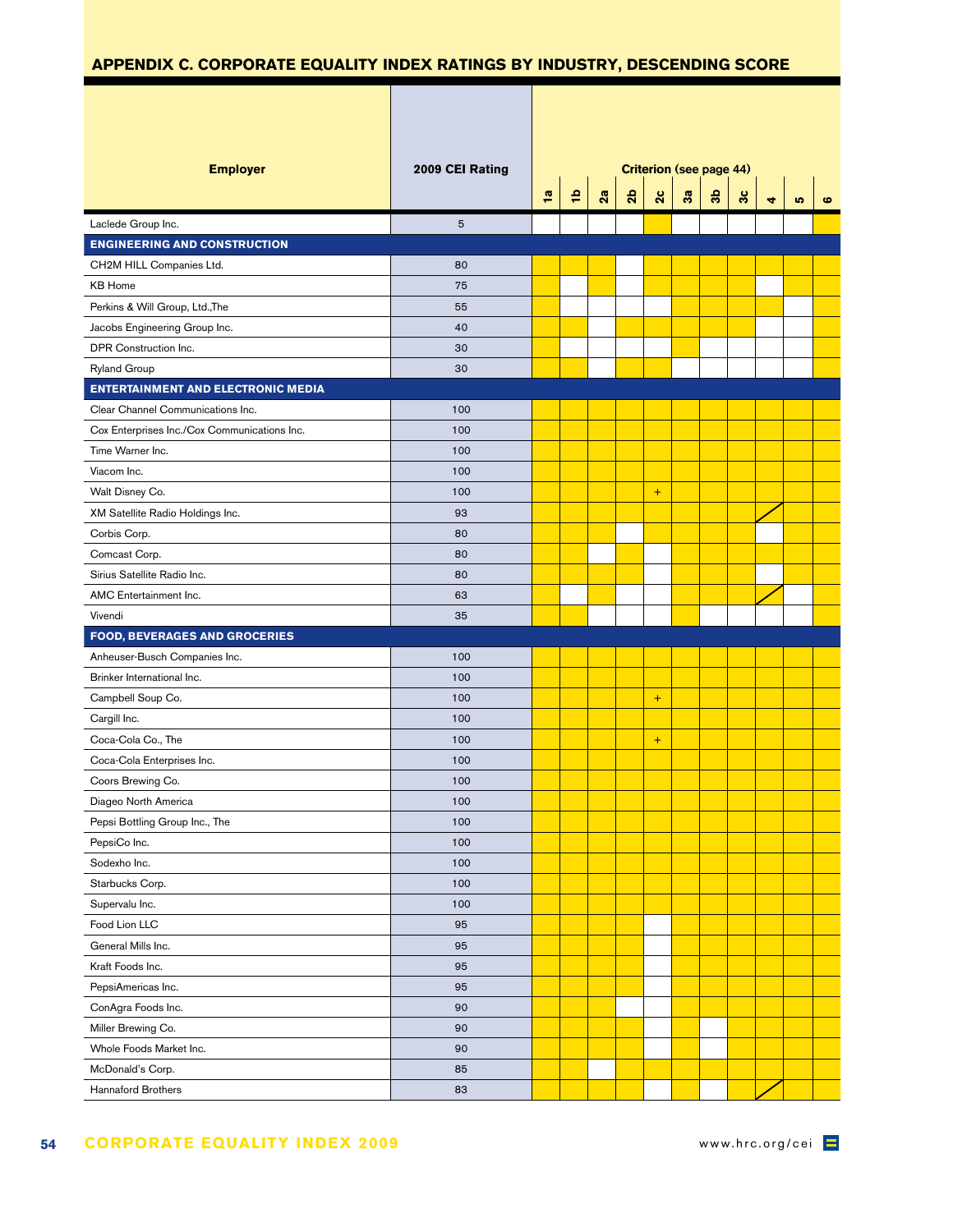| <b>Employer</b>                  | 2009 CEI Rating |              |               |    |    |    |    | <b>Criterion (see page 44)</b> |    |   |           |   |
|----------------------------------|-----------------|--------------|---------------|----|----|----|----|--------------------------------|----|---|-----------|---|
|                                  |                 | $\mathbf{a}$ | $\frac{a}{r}$ | 2a | 2b | 2c | 3a | 3 <sub>b</sub>                 | 3c | 4 | <b>LO</b> | ဖ |
| Darden Restaurants               | 80              |              |               |    |    |    |    |                                |    |   |           |   |
| Ahold USA Inc.                   | 78              |              |               |    |    |    |    |                                |    |   |           |   |
| Palm Management Corp.            | 78              |              |               |    |    |    |    |                                |    |   |           |   |
| Aramark Corp.                    | 75              |              |               |    |    |    |    |                                |    |   |           |   |
| Kroger Co., The                  | 75              |              |               |    |    |    |    |                                |    |   |           |   |
| Nestle Purina PetCare Co.        | 75              |              |               |    |    |    |    |                                |    |   |           |   |
| Safeway Inc.                     | 75              |              |               |    |    |    |    |                                |    |   |           |   |
| Sara Lee Corp.                   | 75              |              |               |    |    |    |    |                                |    |   |           |   |
| Dean Foods Co.                   | 73              |              |               |    |    |    |    |                                |    |   |           |   |
| Hershey Co., The                 | 70              |              |               |    |    |    |    |                                |    |   |           |   |
| H.J. Heinz Co.                   | 68              |              |               |    |    |    |    |                                |    |   |           |   |
| Compass Group USA Inc.           | 65              |              |               |    |    |    |    |                                |    |   |           |   |
| Yum! Brands Inc.                 | 65              |              |               |    |    |    |    |                                |    |   |           |   |
| Domino's Pizza Inc.              | 60              |              |               |    |    |    |    |                                |    |   |           |   |
| Kellogg Co.                      | 60              |              |               |    |    |    |    |                                |    |   |           |   |
| U.S. Foodservice Inc.            | 58              |              |               |    |    |    |    |                                |    |   |           |   |
| Hain Celestial Group Inc.        | 55              |              |               |    |    |    |    |                                |    |   |           |   |
| Land O'Lakes                     | 53              |              |               |    |    |    |    |                                |    |   |           |   |
| Pathmark Stores Inc.             | 53              |              |               |    |    |    |    |                                |    |   |           |   |
| Mars Inc.                        | 48              |              |               |    |    |    |    |                                |    |   |           |   |
| Dole Food Co. Inc.               | 45              |              |               |    |    |    |    |                                |    |   |           |   |
| C&S Wholesale Grocers Inc.       | 40              |              |               |    |    |    |    |                                |    |   |           |   |
| H.E. Butt Grocery Co.            | 40              |              |               |    |    |    |    |                                |    |   |           |   |
| Brown-Forman Corp.               | 20              |              |               |    |    |    |    |                                |    |   |           |   |
| Archer Daniels Midland Co.       | 15              |              |               |    |    |    |    |                                |    |   |           |   |
| CBRL Group Inc. (Cracker Barrel) | 15              |              |               |    |    |    |    |                                |    |   |           |   |
| Meijer Inc.                      | 15              |              |               |    |    |    |    |                                |    |   |           |   |
| <b>FOREST AND PAPER PRODUCTS</b> |                 |              |               |    |    |    |    |                                |    |   |           |   |
| Weyerhaeuser Co.                 | 75              |              |               |    |    |    |    |                                |    |   |           |   |
| International Paper Co.          | 70              |              |               |    |    |    |    |                                |    |   |           |   |
| <b>HEALTHCARE</b>                |                 |              |               |    |    |    |    |                                |    |   |           |   |
| Bausch & Lomb Inc.               | 100             |              |               |    |    |    |    |                                |    |   |           |   |
| Cardinal Health                  | 100             |              |               |    |    |    |    |                                |    |   |           |   |
| Kaiser Permanente                | 100             |              |               |    |    |    |    |                                |    |   |           |   |
| CIGNA Corp.                      | 95              |              |               |    |    |    |    |                                |    |   |           |   |
| Health Care Service Corp.        | 95              |              |               |    |    |    |    |                                |    |   |           |   |
| UnitedHealth Group Inc.          | 95              |              |               |    |    |    |    |                                |    |   |           |   |
| Health Net Inc.                  | 93              |              |               |    |    |    |    |                                |    |   |           |   |
| Sierra Health Services Inc.      | 88              |              |               |    |    |    |    |                                |    |   |           |   |
| Quest Diagnostics Inc.           | 85              |              |               |    |    |    |    |                                |    |   |           |   |
| Abbott Laboratories              | 80              |              |               |    |    |    |    |                                |    |   |           |   |
| Baxter International Inc.        | 80              |              |               |    |    |    |    |                                |    |   |           |   |
| Group Health Cooperative         | 78              |              |               |    |    |    |    |                                |    |   |           |   |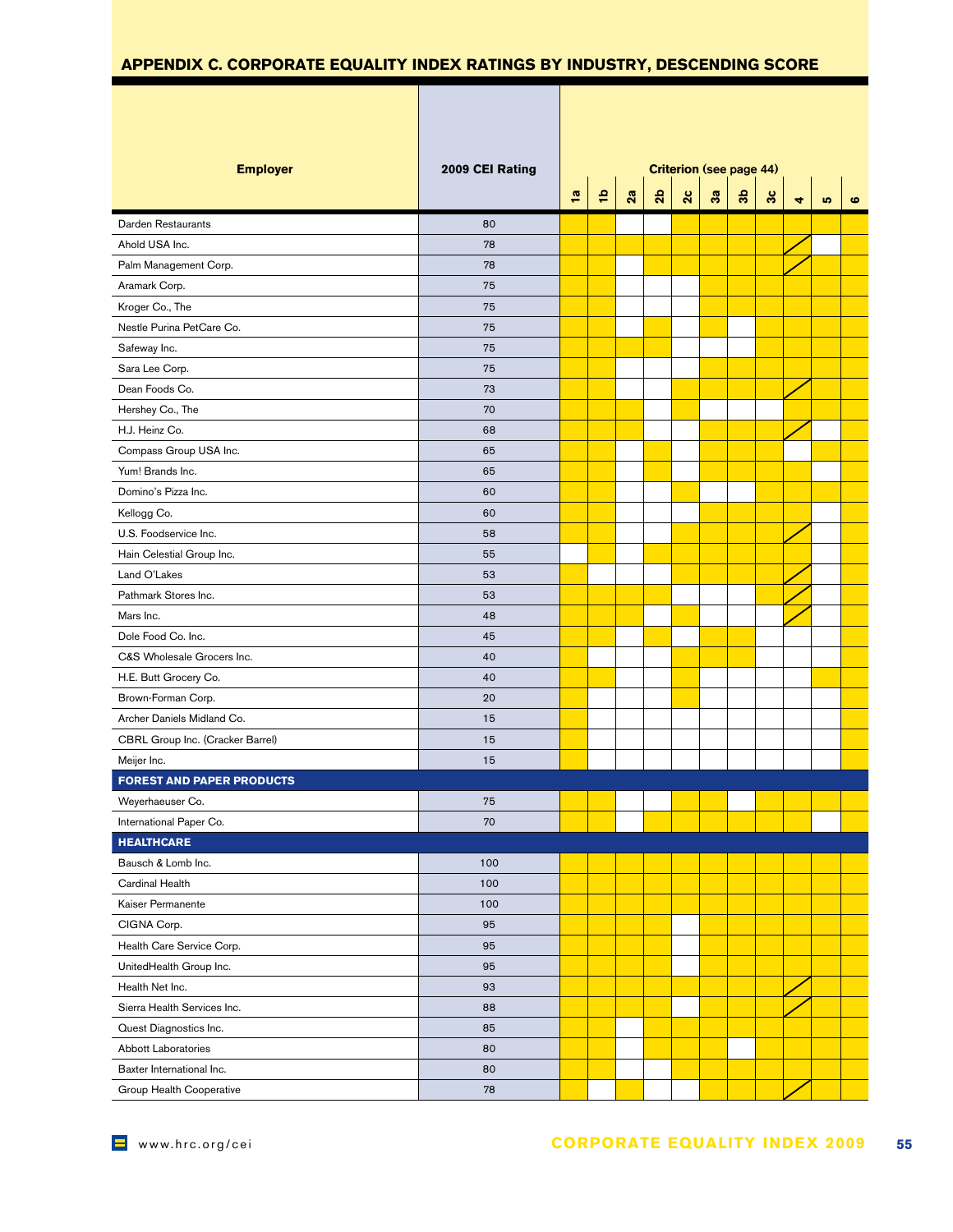| <b>Employer</b>                             | 2009 CEI Rating |                |               |    |    |           |    | <b>Criterion (see page 44)</b> |    |   |           |  |
|---------------------------------------------|-----------------|----------------|---------------|----|----|-----------|----|--------------------------------|----|---|-----------|--|
|                                             |                 | $\overline{a}$ | $\frac{a}{r}$ | 2a | 2b | 2c        | 3a | 3 <sup>o</sup>                 | 3c | 4 | <b>LO</b> |  |
| McKesson Corp.                              | 68              |                |               |    |    |           |    |                                |    |   |           |  |
| Vision Service Plan                         | 65              |                |               |    |    |           |    |                                |    |   |           |  |
| Owens & Minor Inc.                          | 55              |                |               |    |    |           |    |                                |    |   |           |  |
| Austin Radiological Assn.                   | 53              |                |               |    |    |           |    |                                |    |   |           |  |
| University Hospitals of Cleveland           | 50              |                |               |    |    |           |    |                                |    |   |           |  |
| Humana Inc.                                 | 45              |                |               |    |    |           |    |                                |    |   |           |  |
| Tenet Healthcare                            | 35              |                |               |    |    |           |    |                                |    |   |           |  |
| HIGH-TECH/PHOTO/SCIENCE EQUIP.              |                 |                |               |    |    |           |    |                                |    |   |           |  |
| Agilent Technologies Inc.                   | 100             |                |               |    |    |           |    |                                |    |   |           |  |
| Corning Inc.                                | 100             |                |               |    |    |           |    |                                |    |   |           |  |
| Eastman Kodak Co.                           | 100             |                |               |    |    | $\ddot{}$ |    |                                |    |   |           |  |
| Freescale Semiconductor Inc.                | 100             |                |               |    |    |           |    |                                |    |   |           |  |
| Intel Corp.                                 | 100             |                |               |    |    |           |    |                                |    |   |           |  |
| Texas Instruments Inc.                      | 100             |                |               |    |    |           |    |                                |    |   |           |  |
| Medtronic Inc.                              | 95              |                |               |    |    |           |    |                                |    |   |           |  |
| Applied Materials Inc.                      | 88              |                |               |    |    |           |    |                                |    |   |           |  |
| Advanced Micro Devices Inc.                 | 80              |                |               |    |    |           |    |                                |    |   |           |  |
| ITT Industries Inc.                         | 75              |                |               |    |    |           |    |                                |    |   |           |  |
| Polaroid Corp.                              | 60              |                |               |    |    |           |    |                                |    |   |           |  |
| KLA-Tencor Corp.                            | 58              |                |               |    |    |           |    |                                |    |   |           |  |
| Fisher Scientific International             | 40              |                |               |    |    |           |    |                                |    |   |           |  |
| <b>HOTELS, RESORTS AND CASINOS</b>          |                 |                |               |    |    |           |    |                                |    |   |           |  |
| Carlson Companies Inc.                      | 100             |                |               |    |    |           |    |                                |    |   |           |  |
| Global Hyatt Corp.                          | 100             |                |               |    |    |           |    |                                |    |   |           |  |
| Harrah's Entertainment Inc.                 | 100             |                |               |    |    |           |    |                                |    |   |           |  |
| Kimpton Hotel & Restaurant Group Inc.       | 100             |                |               |    |    | $\pm$     |    |                                |    |   |           |  |
| Marriott International Inc.                 | 100             |                |               |    |    |           |    |                                |    |   |           |  |
| Starwood Hotels & Resorts Worldwide         | 100             |                |               |    |    |           |    |                                |    |   |           |  |
| Wyndham Worldwide Corp.                     | 100             |                |               |    |    |           |    |                                |    |   |           |  |
| Hilton Hotels Corp.                         | 90              |                |               |    |    |           |    |                                |    |   |           |  |
| <b>MGM Mirage</b>                           | 80              |                |               |    |    |           |    |                                |    |   |           |  |
| Host Hotels & Resorts                       | 45              |                |               |    |    |           |    |                                |    |   |           |  |
| <b>INSURANCE</b>                            |                 |                |               |    |    |           |    |                                |    |   |           |  |
| AAA Northern California, Nevada and Utah    | 100             |                |               |    |    |           |    |                                |    |   |           |  |
| Aetna Inc.                                  | 100             |                |               |    |    |           |    |                                |    |   |           |  |
| Allianz Life Insurance Co. of North America | 100             |                |               |    |    |           |    |                                |    |   |           |  |
| Allstate Corp., The                         | 100             |                |               |    |    |           |    |                                |    |   |           |  |
| Aon Corp.                                   | 100             |                |               |    |    |           |    |                                |    |   |           |  |
| Chubb Corp.                                 | 100             |                |               |    |    |           |    |                                |    |   |           |  |
| <b>CNA</b> Insurance                        | 100             |                |               |    |    |           |    |                                |    |   |           |  |
| Esurance Inc.                               | 100             |                |               |    |    |           |    |                                |    |   |           |  |
| Hartford Financial Services Co.             | 100             |                |               |    |    |           |    |                                |    |   |           |  |
| Harvard Pilgrim Health Care Inc.            | 100             |                |               |    |    |           |    |                                |    |   |           |  |

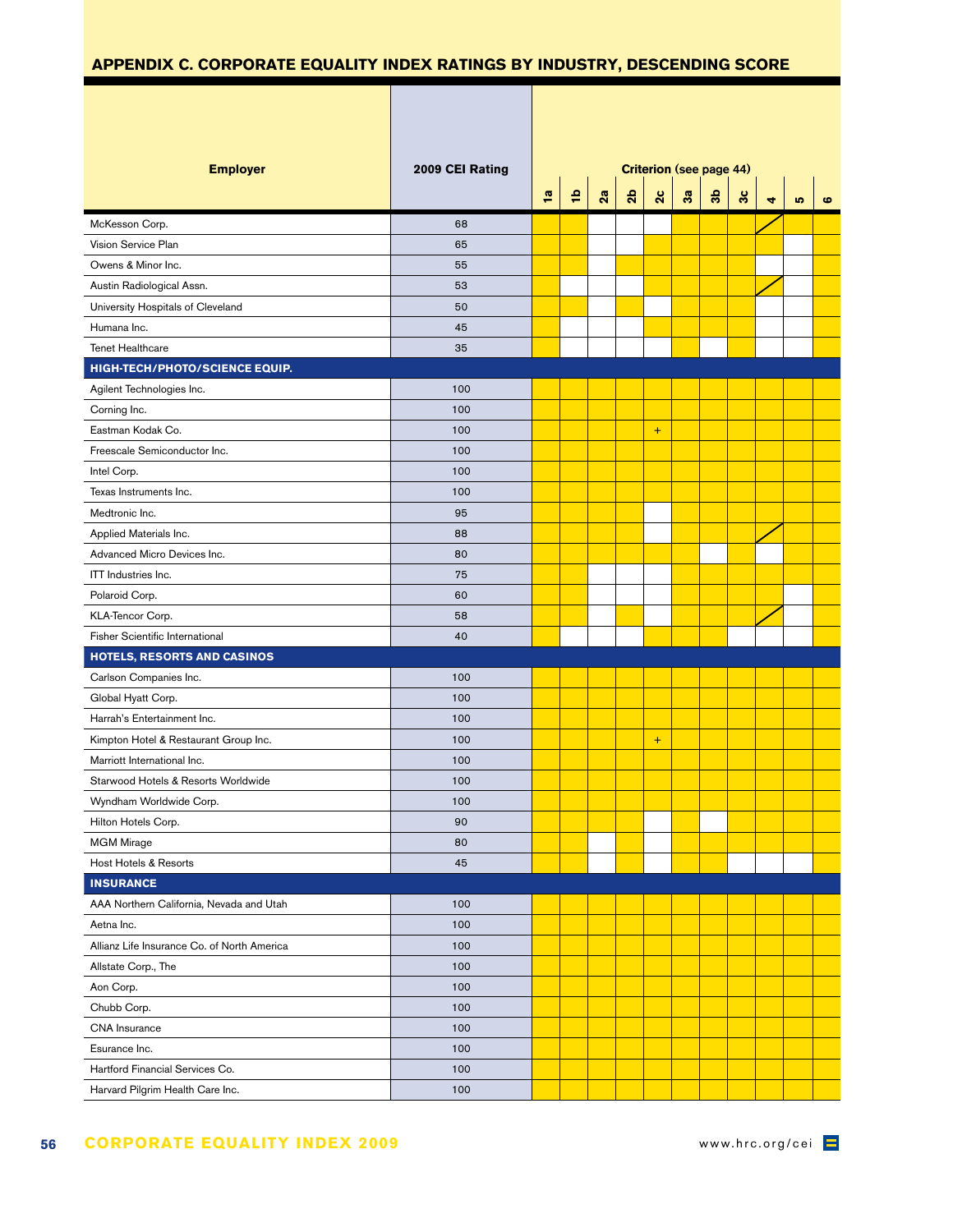| <b>Employer</b>                              | 2009 CEI Rating |              |               |    |    |       |    | <b>Criterion (see page 44)</b> |    |                      |           |   |
|----------------------------------------------|-----------------|--------------|---------------|----|----|-------|----|--------------------------------|----|----------------------|-----------|---|
|                                              |                 | $\mathbf{a}$ | $\frac{a}{r}$ | 2a | 2b | 2c    | 3a | 3 <sub>b</sub>                 | 3c | $\blacktriangleleft$ | <b>LO</b> | ဖ |
| ING North America Insurance Corp.            | 100             |              |               |    |    |       |    |                                |    |                      |           |   |
| Massachusetts Mutual Life Insurance Co.      | 100             |              |               |    |    |       |    |                                |    |                      |           |   |
| MetLife Inc.                                 | 100             |              |               |    |    |       |    |                                |    |                      |           |   |
| Nationwide                                   | 100             |              |               |    |    |       |    |                                |    |                      |           |   |
| New York Life Insurance Co.                  | 100             |              |               |    |    |       |    |                                |    |                      |           |   |
| Progressive Corp., The                       | 100             |              |               |    |    |       |    |                                |    |                      |           |   |
| Prudential Financial Inc.                    | 100             |              |               |    |    |       |    |                                |    |                      |           |   |
| Sun Life Financial Inc. (U.S.)               | 100             |              |               |    |    |       |    |                                |    |                      |           |   |
| American Family Insurance Group              | 95              |              |               |    |    |       |    |                                |    |                      |           |   |
| Lincoln National Corp.                       | 95              |              |               |    |    |       |    |                                |    |                      |           |   |
| Principal Financial Group                    | 95              |              |               |    |    |       |    |                                |    |                      |           |   |
| WellPoint Inc.                               | 95              |              |               |    |    |       |    |                                |    |                      |           |   |
| John Hancock Financial Services Inc.         | 88              |              |               |    |    |       |    |                                |    |                      |           |   |
| Unum Group                                   | 88              |              |               |    |    |       |    |                                |    |                      |           |   |
| American International Group Inc.            | 85              |              |               |    |    |       |    |                                |    |                      |           |   |
| Selective Insurance Group                    | 85              |              |               |    |    |       |    |                                |    |                      |           |   |
| Mutual of Omaha Insurance                    | 80              |              |               |    |    |       |    |                                |    |                      |           |   |
| State Farm Group                             | 80              |              |               |    |    | $\pm$ |    |                                |    |                      |           |   |
| Teachers Insurance and Annuity Association - | 78              |              |               |    |    |       |    |                                |    |                      |           |   |
| College Retirement Equities Fund             |                 |              |               |    |    |       |    |                                |    |                      |           |   |
| SAFECO Corp.                                 | 75              |              |               |    |    |       |    |                                |    |                      |           |   |
| <b>CUNA Mutual Insurance Group</b>           | 65              |              |               |    |    |       |    |                                |    |                      |           |   |
| Pacific Mutual Holding Co.                   | 65              |              |               |    |    |       |    |                                |    |                      |           |   |
| Zurich North America                         | 65              |              |               |    |    |       |    |                                |    |                      |           |   |
| Travelers Companies Inc., The                | 50              |              |               |    |    |       |    |                                |    |                      |           |   |
| AEGON USA Inc.                               | 40              |              |               |    |    |       |    |                                |    |                      |           |   |
| <b>INTERNET SERVICES AND RETAILING</b>       |                 |              |               |    |    |       |    |                                |    |                      |           |   |
| eBay Inc.                                    | 100             |              |               |    |    |       |    |                                |    |                      |           |   |
| Google Inc.                                  | 100             |              |               |    |    |       |    |                                |    |                      |           |   |
| Orbitz Worldwide Inc.                        | 100             |              |               |    |    |       |    |                                |    |                      |           |   |
| Yahoo! Inc.                                  | 100             |              |               |    |    |       |    |                                |    |                      |           |   |
| Amazon.com Inc.                              | 80              |              |               |    |    |       |    |                                |    |                      |           |   |
| Expedia Inc.                                 | 50              |              |               |    |    |       |    |                                |    |                      |           |   |
| <b>LAW FIRMS</b>                             |                 |              |               |    |    |       |    |                                |    |                      |           |   |
| Akin, Gump, Strauss, Hauer & Feld LLP        | 100             |              |               |    |    |       |    |                                |    |                      |           |   |
| Alston & Bird LLP                            | 100             |              |               |    |    |       |    |                                |    |                      |           |   |
| Arent Fox LLP                                | 100             |              |               |    |    |       |    |                                |    |                      |           |   |
| Arnold & Porter LLP                          | 100             |              |               |    |    |       |    |                                |    |                      |           |   |
| Baker & Daniels LLP                          | 100             |              |               |    |    |       |    |                                |    |                      |           |   |
| Bingham McCutchen LLP                        | 100             |              |               |    |    |       |    |                                |    |                      |           |   |
| Brown Rudnick LLP                            | 100             |              |               |    |    |       |    |                                |    |                      |           |   |
| <b>Bryan Cave LLP</b>                        | 100             |              |               |    |    |       |    |                                |    |                      |           |   |
| Cleary, Gottlieb, Steen & Hamilton LLP       | 100             |              |               |    |    |       |    |                                |    |                      |           |   |
|                                              |                 |              |               |    |    |       |    |                                |    |                      |           |   |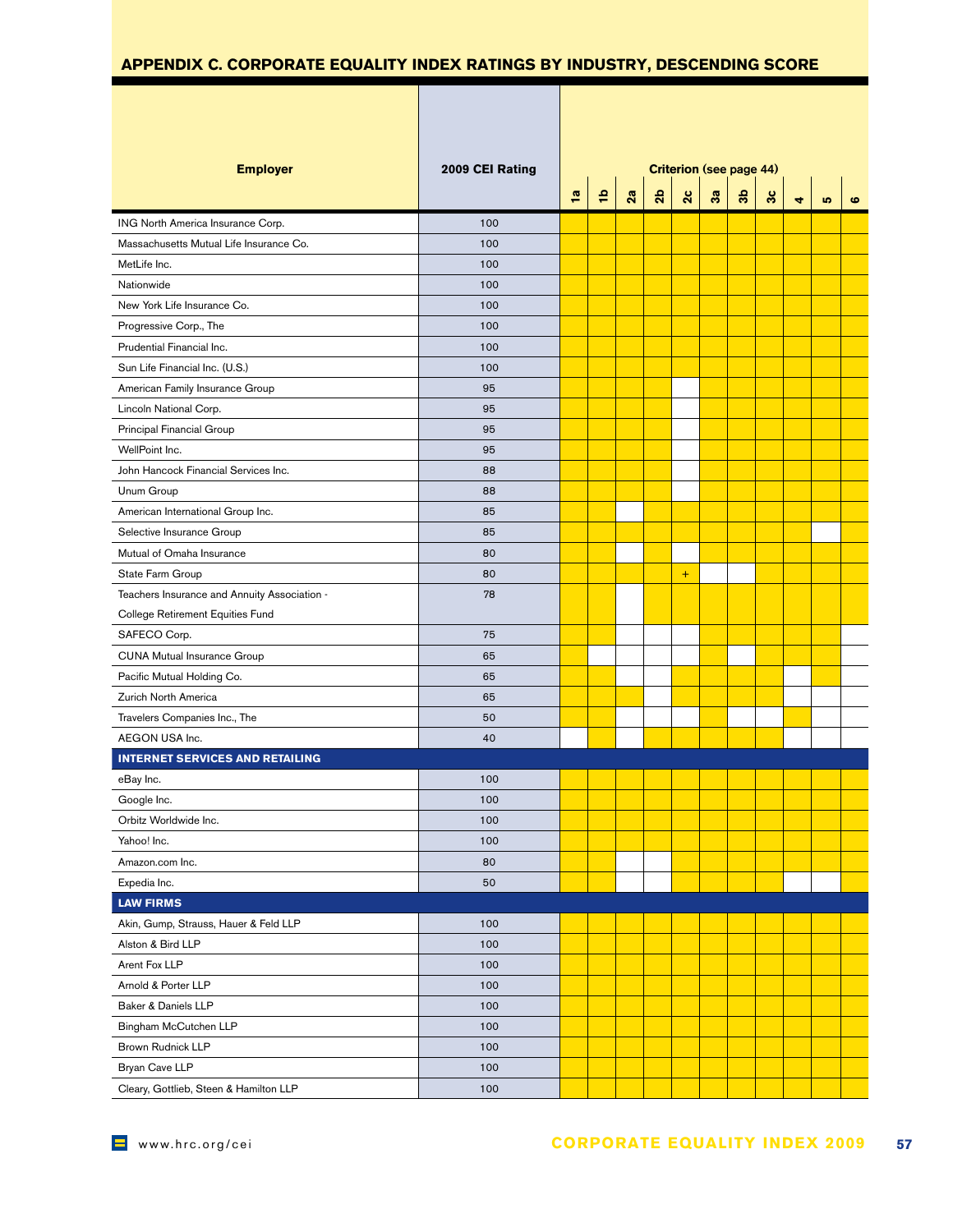| <b>Employer</b>                                | 2009 CEI Rating |              |               |    |    |           |    | Criterion (see page 44) |    |   |           |   |
|------------------------------------------------|-----------------|--------------|---------------|----|----|-----------|----|-------------------------|----|---|-----------|---|
|                                                |                 | $\mathbf{a}$ | $\frac{a}{r}$ | 2a | 2b | 2c        | 3a | 3b                      | 3c | 4 | <b>In</b> | ဖ |
| Clifford Chance US LLP                         | 100             |              |               |    |    | $\pm$     |    |                         |    |   |           |   |
| Covington & Burling LLP                        | 100             |              |               |    |    | $+$       |    |                         |    |   |           |   |
| Cravath, Swaine & Moore LLP                    | 100             |              |               |    |    |           |    |                         |    |   |           |   |
| Debevoise & Plimpton LLP                       | 100             |              |               |    |    |           |    |                         |    |   |           |   |
| Dewey & LeBoeuf LLP                            | 100             |              |               |    |    |           |    |                         |    |   |           |   |
| Dickstein Shapiro LLP                          | 100             |              |               |    |    |           |    |                         |    |   |           |   |
| <b>DLA Piper</b>                               | 100             |              |               |    |    |           |    |                         |    |   |           |   |
| Dorsey & Whitney LLP                           | 100             |              |               |    |    |           |    |                         |    |   |           |   |
| Edwards Angell Palmer & Dodge LLP              | 100             |              |               |    |    |           |    |                         |    |   |           |   |
| Faegre & Benson LLP                            | 100             |              |               |    |    | $\ddot{}$ |    |                         |    |   |           |   |
| Foley & Lardner LLP                            | 100             |              |               |    |    |           |    |                         |    |   |           |   |
| Foley Hoag LLP                                 | 100             |              |               |    |    |           |    |                         |    |   |           |   |
| Fried, Frank, Haris, Shriver & Jacobson LLP    | 100             |              |               |    |    | $\ddot{}$ |    |                         |    |   |           |   |
| Gibson, Dunn & Crutcher LLP                    | 100             |              |               |    |    |           |    |                         |    |   |           |   |
| Haynes and Boone LLP                           | 100             |              |               |    |    |           |    |                         |    |   |           |   |
| Heller Ehrman LLP                              | 100             |              |               |    |    |           |    |                         |    |   |           |   |
| Holland & Knight LLP                           | 100             |              |               |    |    |           |    |                         |    |   |           |   |
| Howrey LLP                                     | 100             |              |               |    |    |           |    |                         |    |   |           |   |
| Husch Blackwell Sanders LLP                    | 100             |              |               |    |    |           |    |                         |    |   |           |   |
| Jenner & Block LLP                             | 100             |              |               |    |    |           |    |                         |    |   |           |   |
| Kirkland & Ellis LLP                           | 100             |              |               |    |    | $\ddot{}$ |    |                         |    |   |           |   |
| Kramer Levin Naftalis & Frankel LLP            | 100             |              |               |    |    |           |    |                         |    |   |           |   |
| Latham & Watkins LLP                           | 100             |              |               |    |    | $\ddot{}$ |    |                         |    |   |           |   |
| Littler Mendelson PC                           | 100             |              |               |    |    |           |    |                         |    |   |           |   |
| Manatt, Phelps & Phillips LLP                  | 100             |              |               |    |    |           |    |                         |    |   |           |   |
| McDermott Will & Emery LLP                     | 100             |              |               |    |    |           |    |                         |    |   |           |   |
| Mintz, Levin, Cohn, Ferris, Glovsky & Popeo PC | 100             |              |               |    |    |           |    |                         |    |   |           |   |
| Morrison & Foerster LLP                        | 100             |              |               |    |    | $\pm$     |    |                         |    |   |           |   |
| Nixon Peabody LLP                              | 100             |              |               |    |    |           |    |                         |    |   |           |   |
| O'Melveny & Myers LLP                          | 100             |              |               |    |    |           |    |                         |    |   |           |   |
| Orrick, Herrington & Sutcliffe LLP             | 100             |              |               |    |    |           |    |                         |    |   |           |   |
| Patterson Belknap Webb & Tyler LLP             | 100             |              |               |    |    |           |    |                         |    |   |           |   |
| Paul, Hastings, Janofsky & Walker LLP          | 100             |              |               |    |    |           |    |                         |    |   |           |   |
| Perkins Coie                                   | 100             |              |               |    |    |           |    |                         |    |   |           |   |
| Pillsbury Winthrop Shaw Pittman LLP            | 100             |              |               |    |    |           |    |                         |    |   |           |   |
| Powell Goldstein LLP                           | 100             |              |               |    |    |           |    |                         |    |   |           |   |
| Proskauer Rose LLP                             | 100             |              |               |    |    |           |    |                         |    |   |           |   |
| Robins, Kaplan, Miller & Ciresi LLP            | 100             |              |               |    |    | $+$       |    |                         |    |   |           |   |
| Ropes & Gray LLP                               | 100             |              |               |    |    |           |    |                         |    |   |           |   |
| Sedgwick, Detert, Moran & Arnold LLP           | 100             |              |               |    |    |           |    |                         |    |   |           |   |
| Seyfarth Shaw LLP                              | 100             |              |               |    |    |           |    |                         |    |   |           |   |
| Sidley Austin LLP                              | 100             |              |               |    |    |           |    |                         |    |   |           |   |
| Skadden, Arps, Slate, Meagher & Flom LLP       | 100             |              |               |    |    |           |    |                         |    |   |           |   |

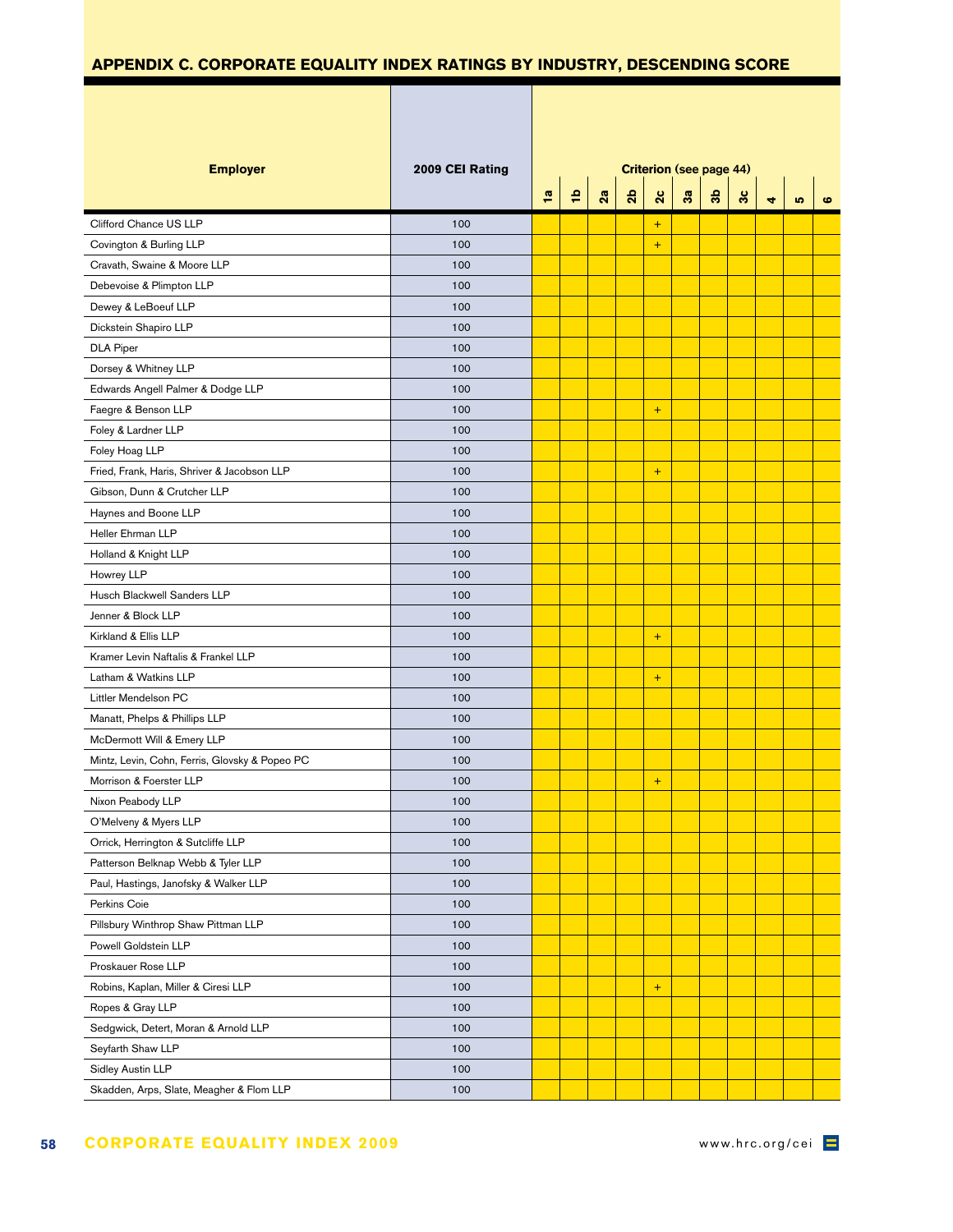| <b>Employer</b>                         | 2009 CEI Rating |               |              |    |    |     |    | <b>Criterion (see page 44)</b> |    |   |           |    |
|-----------------------------------------|-----------------|---------------|--------------|----|----|-----|----|--------------------------------|----|---|-----------|----|
|                                         |                 | $\frac{a}{b}$ | $\mathbf{a}$ | 2a | 2b | 2c  | 3a | $35\,$                         | 3c | 4 | <b>LO</b> | cΘ |
| Sonnenschein, Nath & Rosenthal LLP      | 100             |               |              |    |    | $+$ |    |                                |    |   |           |    |
| Squire, Sanders & Dempsey LLP           | 100             |               |              |    |    |     |    |                                |    |   |           |    |
| Sullivan & Cromwell LLP                 | 100             |               |              |    |    |     |    |                                |    |   |           |    |
| Thompson Coburn LLP                     | 100             |               |              |    |    |     |    |                                |    |   |           |    |
| <b>Troutman Sanders LLP</b>             | 100             |               |              |    |    |     |    |                                |    |   |           |    |
| Vinson & Elkins LLP                     | 100             |               |              |    |    |     |    |                                |    |   |           |    |
| Wachtell, Lipton, Rosen & Katz LLP      | 100             |               |              |    |    |     |    |                                |    |   |           |    |
| Weil, Gotshal & Manges LLP              | 100             |               |              |    |    |     |    |                                |    |   |           |    |
| White & Case LLP                        | 100             |               |              |    |    |     |    |                                |    |   |           |    |
| Wilmer Cutler Pickering Hale & Dorr LLP | 100             |               |              |    |    |     |    |                                |    |   |           |    |
| Wilson Sonsini Goodrich & Rosati PC     | 100             |               |              |    |    |     |    |                                |    |   |           |    |
| Winston & Strawn LLP                    | 100             |               |              |    |    |     |    |                                |    |   |           |    |
| Cadwalader, Wickersham & Taft LLP       | 95              |               |              |    |    |     |    |                                |    |   |           |    |
| Crowell & Moring LLP                    | 95              |               |              |    |    |     |    |                                |    |   |           |    |
| Davis, Polk & Wardwell                  | 95              |               |              |    |    |     |    |                                |    |   |           |    |
| Drinker Biddle & Reath LLP              | 95              |               |              |    |    |     |    |                                |    |   |           |    |
| Duane Morris LLP                        | 95              |               |              |    |    |     |    |                                |    |   |           |    |
| Fenwick & West LLP                      | 95              |               |              |    |    |     |    |                                |    |   |           |    |
| Gordon & Rees LLP                       | 95              |               |              |    |    |     |    |                                |    |   |           |    |
| Hogan & Hartson LLP                     | 95              |               |              |    |    |     |    |                                |    |   |           |    |
| Kelley Drye & Warren LLP                | 95              |               |              |    |    |     |    |                                |    |   |           |    |
| Kilpatrick Stockton LLP                 | 95              |               |              |    |    |     |    |                                |    |   |           |    |
| King & Spalding LLP                     | 95              |               |              |    |    |     |    |                                |    |   |           |    |
| Mayer Brown LLP                         | 95              |               |              |    |    |     |    |                                |    |   |           |    |
| McGuireWoods LLP                        | 95              |               |              |    |    |     |    |                                |    |   |           |    |
| Sheppard, Mullin, Richter & Hampton LLP | 95              |               |              |    |    |     |    |                                |    |   |           |    |
| Stinson Morrison Hecker LLP             | 95              |               |              |    |    |     |    |                                |    |   |           |    |
| <b>Stoel Rives LLP</b>                  | 95              |               |              |    |    |     |    |                                |    |   |           |    |
| Sutherland Asbill & Brennan LLP         | 95              |               |              |    |    |     |    |                                |    |   |           |    |
| Thelen Reid Brown Raysman & Steiner LLP | 95              |               |              |    |    |     |    |                                |    |   |           |    |
| <b>Carlton Fields</b>                   | 90              |               |              |    |    |     |    |                                |    |   |           |    |
| Chadbourne & Parke LLP                  | 90              |               |              |    |    |     |    |                                |    |   |           |    |
| McCarter & English LLP                  | 90              |               |              |    |    |     |    |                                |    |   |           |    |
| McKenna, Long & Aldridge LLP            | 90              |               |              |    |    |     |    |                                |    |   |           |    |
| Pepper Hamilton LLP                     | 90              |               |              |    |    |     |    |                                |    |   |           |    |
| Davis Wright Tremaine LLP               | 85              |               |              |    |    |     |    |                                |    |   |           |    |
| Frost Brown Todd LLC                    | 85              |               |              |    |    |     |    |                                |    |   |           |    |
| Fulbright & Jaworski LLP                | 85              |               |              |    |    |     |    |                                |    |   |           |    |
| Katten Muchin Rosenman LLP              | 85              |               |              |    |    | $+$ |    |                                |    |   |           |    |
| Milbank, Tweed, Hadley & McCloy LLP     | 85              |               |              |    |    |     |    |                                |    |   |           |    |
| Shook, Hardy & Bacon LLP                | 85              |               |              |    |    |     |    |                                |    |   |           |    |
| Steptoe & Johnson LLP                   | 85              |               |              |    |    |     |    |                                |    |   |           |    |
| Baker & Botts LLP                       | 80              |               |              |    |    |     |    |                                |    |   |           |    |
|                                         |                 |               |              |    |    |     |    |                                |    |   |           |    |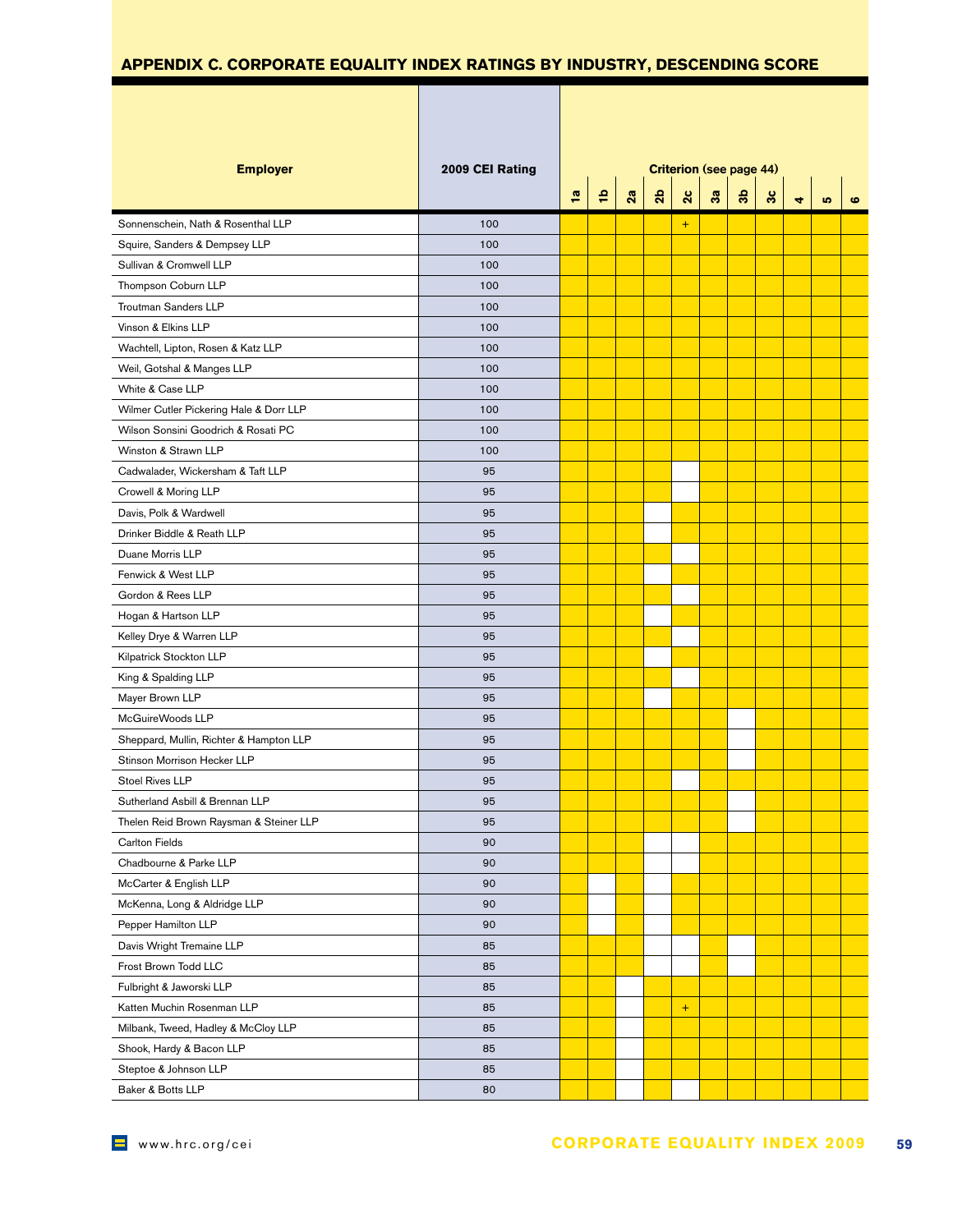| <b>Employer</b>                                    | 2009 CEI Rating |                |              |    |    |    | <b>Criterion (see page 44)</b> |                |    |   |    |  |
|----------------------------------------------------|-----------------|----------------|--------------|----|----|----|--------------------------------|----------------|----|---|----|--|
|                                                    |                 | $\overline{a}$ | $\mathbf{a}$ | 2a | 2b | 2c | 3a                             | 3 <sup>o</sup> | 3c |   |    |  |
| Ballard, Spahr, Andrews & Ingersoll LLP            | 80              |                |              |    |    |    |                                |                |    | 4 | 10 |  |
| Dykema Gossett P, LLC                              | 80              |                |              |    |    |    |                                |                |    |   |    |  |
| Fish & Richardson PC                               | 80              |                |              |    |    |    |                                |                |    |   |    |  |
| Kaye Scholer LLP                                   | 80              |                |              |    |    |    |                                |                |    |   |    |  |
| Lord, Bissell & Brook                              | 80              |                |              |    |    |    |                                |                |    |   |    |  |
| Luce Forward Hamilton & Scripps LLP                | 80              |                |              |    |    |    |                                |                |    |   |    |  |
| Morgan Lewis & Bockius LLP                         | 80              |                |              |    |    |    |                                |                |    |   |    |  |
| Paul, Weiss, Rifkind, Wharton & Garrison LLP       | 80              |                |              |    |    |    |                                |                |    |   |    |  |
| Polsinelli Shalton Welte Suelthaus PC              | 80              |                |              |    |    |    |                                |                |    |   |    |  |
| Quarles & Brady LLP                                | 80              |                |              |    |    |    |                                |                |    |   |    |  |
| Schiff Hardin LLP                                  | 80              |                |              |    |    |    |                                |                |    |   |    |  |
| Schulte, Roth & Zabel LLP                          | 80              |                |              |    |    |    |                                |                |    |   |    |  |
| Vorys, Sater, Seymour & Pease LLP                  | 80              |                |              |    |    |    |                                |                |    |   |    |  |
| Wildman, Harrold, Allen & Dixon LLP                | 80              |                |              |    |    |    |                                |                |    |   |    |  |
| Baker & McKenzie                                   | 75              |                |              |    |    |    |                                |                |    |   |    |  |
| Goodwin Procter LLP                                | 75              |                |              |    |    |    |                                |                |    |   |    |  |
| Hunton & Williams LLP                              | 75              |                |              |    |    |    |                                |                |    |   |    |  |
| Reed Smith LLP                                     | 75              |                |              |    |    |    |                                |                |    |   |    |  |
| Andrews Kurth LLP                                  | 70              |                |              |    |    |    |                                |                |    |   |    |  |
| Saul Ewing LLP                                     | 68              |                |              |    |    |    |                                |                |    |   |    |  |
| Womble Carlyle Sandridge & Rice LLC                | 65              |                |              |    |    |    |                                |                |    |   |    |  |
| Holme Roberts & Owen LLP                           | 60              |                |              |    |    |    |                                |                |    |   |    |  |
| Howard & Howard Attorneys PC                       | 48              |                |              |    |    |    |                                |                |    |   |    |  |
| Finnegan, Henderson, Farabow, Garrett & Dunner LLP | 40              |                |              |    |    |    |                                |                |    |   |    |  |
| Baker, Donelson, Bearman, Caldwell & Berkowitz PC  | 35              |                |              |    |    |    |                                |                |    |   |    |  |
| <b>MAIL AND FREIGHT DELIVERY</b>                   |                 |                |              |    |    |    |                                |                |    |   |    |  |
| United Parcel Service Inc. (UPS)                   | 100             |                |              |    |    |    |                                |                |    |   |    |  |
| CSX Corp.                                          | 75              |                |              |    |    |    |                                |                |    |   |    |  |
| Union Pacific Corp.                                | 58              |                |              |    |    |    |                                |                |    |   |    |  |
| FedEx Corp.                                        | 55              |                |              |    |    |    |                                |                |    |   |    |  |
| <b>BNSF Railway Co.</b>                            | 30              |                |              |    |    |    |                                |                |    |   |    |  |
| YRC Worldwide Inc.                                 | 30              |                |              |    |    |    |                                |                |    |   |    |  |
| <b>MANUFACTURING</b>                               |                 |                |              |    |    |    |                                |                |    |   |    |  |
| Cummins Inc.                                       | 100             |                |              |    |    |    |                                |                |    |   |    |  |
| Owens Corning                                      | 100             |                |              |    |    |    |                                |                |    |   |    |  |
| Whirlpool Corp.                                    | 100             |                |              |    |    |    |                                |                |    |   |    |  |
| Illinois Tool Works Inc.                           | 68              |                |              |    |    |    |                                |                |    |   |    |  |
| United Technologies Corp.                          | 65              |                |              |    |    |    |                                |                |    |   |    |  |
| American Power Conversion Corp.                    | 63              |                |              |    |    |    |                                |                |    |   |    |  |
| MeadWestvaco Corp.                                 | 60              |                |              |    |    |    |                                |                |    |   |    |  |
| Steelcase Inc.                                     | 60              |                |              |    |    |    |                                |                |    |   |    |  |
| Caterpillar Inc.                                   | 55              |                |              |    |    |    |                                |                |    |   |    |  |
| Emerson Electric Co.                               | 45              |                |              |    |    |    |                                |                |    |   |    |  |

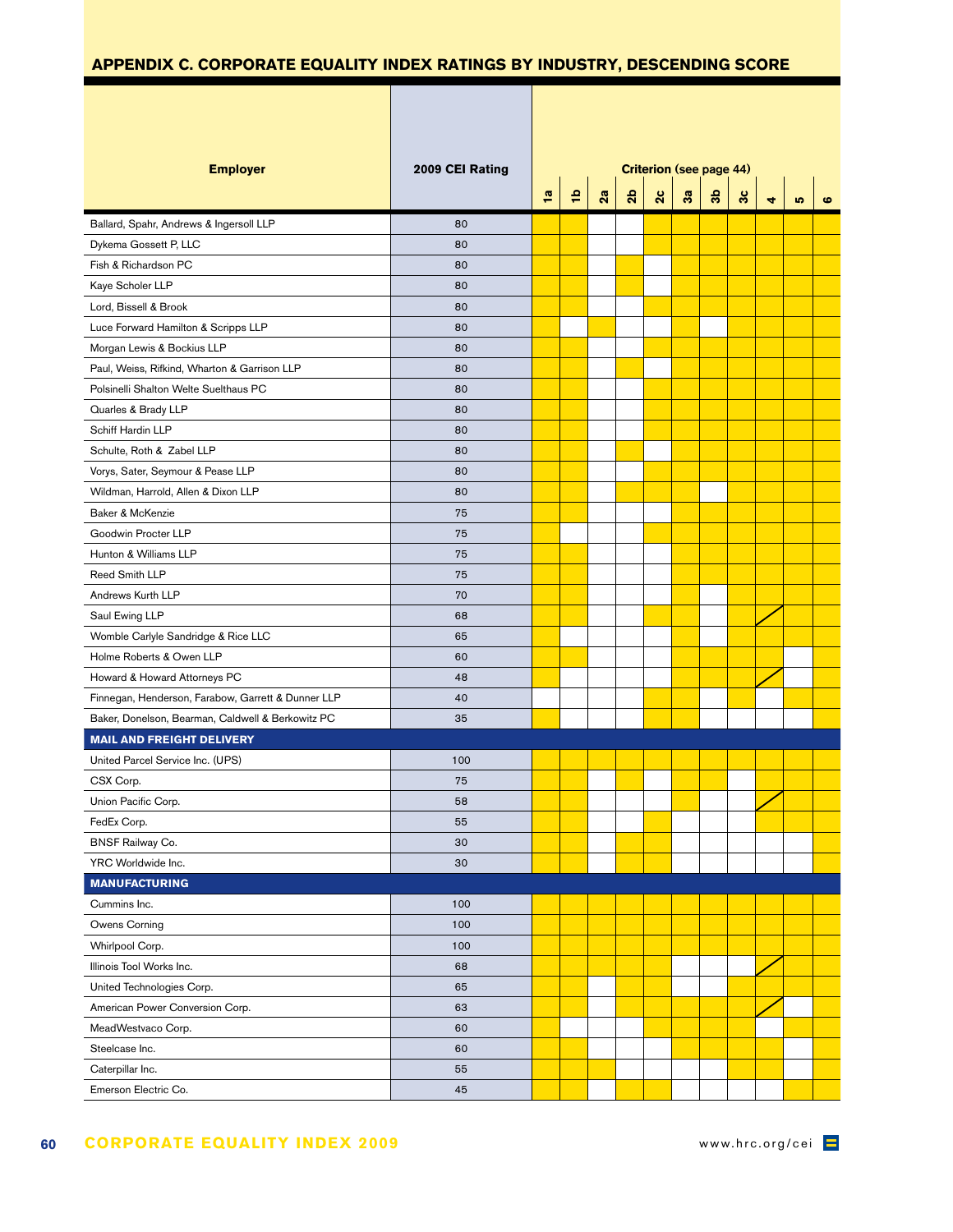| $\frac{a}{r}$<br>2b<br>3 <sub>b</sub><br>$\mathbf{a}$<br>2c<br>3a<br>3c<br>2a<br>$\blacktriangleleft$<br><b>LO</b><br>$\bullet$<br>Baldor Electric Co.<br>20<br>Deere & Co.<br>33<br>Lauren Manufacturing Co.<br>5<br><b>MINING &amp; METALS</b><br>85<br>Alcoa Inc.<br><b>MISCELLANEOUS</b><br>General Electric Co.<br>80<br>Mohawk Industries Inc.<br>65<br>58<br>Ball Corp.<br>Fisher Scientific International<br>40<br><b>OIL AND GAS</b><br>BP America Inc.<br>100<br>Chevron Corp.<br>100<br>Shell Oil Co.<br>100<br>ConocoPhillips<br>60<br>Exxon Mobil Corp.<br>$\mathbf 0$<br><b>PHARMACEUTICALS</b><br>100<br>Boehringer Ingelheim Pharmaceuticals Inc.<br>Bristol-Myers Squibb Co.<br>100<br>Eli Lilly & Co.<br>100<br>100<br>GlaxoSmithKline plc<br>Hoffmann-La Roche Inc.<br>100<br>100<br>Hospira Inc.<br>Johnson & Johnson<br>100<br>$\pm$<br>Merck & Co. Inc.<br>100<br>Novartis Pharmaceutical Corp.<br>100<br>Pfizer Inc.<br>100<br>Schering-Plough Corp.<br>100<br>CVS Corp.<br>90<br>AstraZeneca PLC<br>80<br>Wyeth<br>80<br>Amgen Inc.<br>70<br>Sanofi-Aventis U.S. LLC<br>65<br><b>PUBLISHING AND PRINTING</b><br>New York Times Co.<br>100<br>United Business Media LLC<br>100<br>West<br>95<br>McGraw-Hill Companies Inc., The<br>80<br>$\pm$<br>Gannett Co. Inc.<br>65<br>R.R. Donnelley & Sons Co.<br>55<br>Scholastic Corp.<br>50 | <b>Employer</b>      | 2009 CEI Rating |  |  |  | <b>Criterion (see page 44)</b> |  |  |
|--------------------------------------------------------------------------------------------------------------------------------------------------------------------------------------------------------------------------------------------------------------------------------------------------------------------------------------------------------------------------------------------------------------------------------------------------------------------------------------------------------------------------------------------------------------------------------------------------------------------------------------------------------------------------------------------------------------------------------------------------------------------------------------------------------------------------------------------------------------------------------------------------------------------------------------------------------------------------------------------------------------------------------------------------------------------------------------------------------------------------------------------------------------------------------------------------------------------------------------------------------------------------------------------------------------------------------------------------------------|----------------------|-----------------|--|--|--|--------------------------------|--|--|
|                                                                                                                                                                                                                                                                                                                                                                                                                                                                                                                                                                                                                                                                                                                                                                                                                                                                                                                                                                                                                                                                                                                                                                                                                                                                                                                                                              |                      |                 |  |  |  |                                |  |  |
|                                                                                                                                                                                                                                                                                                                                                                                                                                                                                                                                                                                                                                                                                                                                                                                                                                                                                                                                                                                                                                                                                                                                                                                                                                                                                                                                                              |                      |                 |  |  |  |                                |  |  |
|                                                                                                                                                                                                                                                                                                                                                                                                                                                                                                                                                                                                                                                                                                                                                                                                                                                                                                                                                                                                                                                                                                                                                                                                                                                                                                                                                              |                      |                 |  |  |  |                                |  |  |
|                                                                                                                                                                                                                                                                                                                                                                                                                                                                                                                                                                                                                                                                                                                                                                                                                                                                                                                                                                                                                                                                                                                                                                                                                                                                                                                                                              |                      |                 |  |  |  |                                |  |  |
|                                                                                                                                                                                                                                                                                                                                                                                                                                                                                                                                                                                                                                                                                                                                                                                                                                                                                                                                                                                                                                                                                                                                                                                                                                                                                                                                                              |                      |                 |  |  |  |                                |  |  |
|                                                                                                                                                                                                                                                                                                                                                                                                                                                                                                                                                                                                                                                                                                                                                                                                                                                                                                                                                                                                                                                                                                                                                                                                                                                                                                                                                              |                      |                 |  |  |  |                                |  |  |
|                                                                                                                                                                                                                                                                                                                                                                                                                                                                                                                                                                                                                                                                                                                                                                                                                                                                                                                                                                                                                                                                                                                                                                                                                                                                                                                                                              |                      |                 |  |  |  |                                |  |  |
|                                                                                                                                                                                                                                                                                                                                                                                                                                                                                                                                                                                                                                                                                                                                                                                                                                                                                                                                                                                                                                                                                                                                                                                                                                                                                                                                                              |                      |                 |  |  |  |                                |  |  |
|                                                                                                                                                                                                                                                                                                                                                                                                                                                                                                                                                                                                                                                                                                                                                                                                                                                                                                                                                                                                                                                                                                                                                                                                                                                                                                                                                              |                      |                 |  |  |  |                                |  |  |
|                                                                                                                                                                                                                                                                                                                                                                                                                                                                                                                                                                                                                                                                                                                                                                                                                                                                                                                                                                                                                                                                                                                                                                                                                                                                                                                                                              |                      |                 |  |  |  |                                |  |  |
|                                                                                                                                                                                                                                                                                                                                                                                                                                                                                                                                                                                                                                                                                                                                                                                                                                                                                                                                                                                                                                                                                                                                                                                                                                                                                                                                                              |                      |                 |  |  |  |                                |  |  |
|                                                                                                                                                                                                                                                                                                                                                                                                                                                                                                                                                                                                                                                                                                                                                                                                                                                                                                                                                                                                                                                                                                                                                                                                                                                                                                                                                              |                      |                 |  |  |  |                                |  |  |
|                                                                                                                                                                                                                                                                                                                                                                                                                                                                                                                                                                                                                                                                                                                                                                                                                                                                                                                                                                                                                                                                                                                                                                                                                                                                                                                                                              |                      |                 |  |  |  |                                |  |  |
|                                                                                                                                                                                                                                                                                                                                                                                                                                                                                                                                                                                                                                                                                                                                                                                                                                                                                                                                                                                                                                                                                                                                                                                                                                                                                                                                                              |                      |                 |  |  |  |                                |  |  |
|                                                                                                                                                                                                                                                                                                                                                                                                                                                                                                                                                                                                                                                                                                                                                                                                                                                                                                                                                                                                                                                                                                                                                                                                                                                                                                                                                              |                      |                 |  |  |  |                                |  |  |
|                                                                                                                                                                                                                                                                                                                                                                                                                                                                                                                                                                                                                                                                                                                                                                                                                                                                                                                                                                                                                                                                                                                                                                                                                                                                                                                                                              |                      |                 |  |  |  |                                |  |  |
|                                                                                                                                                                                                                                                                                                                                                                                                                                                                                                                                                                                                                                                                                                                                                                                                                                                                                                                                                                                                                                                                                                                                                                                                                                                                                                                                                              |                      |                 |  |  |  |                                |  |  |
|                                                                                                                                                                                                                                                                                                                                                                                                                                                                                                                                                                                                                                                                                                                                                                                                                                                                                                                                                                                                                                                                                                                                                                                                                                                                                                                                                              |                      |                 |  |  |  |                                |  |  |
|                                                                                                                                                                                                                                                                                                                                                                                                                                                                                                                                                                                                                                                                                                                                                                                                                                                                                                                                                                                                                                                                                                                                                                                                                                                                                                                                                              |                      |                 |  |  |  |                                |  |  |
|                                                                                                                                                                                                                                                                                                                                                                                                                                                                                                                                                                                                                                                                                                                                                                                                                                                                                                                                                                                                                                                                                                                                                                                                                                                                                                                                                              |                      |                 |  |  |  |                                |  |  |
|                                                                                                                                                                                                                                                                                                                                                                                                                                                                                                                                                                                                                                                                                                                                                                                                                                                                                                                                                                                                                                                                                                                                                                                                                                                                                                                                                              |                      |                 |  |  |  |                                |  |  |
|                                                                                                                                                                                                                                                                                                                                                                                                                                                                                                                                                                                                                                                                                                                                                                                                                                                                                                                                                                                                                                                                                                                                                                                                                                                                                                                                                              |                      |                 |  |  |  |                                |  |  |
|                                                                                                                                                                                                                                                                                                                                                                                                                                                                                                                                                                                                                                                                                                                                                                                                                                                                                                                                                                                                                                                                                                                                                                                                                                                                                                                                                              |                      |                 |  |  |  |                                |  |  |
|                                                                                                                                                                                                                                                                                                                                                                                                                                                                                                                                                                                                                                                                                                                                                                                                                                                                                                                                                                                                                                                                                                                                                                                                                                                                                                                                                              |                      |                 |  |  |  |                                |  |  |
|                                                                                                                                                                                                                                                                                                                                                                                                                                                                                                                                                                                                                                                                                                                                                                                                                                                                                                                                                                                                                                                                                                                                                                                                                                                                                                                                                              |                      |                 |  |  |  |                                |  |  |
|                                                                                                                                                                                                                                                                                                                                                                                                                                                                                                                                                                                                                                                                                                                                                                                                                                                                                                                                                                                                                                                                                                                                                                                                                                                                                                                                                              |                      |                 |  |  |  |                                |  |  |
|                                                                                                                                                                                                                                                                                                                                                                                                                                                                                                                                                                                                                                                                                                                                                                                                                                                                                                                                                                                                                                                                                                                                                                                                                                                                                                                                                              |                      |                 |  |  |  |                                |  |  |
|                                                                                                                                                                                                                                                                                                                                                                                                                                                                                                                                                                                                                                                                                                                                                                                                                                                                                                                                                                                                                                                                                                                                                                                                                                                                                                                                                              |                      |                 |  |  |  |                                |  |  |
|                                                                                                                                                                                                                                                                                                                                                                                                                                                                                                                                                                                                                                                                                                                                                                                                                                                                                                                                                                                                                                                                                                                                                                                                                                                                                                                                                              |                      |                 |  |  |  |                                |  |  |
|                                                                                                                                                                                                                                                                                                                                                                                                                                                                                                                                                                                                                                                                                                                                                                                                                                                                                                                                                                                                                                                                                                                                                                                                                                                                                                                                                              |                      |                 |  |  |  |                                |  |  |
|                                                                                                                                                                                                                                                                                                                                                                                                                                                                                                                                                                                                                                                                                                                                                                                                                                                                                                                                                                                                                                                                                                                                                                                                                                                                                                                                                              |                      |                 |  |  |  |                                |  |  |
|                                                                                                                                                                                                                                                                                                                                                                                                                                                                                                                                                                                                                                                                                                                                                                                                                                                                                                                                                                                                                                                                                                                                                                                                                                                                                                                                                              |                      |                 |  |  |  |                                |  |  |
|                                                                                                                                                                                                                                                                                                                                                                                                                                                                                                                                                                                                                                                                                                                                                                                                                                                                                                                                                                                                                                                                                                                                                                                                                                                                                                                                                              |                      |                 |  |  |  |                                |  |  |
|                                                                                                                                                                                                                                                                                                                                                                                                                                                                                                                                                                                                                                                                                                                                                                                                                                                                                                                                                                                                                                                                                                                                                                                                                                                                                                                                                              |                      |                 |  |  |  |                                |  |  |
|                                                                                                                                                                                                                                                                                                                                                                                                                                                                                                                                                                                                                                                                                                                                                                                                                                                                                                                                                                                                                                                                                                                                                                                                                                                                                                                                                              |                      |                 |  |  |  |                                |  |  |
|                                                                                                                                                                                                                                                                                                                                                                                                                                                                                                                                                                                                                                                                                                                                                                                                                                                                                                                                                                                                                                                                                                                                                                                                                                                                                                                                                              |                      |                 |  |  |  |                                |  |  |
|                                                                                                                                                                                                                                                                                                                                                                                                                                                                                                                                                                                                                                                                                                                                                                                                                                                                                                                                                                                                                                                                                                                                                                                                                                                                                                                                                              |                      |                 |  |  |  |                                |  |  |
|                                                                                                                                                                                                                                                                                                                                                                                                                                                                                                                                                                                                                                                                                                                                                                                                                                                                                                                                                                                                                                                                                                                                                                                                                                                                                                                                                              |                      |                 |  |  |  |                                |  |  |
|                                                                                                                                                                                                                                                                                                                                                                                                                                                                                                                                                                                                                                                                                                                                                                                                                                                                                                                                                                                                                                                                                                                                                                                                                                                                                                                                                              |                      |                 |  |  |  |                                |  |  |
|                                                                                                                                                                                                                                                                                                                                                                                                                                                                                                                                                                                                                                                                                                                                                                                                                                                                                                                                                                                                                                                                                                                                                                                                                                                                                                                                                              |                      |                 |  |  |  |                                |  |  |
|                                                                                                                                                                                                                                                                                                                                                                                                                                                                                                                                                                                                                                                                                                                                                                                                                                                                                                                                                                                                                                                                                                                                                                                                                                                                                                                                                              |                      |                 |  |  |  |                                |  |  |
|                                                                                                                                                                                                                                                                                                                                                                                                                                                                                                                                                                                                                                                                                                                                                                                                                                                                                                                                                                                                                                                                                                                                                                                                                                                                                                                                                              |                      |                 |  |  |  |                                |  |  |
|                                                                                                                                                                                                                                                                                                                                                                                                                                                                                                                                                                                                                                                                                                                                                                                                                                                                                                                                                                                                                                                                                                                                                                                                                                                                                                                                                              | Dow Jones & Co. Inc. | 30              |  |  |  |                                |  |  |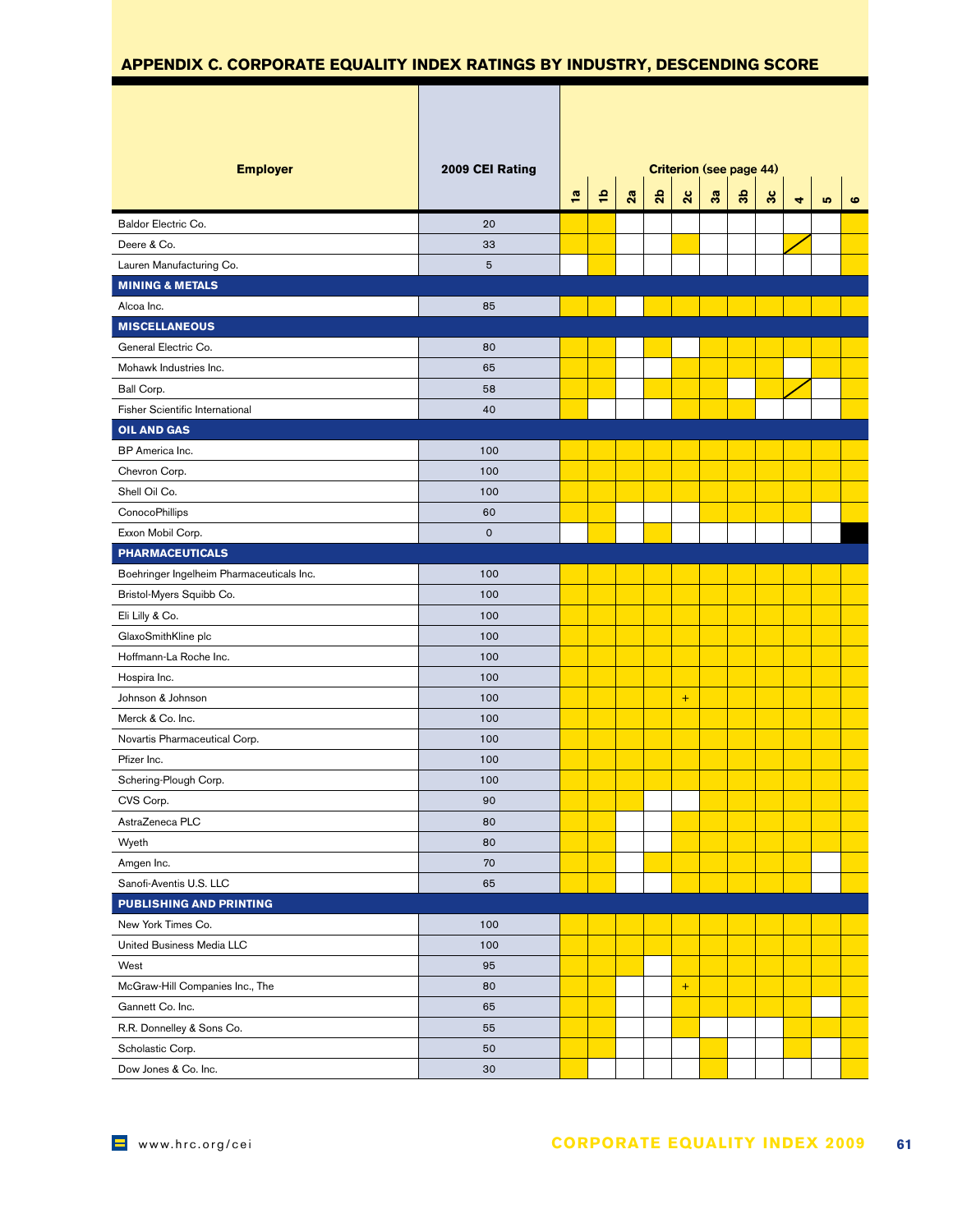|                                     | 2009 CEI Rating |              |               |    |    |           |    | <b>Criterion (see page 44)</b> |    |   |           |              |
|-------------------------------------|-----------------|--------------|---------------|----|----|-----------|----|--------------------------------|----|---|-----------|--------------|
| <b>Employer</b>                     |                 | $\mathbf{a}$ | $\frac{a}{r}$ | 2a | 2b | 2c        | 3a | 3 <sub>0</sub>                 | 3c | 4 | <b>LO</b> | $\mathbf{c}$ |
| <b>REAL ESTATE, RESIDENTIAL</b>     |                 |              |               |    |    |           |    |                                |    |   |           |              |
| Realogy Corp.                       | 80              |              |               |    |    |           |    |                                |    |   |           |              |
| <b>RETAIL AND CONSUMER PRODUCTS</b> |                 |              |               |    |    |           |    |                                |    |   |           |              |
| Barnes & Noble Inc.                 | 100             |              |               |    |    |           |    |                                |    |   |           |              |
| Best Buy Co. Inc.                   | 100             |              |               |    |    |           |    |                                |    |   |           |              |
| Borders Group Inc.                  | 100             |              |               |    |    |           |    |                                |    |   |           |              |
| Clorox Co.                          | 100             |              |               |    |    |           |    |                                |    |   |           |              |
| Estee Lauder Companies              | 100             |              |               |    |    | $+$       |    |                                |    |   |           |              |
| GameStop Corp.                      | 100             |              |               |    |    |           |    |                                |    |   |           |              |
| Kimberly-Clark Corp.                | 100             |              |               |    |    |           |    |                                |    |   |           |              |
| Mitchell Gold + Bob Williams        | 100             |              |               |    |    |           |    |                                |    |   |           |              |
| Newell Rubbermaid Inc.              | 100             |              |               |    |    |           |    |                                |    |   |           |              |
| Recreational Equipment Inc.         | 100             |              |               |    |    |           |    |                                |    |   |           |              |
| Replacements Ltd.                   | 100             |              |               |    |    | $+$       |    |                                |    |   |           |              |
| Sears Holdings Corp.                | 100             |              |               |    |    |           |    |                                |    |   |           |              |
| Target Corp.                        | 100             |              |               |    |    |           |    |                                |    |   |           |              |
| Unilever                            | 100             |              |               |    |    |           |    |                                |    |   |           |              |
| Walgreen Co.                        | 100             |              |               |    |    |           |    |                                |    |   |           |              |
| Mattel Inc.                         | 93              |              |               |    |    |           |    |                                |    |   |           |              |
| Staples Inc.                        | 93              |              |               |    |    |           |    |                                |    |   |           |              |
| Hallmark Cards Inc.                 | 90              |              |               |    |    |           |    |                                |    |   |           |              |
| Home Depot Inc.                     | 85              |              |               |    |    |           |    |                                |    |   |           |              |
| Procter & Gamble Co.                | 85              |              |               |    |    |           |    |                                |    |   |           |              |
| Rite Aid Corp.                      | 85              |              |               |    |    |           |    |                                |    |   |           |              |
| Harry & David Holdings Inc.         | 83              |              |               |    |    |           |    |                                |    |   |           |              |
| Limited Brands Inc.                 | 80              |              |               |    |    |           |    |                                |    |   |           |              |
| OfficeMax Inc.                      | 80              |              |               |    |    |           |    |                                |    |   |           |              |
| Colgate-Palmolive Co.               | 73              |              |               |    |    |           |    |                                |    |   |           |              |
| Toys 'R' Us Inc.                    | 65              |              |               |    |    |           |    |                                |    |   |           |              |
| Avon Products Inc.                  | 60              |              |               |    |    |           |    |                                |    |   |           |              |
| Office Depot Inc.                   | 60              |              |               |    |    |           |    |                                |    |   |           |              |
| Black & Decker Corp., The           | 55              |              |               |    |    |           |    |                                |    |   |           |              |
| Circuit City Stores Inc.            | 55              |              |               |    |    |           |    |                                |    |   |           |              |
| Hasbro Inc.                         | 50              |              |               |    |    |           |    |                                |    |   |           |              |
| RadioShack Corp.                    | 40              |              |               |    |    |           |    |                                |    |   |           |              |
| Wal-Mart Stores Inc.                | 40              |              |               |    |    |           |    |                                |    |   |           |              |
| AutoZone Inc.                       | 25              |              |               |    |    |           |    |                                |    |   |           |              |
| <b>TELECOMMUNICATIONS</b>           |                 |              |               |    |    |           |    |                                |    |   |           |              |
| Alcatel-Lucent                      | 100             |              |               |    |    | $\ddot{}$ |    |                                |    |   |           |              |
| AT&T Inc.                           | 100             |              |               |    |    | $+$       |    |                                |    |   |           |              |
| Motorola Inc.                       | 100             |              |               |    |    |           |    |                                |    |   |           |              |
| Sprint Nextel Corp.                 | 100             |              |               |    |    |           |    |                                |    |   |           |              |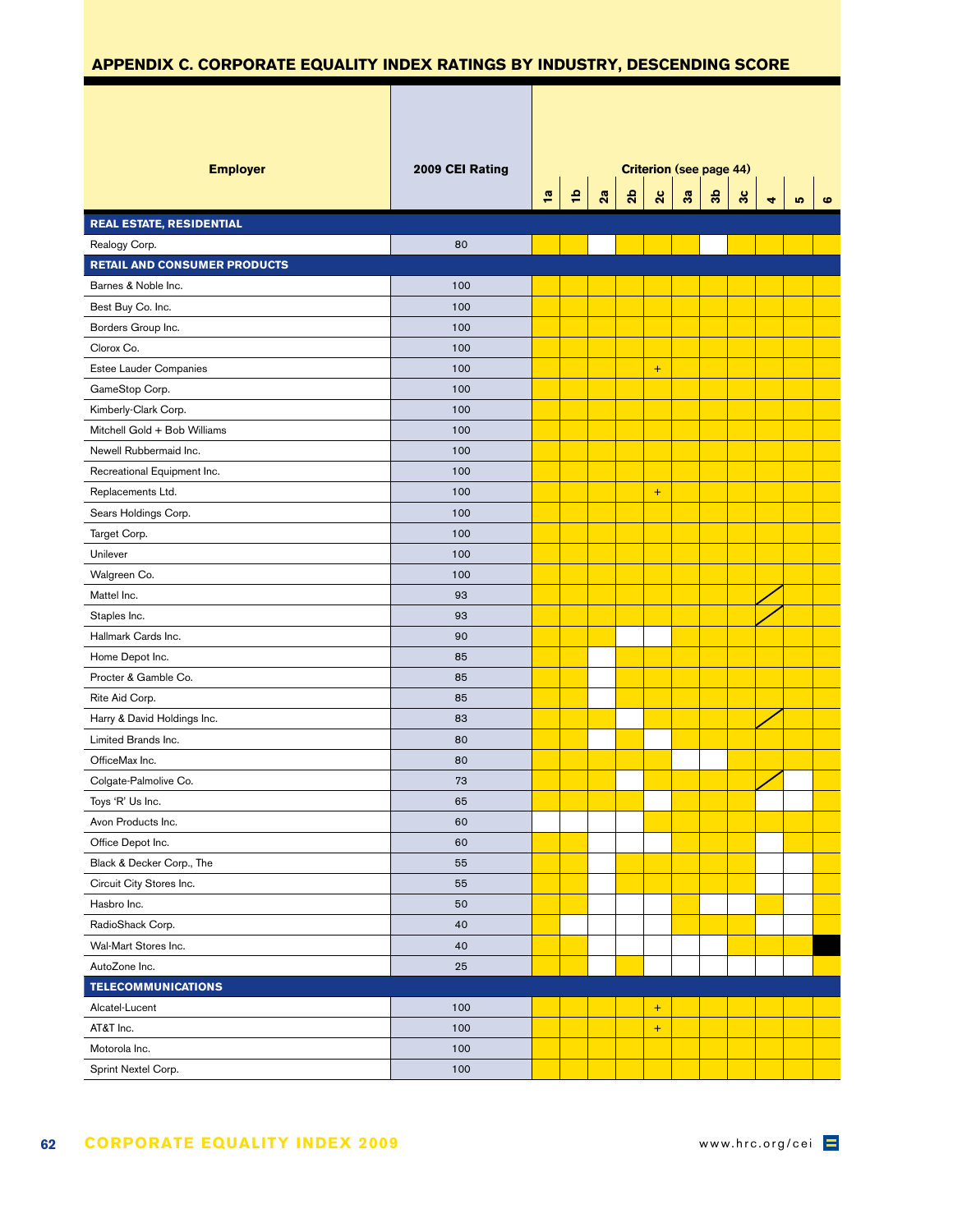| <b>Employer</b>                         | 2009 CEI Rating |              |               |    |    | <b>Criterion (see page 44)</b> |    |                |    |                       |           |           |
|-----------------------------------------|-----------------|--------------|---------------|----|----|--------------------------------|----|----------------|----|-----------------------|-----------|-----------|
|                                         |                 | $\mathbf{a}$ | $\frac{a}{r}$ | 2a | 2b | 2c                             | 3a | 3 <sub>0</sub> | 3c | $\blacktriangleright$ | <b>LO</b> | <b>CO</b> |
| QUALCOMM Inc.                           | 95              |              |               |    |    |                                |    |                |    |                       |           |           |
| EarthLink Inc.                          | 88              |              |               |    |    |                                |    |                |    |                       |           |           |
| Nortel Networks Corp.                   | 85              |              |               |    |    |                                |    |                |    |                       |           |           |
| <b>ALLTEL Corp.</b>                     | 80              |              |               |    |    |                                |    |                |    |                       |           |           |
| Qwest Communications International Inc. | 80              |              |               |    |    |                                |    |                |    |                       |           |           |
| Verizon Communications Inc.             | 70              |              |               |    |    |                                |    |                |    |                       |           |           |
| Nokia                                   | 50              |              |               |    |    |                                |    |                |    |                       |           |           |
| <b>TOBACCO</b>                          |                 |              |               |    |    |                                |    |                |    |                       |           |           |
| Reynolds American Inc.                  | 100             |              |               |    |    |                                |    |                |    |                       |           |           |
| <b>TRANSPORTATION, TRAVEL</b>           |                 |              |               |    |    |                                |    |                |    |                       |           |           |
| Sabre Holdings Inc.                     | 100             |              |               |    |    |                                |    |                |    |                       |           |           |
| Travelport Inc.                         | 100             |              |               |    |    |                                |    |                |    |                       |           |           |
| Ryder System Inc.                       | 93              |              |               |    |    |                                |    |                |    |                       |           |           |
| Travel Impressions, Ltd.                | 93              |              |               |    |    |                                |    |                |    |                       |           |           |
| Hotels.com LP                           | 85              |              |               |    |    |                                |    |                |    |                       |           |           |
| Dollar Thrifty Automotive Group Inc.    | 83              |              |               |    |    |                                |    |                |    |                       |           |           |
| Avis Budget Group Inc.                  | 80              |              |               |    |    |                                |    |                |    |                       |           |           |
| Enterprise Rent-A-Car Co.               | 80              |              |               |    |    |                                |    |                |    |                       |           |           |
| Royal Caribbean Cruises Ltd.            | 55              |              |               |    |    |                                |    |                |    |                       |           |           |
| <b>WASTE MANAGEMENT</b>                 |                 |              |               |    |    |                                |    |                |    |                       |           |           |
| Waste Management Inc.                   | 85              |              |               |    |    |                                |    |                |    |                       |           |           |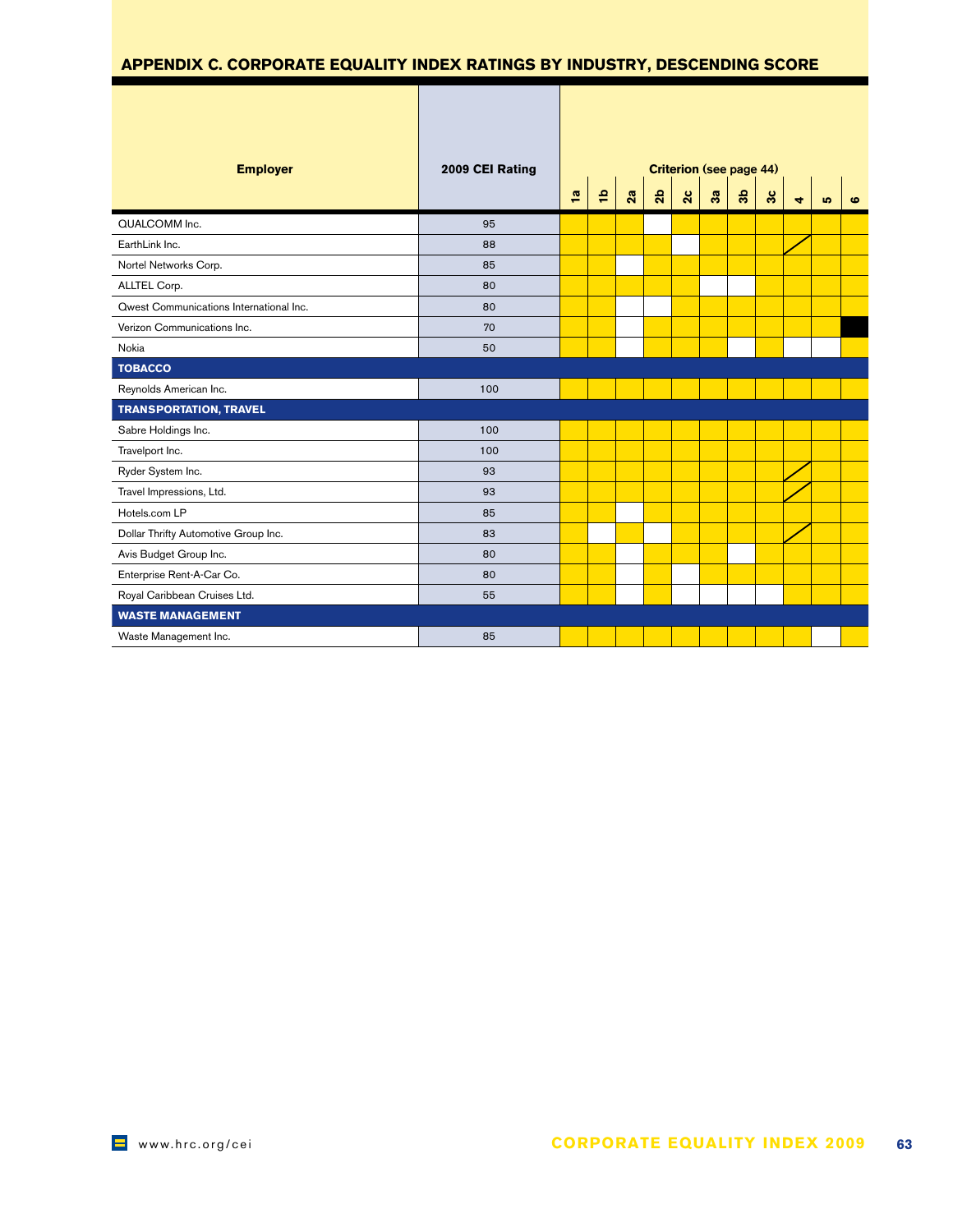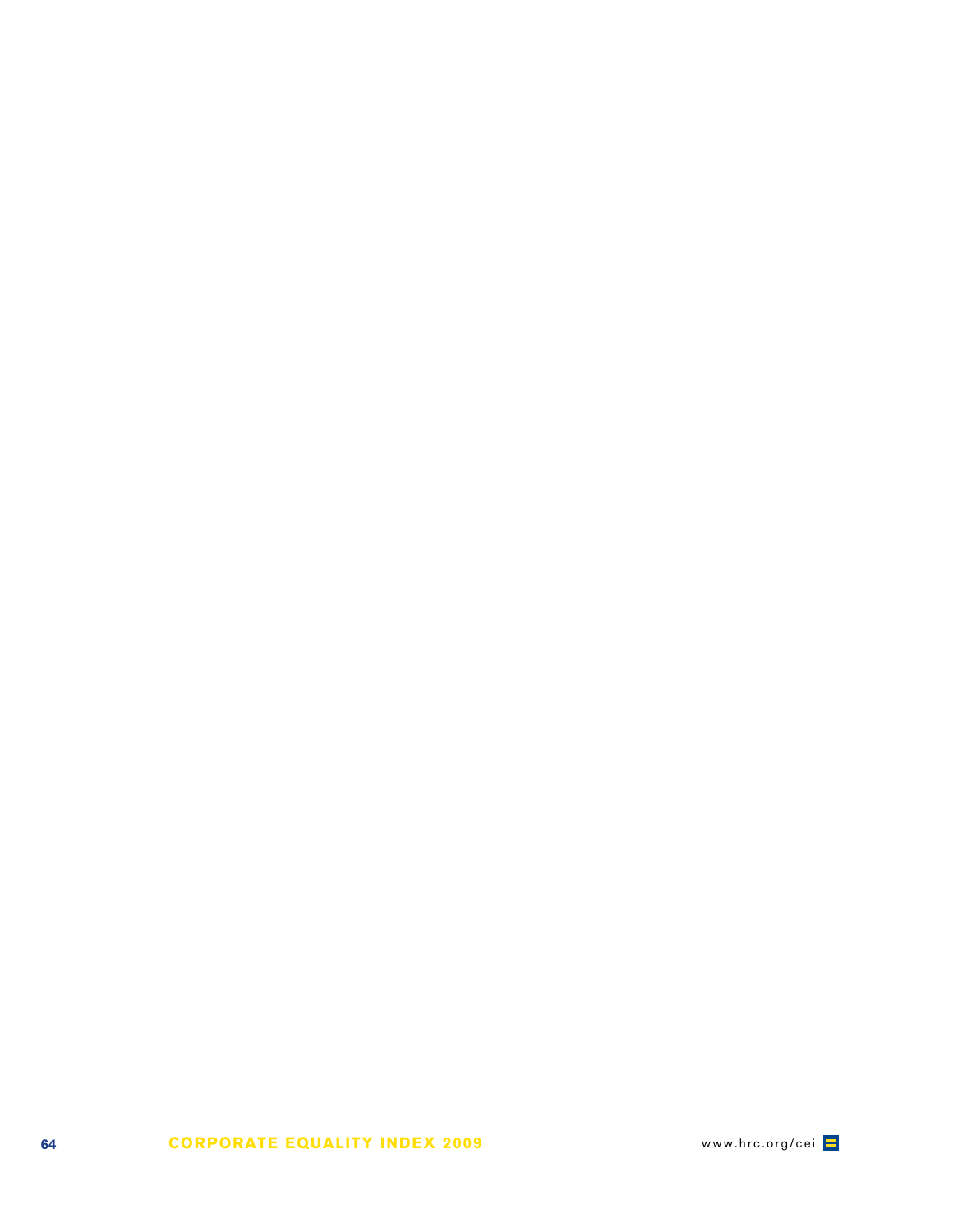# **Employer 2009 CEI Rating Appendix D**

**2009 HRC FOUNDATION CORPORATE EQUALITY INDEX SURVEY │<mark>66 – 80</mark> ▶** 

Questions marked with 2009 were used in part or in their entirety for scoring purposes this year. All other questions were for informational purposes only.

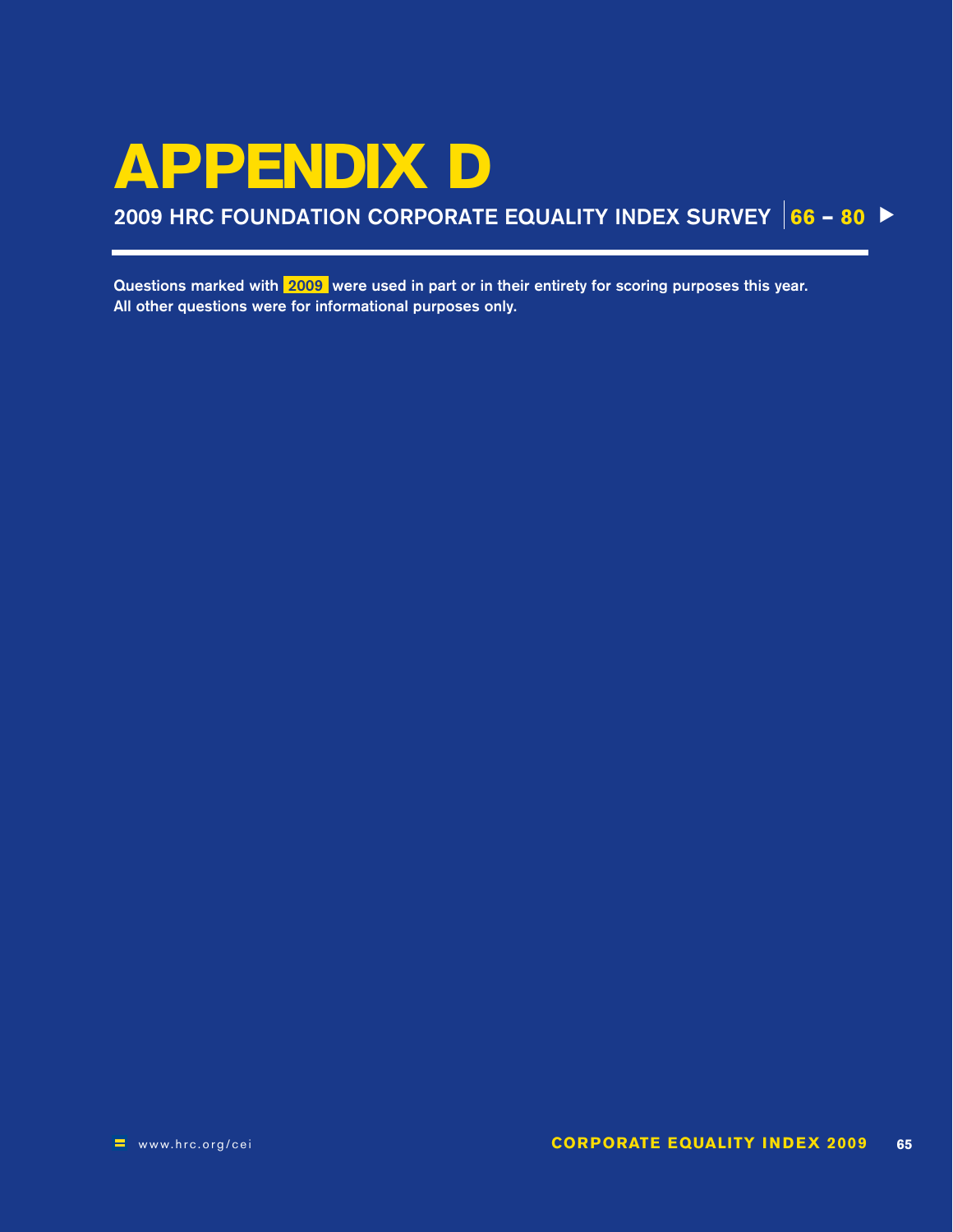# **Appendix D. 2009 Corporate Equality Index survey**

Use this document for your information only – surveys must be submitted online. Up-to-date help and additional information specific to each survey question is available online. The online survey is pre-populated with previous survey answers and/or information gathered by the Human Rights Campaign Foundation, and can be printed for your use in preparing your answers.

Questions marked with **2009** will be used in part or in their entirety for scoring purposes this year. All other questions are for informational purposes only. **http://www.hrc.org/issues/workplace/cei\_criteria.htm**

**RESPONSE DEADLINE: JUNE 30, 2008.** SURVEY MUST BE SUBMITTED ONLINE: **http://cei.hrc.org**

#### **Basic Company and Contact Information**

HRC will not publish or distribute contact information externally.

| <b>Headquarters Information:</b> |
|----------------------------------|
| <b>Street Address Line 1:</b>    |
| <b>Street Address Line 2:</b>    |
| City:                            |
| State:                           |
| Zip Code:                        |
| Main Phone #:                    |
| Main Fax #:                      |
| <b>Web Address:</b>              |
| # Full Time U.S. Employees:      |
| <b>Ten Major Brands:</b>         |
| <b>Stock Ticker Symbol:</b>      |
| <b>Primary Industry:</b>         |

#### **Non-Discrimination / Equal Employment Opportunity Policy**

1. Does your primary non-discrimination or equal employment opportunity policy statement include the term "sexual orientation"? **2009**

- $\Box$  Yes, we have this policy firm-wide
- $\Box$  No, but we have this policy in one or more subsidiaries or labor agreements
- $\Box$  No, we do not have this policy, but plan to enact in the next one year
- $\Box$  No, we do not have this policy
- $\Box$  Do not know

#### 1a. If YES to Q1, does the policy apply to all global operations, including non-U.S. citizens based abroad?

- $\Box$  Yes, we have this policy in all global operations
- $\square$  No, but we have this policy in one or more offices outside the U.S.
- $\Box$  No, we do not have this policy in any global operations
- $\Box$  No, we do not have this policy, but plan to enact in the next one year
- $\Box$  Do not know
- $\Box$  Not applicable, we have no employees based outside the U.S.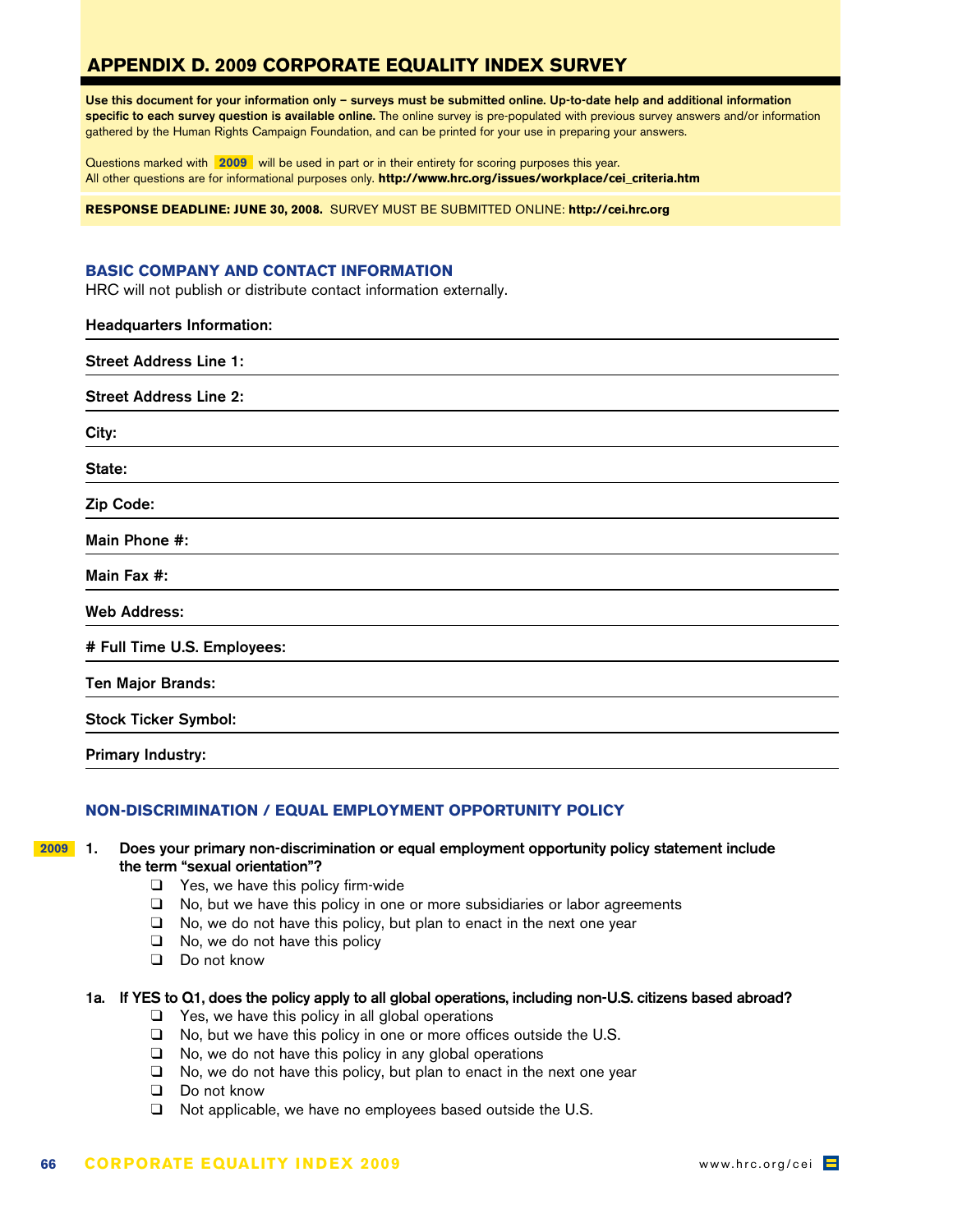# **Appendix D. 2009 Corporate Equality Index survey**

Use this document for your information only – surveys must be submitted online. Up-to-date help and additional information specific to each survey question is available online. The online survey is pre-populated with previous survey answers and/or information gathered by the Human Rights Campaign Foundation, and can be printed for your use in preparing your answers.

Questions marked with **2009** will be used in part or in their entirety for scoring purposes this year. All other questions are for informational purposes only. **http://www.hrc.org/issues/workplace/cei\_criteria.htm**

**RESPONSE DEADLINE: JUNE 30, 2008.** SURVEY MUST BE SUBMITTED ONLINE: **http://cei.hrc.org**

#### 2. Does your primary non-discrimination or equal employment opportunity policy statement include the terms "gender identity or expression" or "gender identity"? **2009**

- $\Box$  Yes, we have this policy firm-wide
- $\Box$  No, but we have this policy in one or more subsidiaries or labor agreements
- $\Box$  No, we do not have this policy, but plan to enact in the next one year
- $\Box$  No, we do not have this policy
- Do not know

#### 2a. If YES to Q2, does the policy apply to all global operations including non-U.S. citizens based abroad?

- $\Box$  Yes, we have this policy in all global operations
- $\square$  No, but we have this policy in one or more offices outside the U.S.
- $\Box$  No, we do not have this policy in any global operations
- $\Box$  No, we do not have this policy, but plan to enact in the next one year
- Do not know
- $\Box$  Not applicable, we have no employees based outside the U.S.
- 3. Please attach a copy of your employee and job applicant non-discrimination or equal employment opportunity policy.
- 4. Please provide the public web address where your non-discrimination or equal employment opportunity policy is posted.

http:// $\sqrt{2}$ 

- 5. Do you have a primary anti-harassment policy that names protected categories of workers (i.e. explicitly prohibits harassment based on race, religion, disability, etc)?
	- **Q** Yes, we do
	- $\Box$  No, we do not, but plan to in the next one year
	- $\Box$  No, we do not
	- $\Box$  Do not know / not applicable
- 5a. If YES to Q5, does the policy include the term "sexual orientation"?
	- $\Box$  Yes, we have this policy firm-wide
	- $\Box$  No, but we have this policy in one or more subsidiaries or labor agreements
	- $\Box$  No, we do not have this policy, but plan to enact in the next one year
	- $\Box$  No, we do not have this policy
	- $\Box$  Do not know

#### 5b. If YES to Q5, does the policy include the terms "gender identity or expression" or "gender identity"?

- $\Box$  Yes, we have this policy firm-wide
- $\Box$  No, but we have this policy in one or more subsidiaries or labor agreements
- $\Box$  No, we do not have this policy, but plan to enact in the next one year
- $\Box$  No, we do not have this policy
- **Q** Do not know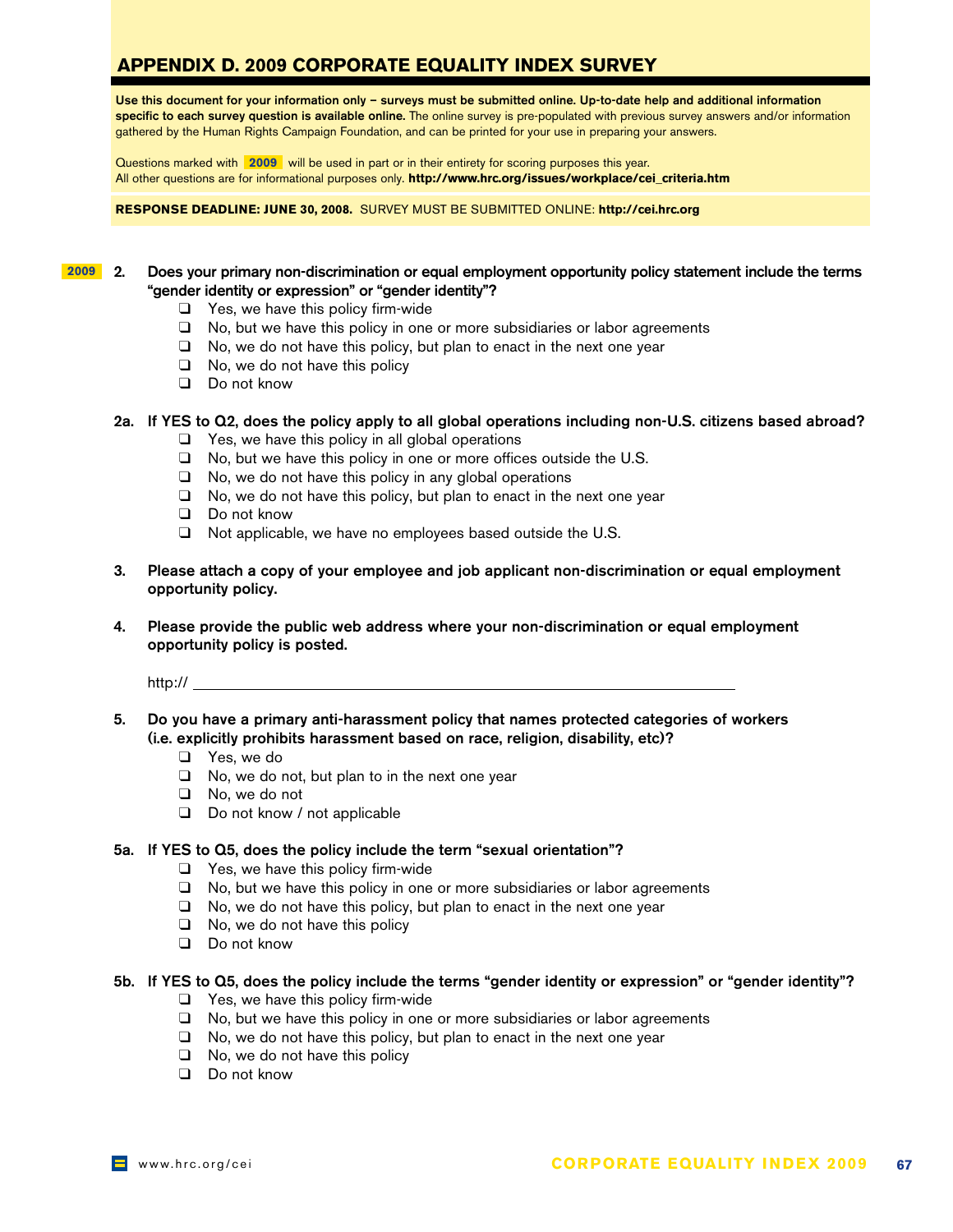# **Appendix D. 2009 Corporate Equality Index survey**

Use this document for your information only – surveys must be submitted online. Up-to-date help and additional information specific to each survey question is available online. The online survey is pre-populated with previous survey answers and/or information gathered by the Human Rights Campaign Foundation, and can be printed for your use in preparing your answers.

Questions marked with **2009** will be used in part or in their entirety for scoring purposes this year. All other questions are for informational purposes only. **http://www.hrc.org/issues/workplace/cei\_criteria.htm**

**RESPONSE DEADLINE: JUNE 30, 2008.** SURVEY MUST BE SUBMITTED ONLINE: **http://cei.hrc.org**

Additional Notes to HRC: Analysis of the Contract of the Contract of the Contract of the Contract of the Contract of the Contract of the Contract of the Contract of the Contract of the Contract of the Contract of the Contr

#### **benefits**

 $\overline{a}$ 

 $\overline{a}$ 

6. Does your business offer same-sex (or same- and opposite- sex) domestic partner health insurance coverage to your benefits-eligible U.S. employees? **2009**

- $\Box$  Yes, we have this policy firm-wide
- $\Box$  No, but we have this policy in one or more subsidiaries or labor agreements
- $\Box$  No, we do not have this policy, but plan to enact in the next one year
- $\Box$  No, we do not have this policy
- $\Box$  Do not know
- 6a. If YES to Q6, in what year did partner health insurance benefits become available? Year \_\_

6b. If YES to Q6, are partner benefits offered to employees in your global operations?

- $\Box$  Yes, we have this policy in all global operations
- $\square$  No, but we have this policy in one or more offices outside the U.S.
- $\Box$  No, we do not have this policy in any global operations
- $\Box$  No, we do not have this policy, but plan to enact in the next one year
- $\Box$  Do not know
- $\Box$  Not applicable, we have no employees based outside the U.S.

#### 6c. If YES to Q6, do you "gross up" wages for employees who receive domestic partner health benefits to offset the additional, imputed income tax?

- $\Box$  Yes, we do
- $\Box$  No, we do not, but plan to in the next one year
- $\Box$  No, we do not
- $\Box$  Do not know / not applicable

#### 7. Do you require employees to provide documentation for enrolling opposite-sex spouses, children and other dependents in your benefits plan?

- $\Box$  Yes, we do
- $\Box$  No, we do not, but plan to in the next one year
- $\Box$  No, we do not
- $\Box$  Do not know / not applicable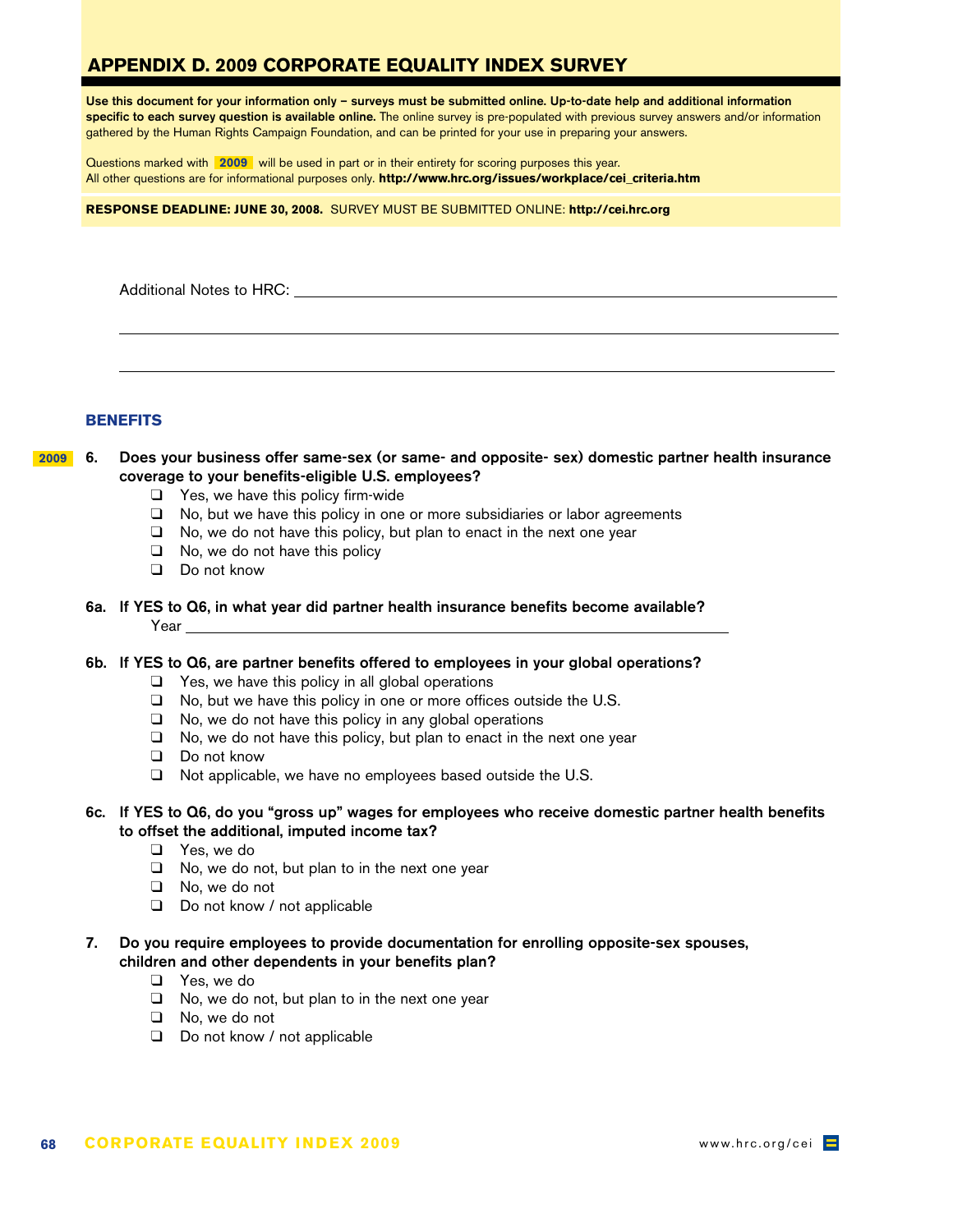Use this document for your information only – surveys must be submitted online. Up-to-date help and additional information specific to each survey question is available online. The online survey is pre-populated with previous survey answers and/or information gathered by the Human Rights Campaign Foundation, and can be printed for your use in preparing your answers.

Questions marked with **2009** will be used in part or in their entirety for scoring purposes this year. All other questions are for informational purposes only. **http://www.hrc.org/issues/workplace/cei\_criteria.htm**

**RESPONSE DEADLINE: JUNE 30, 2008.** SURVEY MUST BE SUBMITTED ONLINE: **http://cei.hrc.org**

- 7a. If you require documentation for the purpose of enrolling an employee's partner in your benefits plan, which of the following forms of documentation are independently sufficient for enrollment purposes? *Select all that apply.*
	- $\Box$  We do not require documentation for the purpose of partner benefits
	- $\Box$  We accept a domestic partnership affidavit
	- $\Box$  We accept a local or state domestic partnership registration
	- $\Box$  We accept a state-issued civil union or marriage certificate
	- $\Box$  We accept a marriage certificate issued in another country

#### 8. Are the following health benefits offered to same-sex partners of benefits-eligible U.S. employees? **2009**

#### Health/Medical

- **Q** Yes, benefit offered to Opposite-sex spouses, Same & Opposite-sex partners
- q Yes, benefit offered to Opposite-sex spouses, Same-sex partners
- □ No, benefit offered to Opposite-sex spouses only
- □ No, benefit not offered

#### **Dental**

- $\Box$  Yes, benefit offered to Opposite-sex spouses, Same & Opposite-sex partners
- □ Yes, benefit offered to Opposite-sex spouses, Same-sex partners
- □ No, benefit offered to Opposite-sex spouses only
- □ No, benefit not offered

#### Vision

- $\Box$  Yes, benefit offered to Opposite-sex spouses, Same & Opposite-sex partners
- $\Box$  Yes, benefit offered to Opposite-sex spouses, Same-sex partners
- $\Box$  No, benefit offered to Opposite-sex spouses only
- □ No, benefit not offered

#### Spouse/partner's dependent medical coverage

- □ Yes, benefit offered to Opposite-sex spouses, Same & Opposite-sex partners
- q Yes, benefit offered to Opposite-sex spouses, Same-sex partners
- □ No, benefit offered to Opposite-sex spouses only
- $\Box$  No, benefit not offered

## COBRA/COBRA-like benefits<sup>2</sup>

- □ Yes, benefit offered to Opposite-sex spouses, Same & Opposite-sex partners
- □ Yes, benefit offered to Opposite-sex spouses, Same-sex partners
- □ No, benefit offered to Opposite-sex spouses only
- **Q** No, benefit not offered

2 These benefits are federally mandated for opposite-sex spouses, but may be extended to same-sex partners.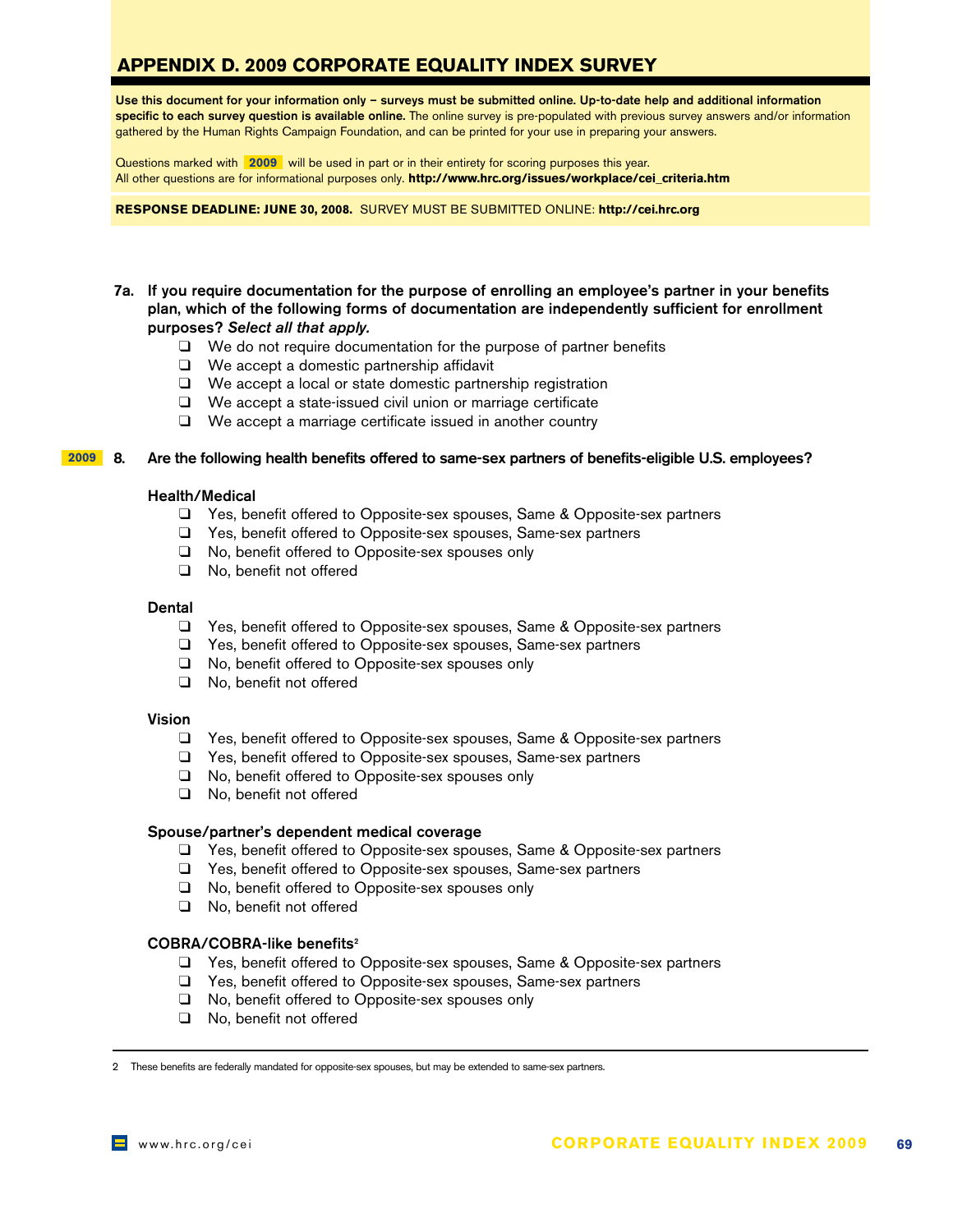Use this document for your information only – surveys must be submitted online. Up-to-date help and additional information specific to each survey question is available online. The online survey is pre-populated with previous survey answers and/or information gathered by the Human Rights Campaign Foundation, and can be printed for your use in preparing your answers.

Questions marked with **2009** will be used in part or in their entirety for scoring purposes this year. All other questions are for informational purposes only. **http://www.hrc.org/issues/workplace/cei\_criteria.htm**

**RESPONSE DEADLINE: JUNE 30, 2008.** SURVEY MUST BE SUBMITTED ONLINE: **http://cei.hrc.org**

#### 9. Are the following soft benefits offered to same-sex partners of benefits-eligible U.S. employees?

#### FMLA/FMLA-like benefits<sup>3</sup>

- □ Yes, benefit offered to Opposite-sex spouses, Same & Opposite-sex partners
- □ Yes, benefit offered to Opposite-sex spouses, Same-sex partners
- □ No, benefit offered to Opposite-sex spouses only
- **Q** No, benefit not offered

#### Bereavement leave<sup>4</sup>

- $\Box$  Yes, benefit offered to Opposite-sex spouses, Same & Opposite-sex partners
- q Yes, benefit offered to Opposite-sex spouses, Same-sex partners
- $\Box$  No, benefit offered to Opposite-sex spouses only
- $\Box$  No, benefit not offered

#### Employer-provided supplemental life insurance for the spouse/partner

- $\Box$  Yes, benefit offered to Opposite-sex spouses, Same & Opposite-sex partners
- □ Yes, benefit offered to Opposite-sex spouses, Same-sex partners
- □ No, benefit offered to Opposite-sex spouses only
- $\Box$  No, benefit not offered

#### Relocation/travel assistance

- □ Yes, benefit offered to Opposite-sex spouses, Same & Opposite-sex partners
- $\Box$  Yes, benefit offered to Opposite-sex spouses, Same-sex partners
- $\Box$  No, benefit offered to Opposite-sex spouses only
- $\Box$  No, benefit not offered

#### Adoption assistance<sup>5</sup>

- □ Yes, benefit offered to Opposite-sex spouses, Same & Opposite-sex partners
- q Yes, benefit offered to Opposite-sex spouses, Same-sex partners
- $\Box$  No, benefit offered to Opposite-sex spouses only
- $\Box$  No, benefit not offered

#### Employee discounts

- $\Box$  Yes, benefit offered to Opposite-sex spouses, Same & Opposite-sex partners
- **Q** Yes, benefit offered to Opposite-sex spouses, Same-sex partners
- $\Box$  No, benefit offered to Opposite-sex spouses only
- **Q** No, benefit not offered

- 4 Bereavement leave taken in the event of a spouse or partner's death or, if applicable, the death of a spouse or partner's dependents/ children.
- 5 Offered if spouse or partner adopts a child or if employee adopts spouse or partner's children.

<sup>3</sup> FMLA leave provided to employee on behalf of same-sex partner (equivalent treatment as compared to an employee's opposite-sex spouse) or partner's dependents.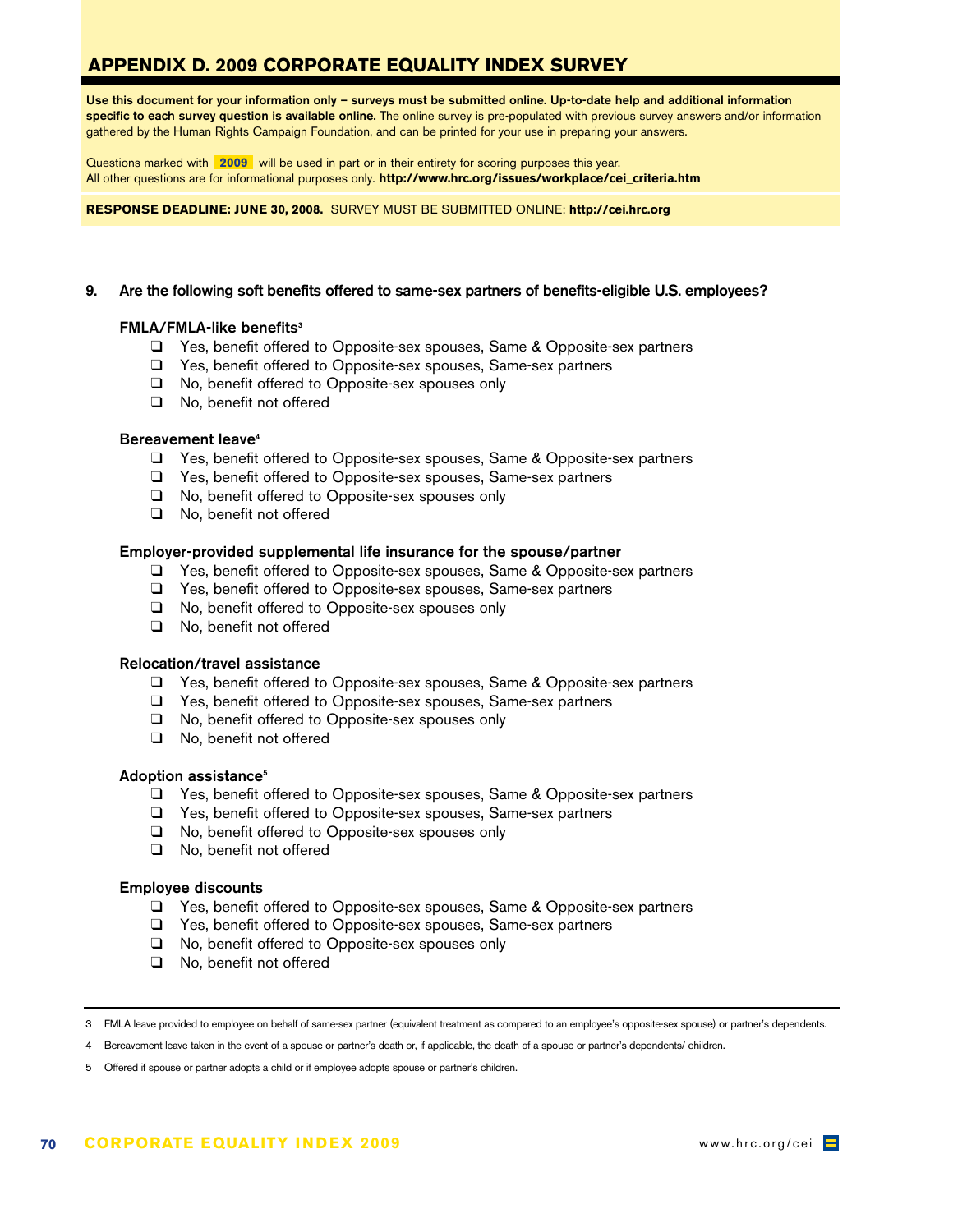Use this document for your information only – surveys must be submitted online. Up-to-date help and additional information specific to each survey question is available online. The online survey is pre-populated with previous survey answers and/or information gathered by the Human Rights Campaign Foundation, and can be printed for your use in preparing your answers.

Questions marked with **2009** will be used in part or in their entirety for scoring purposes this year. All other questions are for informational purposes only. **http://www.hrc.org/issues/workplace/cei\_criteria.htm**

**RESPONSE DEADLINE: JUNE 30, 2008.** SURVEY MUST BE SUBMITTED ONLINE: **http://cei.hrc.org**

#### Employee assistance program

- **Q** Yes, benefit offered to Opposite-sex spouses, Same & Opposite-sex partners
- q Yes, benefit offered to Opposite-sex spouses, Same-sex partners
- □ No, benefit offered to Opposite-sex spouses only
- $\Box$  No, benefit not offered

#### 10. Are the following *retirement* benefits offered to same-sex partners of benefits-eligible U.S. employees? **2009**

#### Retiree health care benefits

- **Q** Yes, benefit offered to Opposite-sex spouses, Same & Opposite-sex partners
- q Yes, benefit offered to Opposite-sex spouses, Same-sex partners
- $\Box$  No, benefit offered to Opposite-sex spouses only
- $\Box$  No, benefit not offered

#### Defined benefit plan: Qualified joint and survivor annuity (QJSA) for spouse/partner<sup>6</sup>

- **Q** Yes, benefit offered to Opposite-sex spouses, Same & Opposite-sex partners
- q Yes, benefit offered to Opposite-sex spouses, Same-sex partners
- $\Box$  No, benefit offered to Opposite-sex spouses only
- $\Box$  No, benefit not offered

#### Defined benefit plan: Qualified pre-retirement survivor annuity (QPSA) for spouse/partner<sup>7</sup>

- □ Yes, benefit offered to Opposite-sex spouses, Same & Opposite-sex partners
- **Q** Yes, benefit offered to Opposite-sex spouses, Same-sex partners
- $\Box$  No, benefit offered to Opposite-sex spouses only
- $\Box$  No, benefit not offered

#### 11. Are the following *retirement* benefits offered to same-sex partners of benefits-eligible U.S. employees?

#### Rollover distribution option

- $\Box$  Yes, benefit offered to Opposite-sex spouses, Same & Opposite-sex partners
- □ Yes, benefit offered to Opposite-sex spouses, Same-sex partners
- □ No, benefit offered to Opposite-sex spouses only
- $\Box$  No, benefit not offered

#### Hardship distribution option

- $\Box$  Yes, benefit offered to Opposite-sex spouses, Same & Opposite-sex partners
- q Yes, benefit offered to Opposite-sex spouses, Same-sex partners
- $\Box$  No, benefit offered to Opposite-sex spouses only
- □ No, benefit not offered

<sup>6</sup> A QJSA relates to a defined benefit/pension plan. Typically, an employer can create a contingent survivor annuity for which the employee can designate the individual of his/her choice in the event of the employee's death.

<sup>7</sup> A QPSA relates to a defined benefit/pension plan. Typically, an employer can create a contingent survivor annuity for which the employee can designate the individual of his/her choice in the event of the employee's death.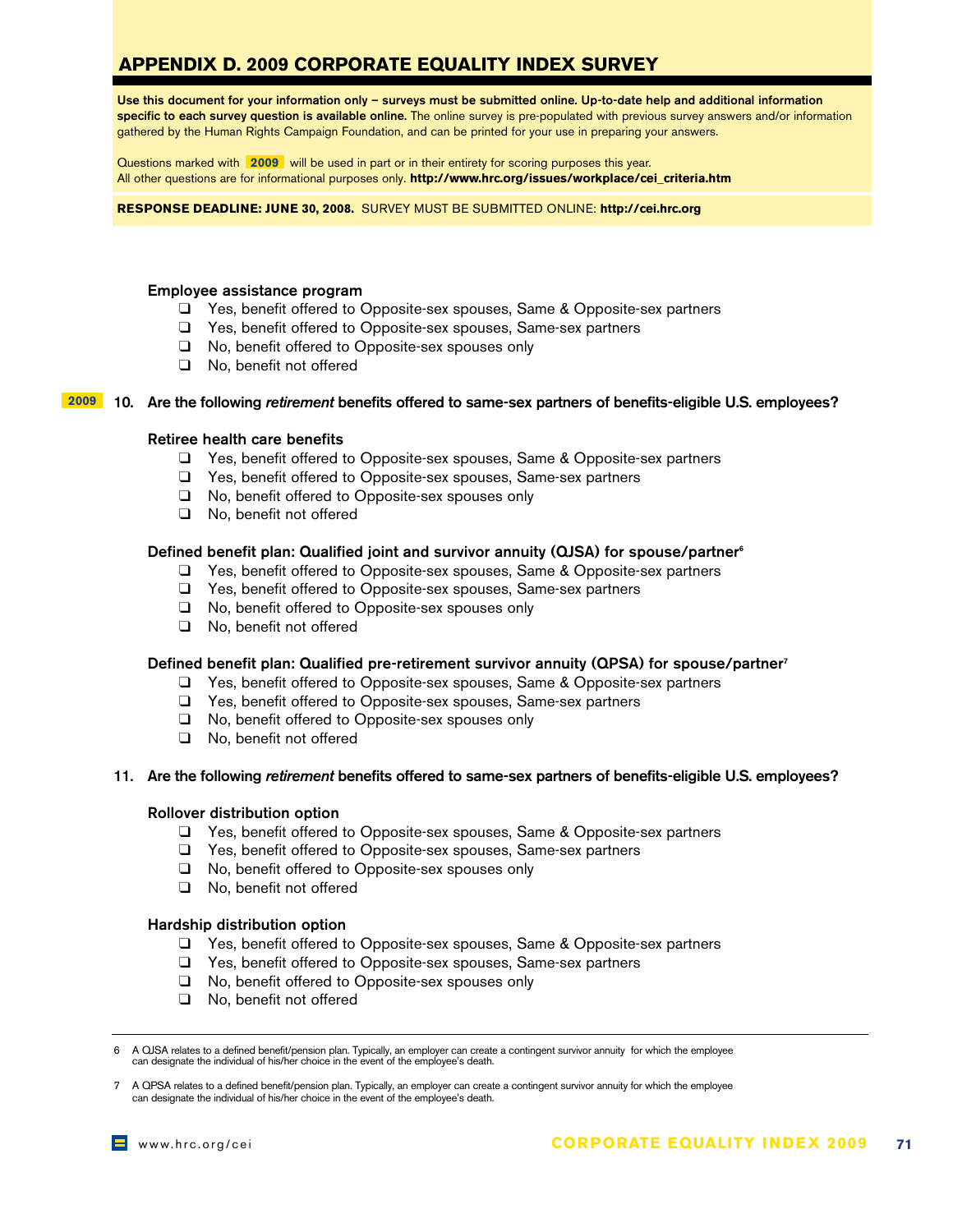Use this document for your information only – surveys must be submitted online. Up-to-date help and additional information specific to each survey question is available online. The online survey is pre-populated with previous survey answers and/or information gathered by the Human Rights Campaign Foundation, and can be printed for your use in preparing your answers.

Questions marked with **2009** will be used in part or in their entirety for scoring purposes this year. All other questions are for informational purposes only. **http://www.hrc.org/issues/workplace/cei\_criteria.htm**

**RESPONSE DEADLINE: JUNE 30, 2008.** SURVEY MUST BE SUBMITTED ONLINE: **http://cei.hrc.org**

12. Please describe any other benefits offered to an employee's same-sex partner:

Additional Notes to HRC: Andrew Management of Additional Notes to HRC:

 $\overline{a}$ 

 $\overline{a}$ 

 $\overline{a}$ 

 $\overline{a}$ 

 $\overline{a}$ 

#### **Transgender Benefits**

13. Most health insurance policies — through what is referred to as a "transgender exclusion" clause — deny or exclude coverage for commonplace treatments and procedures for transgender employees that are otherwise covered for most employees. **2009**

> Do insurance plans available to your work force generally cover the following treatments (benefit offered)?

If so, is there at least one firm-sponsored insurance plan that does not exclude coverage (transgender treatment covered) for medically-necessary treatment related to gender dysphoria or gender reassignment?<sup>8</sup>

**>>** *This question requires examining your insurance policy's list of coverage exclusions. Answering "Yes, benefit offered, transgender treatment covered" for the following benefits indicates that medically necessary care for gender reassignment would be covered under one or more insurance plans available to your employees, or through some form of self-insurance.*

#### Paid short-term leave for surgical procedures<sup>9</sup>

- $\Box$  Yes, benefit offered, transgender treatment covered
- □ No, benefit offered, but transgender treatment excluded
- $\Box$  No, benefit not offered

9 Paid short-term leave

<sup>8</sup> Answering "Benefit offered, transgender treatment covered" for surgical procedures indicates that surgical procedures as related to medically necessary care<br>for gender reassignment would not be excluded and would apply f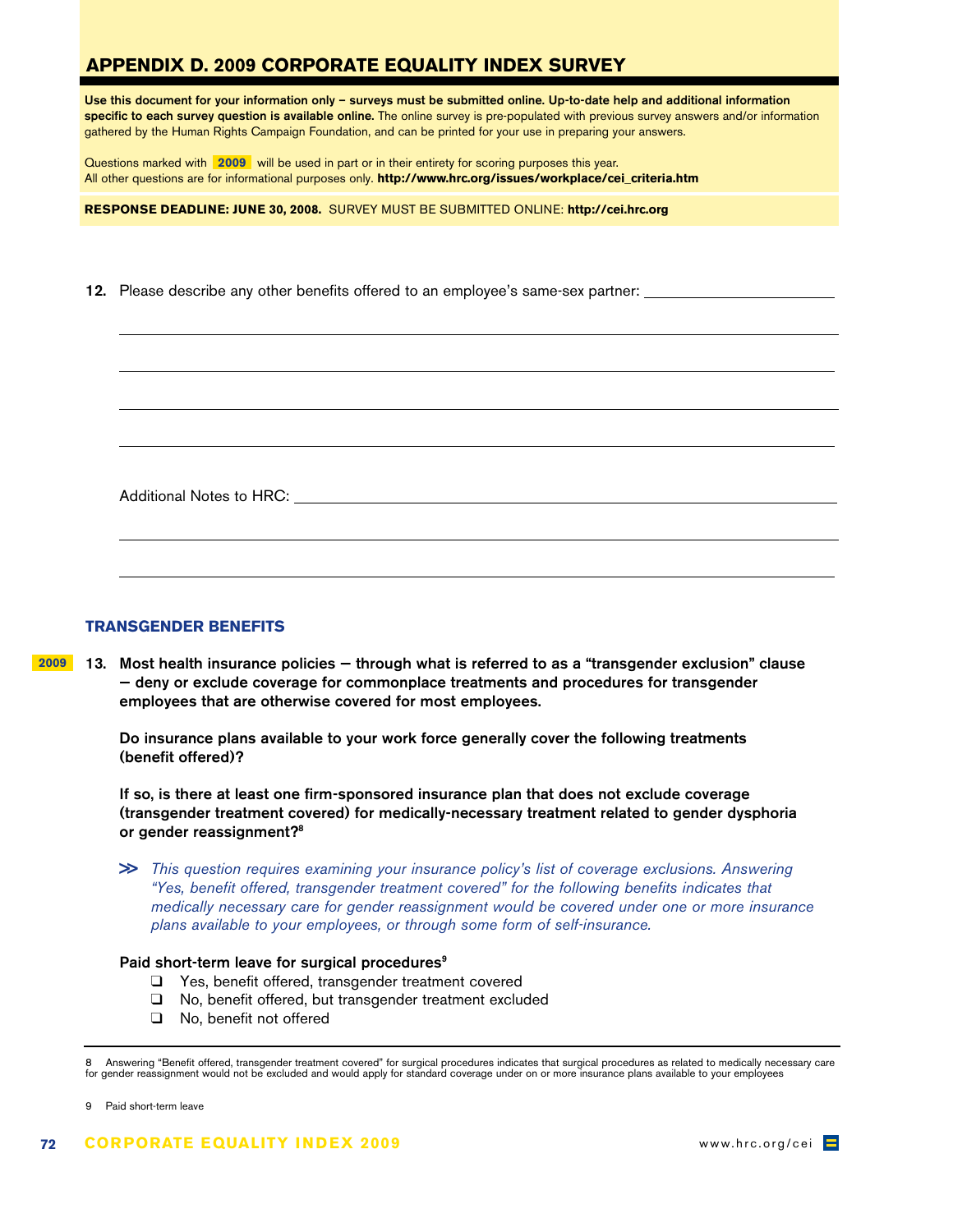Use this document for your information only – surveys must be submitted online. Up-to-date help and additional information specific to each survey question is available online. The online survey is pre-populated with previous survey answers and/or information gathered by the Human Rights Campaign Foundation, and can be printed for your use in preparing your answers.

Questions marked with **2009** will be used in part or in their entirety for scoring purposes this year. All other questions are for informational purposes only. **http://www.hrc.org/issues/workplace/cei\_criteria.htm**

**RESPONSE DEADLINE: JUNE 30, 2008.** SURVEY MUST BE SUBMITTED ONLINE: **http://cei.hrc.org**

#### Mental health counseling<sup>10</sup>

- $\Box$  Yes, benefit offered, transgender treatment covered
- □ No, benefit offered, but transgender treatment excluded
- $\Box$  No, benefit not offered

#### Pharmacy benefits

- **Q** Yes, benefit offered, transgender treatment covered
- $\Box$  No, benefit offered, but transgender treatment excluded
- □ No, benefit not offered

#### Medical visits

- $\Box$  Yes, benefit offered, transgender treatment covered
- $\Box$  No, benefit offered, but transgender treatment excluded
- $\Box$  No, benefit not offered

#### Surgical procedures

- $\Box$  Yes, benefit offered, transgender treatment covered
- □ No, benefit offered, but transgender treatment excluded
- □ No, benefit not offered

#### 14. YES for any of the answers in Q13:

#### 14a. Is coverage for any of the benefit(s) self-insured?

- $\Box$  Yes, we do
- $\Box$  No, we do not, but plan to in the next one year
- $\Box$  No, we do not
- $\Box$  Do not know / not applicable
- 14b. If coverage for any of the benefit(s) is capped at a maximum lifetime dollar amount specific to transgender treatments, please indicate that cap amount.

 $\sim$ 

14c. What insurance carrier manages or administers the plan?

14d. Please attach documentation that indicates that coverage is available.

10 Employee Assistance Program coverage is not sufficient coverage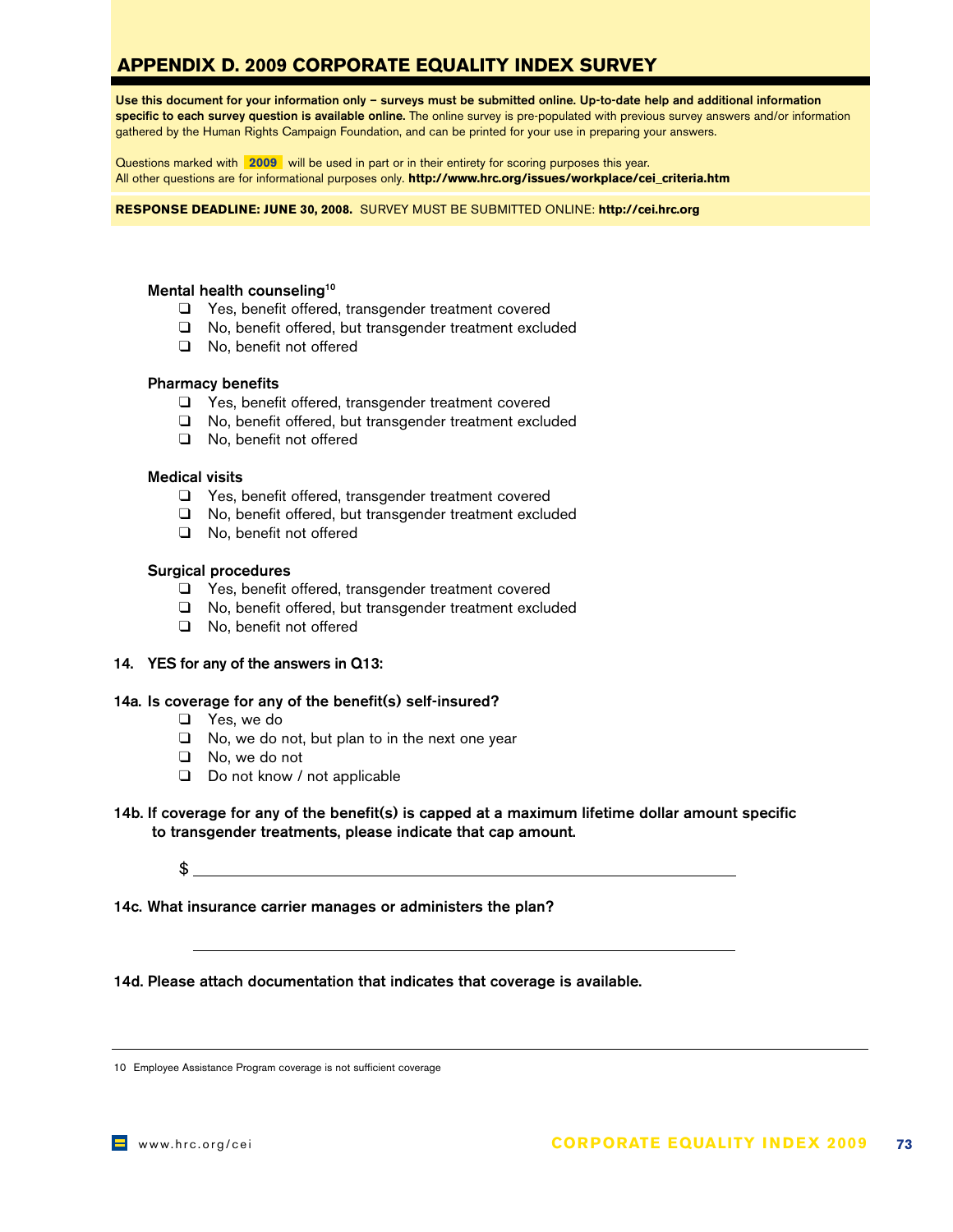Use this document for your information only – surveys must be submitted online. Up-to-date help and additional information specific to each survey question is available online. The online survey is pre-populated with previous survey answers and/or information gathered by the Human Rights Campaign Foundation, and can be printed for your use in preparing your answers.

Questions marked with **2009** will be used in part or in their entirety for scoring purposes this year. All other questions are for informational purposes only. **http://www.hrc.org/issues/workplace/cei\_criteria.htm**

**RESPONSE DEADLINE: JUNE 30, 2008.** SURVEY MUST BE SUBMITTED ONLINE: **http://cei.hrc.org**

**15.** Please describe any other benefits or limitations to benefits available to transgender employees:

## **Diversity Management and Training**

16. Does your business have written gender transition guidelines documenting supportive policy or practice on issues pertinent to a workplace gender transition? **2009**

> **>>** *Guidelines submitted to the HRC Foundation will be for internal use only and will be evaluated for scoring purposes.*

**Q** Yes, we do

 $\overline{a}$ 

 $\overline{a}$ 

 $\overline{a}$ 

- $\Box$  No, we do not, but plan to in the next one year
- $\Box$  No, we do not
- $\Box$  Do not know / not applicable

16a. If YES to Q16, please attach a copy of the policy as a Microsoft Word (.doc) or Adobe Acrobat (.pdf) file.

#### 17. Does your business have an officially recognized GLBT employee resource group? **2009**

- $\Box$  Yes, we do
- $\Box$  No, we do not, but plan to in the next one year
- $\Box$  No, we do not
- $\Box$  Do not know / not applicable

17a. If NO to Q17, would your business allow GLBT employees to use its facilities, electronic and other resources to form an officially recognized group, if one expressed interest? **2009**

- $\Box$  Yes, we do
- $\Box$  No, we do not, but plan to in the next one year
- $\Box$  No, we do not
- $\Box$  Do not know / not applicable

 $\overline{a}$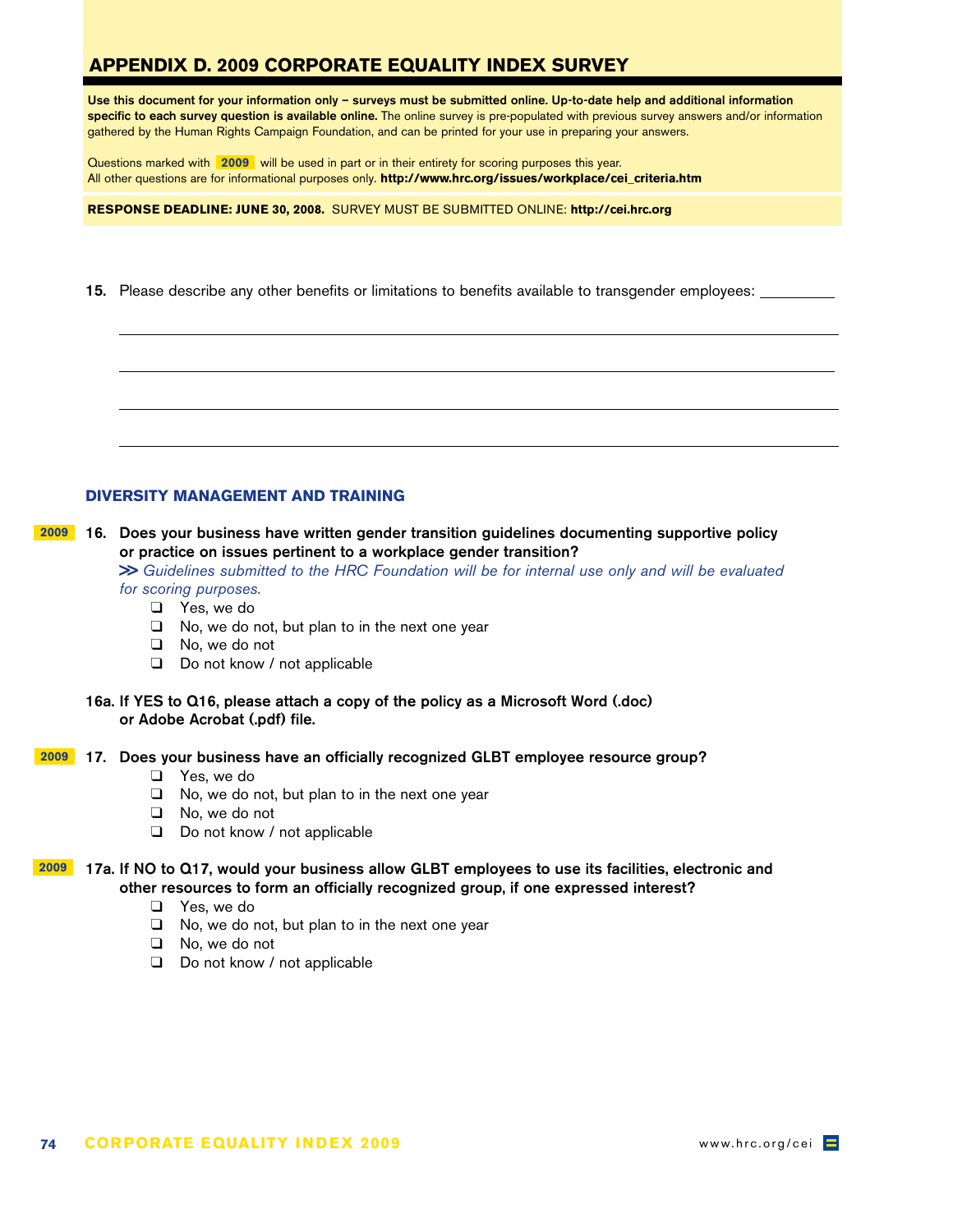Use this document for your information only – surveys must be submitted online. Up-to-date help and additional information specific to each survey question is available online. The online survey is pre-populated with previous survey answers and/or information gathered by the Human Rights Campaign Foundation, and can be printed for your use in preparing your answers.

Questions marked with **2009** will be used in part or in their entirety for scoring purposes this year. All other questions are for informational purposes only. **http://www.hrc.org/issues/workplace/cei\_criteria.htm**

**RESPONSE DEADLINE: JUNE 30, 2008.** SURVEY MUST BE SUBMITTED ONLINE: **http://cei.hrc.org**

#### 17b. If YES to Q10, please provide contact information for the group:

| Phone: Note: 2008 and 2008 and 2008 and 2008 and 2008 and 2008 and 2008 and 2008 and 2008 and 2008 and 2008 and 2008 and 2008 and 2008 and 2008 and 2008 and 2008 and 2008 and 2008 and 2008 and 2008 and 2008 and 2008 and 20 |
|--------------------------------------------------------------------------------------------------------------------------------------------------------------------------------------------------------------------------------|
|                                                                                                                                                                                                                                |
|                                                                                                                                                                                                                                |

#### 17c. If YES to Q17, does the group have a senior executive champion or sponsor (e.g.: Vice President or higher)?

- **Q** Yes, we do
- $\Box$  No, we do not, but plan to in the next one year
- $\Box$  No, we do not
- $\Box$  Do not know / not applicable

#### 17d. If YES to Q17, are there established chapters of the group in your global operations?

- $\Box$  Yes, we have this policy in all global operations
- $\Box$  No, but we have this policy in one or more offices outside the U.S.
- $\Box$  No, we do not have this policy in any global operations
- $\Box$  No, we do not have this policy, but plan to enact in the next one year
- $\Box$  Do not know
- $\Box$  Not applicable, we have no employees based outside the U.S.

#### 18. Does your business have a firm-wide diversity council or working group with a mission **2009** that specifically includes GLBT diversity?

- **Q** Yes, we do
- $\Box$  No, we do not, but plan to in the next one year
- $\Box$  No, we do not
- $\Box$  Do not know / not applicable

#### 18a. If NO to Q18, does your business have another, non-GLBT specific, company-wide diversity council or working group?

- **q** Yes, we do
- $\Box$  No, we do not, but plan to in the next one year
- $\Box$  No, we do not
- $\Box$  Do not know / not applicable

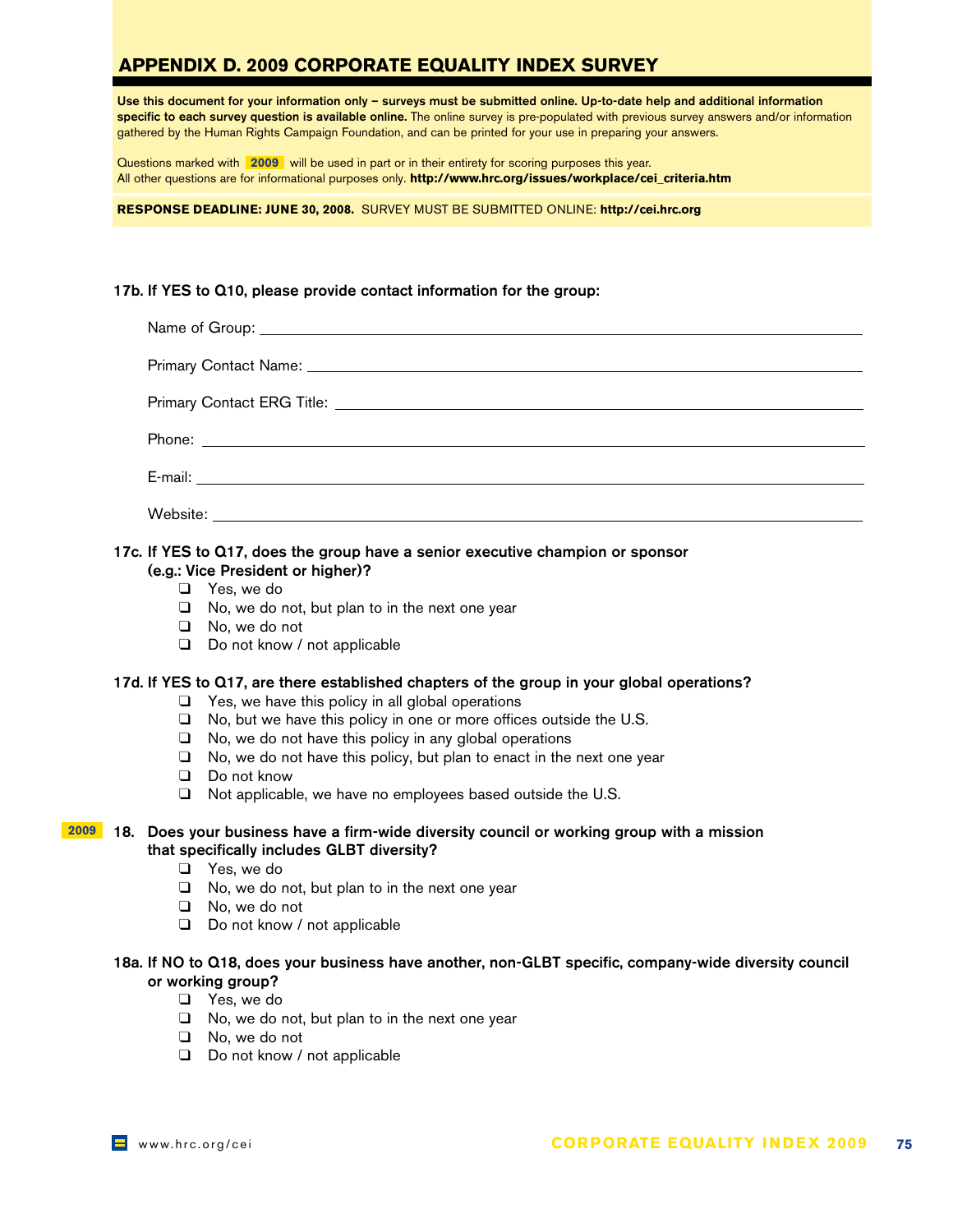Use this document for your information only – surveys must be submitted online. Up-to-date help and additional information specific to each survey question is available online. The online survey is pre-populated with previous survey answers and/or information gathered by the Human Rights Campaign Foundation, and can be printed for your use in preparing your answers.

Questions marked with **2009** will be used in part or in their entirety for scoring purposes this year. All other questions are for informational purposes only. **http://www.hrc.org/issues/workplace/cei\_criteria.htm**

**RESPONSE DEADLINE: JUNE 30, 2008.** SURVEY MUST BE SUBMITTED ONLINE: **http://cei.hrc.org**

- 19. Can employees voluntarily disclose their sexual orientation and/or gender identity through human resource surveys or other data collection systems? Please select "Do not know/ not applicable" if you do not survey or otherwise collect employee information in aggregate form.
	- $\Box$  Yes, we do
	- $\Box$  No, we do not, but plan to in the next one year
	- $\Box$  No, we do not
	- $\Box$  Do not know / not applicable
- 20. If you provide diversity awareness or employee training, what topics are covered and who is required to attend? (The topics may be covered as part of a general overview of diversity, or in topic-specific sessions.)

#### Sexual Orientation **2009**

**>>** *Credit on this question is provided for any training that is offered, irrespective of attendance requirements.*

- $\Box$  Yes, all employees required to attend
- $\Box$  Yes, all managers/supervisors required to attend
- **Q** Yes, some employees required to attend
- $\Box$  Yes, no employees required to attend
- $\Box$  No, not offered

#### Gender identity and expression **2009**

*>> Credit on this question is provided for any training that is offered, irrespective of attendance requirements or, alternatively written gender transition guidelines.*

- $\Box$  Yes, all employees required to attend
- $\Box$  Yes, all managers/supervisors required to attend
- $\Box$  Yes, some employees required to attend
- $\Box$  Yes, no employees required to attend
- **Q** No, not offered

#### **Supply-Chain Management**

#### 21. Does your business have a supplier diversity program?

- $\Box$  Yes, we do
- $\Box$  No, we do not, but plan to in the next one year
- $\Box$  No, we do not
- $\Box$  Do not know / not applicable

#### 14a. If YES to Q21, does your business seek to include GLBT-owned companies in your supplier diversity program?

*>> GLBT Supplier Diversity Programs: http://www.hrc.org/issues/workplace/diversity/7012.htm*

- $\Box$  Yes, we do
- $\Box$  No, we do not, but plan to in the next one year
- $\Box$  No, we do not
- $\Box$  Do not know / not applicable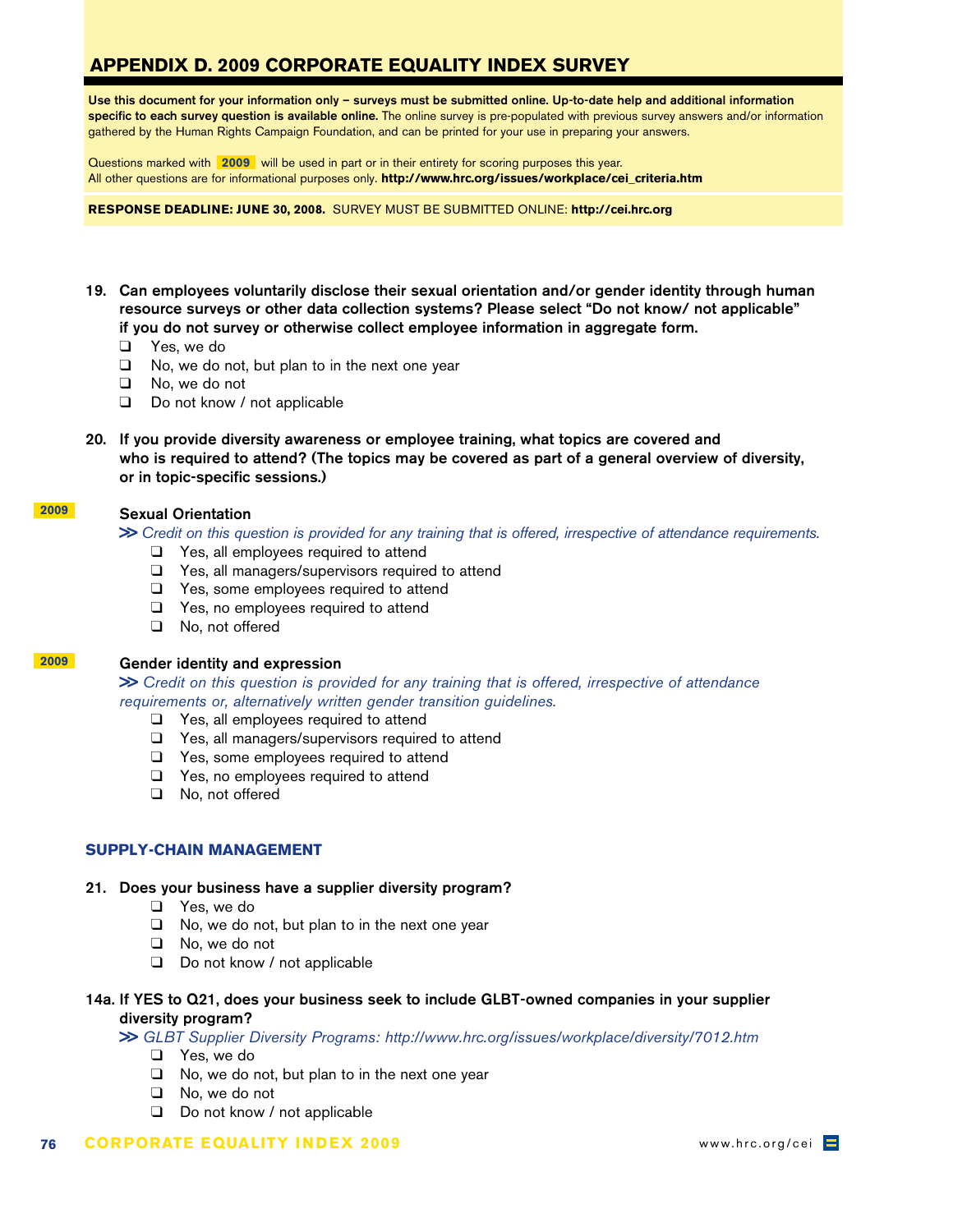Use this document for your information only – surveys must be submitted online. Up-to-date help and additional information specific to each survey question is available online. The online survey is pre-populated with previous survey answers and/or information gathered by the Human Rights Campaign Foundation, and can be printed for your use in preparing your answers.

Questions marked with **2009** will be used in part or in their entirety for scoring purposes this year. All other questions are for informational purposes only. **http://www.hrc.org/issues/workplace/cei\_criteria.htm**

**RESPONSE DEADLINE: JUNE 30, 2008.** SURVEY MUST BE SUBMITTED ONLINE: **http://cei.hrc.org**

### 21b. If YES to Q21, what dollar amount did you spend with GLBT-owned businesses in your last fiscal year ?

- \$:
- $\Box$  Do not know
- 22. Does your business require suppliers to prohibit discrimination consistent with the protections provided by your EEO or non-discrimination policy?
	- $\Box$  Yes, we do
	- $\Box$  No, we do not, but plan to in the next one year
	- $\Box$  No, we do not
	- $\Box$  Do not know / not applicable

Additional Notes to HRC: <u>contract the contract of the contract of the contract of the contract of the contract of the contract of the contract of the contract of the contract of the contract of the contract of the contrac</u>

#### **External Engagement**

23. Please provide the public web address for your business that is devoted to GLBT recruitment (if applicable).

http://

 $\overline{a}$ 

 $\overline{a}$ 

- 2008 24. During the past year, has your business engaged in
	- marketing or advertising to the GLBT community
		- providing financial or in-kind support to GLBT health, educational, political or community-related organizations or events, or
		- targeted recruiting efforts to the GLBT community such as GLBT career fairs?
			- q Yes
			- $\Box$  No
			- $\Box$  Do not know / Info not available
	- 24a. If YES to Q24, please describe a maximum of three such efforts.

#### #1 First Effort

#### Primary purpose of efforts

- $\Box$  Marketing and advertising to the GLBT community
- $\Box$  Financial or in-kind support to GLBT organizations or events
- $\Box$  Recruitment targeting the GLBT community

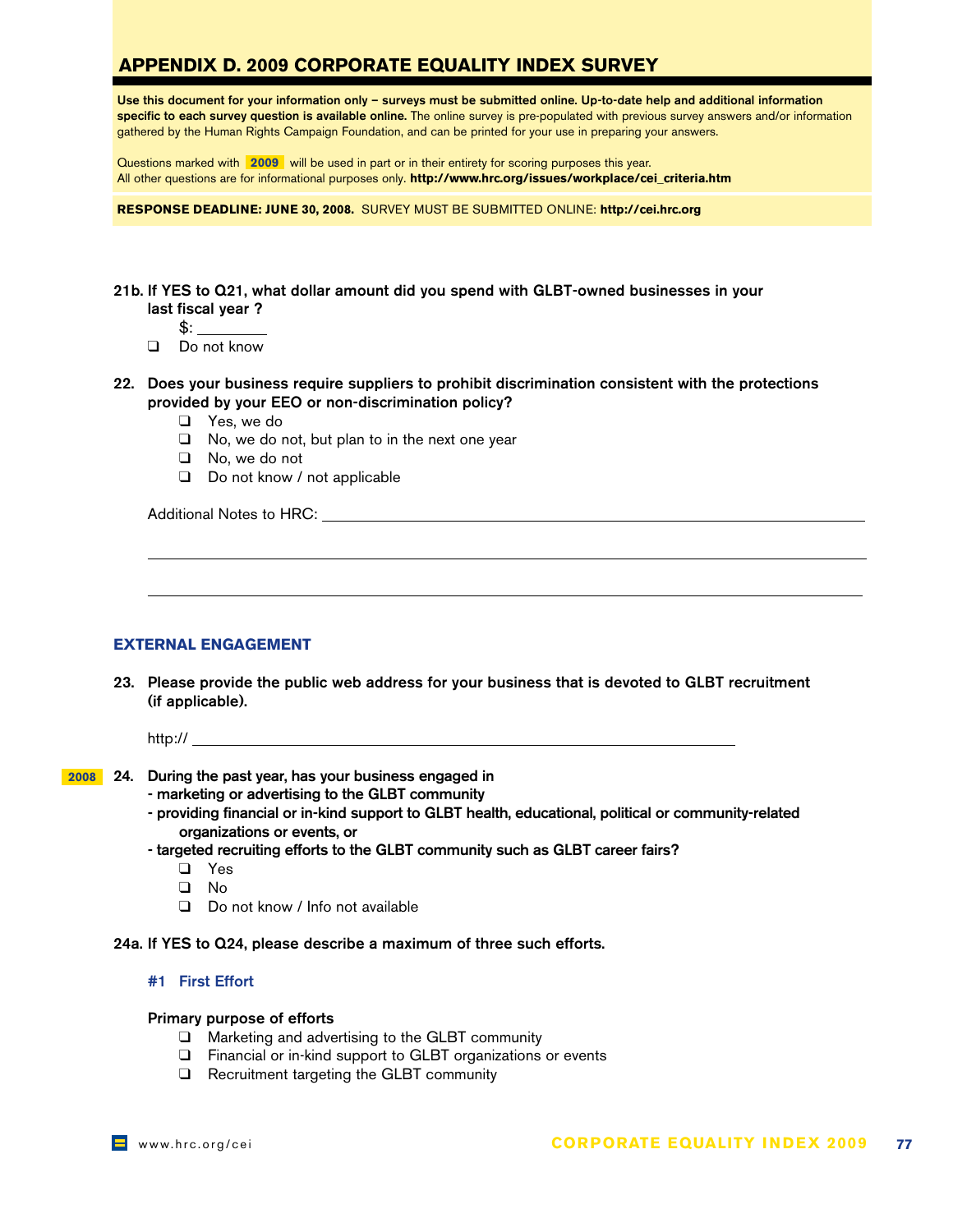Use this document for your information only – surveys must be submitted online. Up-to-date help and additional information specific to each survey question is available online. The online survey is pre-populated with previous survey answers and/or information gathered by the Human Rights Campaign Foundation, and can be printed for your use in preparing your answers.

Questions marked with **2009** will be used in part or in their entirety for scoring purposes this year. All other questions are for informational purposes only. **http://www.hrc.org/issues/workplace/cei\_criteria.htm**

**RESPONSE DEADLINE: JUNE 30, 2008.** SURVEY MUST BE SUBMITTED ONLINE: **http://cei.hrc.org**

#### Name of Campaign

 $\overline{a}$ 

#### Type of organization or event (if applicable)

- **Q** Political
- **Q** Education
- D Health
- **Q** Community

#### Location of effort (leave state blank, if national):

, United States

#### Duration of campaign in years

- # Years:
- $\Box$  Do not know/ info not available

#### Creative content: if the effort involved any promotional media referencing your business, did such media use imagery, language or people to indicate GLBT content?

- **Q** General Audience, no specific GLBT content
- **Q** GLBT content
- $\Box$  Not applicable

Recruitment: if this was a recruiting effort, or if this effort had a tracked recruiting component, how many candidates were formally interviewed as a result?

- $#$  :
- $\Box$  Do not know/ info not available

#### #2 Second Effort

 $\overline{a}$ 

#### Primary purpose of efforts

- $\Box$  Marketing and advertising to the GLBT community
- $\Box$  Financial or in-kind support to GLBT organizations or events
- $\Box$  Recruitment targeting the GLBT community

#### Name of Campaign

#### Type of organization or event (if applicable)

- **Q** Political
- **Q** Education
- D Health
- **Q** Community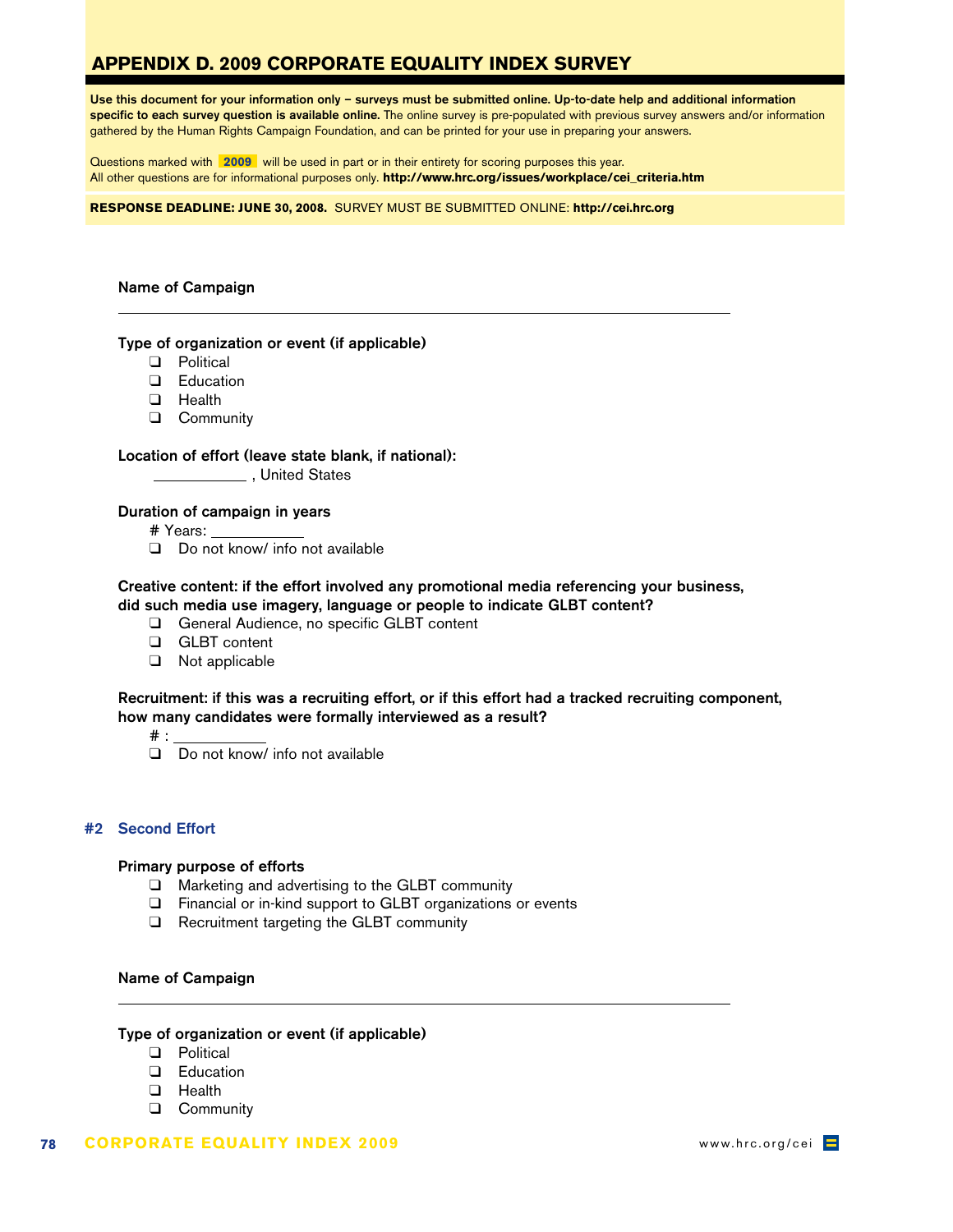Use this document for your information only – surveys must be submitted online. Up-to-date help and additional information specific to each survey question is available online. The online survey is pre-populated with previous survey answers and/or information gathered by the Human Rights Campaign Foundation, and can be printed for your use in preparing your answers.

Questions marked with **2009** will be used in part or in their entirety for scoring purposes this year. All other questions are for informational purposes only. **http://www.hrc.org/issues/workplace/cei\_criteria.htm**

**RESPONSE DEADLINE: JUNE 30, 2008.** SURVEY MUST BE SUBMITTED ONLINE: **http://cei.hrc.org**

#### Location of effort (leave state blank, if national):

**LETTER**, United States

#### Duration of campaign in years

- # Years:
- $\Box$  Do not know/ info not available

#### Creative content: if the effort involved any promotional media referencing your business, did such media use imagery, language or people to indicate GLBT content?

- **Q** General Audience, no specific GLBT content
- q GLBT content
- $\Box$  Not applicable

#### Recruitment: if this was a recruiting effort, or if this effort had a tracked recruiting component, how many candidates were formally interviewed as a result?

 $#$  :

 $\Box$  Do not know/ info not available

### #3 Third Effort

 $\overline{a}$ 

#### Primary purpose of efforts

- $\Box$  Marketing and advertising to the GLBT community
- $\square$  Financial or in-kind support to GLBT organizations or events
- $\Box$  Recruitment targeting the GLBT community

#### Name of Campaign

#### Type of organization or event (if applicable)

- **Q** Political
- **Q** Education
- **Q** Health
- **Q** Community

#### Location of effort (leave state blank, if national):

**Market**, United States

#### Duration of campaign in years

# Years:

 $\Box$  Do not know/ info not available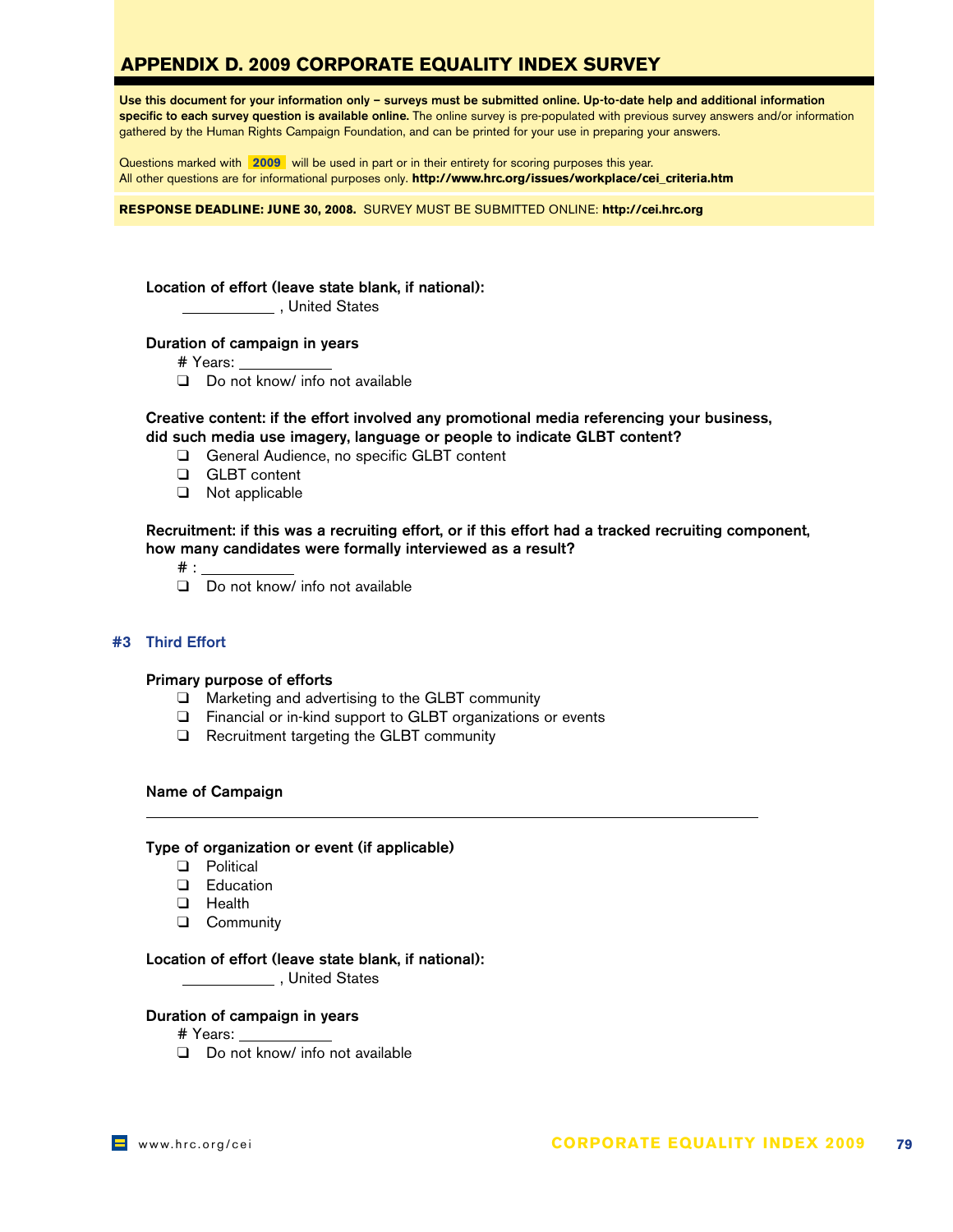Use this document for your information only – surveys must be submitted online. Up-to-date help and additional information specific to each survey question is available online. The online survey is pre-populated with previous survey answers and/or information gathered by the Human Rights Campaign Foundation, and can be printed for your use in preparing your answers.

Questions marked with **2009** will be used in part or in their entirety for scoring purposes this year. All other questions are for informational purposes only. **http://www.hrc.org/issues/workplace/cei\_criteria.htm**

**RESPONSE DEADLINE: JUNE 30, 2008.** SURVEY MUST BE SUBMITTED ONLINE: **http://cei.hrc.org**

Creative content: if the effort involved any promotional media referencing your business, did such media use imagery, language or people to indicate GLBT content?

- General Audience, no specific GLBT content
- q GLBT content
- $\Box$  Not applicable

 $\overline{a}$ 

 $\overline{a}$ 

Recruitment: if this was a recruiting effort, or if this effort had a tracked recruiting component, how many candidates were formally interviewed as a result?

- $\#$  :  $\_$  $\Box$  Do not know/ info not available
- 24b. If YES to Q24, attach an example of creative content.
- 24c. If YES to Q24, please provide any additional information about your business's advertising campaigns.
- 25. Please include any other information that would illustrate how your business views gay, lesbian, bisexual or transgender employees, consumers or investors.

26. If you have any additional information or supporting documents you would like to submit, please include it in a Microsoft Word (.doc) or Adobe Acrobat (.pdf) file and attach a copy of the file here.

 $\overline{a}$ 

 $\overline{a}$ 

 $\overline{a}$ 

 $\overline{a}$ 

 $\overline{a}$ 

 $\overline{a}$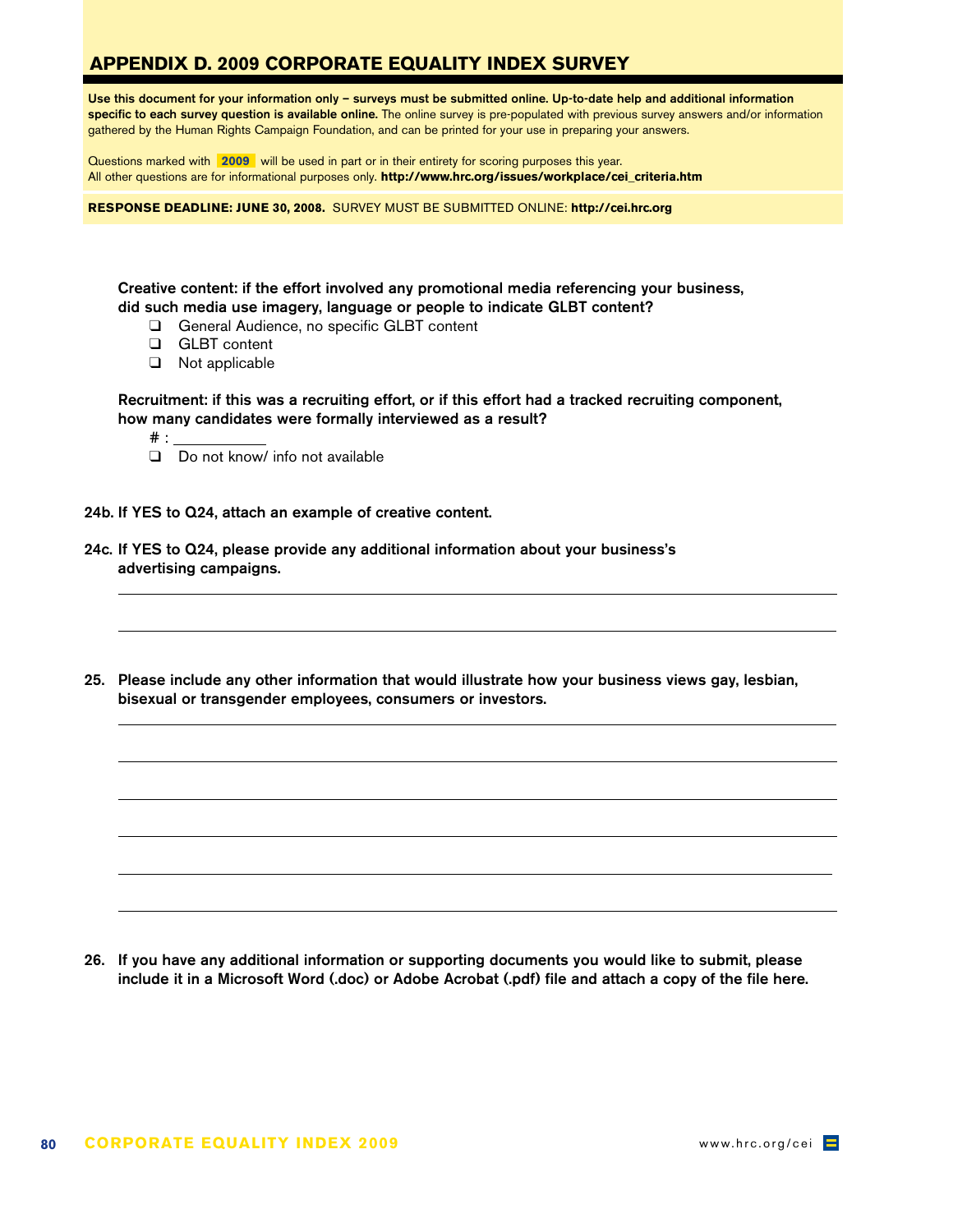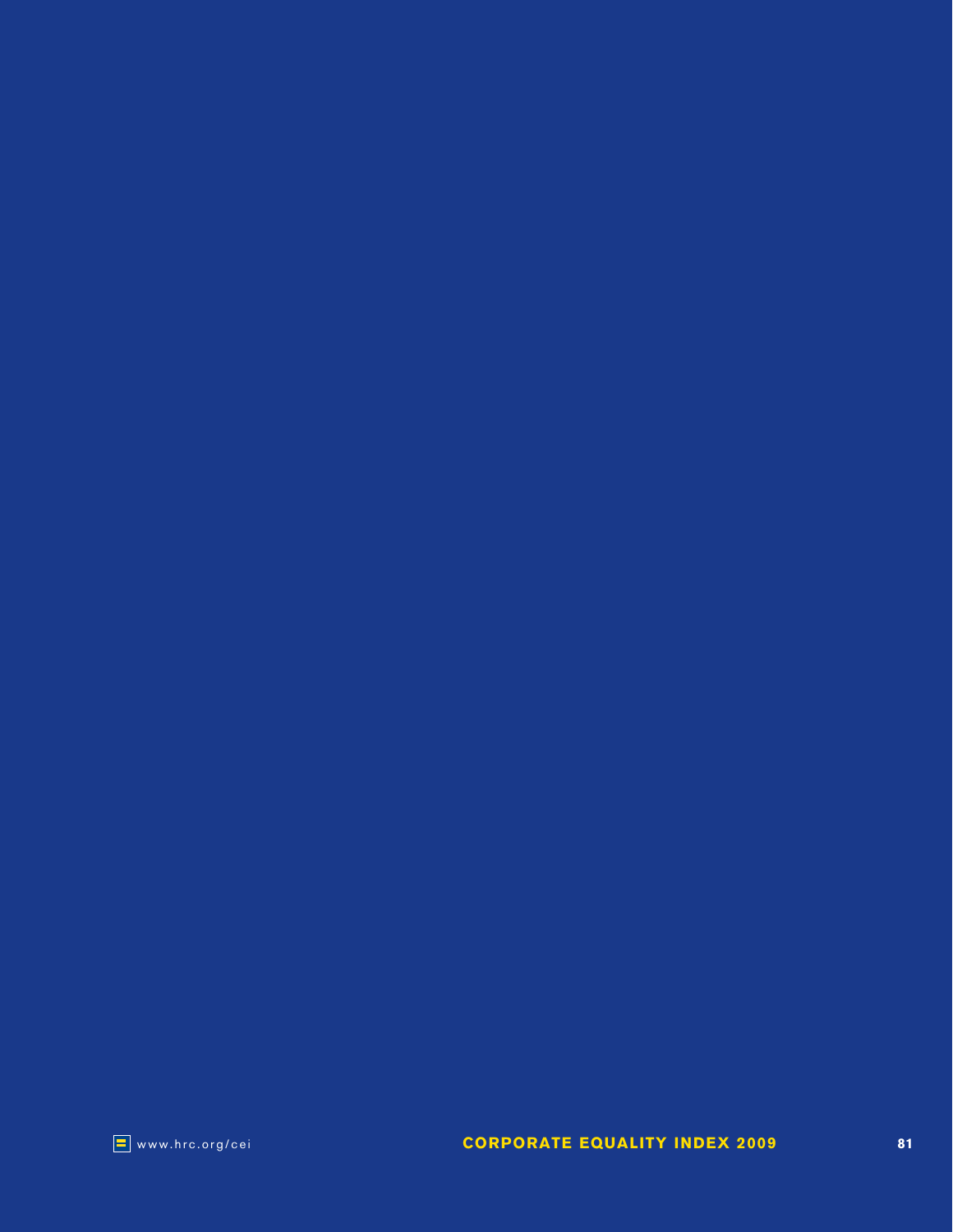### *CORPORATE EQUALITY INDEX 2009: A Report Card on Lesbian, Gay, Bisexual and Transgender Equality in Corporate America*

**Daryl Herrschaft**, Editor **Samir Luther & Deena Fidas, Authors** 

## **About the HRC foundation's Workplace Project**

The Human Rights Campaign Foundation's Workplace Project is a nationally recognized source of expert information and advice on lesbian, gay, bisexual and transgender workplace issues. It provides decision makers with cutting-edge research, expert counsel, online resources, best practices information and on-site training and education. Project staff serves as trusted consultants to diversity professionals and other executives seeking to position their business as welcoming workplaces that respect all employees, regardless of sexual orientation and gender identity or expression. The Project also makes available the expertise of the HRC Business Council for invaluable peer-to-peer advice.

# **project staff**

#### **Daryl Herrschaft** Director, HRC Workplace Project

Since 1998, Daryl Herrschaft has overseen the Workplace Project of the Human Rights Campaign Foundation. In this capacity, he monitors and evaluates corporate policies surrounding lesbian, gay, bisexual and transgender employees, consumers and investors. He is the editor of the HRC Foundation's annual Corporate Equality Index and The State of the Workplace for Lesbian, Gay, Bisexual and Transgender Americans.

Herrschaft has consulted with dozens of major corporations on the full range of LGBT-related workplace policies. He has presented HRC findings to diverse audiences, including the Conference Board, the Society for Human Resource Management and the New York City Council. He is frequently called upon by national and local media, including *Time* and *The Wall Street Journal* as well as on CNN, National Public Radio and Voice of America. Before joining HRC, Herrschaft was a research associate at the Urban Institute. He holds a bachelor's degree from the George Washington University.

#### **Eric Bloem** Deputy Director, HRC Workplace Project

Eric Bloem has directly consulted with dozens of major corporations on lesbian, gay, bisexual and transgender-related workplace policies. Before joining the Human Rights Campaign Foundation's Workplace Project in 2005, he spent six years as a manager with Accenture, where he provided change management consulting services to many Fortune 500 companies, including Best Buy, Fidelity, Walgreens and Citigroup. Bloem brings with him notable experience helping companies adapt to strategic change. Bloem developed the HRC Foundation Corporate Equality Series, a group of workshops designed to help human resources and diversity professionals better understand LGBT workplace issues. He conducts these workshops in strategic locations across the country. Bloem holds a bachelor's degree in business administration from Bucknell University.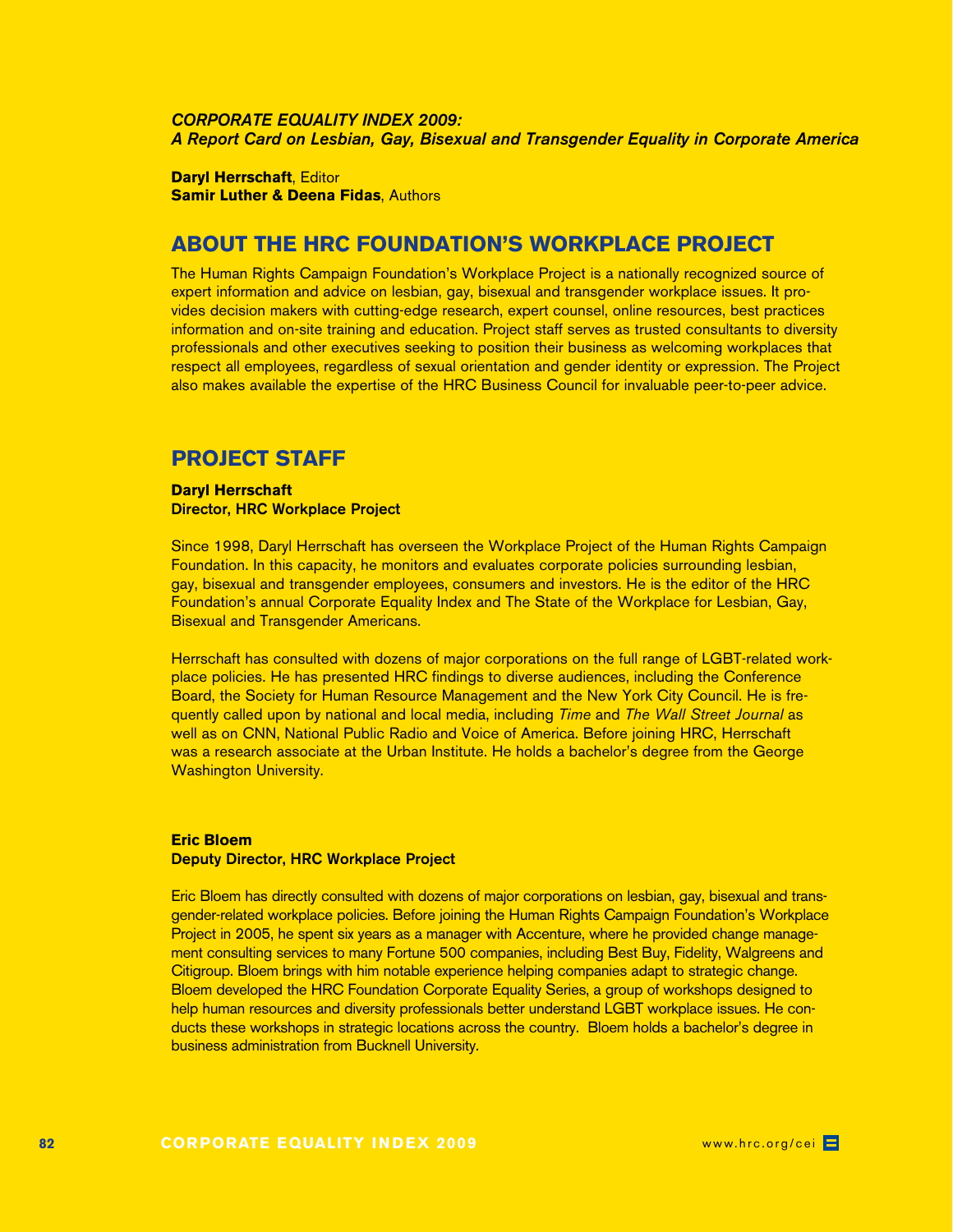#### **Samir Luther** Senior Manager, HRC Workplace Project

Samir Luther is a trusted expert on employment non-discrimination policies and workplace benefits in the United States and works with employers to develop model practices and replicate those with other businesses. Luther co-authored the Human Rights Campaign Foundation's 2009 Corporate Equality Index report and has authored previous CEI reports, authors The State of the Workplace for Lesbian, Gay, Bisexual and Transgender Americans, as well as special reports including Transgender Inclusion in the Workplace, 2nd Edition. Luther holds a bachelor's degree in business administration from Washington University in St. Louis, and he joined the Workplace Project of the HRC Foundation in 2004 as research coordinator.

#### **Deena Fidas** Coordinator, HRC Workplace Project

Formerly working in political fundraising, Deena Fidas joined the Workplace Project staff in September 2007. Fidas took over the day-to-day management of the Corporate Equality Index survey administration, co-authorship of the Human Rights Campaign Foundation's 2009 Corporate Equality Index report as well as leading forthcoming published research on the workplace climate for LGBT employees in large businesses. Over the spring of 2008, Fidas engaged new businesses to take part in the survey and educated already participating businesses on the importance of expanding LGBT workplace protections, equal benefits and robust diversity and inclusion efforts. Fidas holds a master's degree in sociology from American University in Washington, D.C.

#### **Alison Delpercio** Assistant, HRC Workplace & Family Projects

Alison Delpercio works with employers, healthcare institutions and employees to address workplace and healthcare concerns for gay, lesbian, bisexual and transgender individuals. Before joining the Human Rights Campaign Foundation in 2007, she advocated for GLBT issues in healthcare and higher education at and around the University of Rochester. She holds a bachelor's degree in health and society as well as a Certificate of Management Studies from the university.

# **Acknowledgments**

Special thanks to HRC Workplace Project staff Alison Delpercio and intern Sarah Turshen for their crucial assistance to survey participants, survey review, meticulous data collection and research. Thanks to temporary staff Sarah Schrag for her contributions to the research on anti-LGBT activity and to Paul Hastings LLP for their research on employment litigation involving LGBT workers.

Thanks also to HRC staff Darrin Hurwitz, Christopher Edelson, Rob Falk and Rebekah DeHaven for their invaluable outreach to law firms on the AmLaw 200.

Thanks to Tony Frye for design and to HRC staff Janice Hughes and Carolyn Simon for editorial guidance.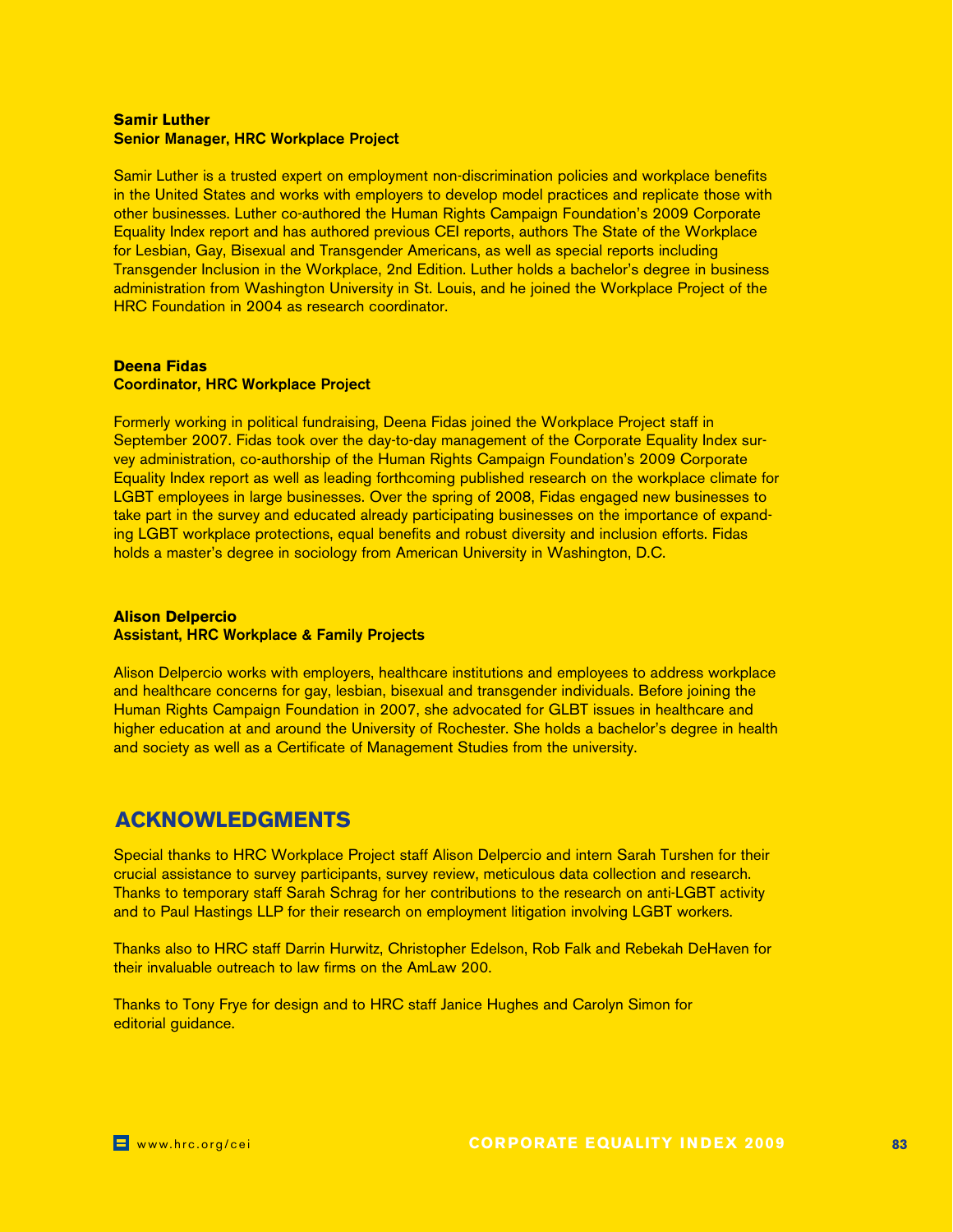# **HRC business council**

The Human Rights Campaign Business Council was founded in 1997. Members provide expert advice and counsel to the HRC Workplace Project on gay, lesbian, bisexual and transgender workplace issues based on their business experience and knowledge.

John K. Barry J.P. Morgan Chase & Co.

Charles Berardesco Constellation Energy Group Inc.

Richard P. Clark Accenture Ltd.

Wes Combs Witeck-Combs Communications

Elaine DeCanio Shell Oil Co.

Troy Greenstreet PepsiCo Inc.

John P. Isa Paul, Hastings, Janofsky & Walker LLP

Emily Jones Eastman Kodak Co. (retired)

J. Kevin Jones Jr. Citigroup Inc.

Trish Jones Turner Broadcasting System Inc.

**Mark McLane** Whirlpool Corp. Susan McManus **Nationwide** 

Marc Nichols Copper Irle LLC

Bryan M. Parsons Ernst & Young LLP

Keith Powell Eastman Kodak Co.

Diego Sanchez AIDS Action Committee of Massachusetts

Rob Shook International Business Machines Corp.

Meghan Stabler BMC Software Inc.

Chuck Stephens Deloitte & Touche USA LLP

David A. Wilson AKConsulting Services Inc.

Helga Ying Levi Strauss & Co.

Louise Young Raytheon Co.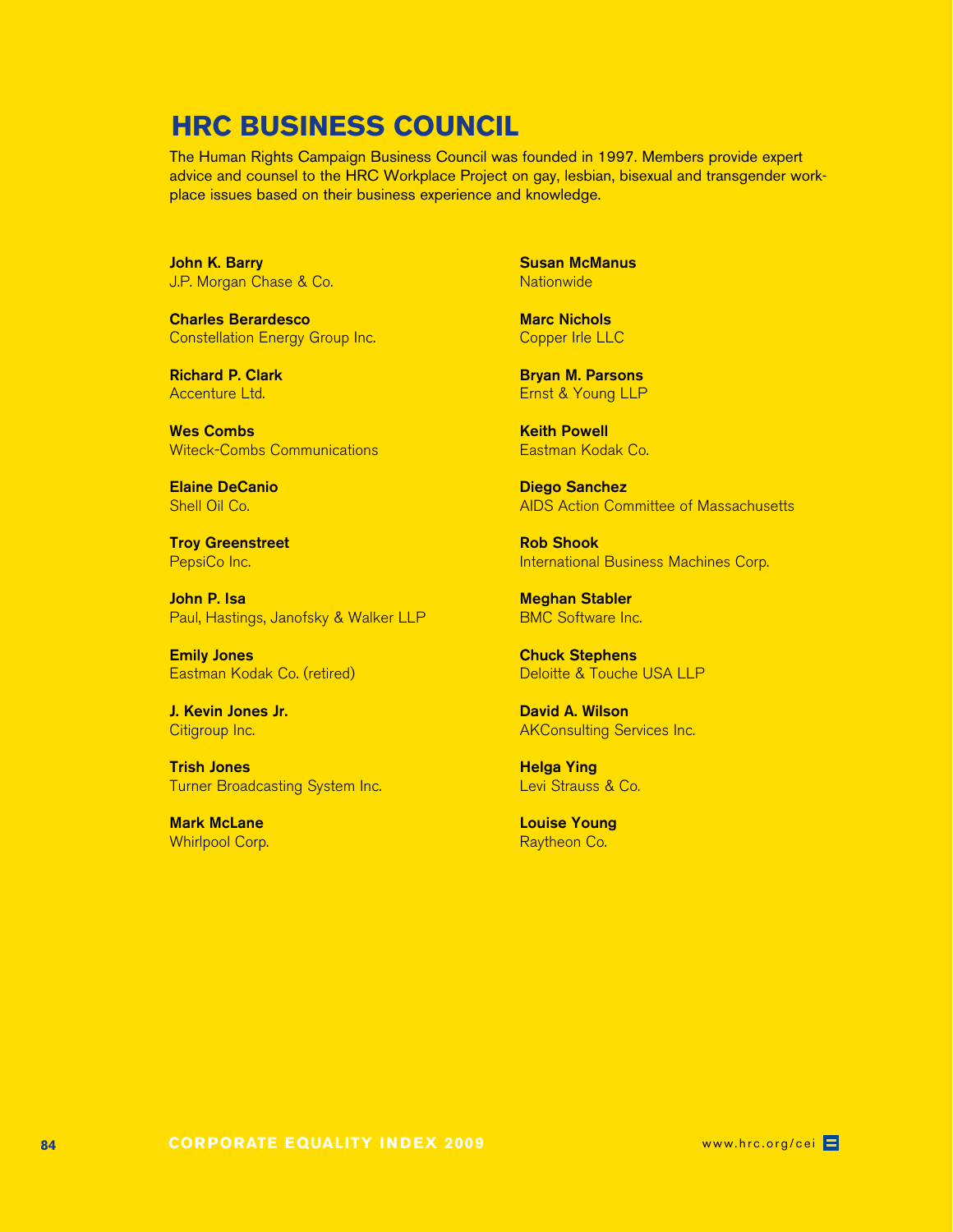# **notes**

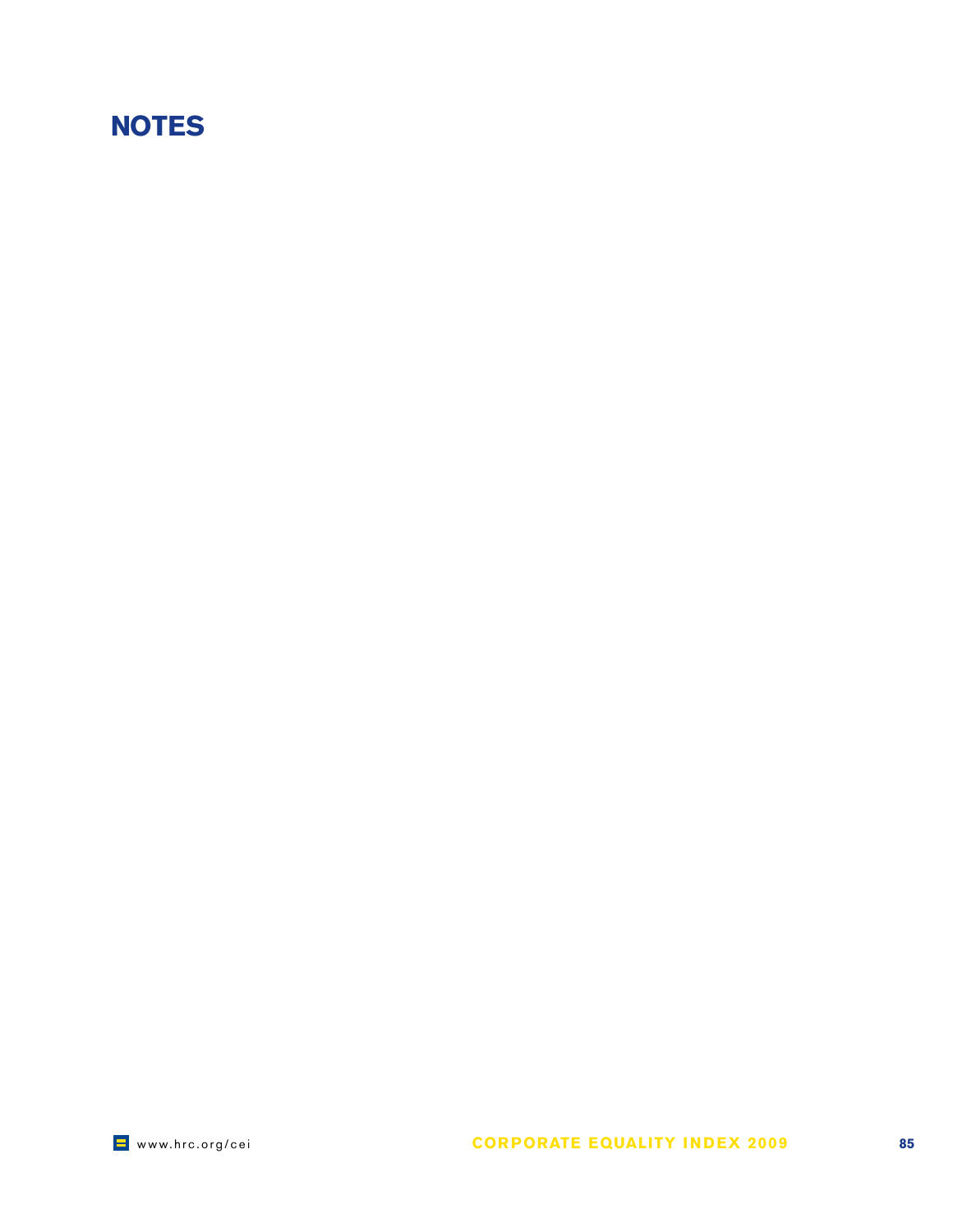# **NOTES**